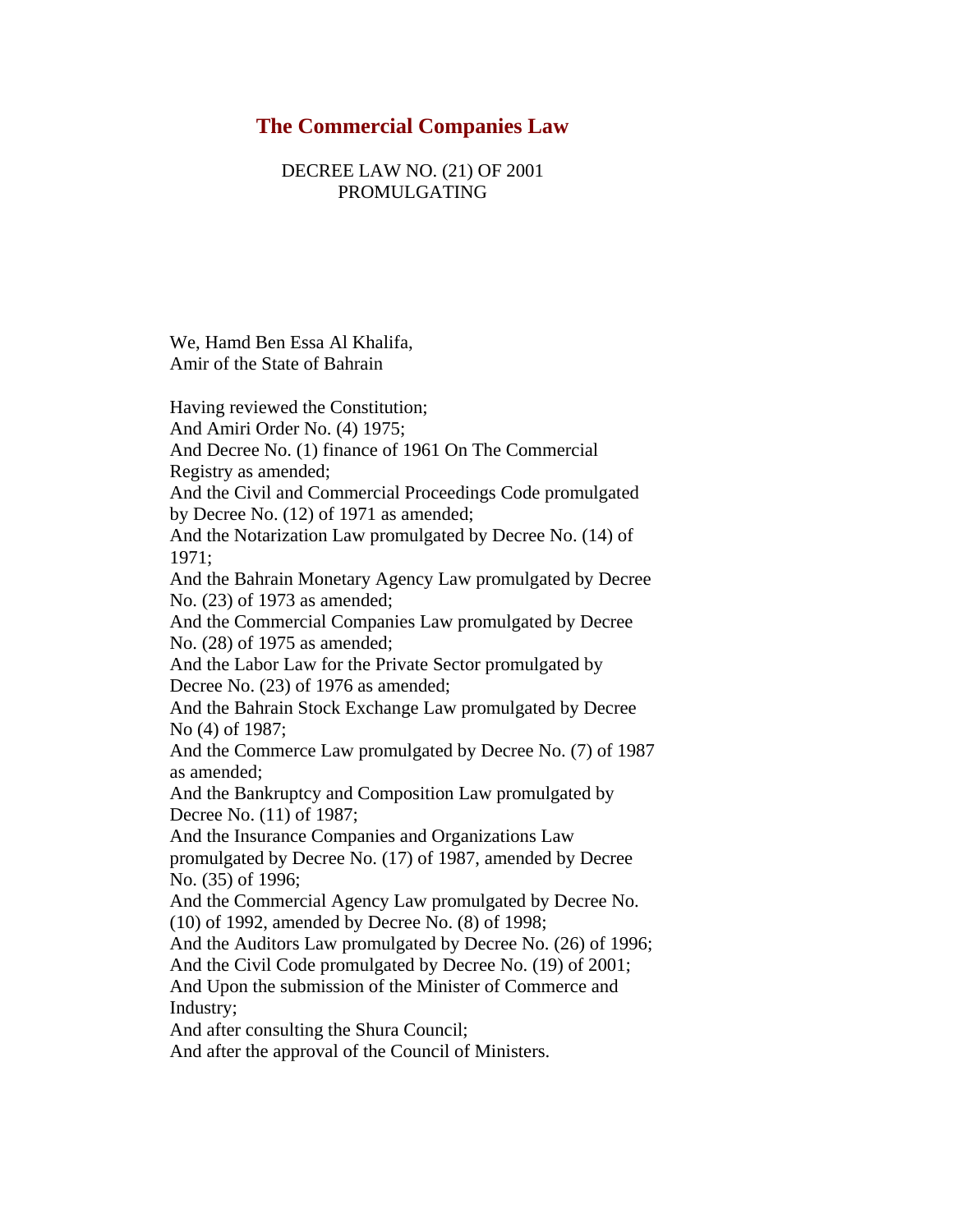Hereby Decree the following Law

## **Article (1)**

The provisions of the attached law with respect to Commercial Companies shall come into effect.

# **Article (2)**

The Commercial Companies Law promulgated by Decree No (28) of 1975 shall be repealed as well as any other provision in conflict with the provisions of the attached law.

#### **Article (3)**

The Minister of Commerce and Industry shall issue the executive regulation and orders necessary to implement the provisions of this law. Until such time this executive regulation and orders are issued, the orders in force at the time when this law was promulgated shall continue to apply to the extent they do not conflict with the provisions of the law.

#### **Article (4)**

The ministers, each in his respective capacity, shall implement the provisions of this law, which shall come into effect on the beginning of the next month after the lapse of six months from the date of the publication thereof in the Official Gazette.

Hamad Bin Essa Al Khalifa Amir of the State of Bahrain

Issued at Al Refaa Palace: on 28 Rabie el-Awal 1422H Corresponding to 20 June 2001G

# **COMMERCIAL COMPANIES LAW**

# **PART I General Provisions**

**Article (1)**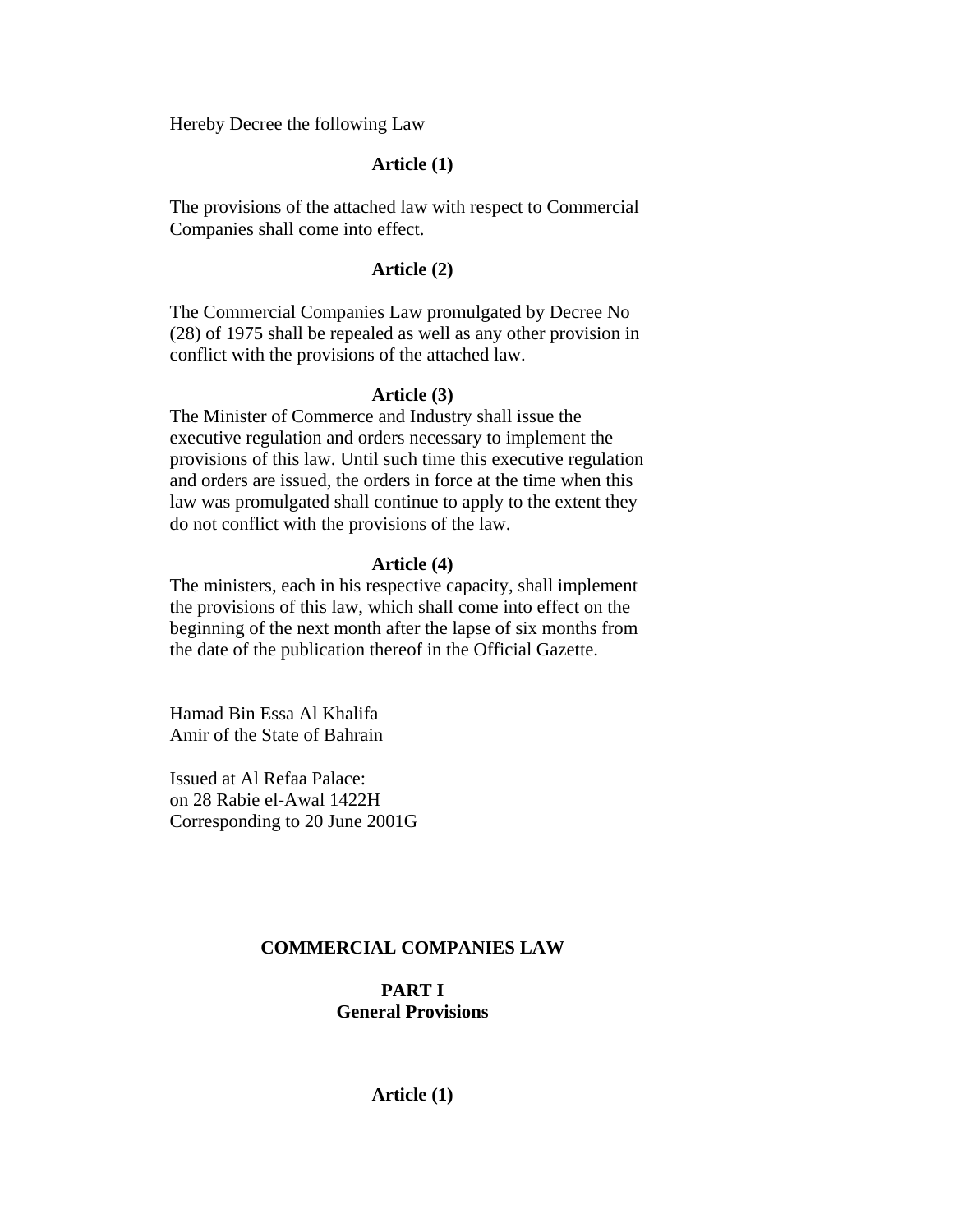The company is a contract by which two persons or more undertake to participate in a profit-making economic project, with each of them offering a share in the form of money or work to divide the yield of this project, whether profit or loss.

Notwithstanding the provisions of the foregoing paragraph, a company may consist of a single person in accordance with the provisions of this law.

## **Article (2)**

a- A commercial company incorporated in the State of Bahrain shall take one of the following forms:

1-General partnership company 2-Limited Partnership company 3-Association in participation 4-Joint Stock Company 5-Limited Partnership By Shares 6-Limited Liability Company 7-Single person Company 8-Holding Company

b-Any commercial company that does not take one of the above forms shall be null and void, and the persons who have entered into contracts in its name shall be personally and jointly liable to third parties for the obligations resulting therefrom.

# **Article (3)**

The provisions applicable to commercial companies shall also apply to civil companies having a commercial form regardless of its purpose.

# **Article (4)**

Any commercial company of whatever type incorporated or based in Bahrain shall be subject to the provisions of this law.

However, notwithstanding some or all of the provisions of this law, companies may be established, by virtue of a decree or law, between governments of other countries or between the government of Bahrain and another country or other countries.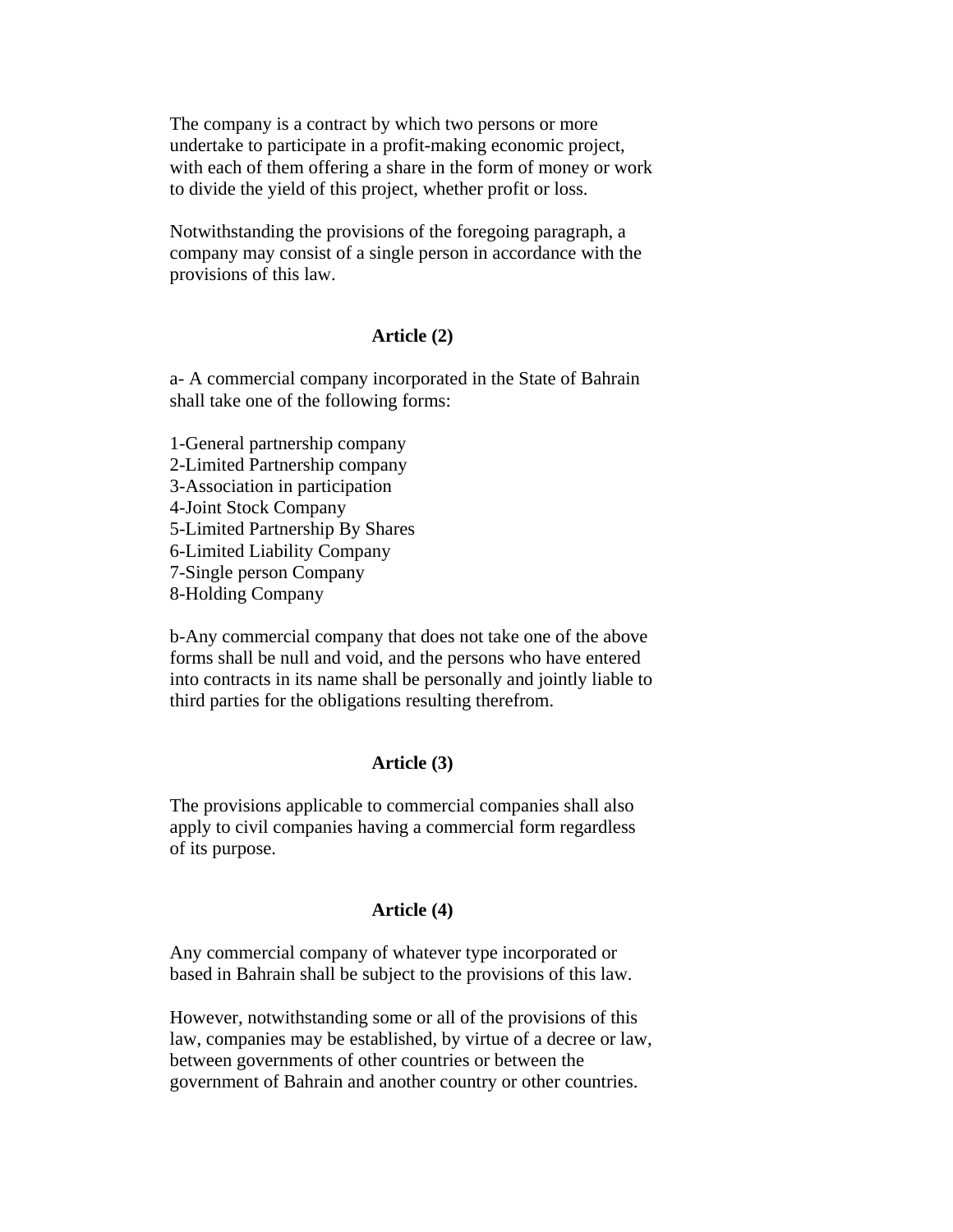Any company incorporated in Bahrain shall be domiciled therein, and shall be of Bahraini Nationality without necessarily being entitled to the rights exclusive to Bahrainis.

## **Article (5)**

All commercial companies shall, in general, be subject to the provisions of this Part, without prejudice to the special provisions applicable to each commercial company included in this law.

#### **Article (6)**

Except for Associations in participation, the company's memorandum of association and any amendment thereto shall be drawn up in Arabic and legalized by the Notary Public, or else the Memorandum of Association and its amendments shall be null and void.

Companies may not plead before third parties for the nullity of the memorandum of association or the amendment thereto which has not been formalized in the way mentioned above.

Nullity shall not take effect among partners before a partner files a lawsuit to nullify the company's memorandum of association, and the persons who have entered into contract in its name shall be personally and jointly liable for all their acts.

In all cases, the provisions of the memorandum of association shall apply to the liquidation of the company adjudged null and void and to the settlement of partners' rights towards each other.

### **Article (7)**

Except for Associations in Participation, the managers or board members shall publish the company's Memorandum of Association and subsequent amendments thereto according to the provisions of this law; otherwise, the Memorandum of Association shall not take effect towards third parties. If failure to make publication applies only to one particular or more of the Memorandum of Association, only such particulars shall not take effect towards third parties.

The company's managers or board members shall jointly be liable for any damages sustained by the company, partners or third parties as a result of non-registration.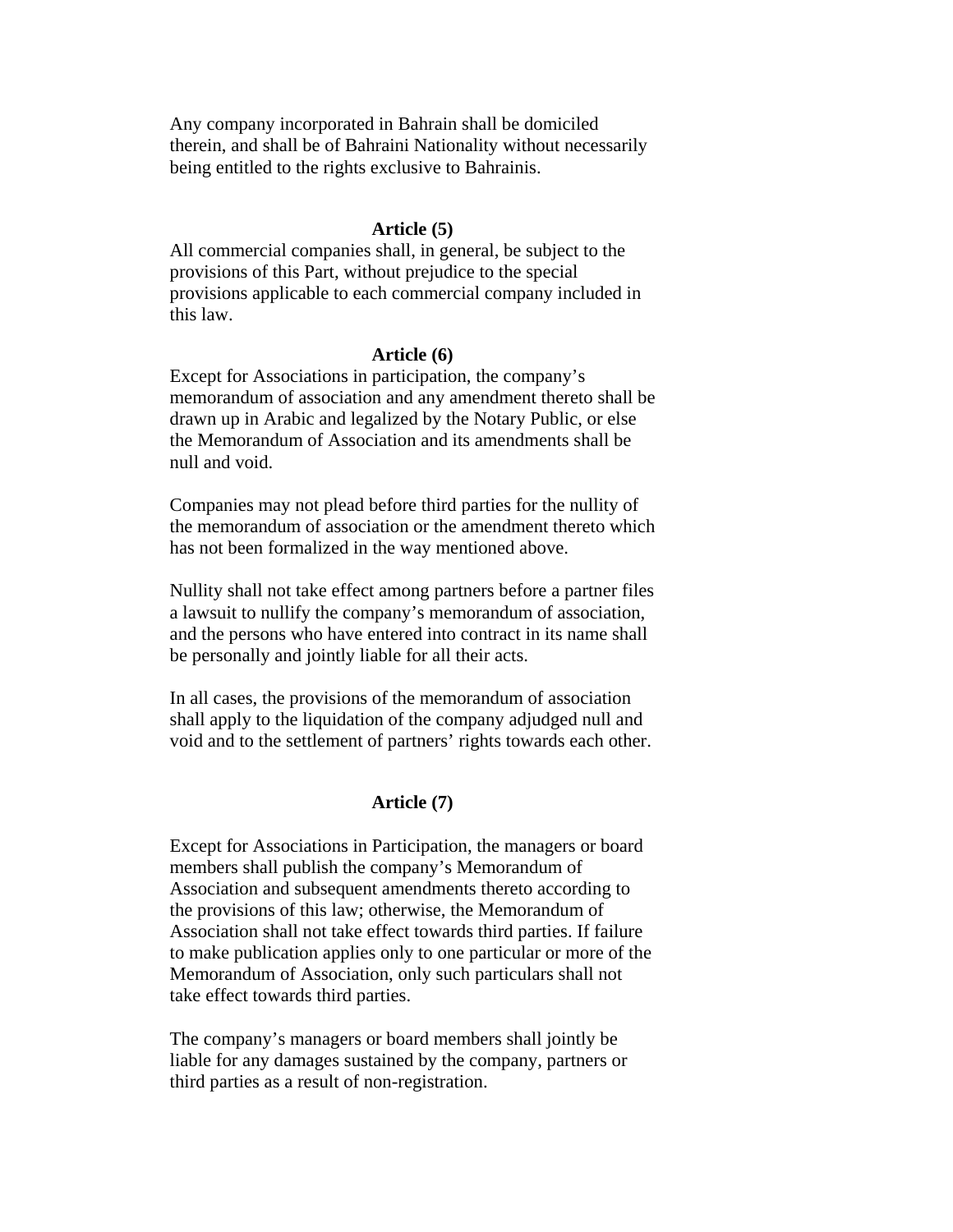## **Article (8)**

Except for Associations of Participation and unless otherwise provided for in the law, all commercial companies acquire a corporate entity upon registration in the Commercial Registry.

# **Article (9)**

The partner's share may be an amount of money (cash share) or in-kind share. It may also be in the form of work in cases not specified in the provisions of this law. However, the partner's share shall not be in the form of his influence or financial standing. Cash and in-kind shares only form the capital of the company.

## **Article (10)**

Unless otherwise agreed upon by way of an agreement or in custom, the partners' shares shall be of equal value and relate to property ownership rather than usufruct.

#### **Article (11)**

Each partner shall owe the company the value of his share. If he fails to pay this value on the date agreed upon, he shall be liable to pay compensation to the company for any damages that may result from the delay.

If the partners define the compensation value in advance, such compensation shall be subject to the court assessment.

# **Article (12)**

If a partner's share is in the form of a title, usufruct or any other real right, the sale provisions shall apply in respect of registration procedures and insuring the share against destruction or falling due, or when there appears a defect or a shortage therein.

However, if the share is in the form of usufruct of funds, lease provisions shall apply thereto.

# **Article (13)**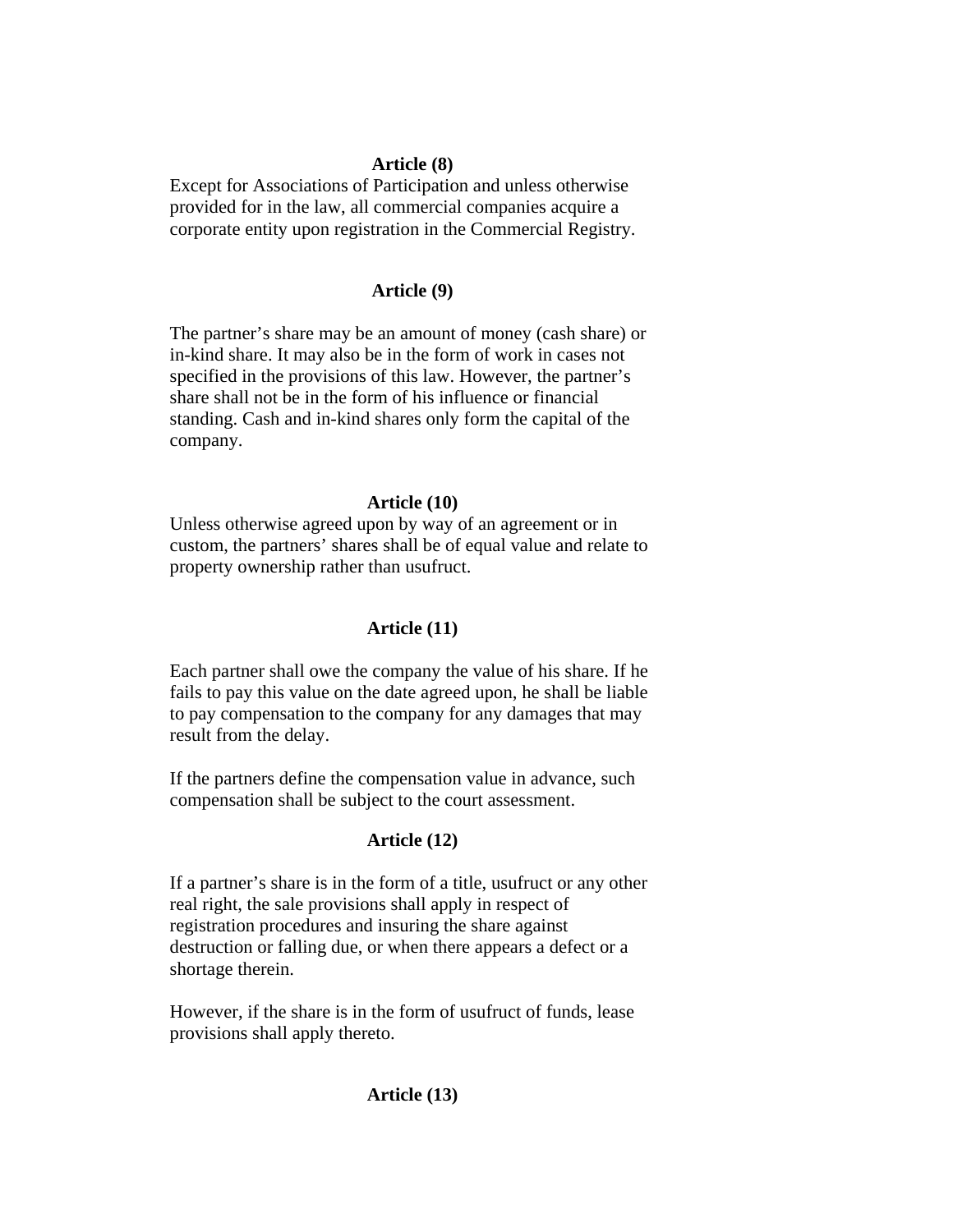If the partner's share is in the form of a claim on a third party, his obligation towards the company shall be discharged only upon the settlement of this claim. Moreover, the partner shall be liable to pay compensation to the company for any damages that may result from the delay in the settlement of this claim.

# **Article (14)**

If the partner's share is in the form of work, he shall undertake the services he pledged and submit an account of the return thereon as from the date at which the company started to exercise the services he pledged as his share. All earnings that result from this work shall belong to the company. However, the partner shall not give up to the company what he might have earned from a patent right unless otherwise agreed upon.

## **Article (15)**

If the company's memorandum of association does not define each partner's dividend in profit and loss, such dividends shall be determined in proportion to the partners' respective shares in the capital.

If the memorandum of association specifies only each partner's dividend in the profit, the same dividend shall apply to the loss, and vice versa.

If a partner's share is in the form of work and the company's memorandum of association does not specify his dividend, he may request for an evaluation of his work, and his dividend shall be determined on the basis of this evaluation unless otherwise provided in an established custom.

If a partner provides cash or an in-kind share, in addition to work, he shall receive a dividend for his work and another for the other share.

# **Article (16)**

If it is agreed that a partner shall not have a dividend in the company's profits or shall be exempted from the loss, such an agreement shall be null and void.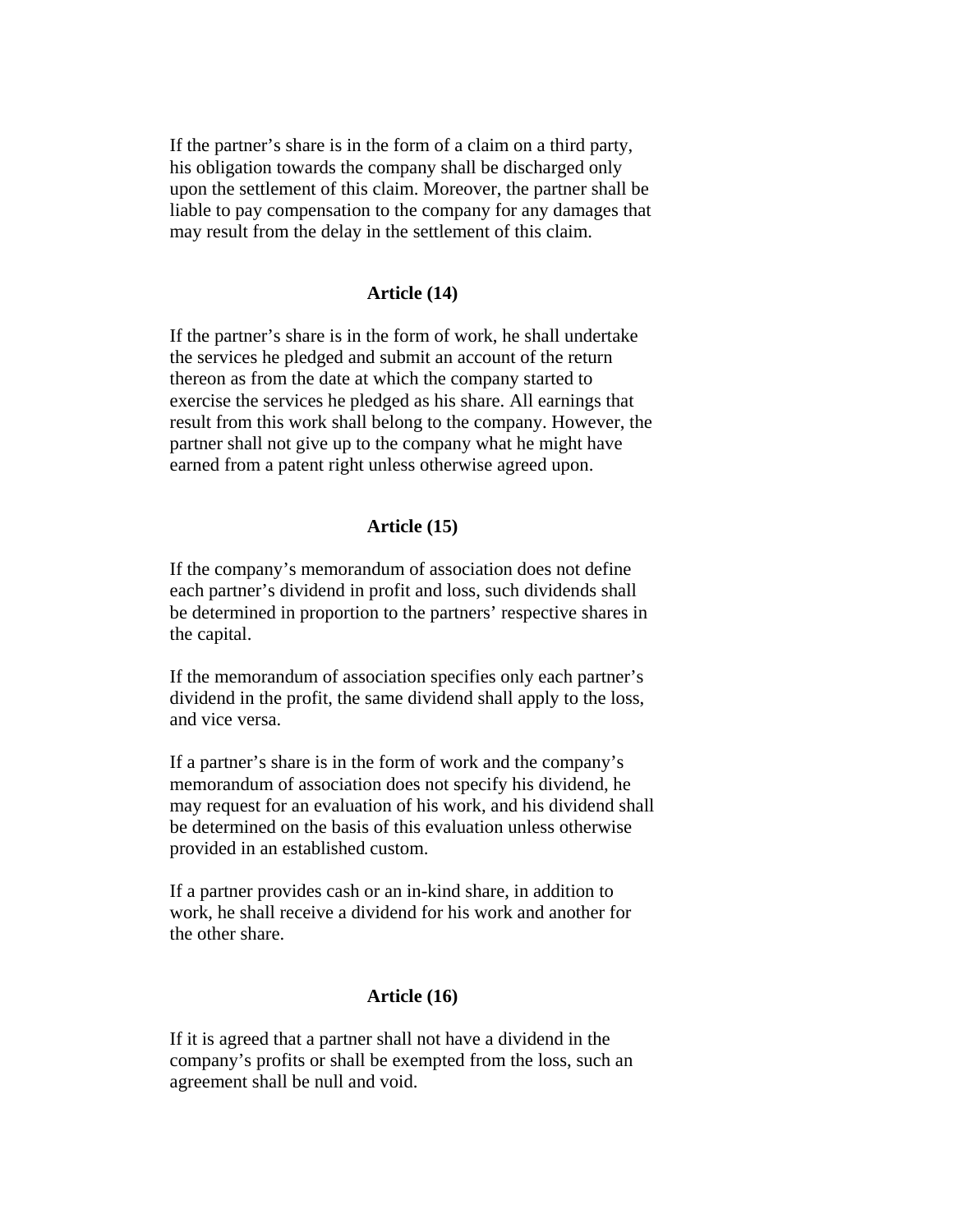However, it can be agreed that a partner whose share is in the form of work be exempted from sharing the loss provided that he receives no remuneration for this work.

# **Article (17)**

A personal creditor of a partner shall not recover his rights out of the partner's share in the company's capital; yet, he may recover his rights out of the partner's dividend in the profits according to the company's balance sheet. If the balance sheet has not yet been prepared, the creditor may garnish the dividend that may accrue to the partner in the profits.

If the company is wound up, the personal creditor may recover his rights from the share of his debtor in the company's assets upon dissolution, and he may, before dissolution, seek a garnishment over this share.

## **Article (18)**

In all types of commercial companies, the claims against partners shall be time barred after five years from the date of the company's dissolution, or from the date at which a partner withdraws from the company in respect of the claims against this partner.

This period shall start on the date of the company's registration in the Commercial Registry in all cases in which registration is required, and from the date of registering the liquidation in the cases relating to the liquidation itself.

#### **Article (19)**

If fictitious profits are distributed among partners, the company's creditors may request each partner to refund what he has received even if the partner may have acted in good faith.

The partner shall not repay the real profits he has actually received even if the company may have made losses in subsequent years.

#### **Article (20)**

If any of the shareholders or partners or their representatives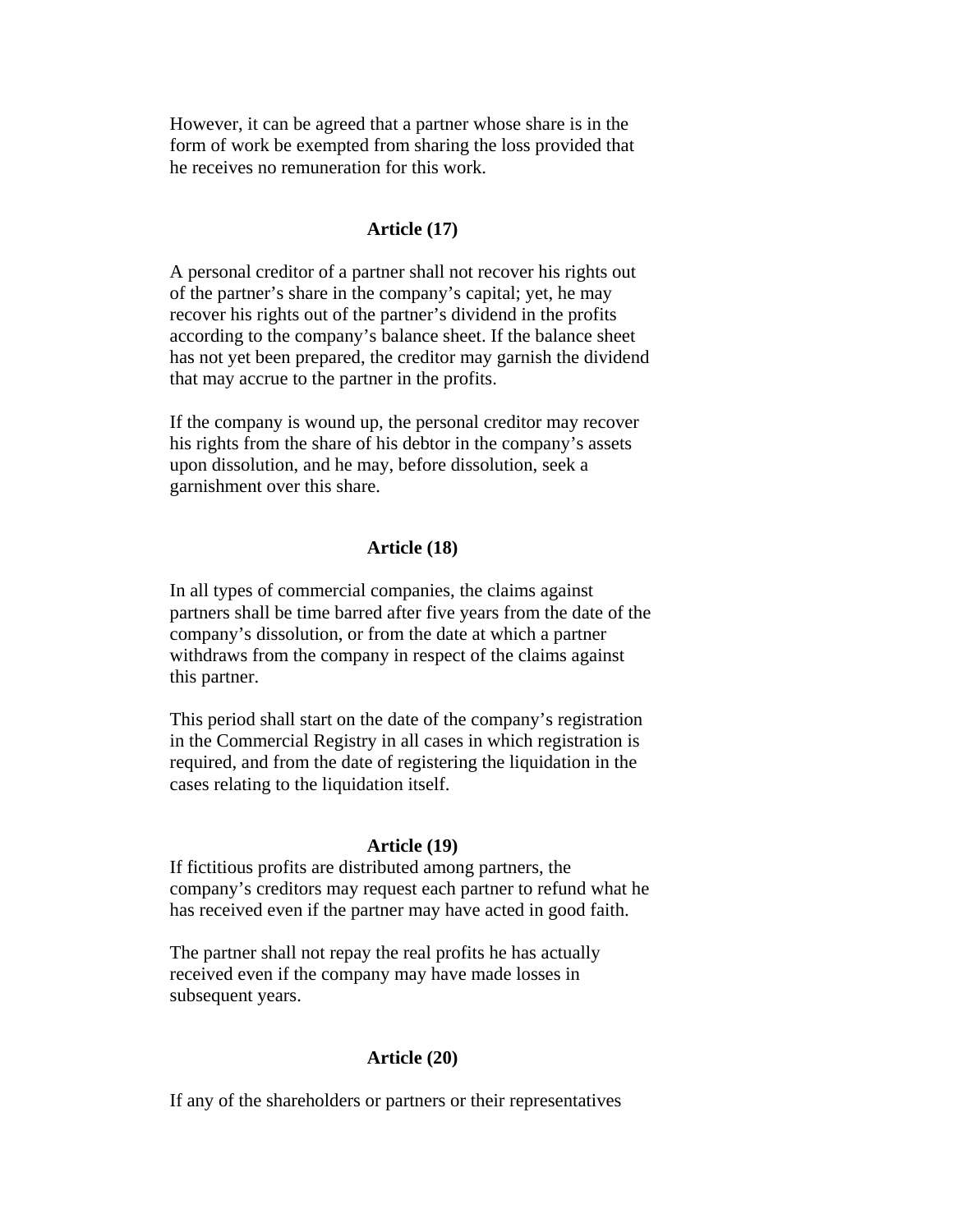withdraws from the meeting of the general assembly after the quorum has been obtained, such withdrawal shall not affect the legality of the meeting or the decisions taken by the general assembly regardless of the number of the withdrawing shares or stakes.

#### **Article (21)**

The Minister of Commerce and Industry may issue in an order a model for the memorandum of association of some or all types of companies or for their articles of association. The model shall comprise all the particulars and conditions required by law or by its Executive Regulation in this respect, and shall specify the conditions that the founding partners must comply with and those which they may not comply with. The partners may also add any other conditions that do not conflict with the provisions of law and its Executive Regulation.

## **Article (22)**

The particulars that are required by law shall be published as ordered by the Minister of Commerce and Industry in the Official Gazette and in one of the local daily newspapers.

#### **Article (23**

If the provisions of this law require a certain quorum to incorporate a company, and if one partner or more withdraws after its incorporation, the company may continue to exist among the remaining partners without prejudice to the obligations it has undertaken before the withdrawal of any partner.

 $\lambda$ 

#### **Article (24)**

The provisions of article (333) of the Civil and Commercial Procedures Code shall be observed in the calculation of the periods provided for in this law.

# **PART II General Partnership Company**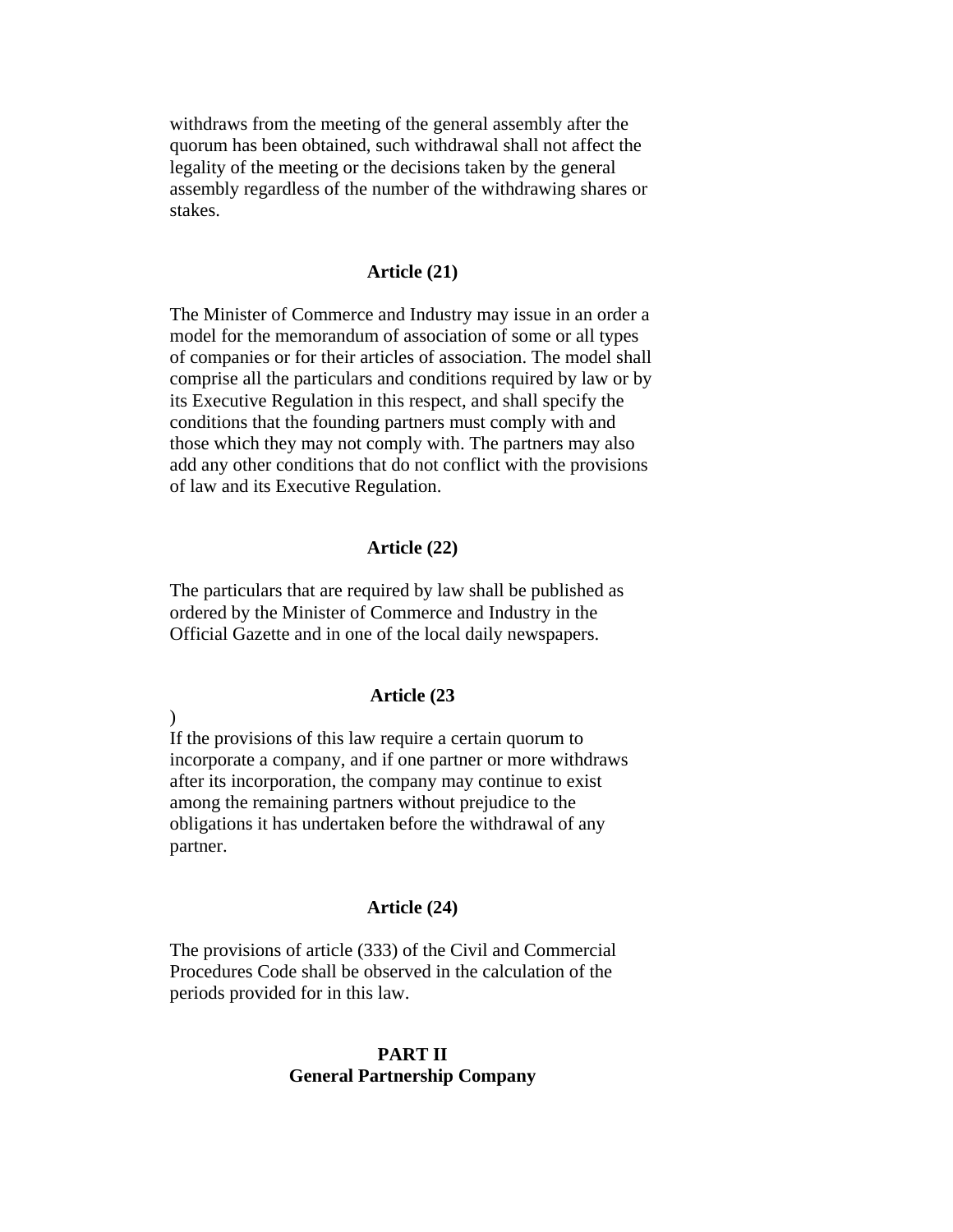## **Article (25**

A General Partnership company is a company established by two persons or more under a certain name, and in which the partners are jointly liable to the extent of their all property for the company's obligations.

Without prejudice to the provisions of laws regulating selfemployment professions, general partnership companies may be formed – regardless of its type – among Bahraini or Non Bahraini partners in accordance with the rules and guidelines decreed by the Minister of Commerce and Industry.

## **Article (26)**

The Memorandum of Association of a general partnership company shall comprise the following details:

i-The company's name and trade mark, if any.

ii-The company's headquarters and branches.

iii-The company's objectives.

iv-The partners' names, titles, nationalities and domiciles. v-The names of the executive managers and persons authorized to sign for the company and their competence and power limits. vi-The company's capital and the share of each partner therein. vii-The manner in which profits and losses are distributed among partners.

viii-The company's term, if any

ix-The beginning and end of the company's financial year. x-The manner in which the company shall be liquidated and its assets be divided up.

# **Article (27)**

The name of a general partnership company shall consist of the names of all partners or the name of one or more of them accompanied by  $(\&$  Co.) or by a similar word giving the same meaning. The name of the company, wherever mentioned, shall be followed by (A Bahraini Partnership Company); and shall always conform to its current status.

 $\lambda$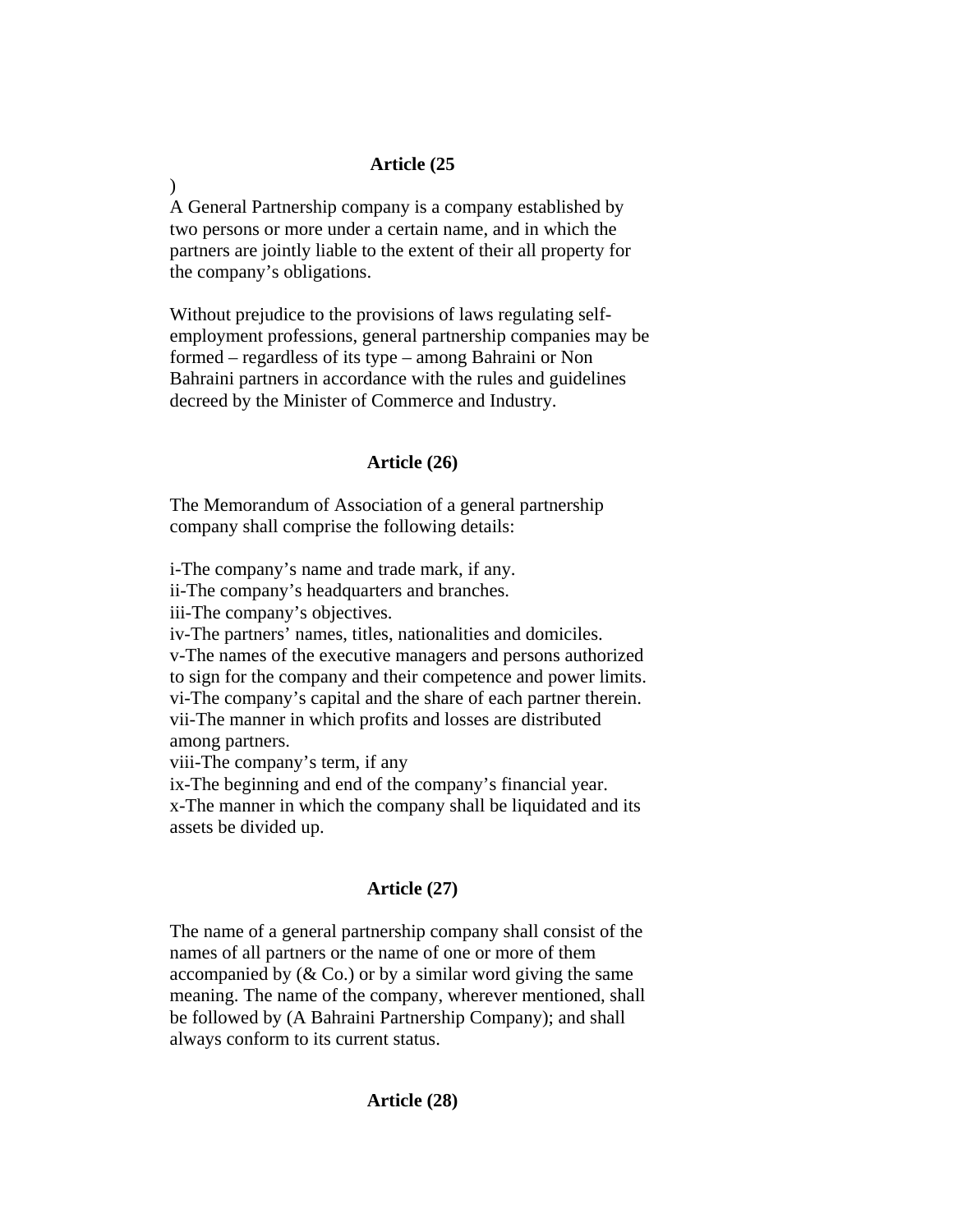Any non-partner whose name is included in the company's name with his knowledge and consent shall be jointly liable for its obligations towards any other person who has counted in good faith on this name.

#### **Article (29)**

The partners may draw up in a written and certified official document articles of association for the company, which shall include the detailed provisions they agree upon for managing the company. A copy thereof shall be attached with the Memorandum of Association of the company.

## **Article (30)**

The company's Memorandum of Association and subsequent amendments thereto shall be notarized by entering it in the Commercial Registry in conformity with the law of this registry. A summary of the company's Memorandum of Association and subsequent amendments thereto shall be published in the Official Gazette at the company's expense.

#### **Article (31)**

The summary of the company's memorandum of association shall specifically include the following details:

i-The company's name, objective, headquarters and branches, if any.

ii-The partners' names, domiciles, professions and nationalities. iii-The company's capital and sufficient definition of each partner's shares and its due date.

iv-The names of the managers and the persons authorized to sign for the company.

v-The date of the company's incorporation and its term.

vi-The beginning and the end of the company's financial year.

# **Article (32)**

Each partner shall have the capacity of a merchant who undertakes trade under the company's name. The bankruptcy of the company shall be deemed bankruptcy of all partners.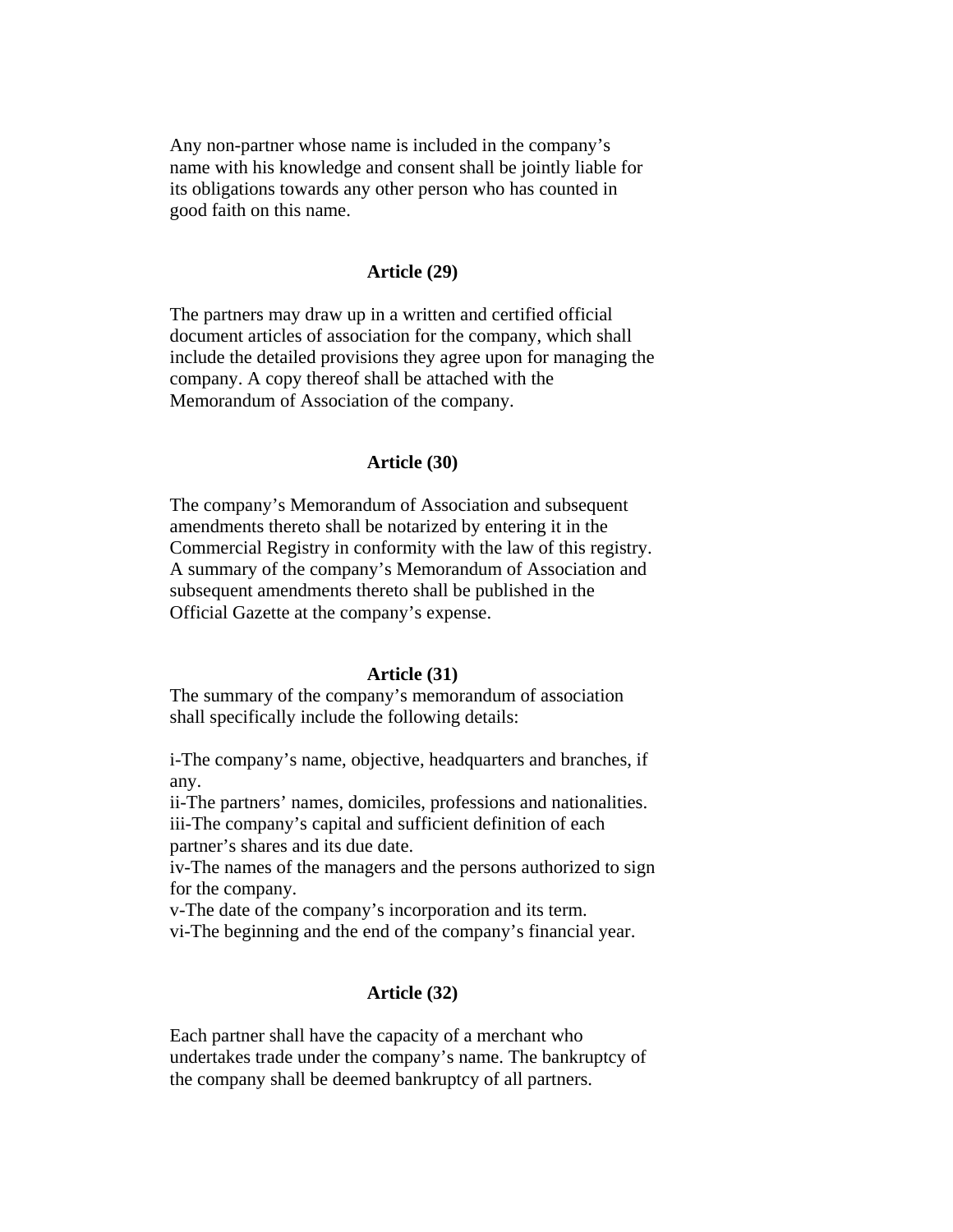## **Article (33)**

The partners' shares shall not take the form of tradable instruments, and the partner shall not assign his share in the company to other persons without the consent of all partners or to the prejudice of the provisions of the company's memorandum of association. Procedures of publication and registration of such assignment shall be undertaken in accordance with the provisions of articles (7&30) of this law. Any agreement that permits unconditional assignment of shares shall be deemed null and void.

#### **Article (34)**

The company's employees or affiliates who share profits in lieu of their wages for all or part of their work shall not be considered partners.

# **Article (35)**

The company's creditors shall have a claim on the company's assets, and shall have also a claim on the private assets of any partner who used to be a member of the company at the time of contracting.

All partners shall jointly be liable towards the company's creditors, and any agreement to the contrary shall not be valid towards third parties.

### **Article (36)**

i-If a new partner joins the company, he shall be liable jointly with the other partners, to the extent of his property, for the company's preceding and subsequent obligations, and any agreement to the contrary shall have no effect towards third parties.

ii-If any partner withdraws from the company, he shall not be liable for the company's obligations subsequent to the publication of his withdrawal.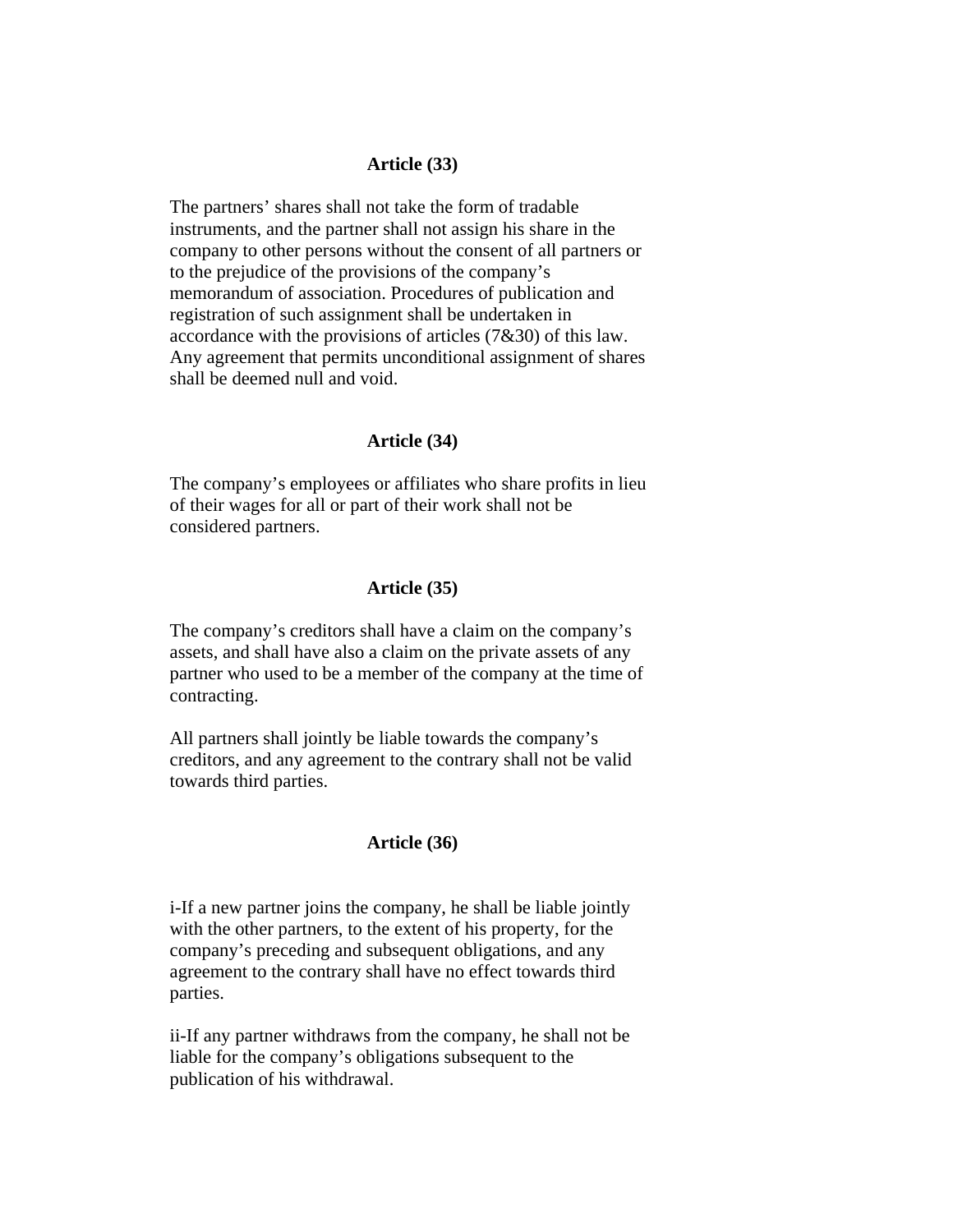iii-If any partner assigns his share in the company, he shall remain liable for the company's obligations towards its creditors unless they approve this assignment.

# **Article (37)**

A partner's property shall not be subject to execution due to the company's obligations without a court decision against the company and before soliciting the company for the settlement thereof. The court decision shall be evidence against the partner.

## **Article (38**

)

i-Any partner shall not, without the consent of the other partners, undertake any activity for himself or for other persons in competition with the company, or be a partner in another general partnership company or a partner or a sleeping partner in a limited partnership company or a limited liability company if such companies are exercising competing activities to those of the company.

ii-If any partner fails to honor his obligations under the foregoing paragraph, the company may claim compensation from him or consider the activities he conducted for himself as conducted for the company. He shall then surrender to the company all the profits resulting from these activities without netting them out with the profits he is entitled to from the company.

#### **Article (39)**

i-If any partner takes or retains an amount of money that belongs to the company, he shall refund it without prejudice to the right of compensation if required.

ii-If any partner provides the company with his own money or spends in good faith to its benefit, the company shall refund such money together with compensation equal to the benefit it has gained from such money.

### **Article (40)**

Management of the company shall be undertaken by all partners unless the partners appoint, in the memorandum of association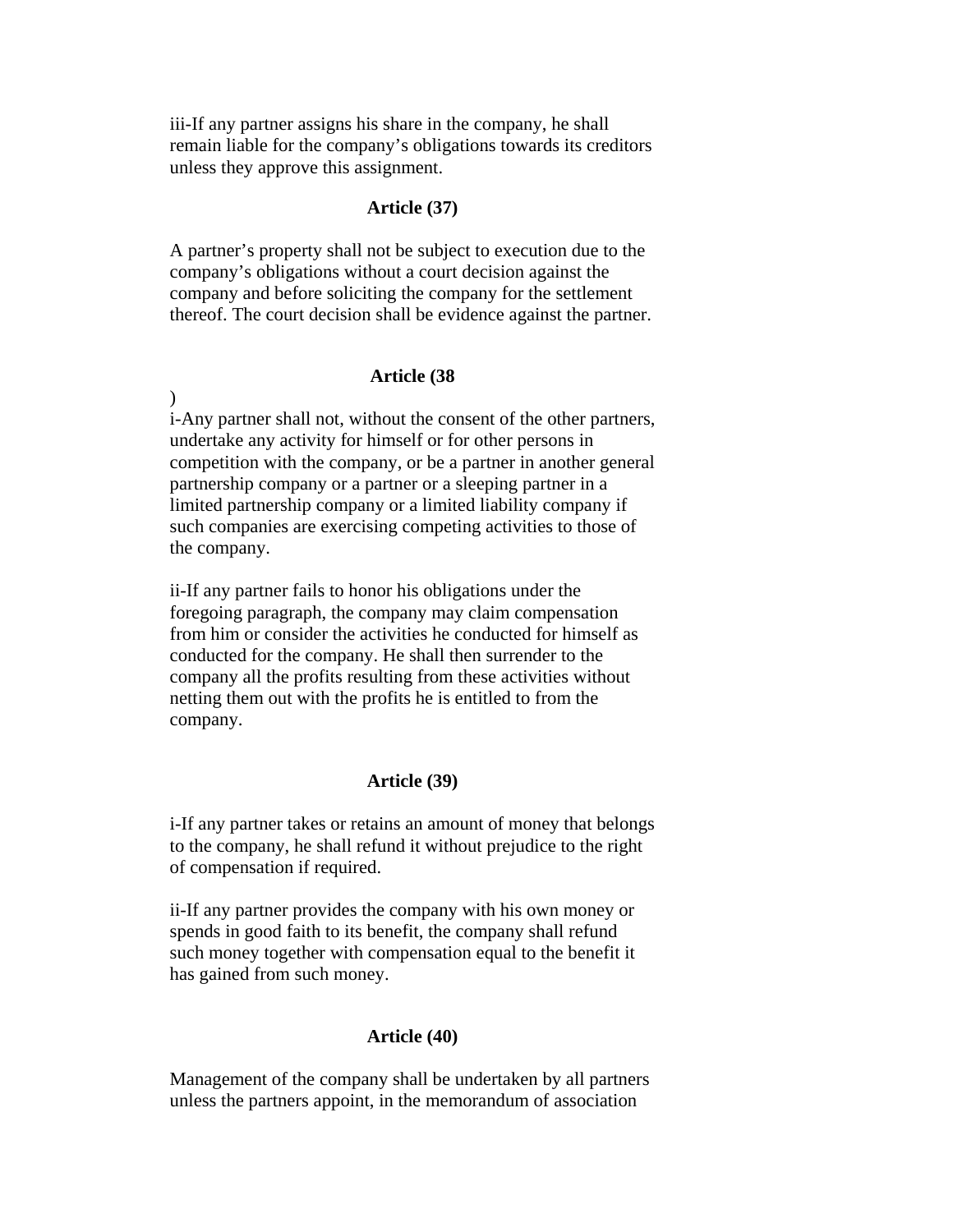or in a separate contract, a manager or more from among the partners or non-partners to manage the company

# **Article (41)**

The manager shall undertake the day-to-day management of the company as specified in the Memorandum and Articles of Association.

If there is more than one manager without specifying the competence of each of them, and in the absence of a provision confining the management to any of them, each manager may individually take managing actions, provided that the other managers shall have the right to object to these actions before they are completed. In such a case the actions taken shall be passed by the numerical majority of managers and, in the case of equal vote, shall be referred to the partners.

#### **Article (42)**

If there is more than one manager without a stipulation that they shall collectively undertake management, their decisions shall be taken unanimously unless the memorandum of association provides for a specific majority. This condition shall not be violated except in the case of urgency where the company may incur a heavy loss or loose a substantial profit if it fulfills it.

#### **Article (43)**

In the absence of a provision on the way the company shall be managed, each partner shall be considered authorized by the other partners to manage the company, and he shall take the charge of management without recourse to the other partners provided that they shall have the right to object to any action before it is completed. The majority of partners shall have the right to overrule the objection.

#### **Article (44)**

i-If the manager is a partner appointed in the company's memorandum of association, he shall not be dismissed except by a court decision upon application by the majority of partners and on the basis of acceptable justification. Any agreement to the contrary shall be null and void. The company shall be dissolved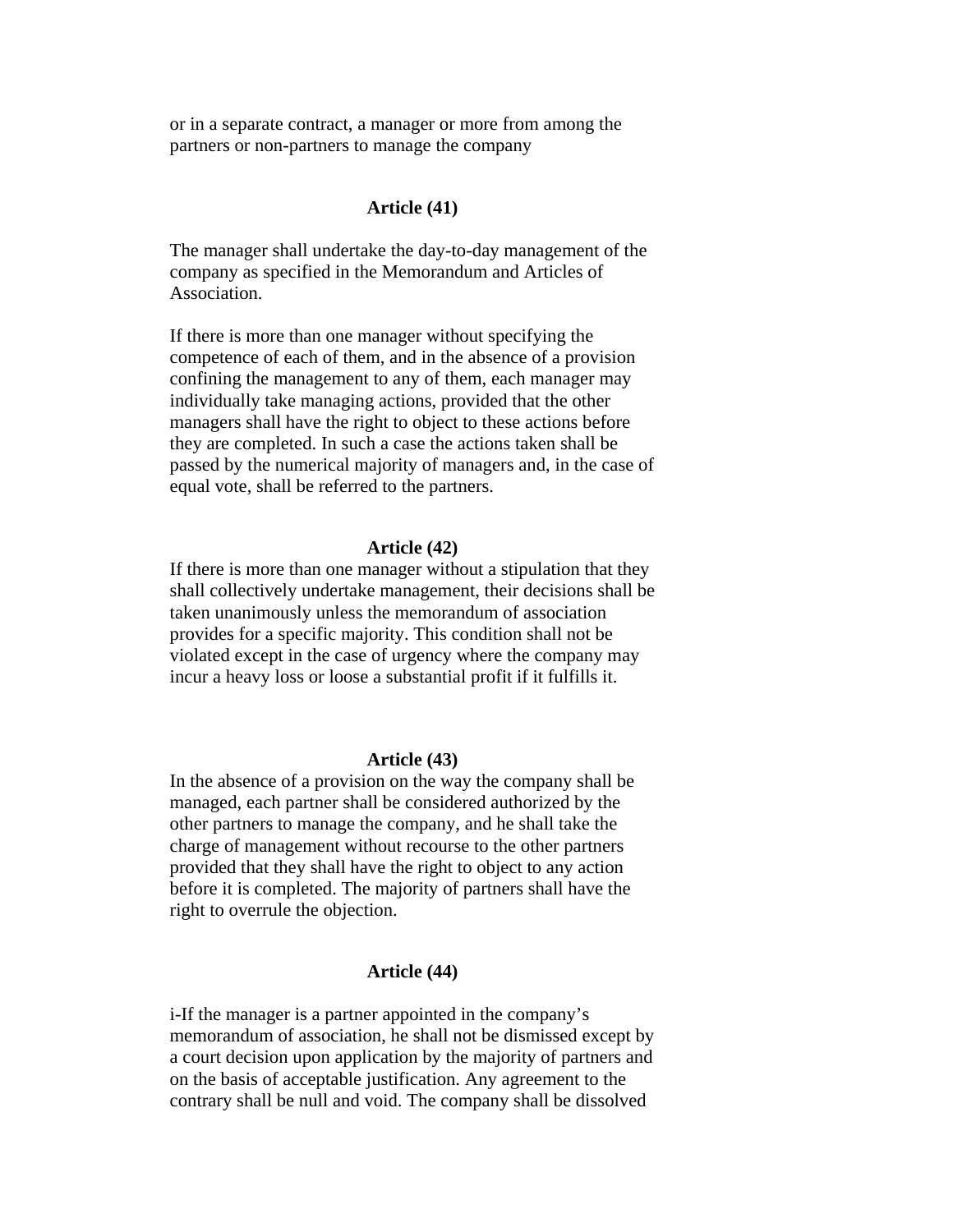if the manager is dismissed unless otherwise provided for in the memorandum of association.

ii-If the manager is a partner appointed in a separate contract, or a non-partner appointed in the memorandum of association or in a separate contract, he may be dismissed by the majority of partners. Such dismissal shall not bring the company to dissolution.

iii-If the manager is paid for his job and has been dismissed at an unsuitable time or for unacceptable reasons, he may claim compensation for any damages he may have sustained.

iv-The dismissal and the appointment of a manager shall be registered in accordance with the provisions of articles (7) & (30) of this law.

## **Article (45)**

i-If the manager is a partner appointed in the memorandum of association, he shall not resign his office for unacceptable reasons, otherwise, he shall be liable to pay compensation. The manager's resignation shall result in dissolving the company unless otherwise provided for in the memorandum of association.

ii-If the manager – whether he is a partner or not – is appointed in a separate contract, he may resign his office, provided that the time is opportune and that he brings his resignation to the notice of the other partners, otherwise he shall be liable to pay compensation. In this case the company shall not be dissolved.

#### **Article (46)**

The non-manager partner shall not interfere in the company's management. However, he may monitor the performance of the company at its headquarters and inspect its books and documents. He may also get a summery statement of the financial position of the company from its books and documents and provide the manager with his advice. Any agreement to the contrary shall be null and void.

# **Article (47)**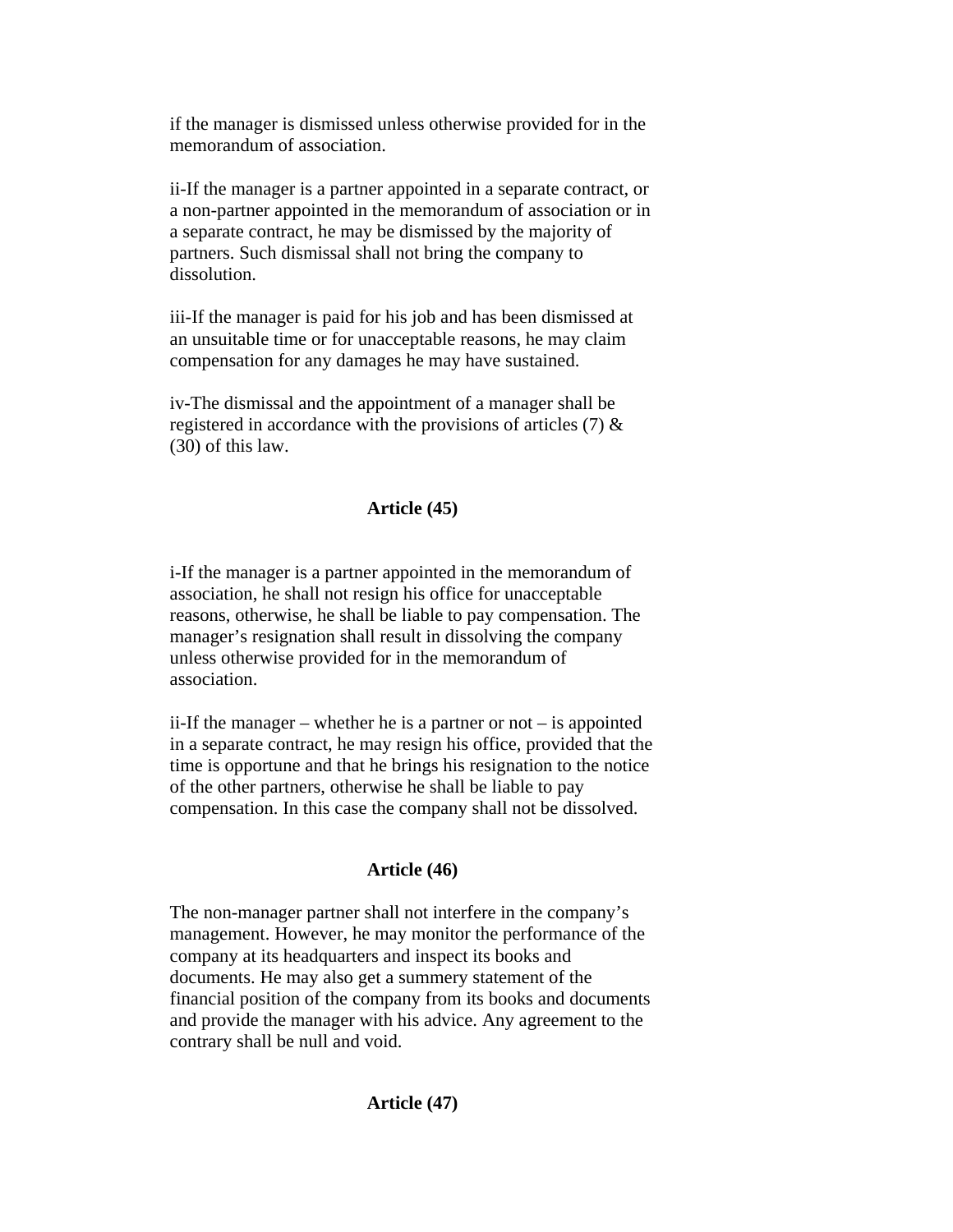The company shall be bound by all actions taken by the manager within his powers if he ascribes his actions to the company's commercial name even if he is working for his own interest so long as the third party he deals with is acting in good faith.

#### **Article (48)**

i-The decisions of a general partnership company shall be taken by unanimity of the partners unless the memorandum of association provides for the majority. In this case, majority means simple majority unless otherwise indicated in the memorandum of association.

ii-The decisions pertinent to the amendment of the company's memorandum of association shall not be valid if not taken by the unanimity of the partners.

## Article (49)

i-Profits and losses and the dividend of each partner therein shall be determined at the end of the company's financial year as per the balance sheet and the profit & loss account.

ii-Each partner shall be deemed a creditor of the company with his dividend in profits upon determining it by approving the balance sheet.

iii-Any reduction in the company's capital resulting from losses shall be covered from the profits of subsequent years unless otherwise agreed upon. In any event, no partner shall be obliged to cover the reduction in his share in the capital without his consent.

# **Part III Limited Partnership Company**

# **Article (50)**

A limited partnership company is a company set up by one or more partners, who shall be jointly liable for the company's obligations to the extent of all their property, and by another or more partners, who have shares therein but are out of its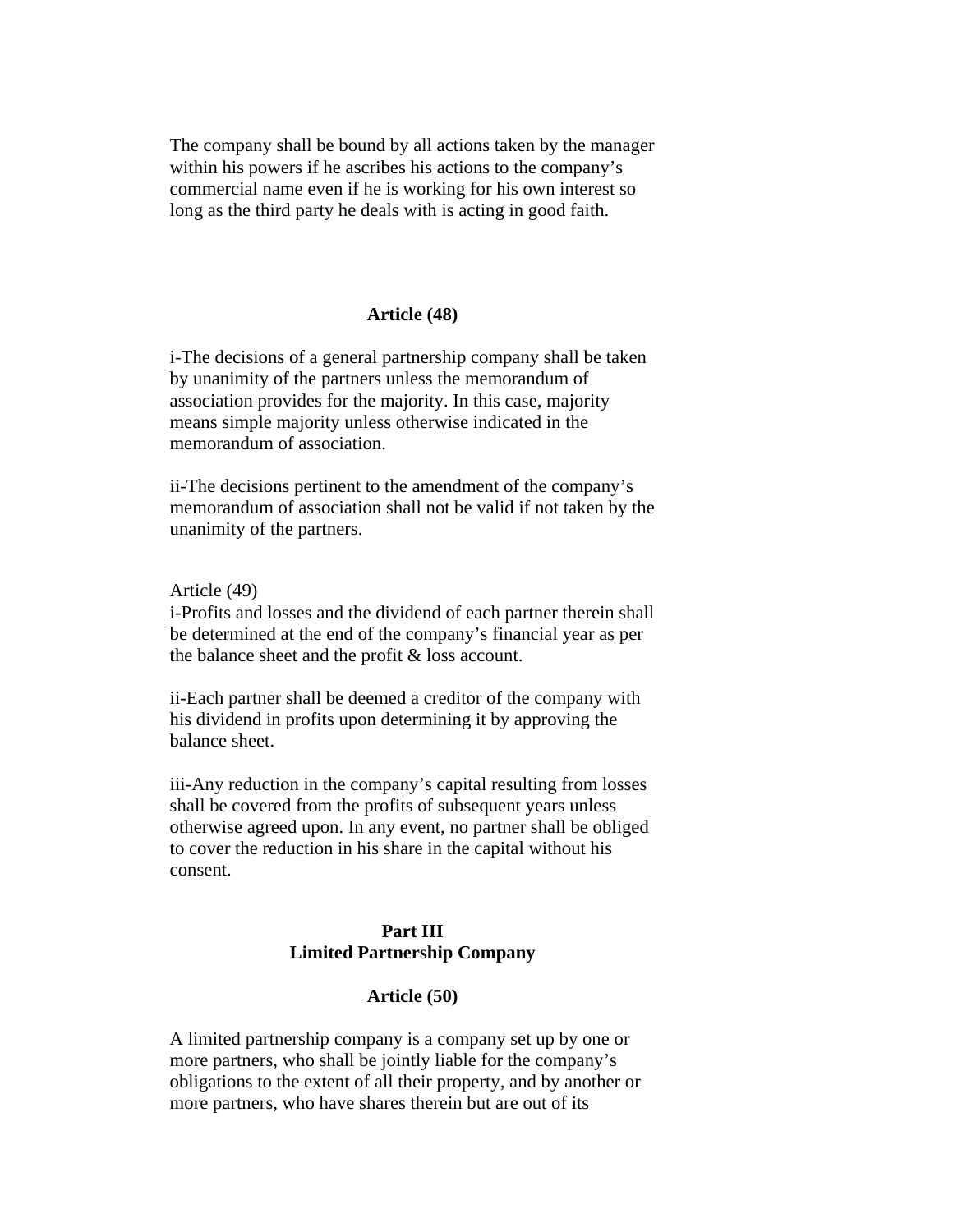management. The latter partners are called sleeping partners and shall be liable for the company's obligations only to the extent of their share in the capital.

#### **Article (51)**

The company shall be registered in the Commercial Registry and made published in accordance with the provisions of article (30) of this law.

The names of the sleeping partners may not be included in the summery of the company's contract, which must include however sufficient details of their shares in the capital and the values thereof.

## **Article (52)**

The rules applicable to the general partnership company shall apply to the limited partnership company, even in respect of the sleeping partners, as regards its incorporation, management, termination and liquidation with due consideration to the following articles.

#### **Article (53)**

The name of the limited partnership company shall only include the names of the joint partners. If there is only one partner who is liable in all his property, the word  $(\& \text{Co.})$  shall be added to his name.

The name of the sleeping partner shall not be included in the name of the company. If it is included with his knowledge, he shall be liable as a joint partner towards third parties acting in good faith.

#### **Article (54)**

The sleeping partner shall not interfere in the company's management even by a letter of delegation; otherwise he shall be jointly liable with the joint partners for the obligations arising from his management. He may be liable for all or some of the company's obligations depending on the seriousness and frequency of such actions, and depending on the trust held in him by third parties by virtue of such actions.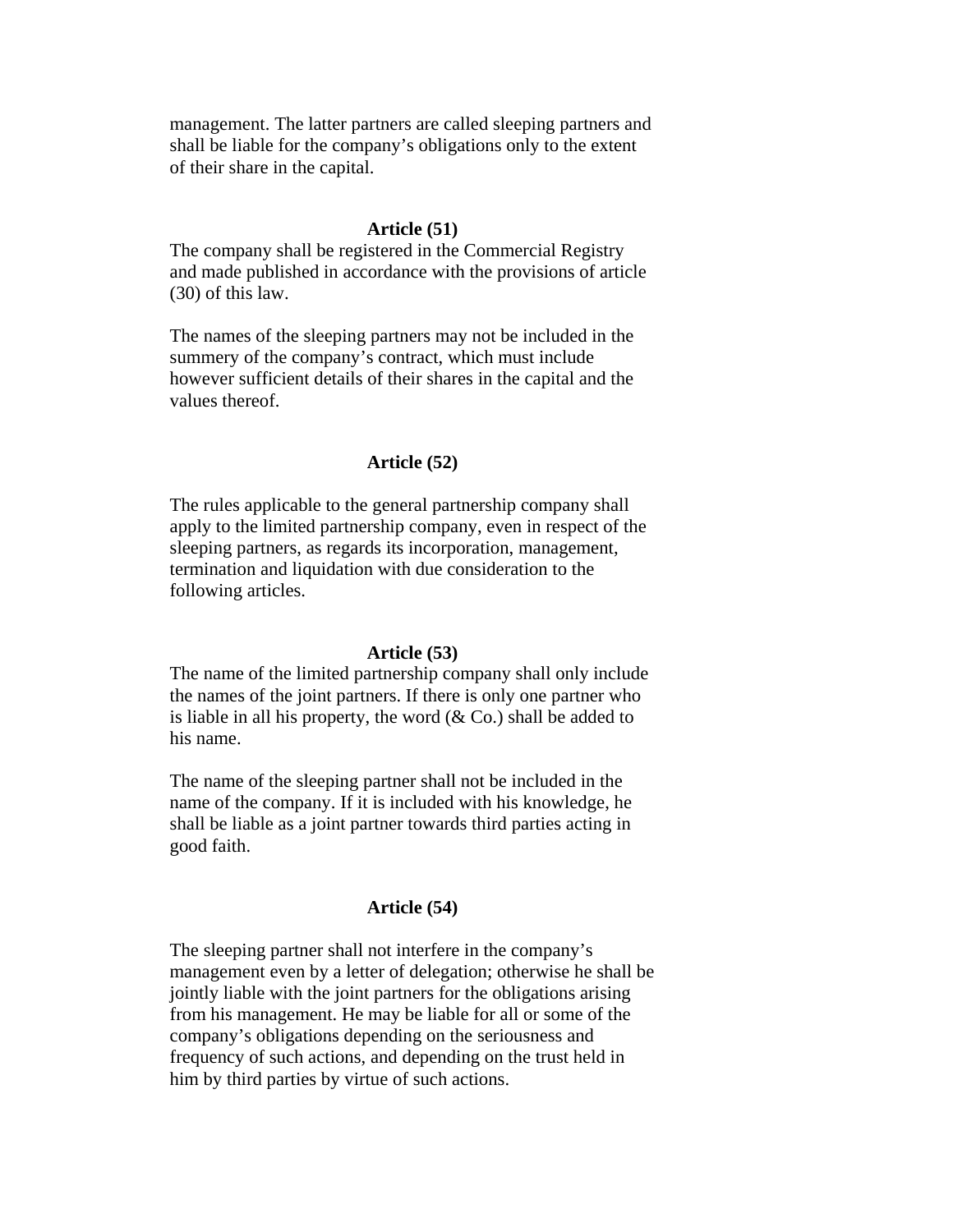However, supervision of the acts of the company's managers and the advice given to them and the authority granted to them to act beyond the scope of their powers shall not be deemed interference.

# **Article (55)**

The joint partners and the sleeping partners shall be specified in the company's memorandum of association. The joint partners shall be Bahrainis and their share in the capital of the company shall not be less than 51%.

# **Part IV Associations in Participation**

### **Article (56)**

An association in participation (joint venture) is a concealed company. It neither has a corporate entity nor is subject to publication procedures.

### **Article (57)**

The company's memorandum of association shall specify the Partners' rights and obligations and the manner in which the profits and losses are distributed among them as well as any other terms and conditions.

The company shall not issue shares or tradable instruments.

### **Article (58)**

The company's memorandum of association may be proved by any means, including evidence and presumptions.

## **Article (59)**

Third parties shall have no legal connection in respect of the company's activities except with the partner or partners whom they have dealt with. The partners shall thereafter have recourse to each other in connection with the company's activities, their association with it and the dividend of each partner in the profits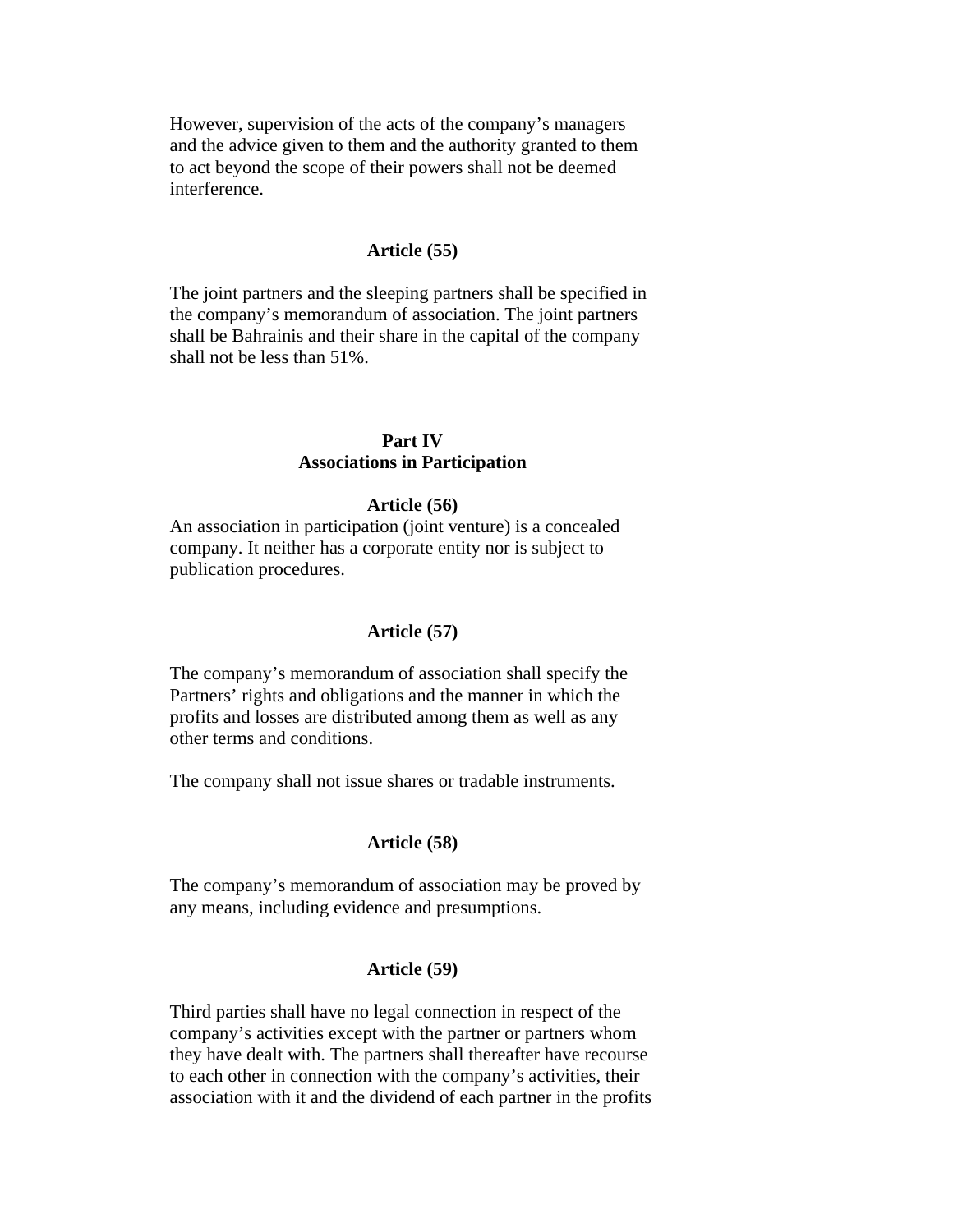and losses as agreed upon in the company's memorandum of association.

# **Article (60)**

Notwithstanding the provisions of the foregoing article, third parties may insist on the company's memorandum of association if the company has dealt with him in this capacity.

## **Article (61)**

If the partner who is dealing with third parties is non-Bahraini, a Bahraini national shall sponsor him in these dealings.

# **Article (62)**

i-Each partner shall remain the owner of the share he has pledged unless otherwise agreed upon.

ii-If the share is a specific asset and the partner who holds it has got bankrupt, the owner shall have the right to restore it from bankruptcy after paying his share in the company' losses. However, if the share is not specified, the owner shall have only to participate in the bankruptcy as a creditor with the remaining part after deducting his share in the company's losses.

# **Part V Joint-stock Company**

# **General Provisions**

# **Article (63)**

A joint stock company consists of a number of persons who subscribe in it by way of negotiable shares. They shall be liable for the company's debits and obligations only to the extent of the value of their shares.

### **Article (64)**

All shareholders in a general joint stock company shall be of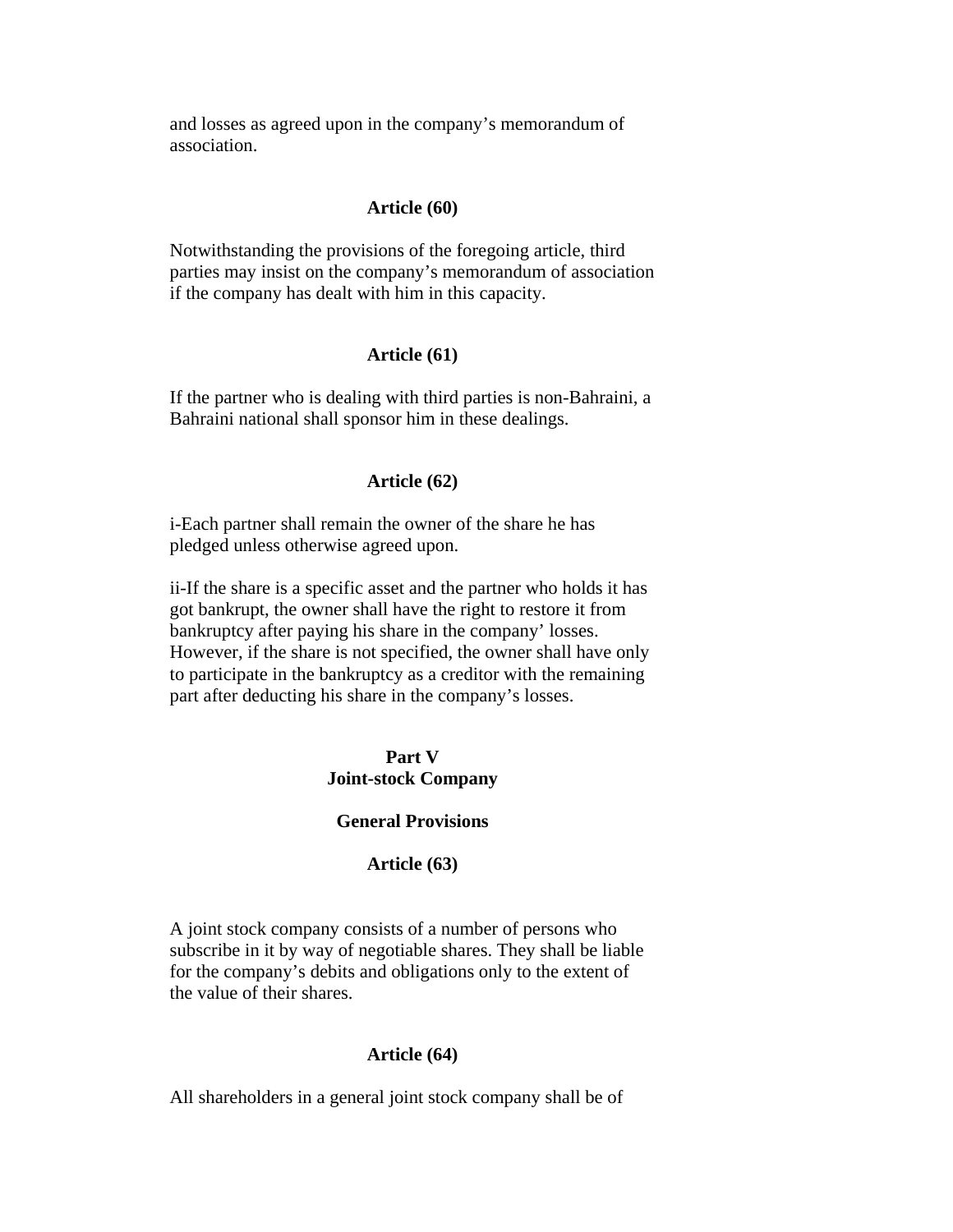Bahraini nationality, without prejudice to the right of the Golf Cooperation Council's nationals to establish and own joint stock companies in Bahrain.

## **Article (65)**

Subject to the provisions of this law, Bahraini public joint stock companies may be founded – by a decision of the Minister of Commerce and Industry in collaboration with the relevant minister – with foreign capital or expertise in accordance with the percentages determined by the Minister of Commerce and Industry.

No dealing in the stocks and shares representing the foreign capital shall be permitted in any way for three years from the date of registering the company in the Commercial Registry unless such dealing is done only among the persons representing the foreign partner.

#### **Article (66)**

Every Joint Stock Company shall have a special commercial name indicating its objectives.

Such name shall not be derived from the name of a natural person unless the objective of the company is to invest a patent registered in the name of that person, or unless the company acquires, upon its incorporation or thereafter, another commercial establishment and uses the name of such establishment as its own. The name of the company shall – whenever mentioned – be followed by the phrase (A Bahraini Joint-Stock Company).

## **Article (67)**

The company may change its name by a resolution by the extraordinary general assembly. The new name shall be registered in the Commercial Registry in accordance with the provisions of law and be published in the Official Gazette and in one of the local daily newspapers.

The change in the name of the company shall not affect its rights or obligations or legal proceedings taken by or against the company.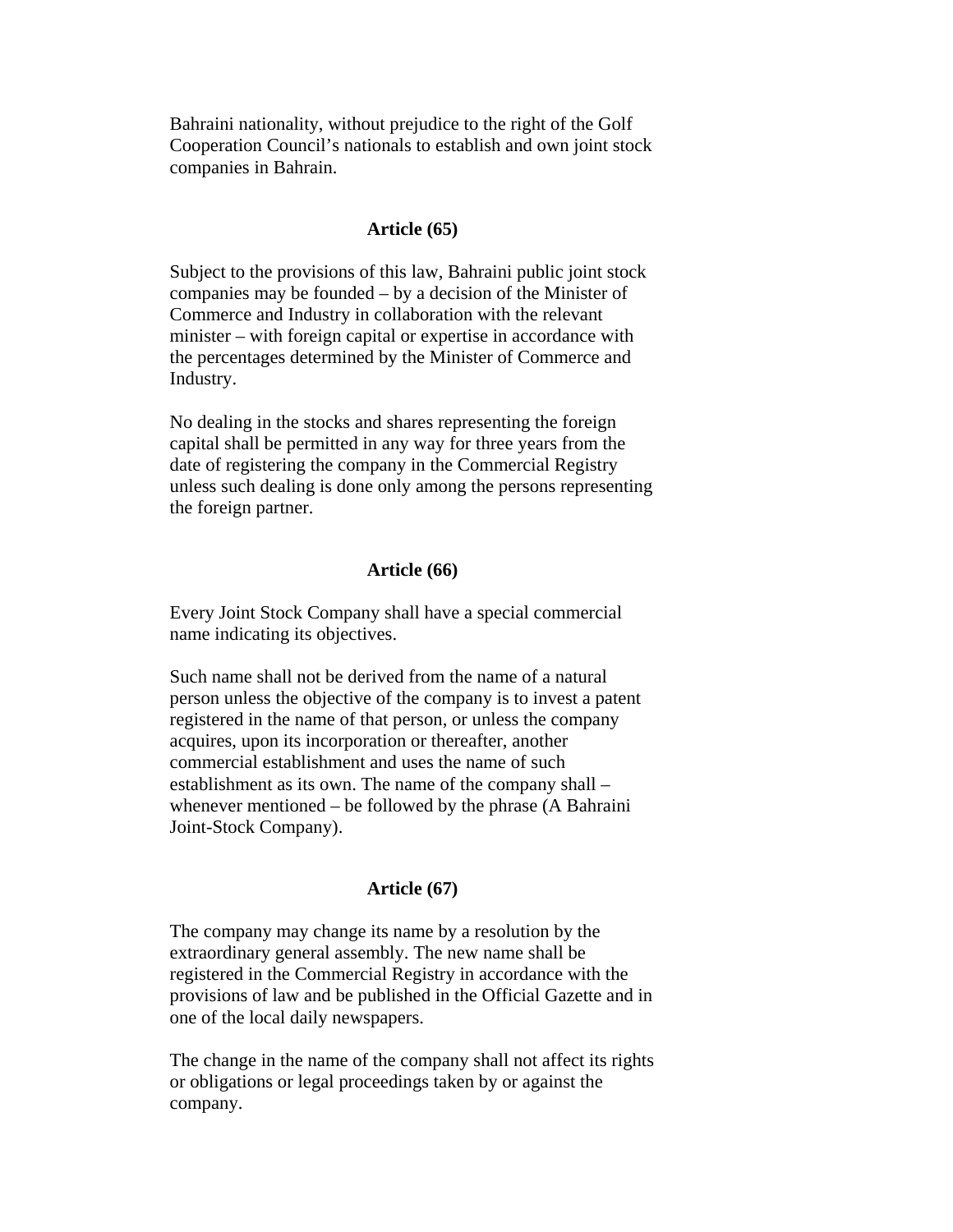#### **Article (68)**

i-Except for the case of representing the State in a public company, a public servant shall not in his personal capacity occupy a public position and be at the same time a board member of a joint-stock company or participate in the incorporation thereof or do any paid or unpaid job for it whether permanent or occasional.

ii-The violator shall refund all what he has received from the company to the state without prejudice to the administrative penalties.

## **Article (69)**

i-A board member of a public organization or entity shall not, in his personal capacity or on behalf of a third party, be a board member of a joint-stock company or act as a manager thereof or undertake a permanent or occasional work or consultancy for it if one of its objectives is to exploit any public utility that exists in the jurisdiction of the board of which he is a member, or that is linked with it by a contract of public works or monopoly.

ii-The member shall be deemed resigned from the company as soon as he is elected in the board. The defaulter shall refund what he has received from the company to the State's treasury.

#### **Article (70)**

A decree by the Minister of Commerce and Industry shall regulate the Joint stock companies of variable capital.

# **Chapter One Incorporation of the Company**

#### **Article (71)**

i-The founder is a person who actually participates in the incorporation of a company for the purpose of shouldering the responsibility arising therefrom.

ii-A person shall be considered a founder if he, in particular, has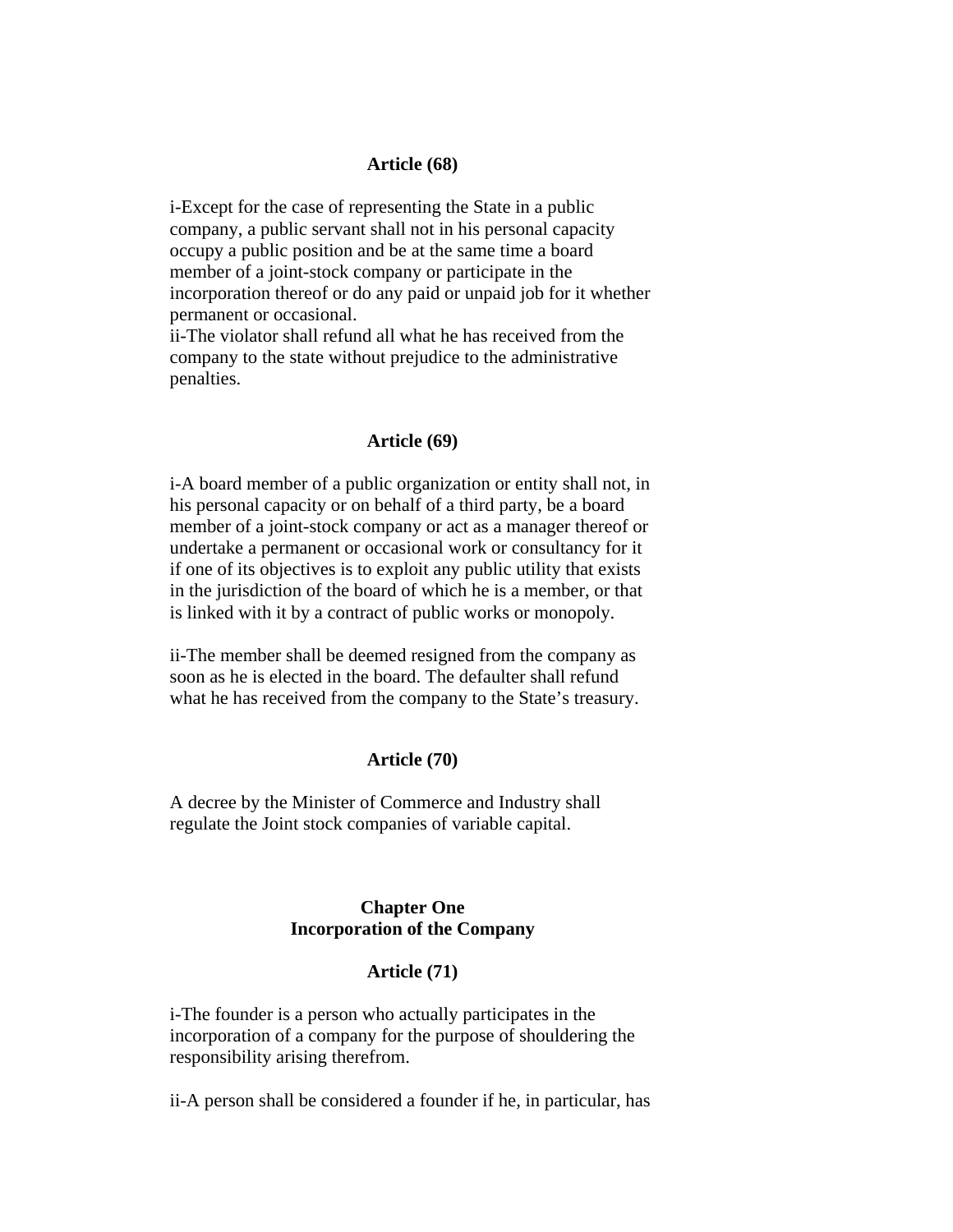offered an in-kind share upon the incorporation of the company or has signed the preliminary contract or has applied for licensing the company.

## **Article (72)**

The founders shall submit an application for incorporating a company to the Ministry of Commerce and Industry.

Article (73)

A special registry shall be held at the Department of Commerce and Companies' Affairs at the Ministry of Commerce and Industry to register the applications for incorporating joint stock companies. The applications shall be given serial numbers.

## **Article (74)**

An adequate statement on the company's particulars, drawn from the company's preliminary Memorandum and Articles of Association, shall be attached with the application for incorporating the company. The statement shall include the name of the founders' agent and his profession and address. Other attachments shall include:

i-A copy of the company's preliminary Memorandum and Articles of Association duly signed by the founders as shown in the model form referred to in article (21) of this law. ii-An evaluation of in-kind shares, if any, as provided for in article (99) of this law.

iii-An evidence, if the company's name is derived from the name of a natural person, of any intellectual property rights or patents registered in the said person's name the company intends to invest, or an evidence, if the company's name is derived from the name of an acquired commercial entity, of acquiring this entity.

iv-An evidence, if the company takes another company's name, that the other company is under dissolution and that it agrees to assign its name to the company.

v-A certified copy, if there is a corporate person among the founders, of the founding document of the said person, and an evidence that the competent authorities approve its participation in incorporating the company.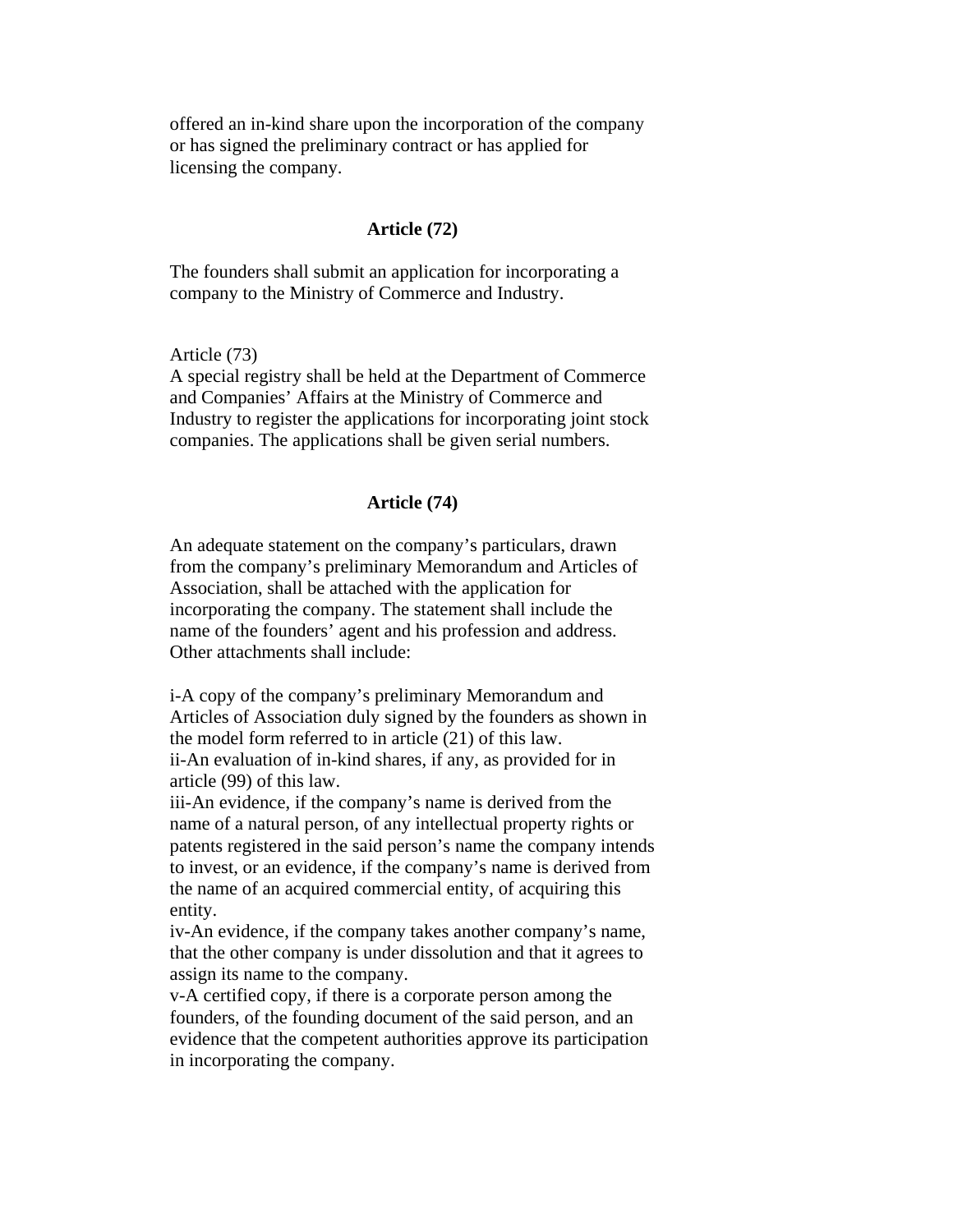### **Article (75)**

The company's preliminary contract shall include the following details:

i-The name of the company.

ii-The company's head office.

iii-The company's objectives.

iv-Names of the founders who shall not be less than seven persons, except for the companies exclusively incorporated by the government or in which the government participates in its incorporation.

v-The company's authorized, issued and paid-up capital on corporation, and the number of shares that form the capital. vi-The term of the company, if any.

vii-A statement on every in-kind share, including the conditions thereof, the name of its owner and the real rights associated therewith.

viii-An approximate estimate of the incorporation's expenses fees and costs.

# **Article (76)**

The provisions of this law shall not apply to the companies exclusively incorporated by the government, or those in which the government contributes more than 50% of its capital or those whose shares have been transferred to the government or to any other public entity that is incorporated by an Amiri Decree, except to the extent that these companies are not in conflict with the conditions considered at the time of their incorporation and with the provisions of their articles of association.

## **Article (77)**

Upon submitting the application referred to in article (72) of this law, the Ministry of Commerce and Industry shall ascertain that the company has been incorporated on a sound basis and that the preliminary contract and articles of association do not contravene with the provisions of the law. To this effect, the Ministry may request the founders to provide additional details and supporting documents whenever necessary. It may also request that amendments be made to the company's articles of association to make them consistent with the provisions of this law or compliant with the model form referred to in article (21) herein.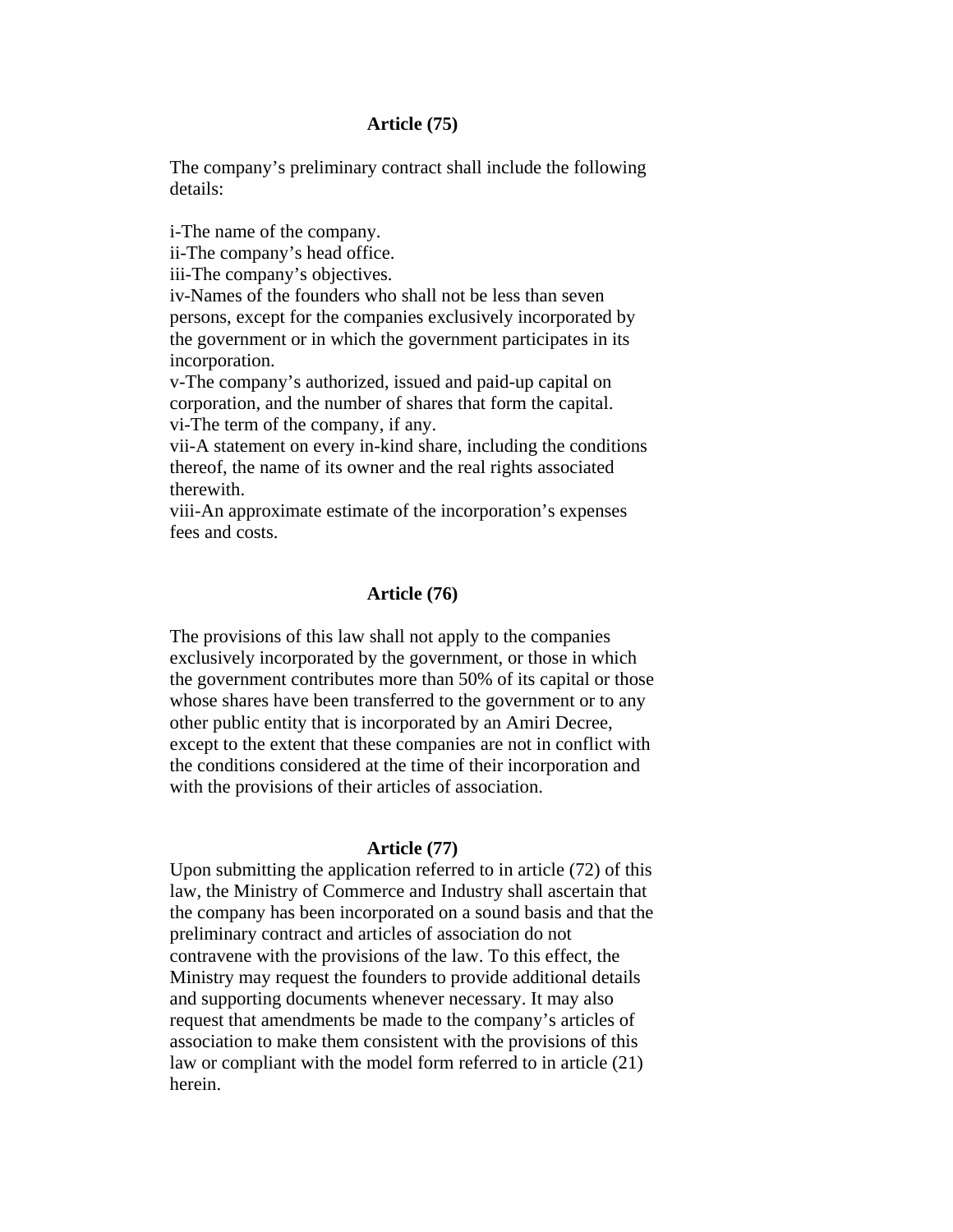#### **Article (78)**

i-The Minister of Commerce and Industry shall decide on the application within thirty days from the date of its submission. If the said period lapses without taking a decision, the application shall be deemed rejected.

ii-The applicant whose application has been justifiably rejected or considered to be rejected shall have the right to appeal before the High Civil Court within thirty days from the date of notifying him of the rejection of his application or from the date his application is deemed rejected. The court decision whether confirming or overruling the application rejection shall be final.

iii-The founders shall not have the right to apply anew for the company's incorporation before removing the reasons of rejection or the lapse of six months from the date of the court's rejection decision.

### **Article (79)**

If the company's draft Memorandum and Articles of Association have been approved, the founders shall notarize them in accordance with the latest amendment with the competent notarization authority and return them to the Ministry of Commerce and Industry for issuing the incorporation order.

#### **Article (80)**

If the order of incorporation is issued, it shall be published in the Official Gazette at the expense of the company and a copy thereof shall be sent to the founders.

#### **Article (81)**

The company shall have a corporate entity from the date of publication of the incorporation order in the Official Gazette.

### **Article (82)**

The issue of the company's incorporation order represents at the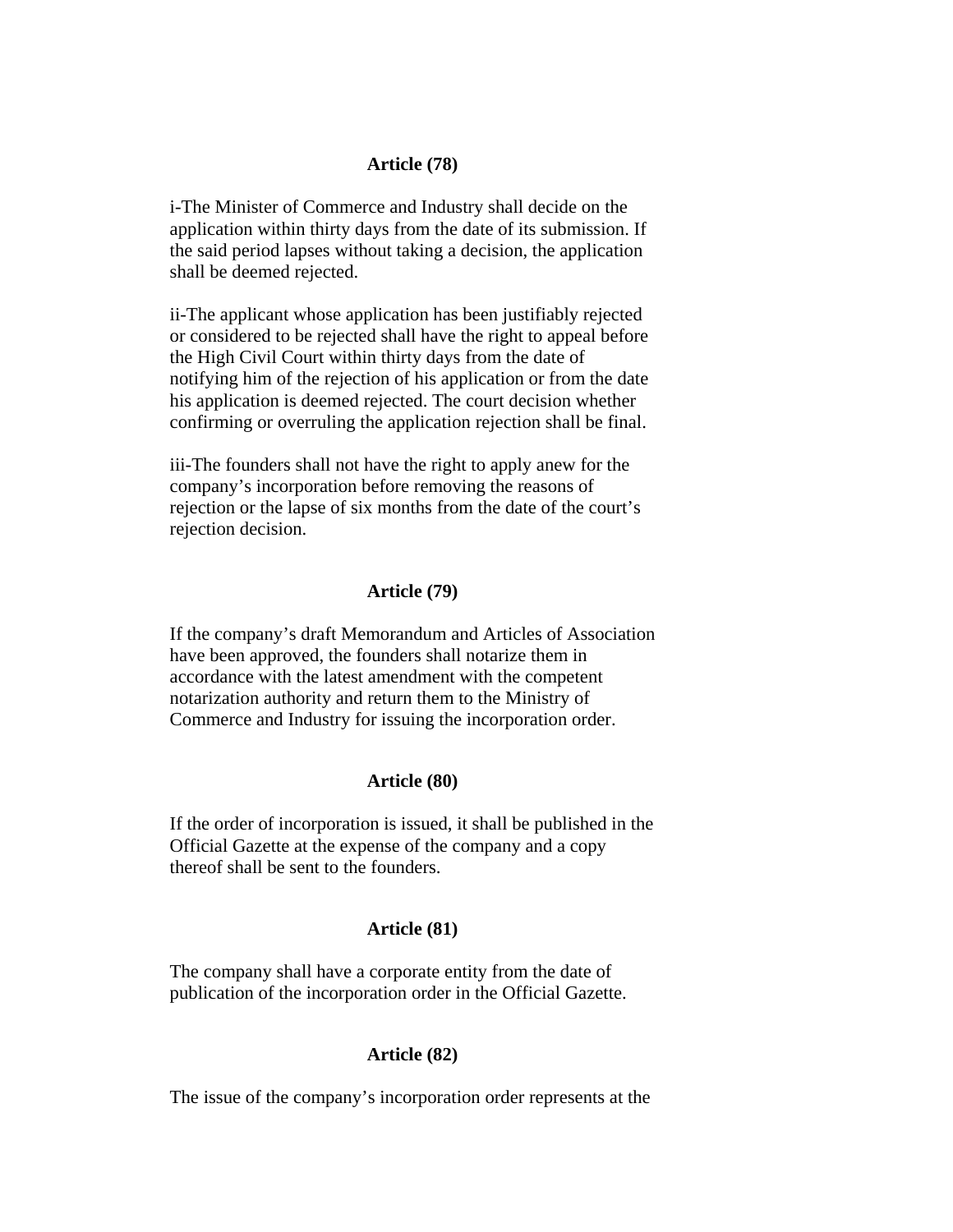same time certification of the company's Memorandum and Articles of Association and the other particulars contained in the application.

#### **Article (83)**

The founders shall begin subscription for the shares following the publication of the incorporation order in the Official Gazette.

## **Article (84)**

The founders shall subscribe for shares representing at least 10% and not exceeding 40% of the company's capital and shall pay – before the publication of the subscription prospectus – the amount equal to the percentage required to be paid by the public for each share upon subscription.

However, the founders may be authorized, subject to the approval of the Council of Ministers, to subscribe for more than 40% of the company's capital.

### **Article (85)**

The founders shall submit to the Ministry of Commerce and Industry – before inviting the public to subscribe for the company's shares – a certificate from the bank proving that they have subscribed for the company's shares within the limits specified in the foregoing article, and that they have already deposited, in the company's account with the bank, an amount equal to the percentage required to be paid by the public for each share upon subscription as provided for in the company's articles of association. Such amount shall be referred to in the subscription prospectus. The bank certificate shall be accompanied with the subscription invitation prepared by the founders in accordance with the provisions of the following article. Upon the completion of the above, the Ministry of Commerce and Industry shall authorize the publication of the invitation prospectus in one of the local daily newspapers.

#### **Article (86)**

The founders shall – upon offering shares for public subscription – issue a prospectus approved by the Ministry of Commerce and Industry and Bahrain Stock Exchange calling the public for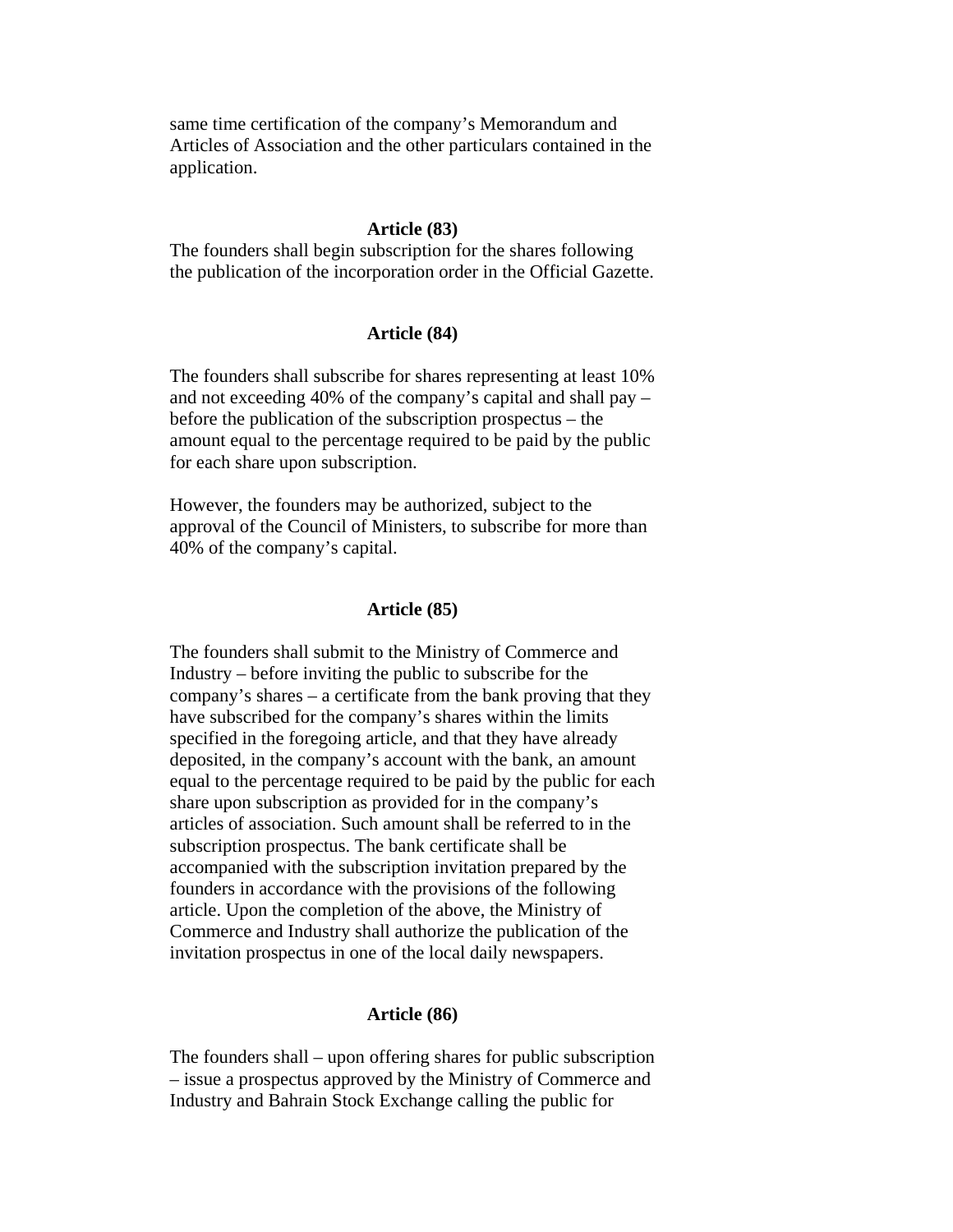subscription and including the particulars specified in the Executive Regulation.

The subscription prospectus shall be published in one of the local daily newspapers at the expense of the company at least five days before the subscription commences.

The founders who signed the application for the company's incorporation shall sign the prospectus and be jointly liable for the accuracy of the particulars contained therein.

# **Article (87)**

Subscription shall be undertaken at one or more of the commercial banks licensed to operate in Bahrain or at one of its branches or representatives abroad or through securities companies or other parties approved by the Ministry of Commerce and Industry.

#### **Article (88)**

The installments due upon subscription shall be paid at the bank; and the bank shall record such payments in a special account to be opened in the name of the company. Subscription shall remain open for a period of not less than ten days and not exceeding three months.

Subscription shall not close–in case of covering subscription at any period–before the lapse of five days from the date of publication of a notice that subscription for shares has been fully completed, provided that the minimum period of subscription has lapsed.

## **Article (89)**

Subscription shall be effected by a note indicating the number of shares subscribed for, the subscriber's acceptance of the company's Memorandum and Articles of Association, his selected domicile, and any other details that may be deemed necessary. The subscriber or his deputy shall sign the subscription document.

The subscriber shall submit the note to the bank and shall pay the installments due against a receipt signed by the bank indicating the name of the subscriber, his selected domicile,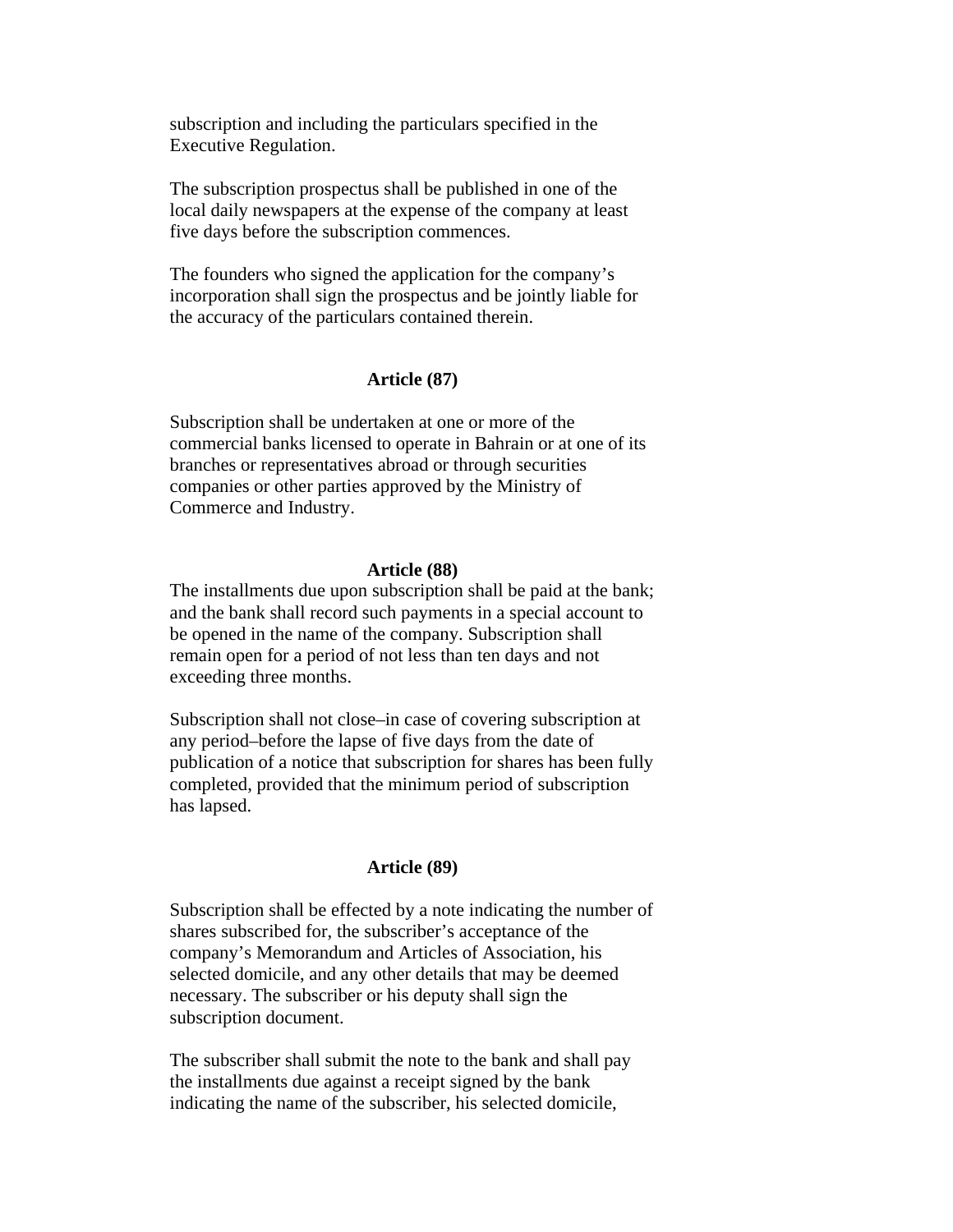nationality, date of subscription, the number of subscribed shares and paid installments.

Subscription shall be deemed final upon receiving such receipt. The subscriber shall not cancel his subscription, without prejudice to the provisions of article (102) of this law.

## **Article (90)**

Printed copies of the Memorandum and Articles of Association shall be given to each subscriber against an amount determined in the company's articles of association, and such amount shall be mentioned in the receipt provided for in the foregoing article.

#### **Article (91)**

The bank shall keep all funds received from subscribers for the account of the company under incorporation and shall give such funds only to the first board of directors as provided for in this law after refunding excess subscribed capital immediately following the allotment of shares in accordance with article (94) of this law.

#### **Article (92)**

The bank through which subscription is undertaken shall perform related operations according to the company's articles of association and shall be liable for compliance with its provisions and for any violation thereof.

### **Article (93)**

i-The Joint Stock Company may have upon incorporation or upon increasing its capital one underwriter or more to subscribe the remaining shares.

ii-If the shares have not been fully subscribed for during the subscription period, the underwriters shall purchase the unsubscribed shares and may re-offer these shares to the public without complying with the procedures and restrictions of dealing in shares provided for in this law.

The Minister of Commerce and Industry shall decree the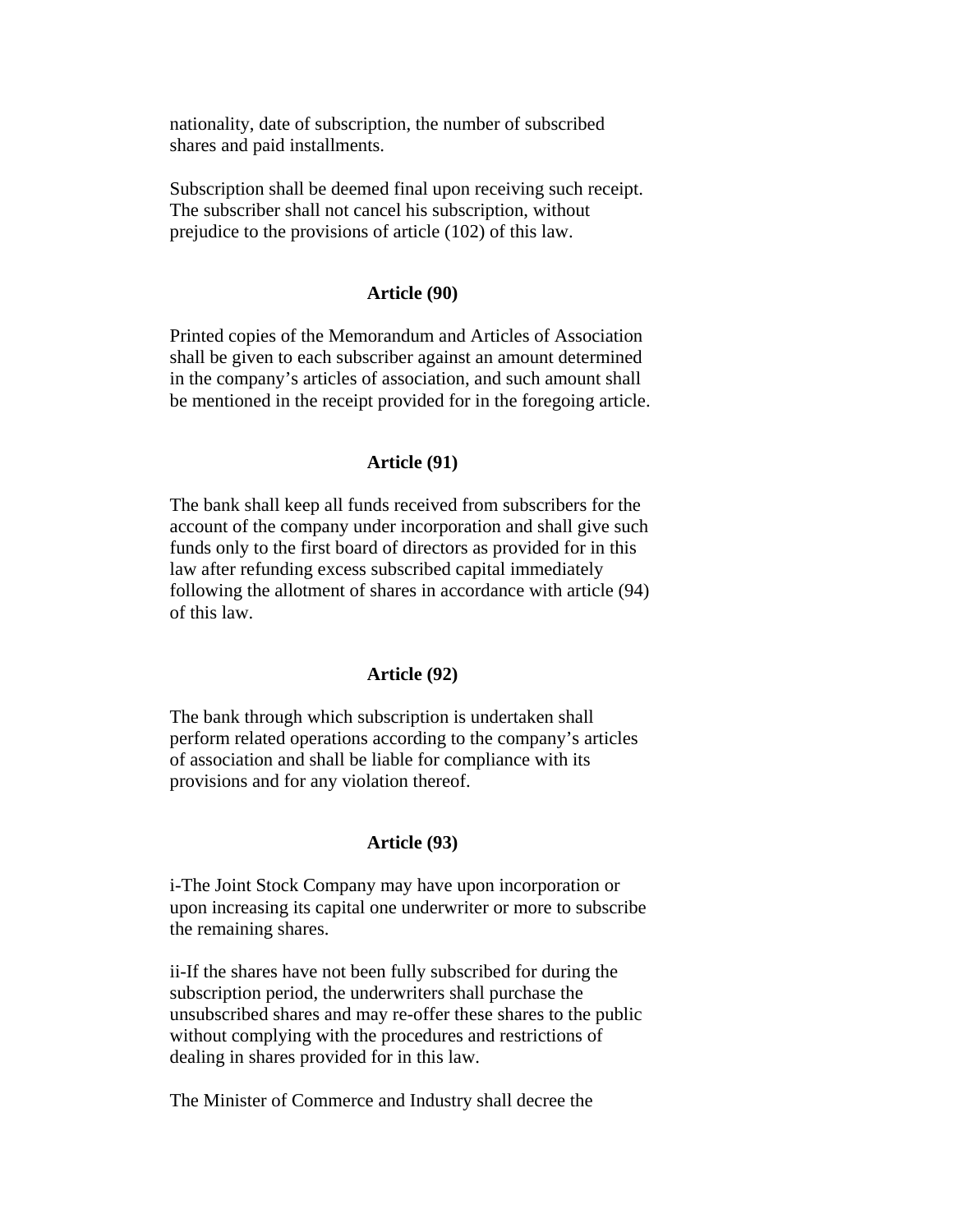procedures, requirements and conditions of applying the provisions of this article.

#### **Article (94)**

If subscription exceeds the offered number of shares after closing, the shares shall be allotted among subscribers in the manner agreed upon between the founders and the subscribers or in the manner defined in the company's articles of association.

The Minister of Commerce and Industry may decide at the beginning to allot a number of shares not exceeding 15% of the company's capital among the subscribers, and the allocation proceeds thereafter as provided for in the foregoing paragraph.

#### **Article (95)**

Every subscription undertaken in contravention of the above provisions may be contested before courts by whom it may concern within thirty days from the closing date.

Subscription may be judged null and void even if the company is in a state of liquidation.

## **Article (96)**

i-The founders shall invite the subscribers for a constituent assembly to be held within twenty-one days from the closing date of subscription. The provisions of article (199) of this law shall apply to the procedures of the invitation.

ii-Each subscriber shall have the right to attend the constituent assembly regardless of the number of shares he owns.

iii-The assembly shall be chaired by the person elected by the absolute majority of the shares represented therein.

# **Article (97)**

The constituent assembly shall consider, in particular, the founders' report on the company's incorporation, the expenses incurred and the evaluation of the in-kind shares. It shall also elect a board of directors, appoint the auditors and declare the company finally incorporated.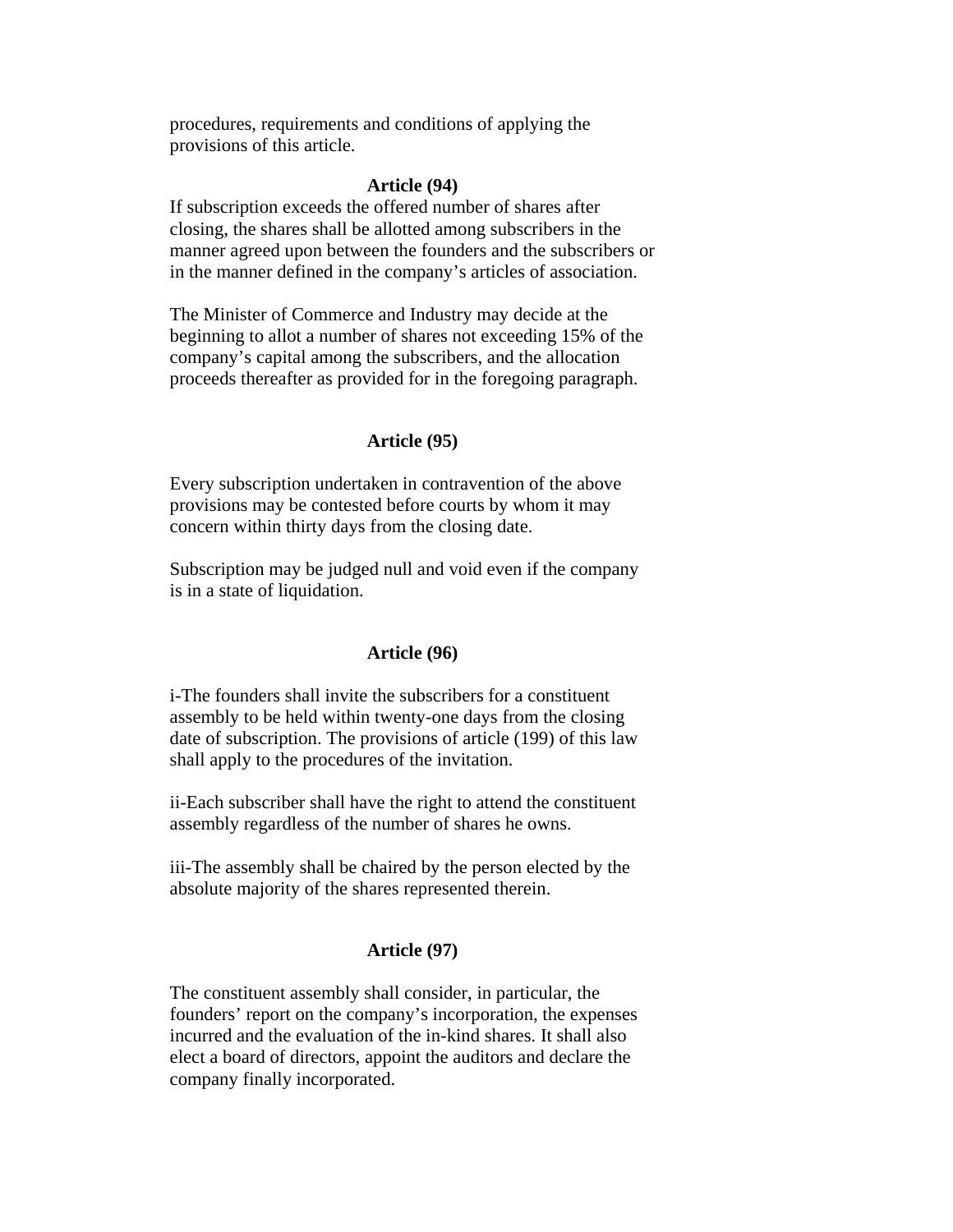#### **Article (98)**

i-For the constituent assembly to be valid, a quorum of at least half the capital shall be available.

ii-If the quorum provided for in the foregoing paragraph has not been fulfilled in the first meeting, an invitation shall be sent for a second meeting to be held within twenty-one days from the date of the first meeting. The second meeting shall be valid regardless of the number of subscribers represented therein.

iii-The constituent assembly's resolutions shall be taken by the absolute majority of the shares represented therein.

# **Article (99)**

If the capital of the company comprised upon incorporation or upon increasing the capital material or intangible in-kind shares, the founders or the board of directors – as the case may be – shall refer to experts to verify the accuracy of the evaluation of the in-kind shares in accordance with the principles and provisions defined in the Executive Regulation of this law. The share evaluation shall only be final after approving it by the constituent assembly or by the majority of shareholders representing two-thirds of the shares mentioned above. The holders of these shares shall have no vote in approving the evaluation thereof even if they are holders of cash shares.

If it appears that the value of an in-kind share has been less than the supposed amount by more than one-tenth, the company shall reduce its capital by an amount equal to the difference. However, the holder of this share may pay the difference in cash or he may withdraw from the company.

If the in-kind share has been presented by all subscribers or partners, their evaluation of it shall be deemed final with no need for any other procedure.

However, if it appears that the estimated value is higher than the real value of the in-kind share, the said subscribers or partners shall be jointly liable towards third parties for the difference between the two values.

The shareholder shall be given fully paid shares.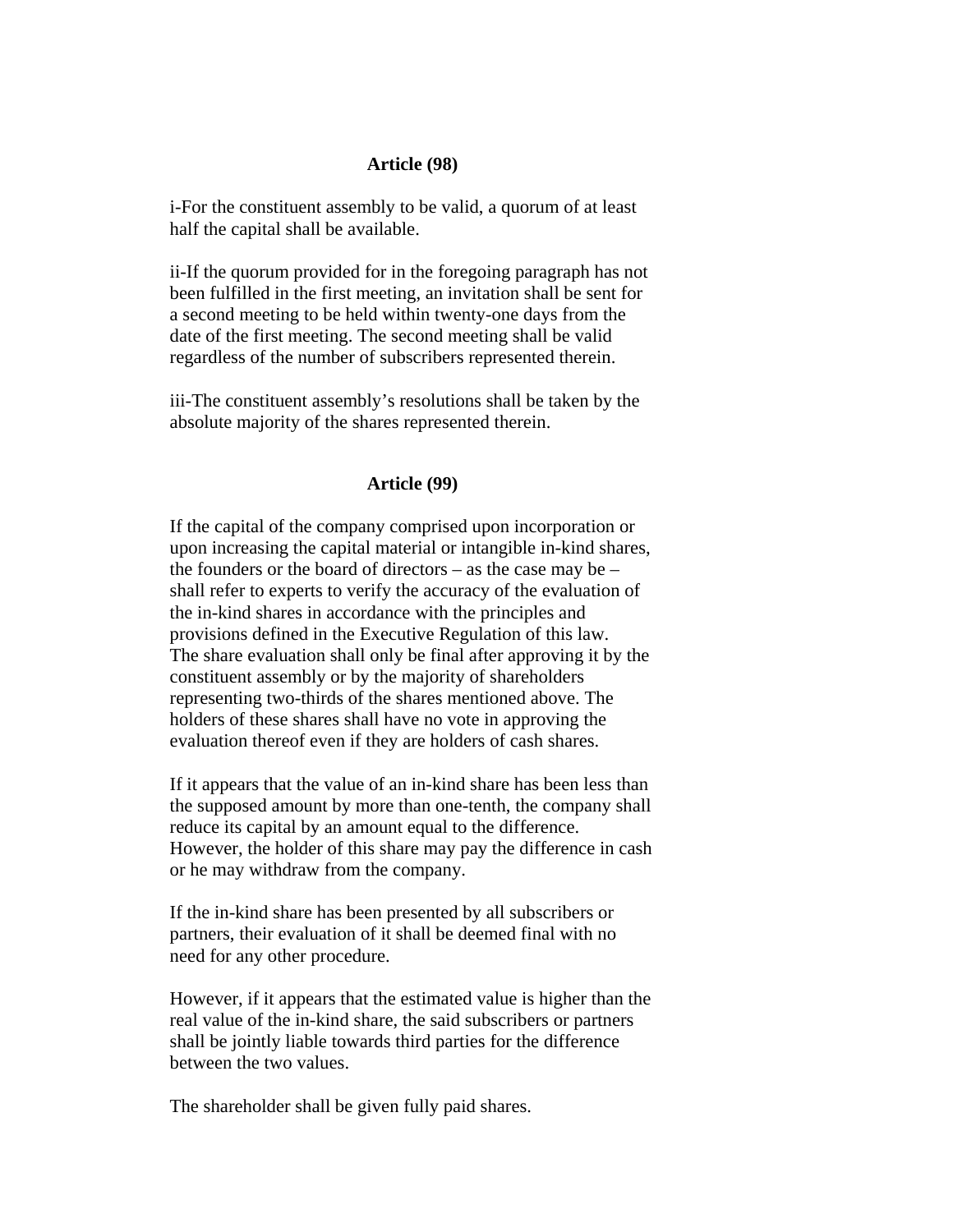#### **Article (100)**

The first board of directors shall provide the Ministry of Commerce and Industry and the Bahrain Stock Exchange with the following:

i-A declaration that capital has been subscribed for in full, the amount paid by the subscribers, their names and domiciles and the number of shares subscribed for by each one of them. ii-The minutes of the meeting of the constituent assemble signed by its chairman.

iii-The resolutions of the constituent assembly approving the report of the founders and the evaluation of the in-kind and intangible shares – if any – and the election or appointment of the members of the first board of directors and the appointment of the auditors.

iv-The supporting documents of the validity of the incorporation procedures.

#### **Article (101**

)

i-The first board of directors shall register the company and its articles of association in the Commercial Registry in accordance with the provisions of the law.

ii-The members of the first board of directors shall be jointly liable for any damages arising from the failure to effect registration as provided for in the foregoing paragraph.

#### **Article (102)**

i-If the company is not incorporated, the subscribers shall get back the amounts they have paid, and the founders shall be jointly liable for refunding these amounts in addition to paying compensation if necessary. The founders shall also bear all the incorporation expenses and shall be jointly liable towards third parties for the acts they made during the period of incorporation.

ii-If the company is incorporated, the consequences of the acts made by the founders in the course of the company's incorporation shall be born by the company together with all related expenses paid by the founders.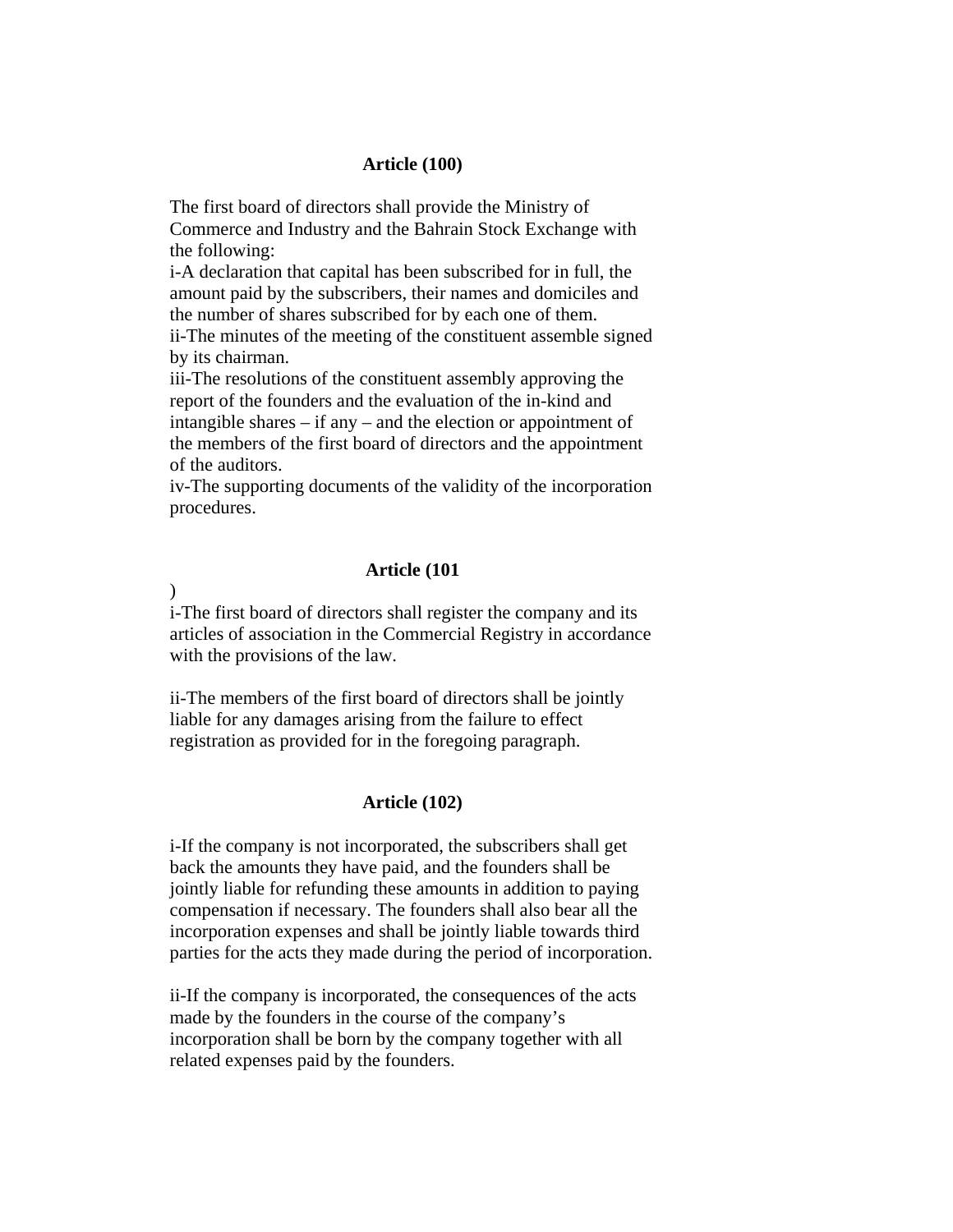# **Article (103)**

Any act made between the company under incorporation and the founders shall not bind the company after incorporation unless approved by the board of directors, provided that the board members do not have connection with the founder who had made such act or that they shall not profit from this act, or unless such act is approved by the group of partners or by a resolution adopted by the company's general assembly provided that any of the interested founders has no counted votes in the meeting. In all cases the interested founder shall put all related facts before the authority approving such act.

# **Article (104)**

Subject to the provisions of the foregoing article, all contracts and acts made by the founders in the name of the company under incorporation shall bind the company after incorporation if they were necessary for the company's incorporation.

#### **Article (105)**

The founder shall exercise, in his dealing with the company under incorporation or for its account, due care and diligence expected from the ordinary man. The founders shall be jointly liable for any damages the company or third parties may sustain as a result of their failure to comply with this provision.

If a founder has received any funds or information pertaining to the company under incorporation, he must repay these funds to the company together with any profits he may have gained as a result of using these funds or information.

#### **Article (106)**

The founders shall be jointly liable for what they have undertaken to do.

Article (107) The company's articles of association shall be kept in its office, and any person may obtain a copy thereof against reasonable fees.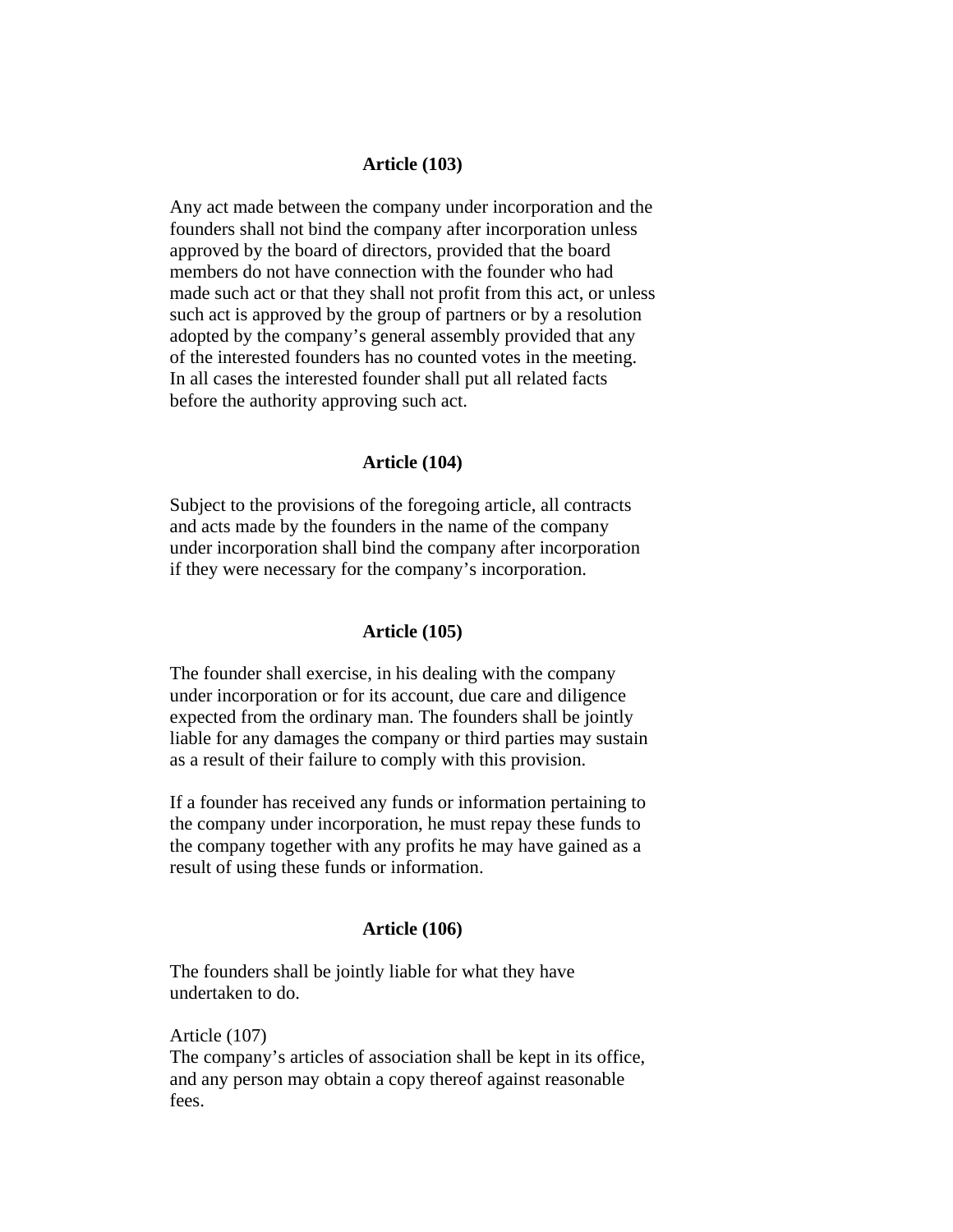The company's name, form, head office, date of incorporation, authorized, subscribed and paid up capital and its number in the Commercial Registry shall appear in all the company's contracts and correspondence.

#### **Article (108)**

If a joint-stock company is incorporated in a way incompatible with the law, any concerned party may request the company to undertake the necessary correction within one month from the date of his request. If the company does not effect the required correction within this period, the concerned person can claim at the High Civil Court the nullity of the company within one year from the date of incorporation.

However, the shareholders shall not use the nullity of the company as an excuse against third parties. The company shall be liquidated as a going concern without prejudice to the right of any concerned party to institute legal proceedings for joint liability against the founders, the members of the first board of directors and the first auditors.

# **Chapter Two The Company's Capital Article (109)**

The company's capital must be sufficient enough to achieve its objectives, and be denominated in the Bahraini currency. However, subject to the approval of the Minister of Commerce and Industry, the company's capital may be denominated in another currency valued in the Bahraini currency. The capital shall be divided into equal shares and the Executive Regulation shall specify the minimum capital of the company and the nominal value of the share.

#### **Article (110)**

The company shall have an issued capital, and the company's articles of association may specify an authorized capital not exceeding ten times the issued capital. The Executive Regulation of this law may specify a minimum issued capital for each activity the company undertakes and the portion paid thereof on the company's incorporation. The issued capital shall be fully subscribed for, and each subscriber shall pay at least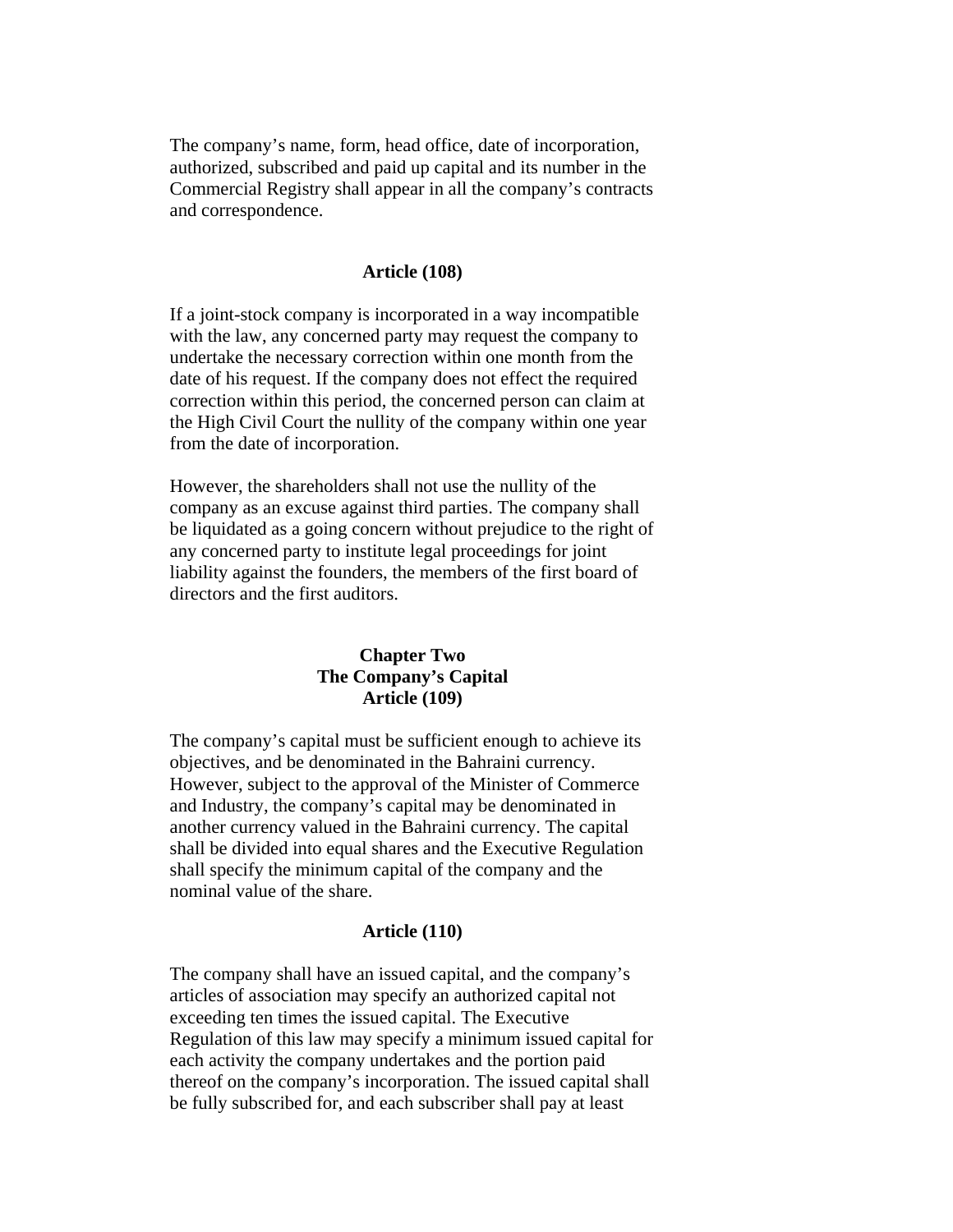one-fourth of the nominal value of cash shares, provided that the remaining amount shall be paid within a period not exceeding five years from the date of the company's incorporation.

# **Article (111)**

Some privileges to certain types of shares with respect to voting, profits, or liquidation's proceeds or any other rights may be provided for in the company's articles of association on incorporation, or in a resolution by the numerical majority of the partners representing at least two-thirds of the capital in an extraordinary general assembly meeting upon increasing the company's capital, provided that the shares of the same type shall be equal in respect of the advantages, the rights or the restrictions. The privileges, rights or restrictions pertaining to a specific type of shares shall not be amended unless otherwise decided by the extraordinary general assembly with the approval of the majority of votes referred to above. The Minister of Commerce and Industry shall decree the provisions, requirements and conditions of issuing preferred stocks.

#### **Article (112)**

Preferred stocks shall only be issued by the companies whose articles of association provide for the redemption of their shares before the expiry of their term that is linked to a concession to exploit one of natural resources or one of public utilities granted to it for a limited period of time, or to exploit any other nonrenewable resource.

# **Article (113)**

The shares shall be issued in its nominal value, but not in a lower value. If they are issued in a higher value, the deference shall be used to pay issue expenses and the remaining amount shall be added to the statutory reserve.

## **Article (114)**

The share shall be indivisible. However, two or more persons may jointly own one share or a number of shares provided that only one person shall represent them before the company. The partners in the same share(s) shall be jointly liable for the obligations resulting from such ownership.

# **Article (115)**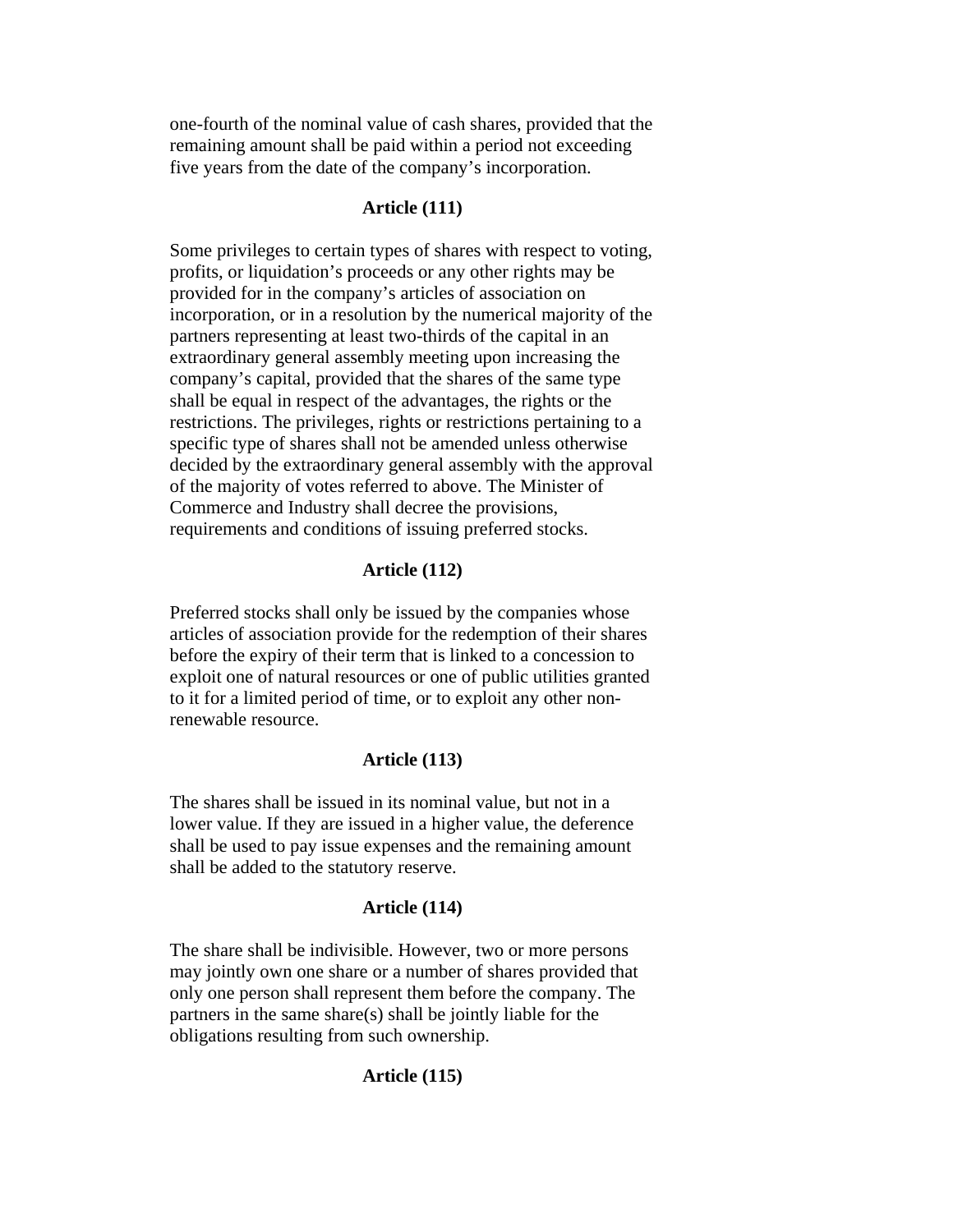The shares shall be issued in the name of their owners and be negotiable. However, the company may issue bearer shares in accordance with the rules and requirements decreed by the Minister of Commerce and Industry.

## **Article (116)**

i-The shareholder shall pay the value of the shares on the due dates. Interests shall be charged for the delay in payment once the date falls due without the need for serving a notice.

ii-If a shareholder fails to pay a due installment, the board of directors shall be entitled to sell the share after serving a notice to the defaulting shareholder by registered mail with a delivery note. If the shareholder does not pay the amount within ten days from the date of receiving the notice, the company may sell the share in the Bahrain Stock Exchange or in a public auction. However, the defaulting shareholder may pay the due installment until the date of the auction in addition to the expenses incurred by the company.

iii-The company shall recover from the proceeds of the sale the delayed installments and expenses and refund to the shareholder any excess amounts. If the proceeds fall short of the company's entitlements the company shall claim the difference by using the ordinary methods.

# **Article (117)**

The first board of directors shall deliver to each shareholder – within three months from the date of the final publication of the company – an interim certificate of the shares he owns. The certificate shall particularly include the name of the shareholder, the number of shares he has subscribed for, the amount paid and the method of payment of its value, the date of payment, the serial number of the interim certificate, the company's capital and its head office.

The board shall deliver, within three months from the date of payment of the last installment or of full payment of the shares value, a final certificate of the shares with a serial number, signed by two board members and stamped with the company's seal. The certificate shall especially contain the registration number of the company in the Commercial Registry, the authorized, issued and paid up capital and the number of the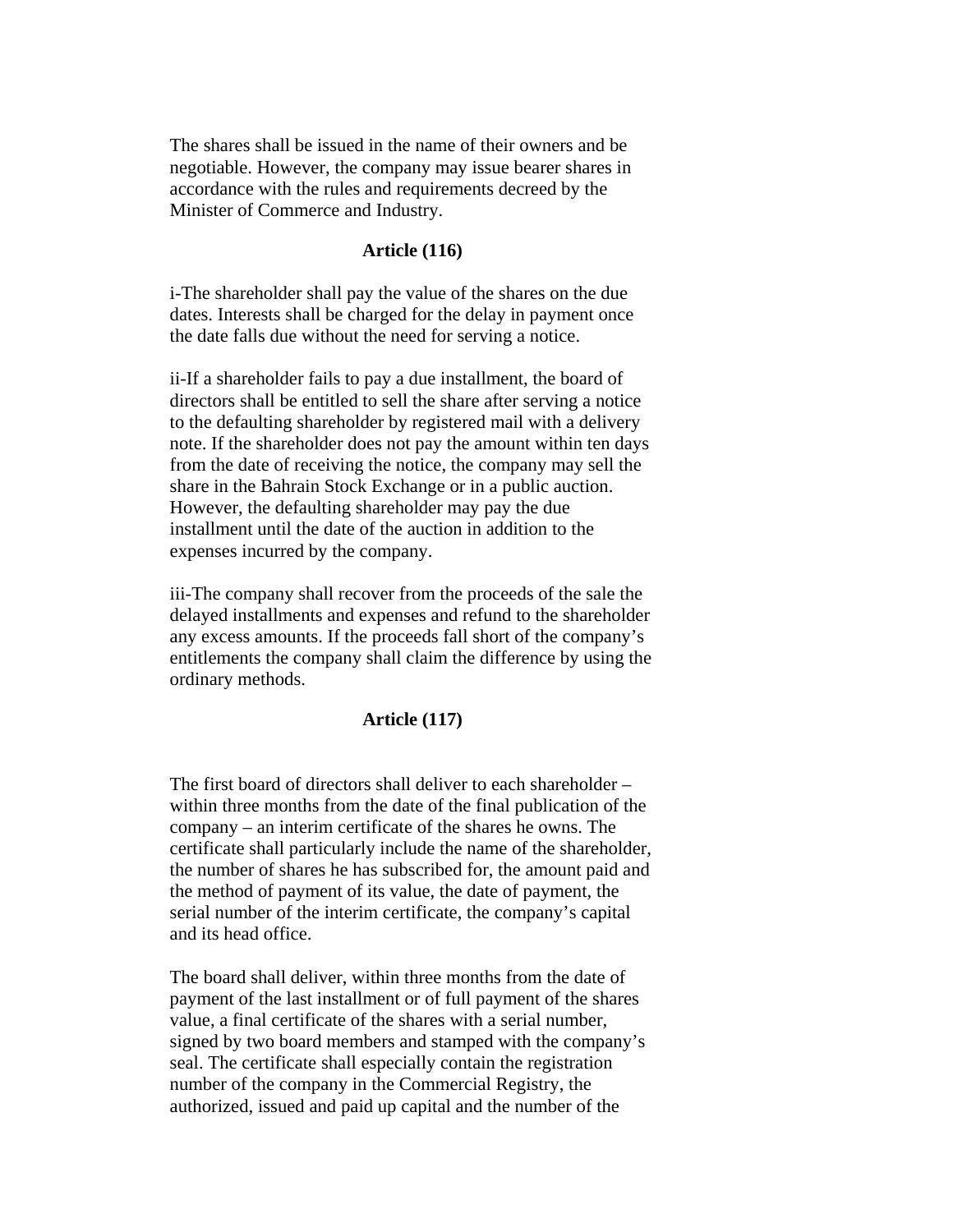shares into which the capital is divided, the type and properties of the shares, the company's head office and term, if any. The minister of Commerce and Industry may exclude all or some of such details. No specific form is required for the certificate so long as it contains the details mentioned above.

#### **Article (118)**

The company shall maintain a register to record therein the shareholders' names, their nationalities and domiciles, the number and the serial numbers of the share certificates, and the dealings made thereon. A copy of these details shall be forwarded to the Ministry of Commerce and Industry and the Bahrain Stock Exchange.

# **Chapter Three Transfer, Disposal, Mortgage And Distraint of Shares**

#### **Article (119)**

The shares and the interim certificates may be traded, and the company may purchase its shares in the cases and in accordance with the rules decreed by the Minister of Commerce and Industry.

The disposal of the shares shall be effective against the company or third parties only upon the registration thereof in the relevant register.

Trading in the shares shall be effected in pursuance of the provisions of the law of the Bahrain Stock Exchange and the internal regulation of the market. The purchaser must be a Bahraini national. However, non-Bahrainis may own and trade in shares of the Bahraini joint stock companies in accordance with the provisions of this law and with the rules and the conditions and the percentages decreed by the Minister of Commerce and Industry, except for the companies excluded by a Ministerial decree.

The company may suspend the registration of the shares transfer during the period between the date of the call for a general assembly meeting and the date of this meeting.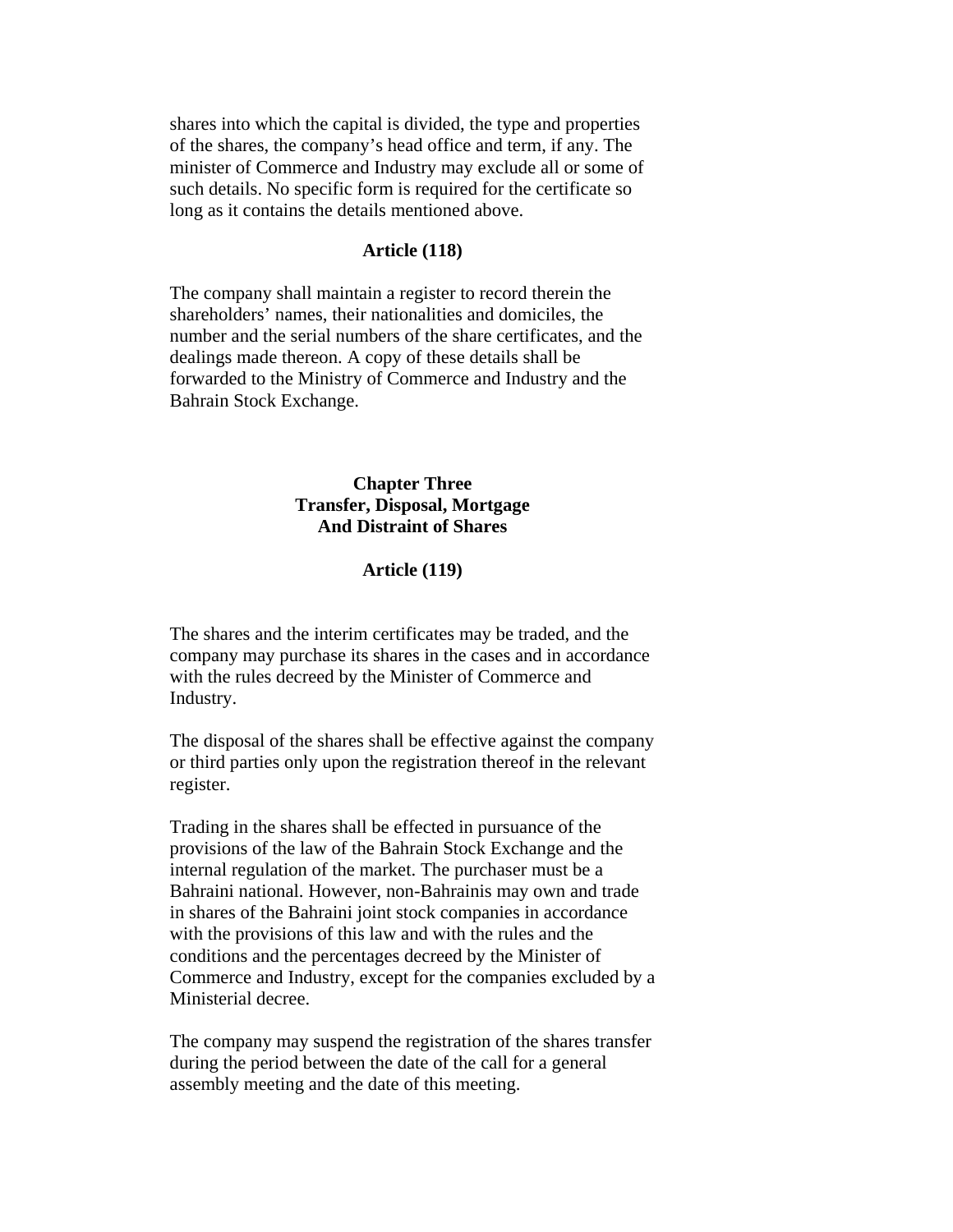The company may refuse to register the disposal of the shares in the following cases:

i-If the shares are mortgaged or distrained by a court order. ii-If the shares or the interim certificates are lost and no other shares or certificates are given in lieu thereof.

iii-If dealing in the shares or the title transfer is in contravention of the provisions of law or of the rules, the conditions and the percentages decreed by the Minister of Commerce and Industry or of the company's articles of association.

iv-If the value of the shares has not been fully paid to the company or if the company claims a debt thereon.

# **Article (120)**

The shares and the interim certificates may be mortgaged, donated, disposed of in any manner. The provisions of the foregoing article shall apply to such disposal.

The share mortgage shall be made by marking it overleaf, and the rank of the mortgagee shall be determined from the date of entering the mortgage in the share register.

The mortgagee shall receive dividends and use the rights attached to the share unless otherwise agreed upon in the mortgage contract. However, the mortgagee shall not attend the general assembly meetings or take part in its deliberation or approve its decisions.

The mortgage shall not be deleted except by a declaration of acceptance of such deletion by the creditor or by a final court order. The deletion shall be marked in the share register.

# **Article (121)**

No heirs or creditors of a shareholder are entitled for any reason whatsoever to request for the seizure of the company's books, documents, or property, or to demand the winding-up or the sale of the whole company, or to interfere in any way whatsoever in the management of the company's business. In exercising their rights, they shall rely only on the company's records, financial accounts and the general assembly's resolutions.

# **Article (122)**

The company's property shall not be distrained to discharge debts owed by one of the shareholders. However, the shares of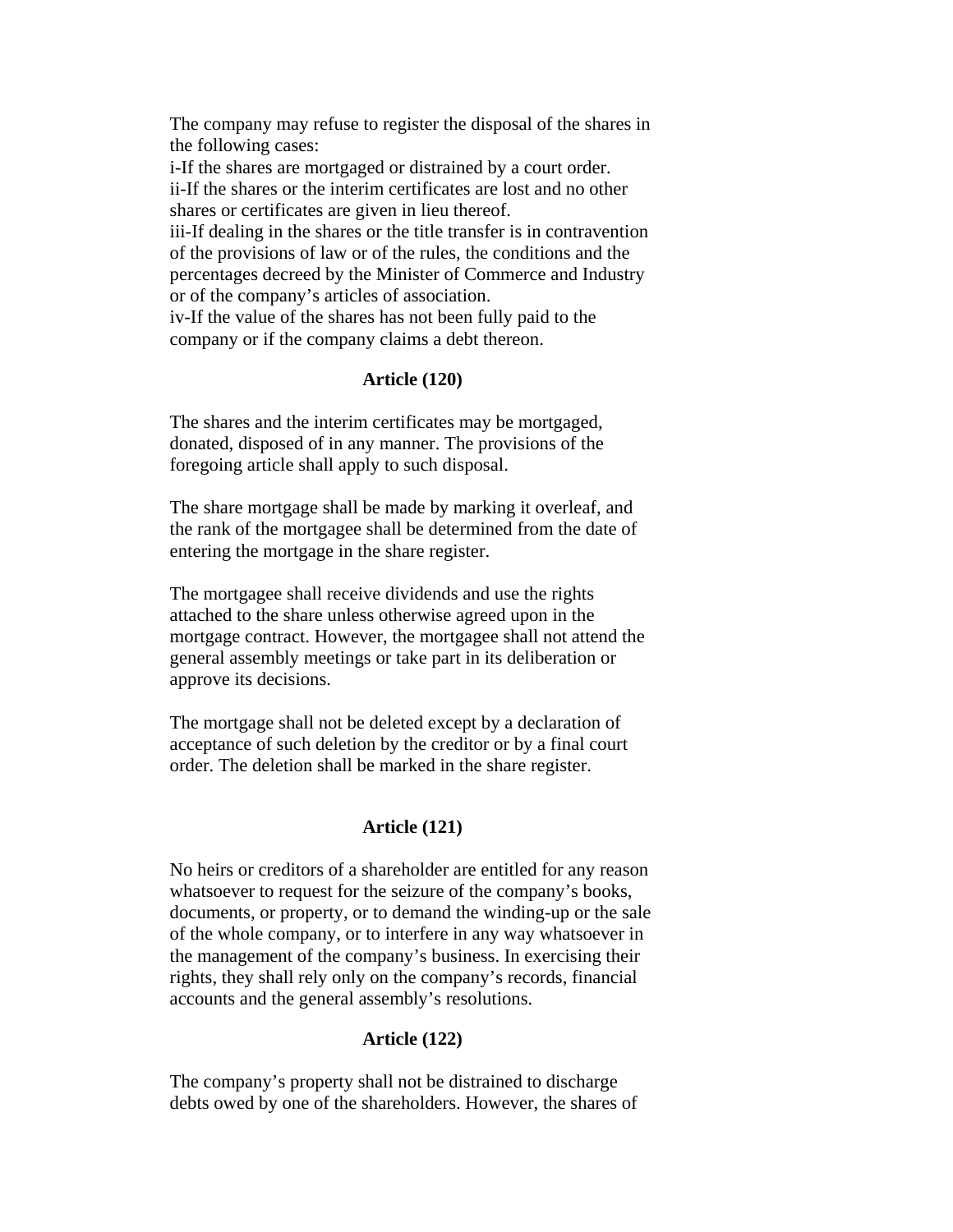the debtor and its dividends may be distrained, and such distraint shall be entered in and deleted from the relevant register upon a notice by a competent authority.

The distrainer and the mortgagee shall be subject to all the resolutions passed by the general assembly in the same way they apply to the distrainee or the mortgagor without having membership rights in the company.

#### **Article (123)**

The holders of the in-kind shares shall not dispose of their shares before the elapse of two years from the date of the final incorporation of the company. However, the holders' heirs, in the case of his death, or the bankruptcy trustee, in the case of his bankruptcy, may dispose of his shares during such period.

#### **Article (124)**

The founders shall not trade in the shares they have subscribed for before the publication of the balance sheet and the profit and loss account for a financial year of not less than twelve months from the date of publication of the company's incorporation unless the company's articles of association provides for a longer period. A notation shall be made on these shares indicating its type and the date of the company's incorporation.

However, the titles of the shares may be transferred during the ban period by way of sale from one founder to another or from the heirs of one founder to a third party or from the bankruptcy trustee of the bankrupt founder to a third party. The provisions of this article shall apply to the shares subscribed for by the founders in the case of increasing the capital of the company before the expiry of the ban period.

# **Chapter Four Changing The Capital**

# **1- Increasing The Capital**

# **Article (125)**

The extraordinary general assembly may increase the authorized capital; and the ordinary general assembly may increase the issued capital up to the limit of the authorized capital, if any,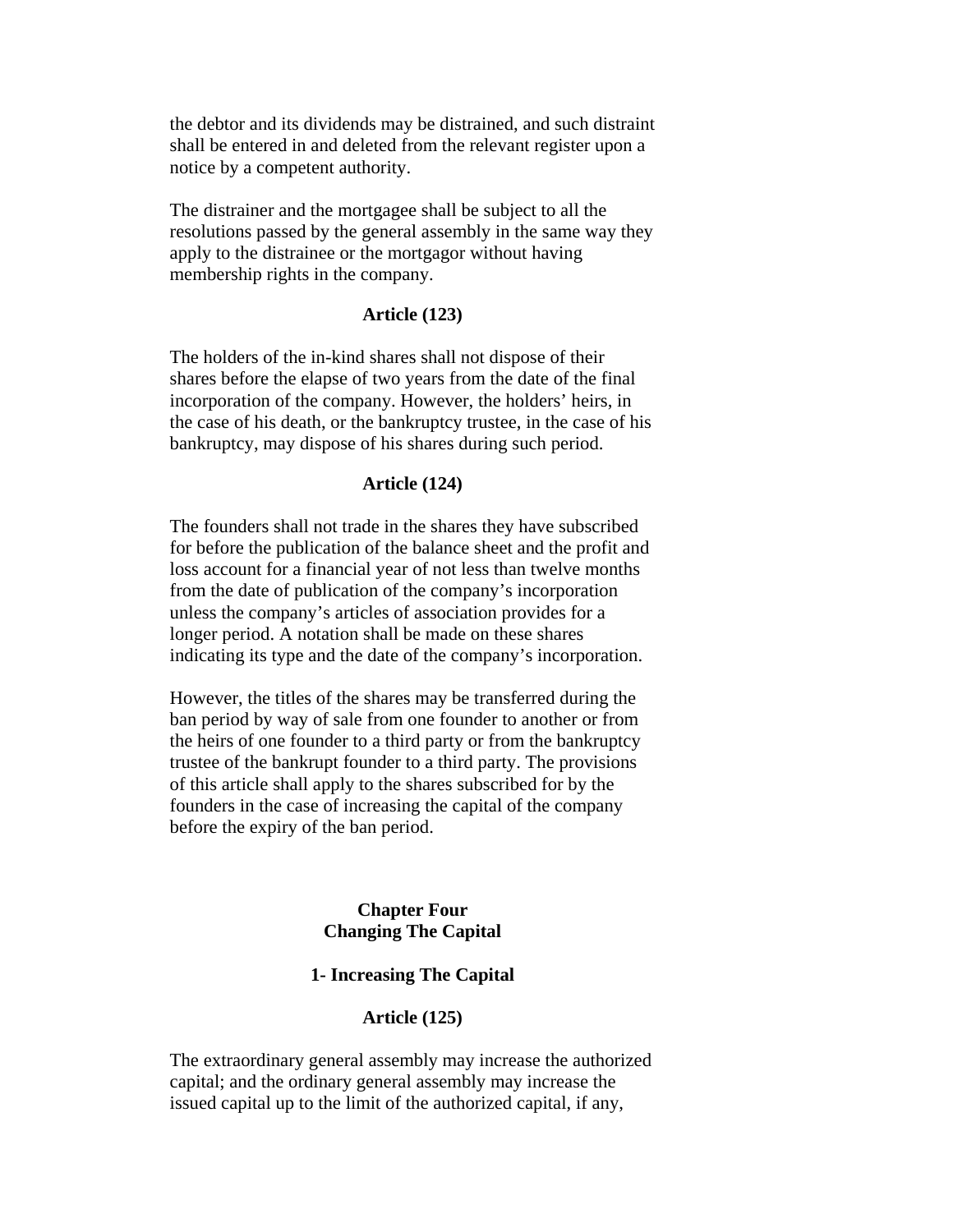provided that the issued capital must be paid in full before the increase. The approved increase in the issued capital must be made within the next three years to the date of the decision authorizing the increase. This period shall be calculated for any increase adopted or authorized before this law has entered into effect as of this date. However, in the cases specified in the Executive Regulation, some companies may issue new shares before the full payment of the value of the previous shares upon the approval of both the ordinary general assembly and the Minister of Commerce and Industry.

The Ministry of Commerce and Industry and the Bahrain Stock Exchange shall be notified of the reports and the reasons requiring such increase.

# **Article (126)**

The capital may be increased in one of the following ways:

i-Issuing new shares for the amount of the increase. ii-Transferring the reserve into capital through one of the following methods:

1-Increasing the nominal value of the original shares without asking the shareholders to pay the difference, which shall instead be paid from the reserve, and the shares shall be marked with their new value.

2-Issuing new shares for the amount of the increase and distributing them free of charge to the original shareholders in proportion to the original shares each shareholder owns.

## **Article (127)**

The nominal value of the new shares must be equal to the nominal value of the original shares. The extraordinary general assembly may decide to add a premium to the nominal value of the shares and determine its amount. The net amount of this premium shall be added to the statuary reserve even if it exceeds half the capital.

## **Article (128)**

i- The shareholders shall have priority right to subscribe for the new shares, and any condition to the contrary shall be deemed non-existent.

ii- A statement shall be published in one of the local daily newspapers declaring priority of subscription given to the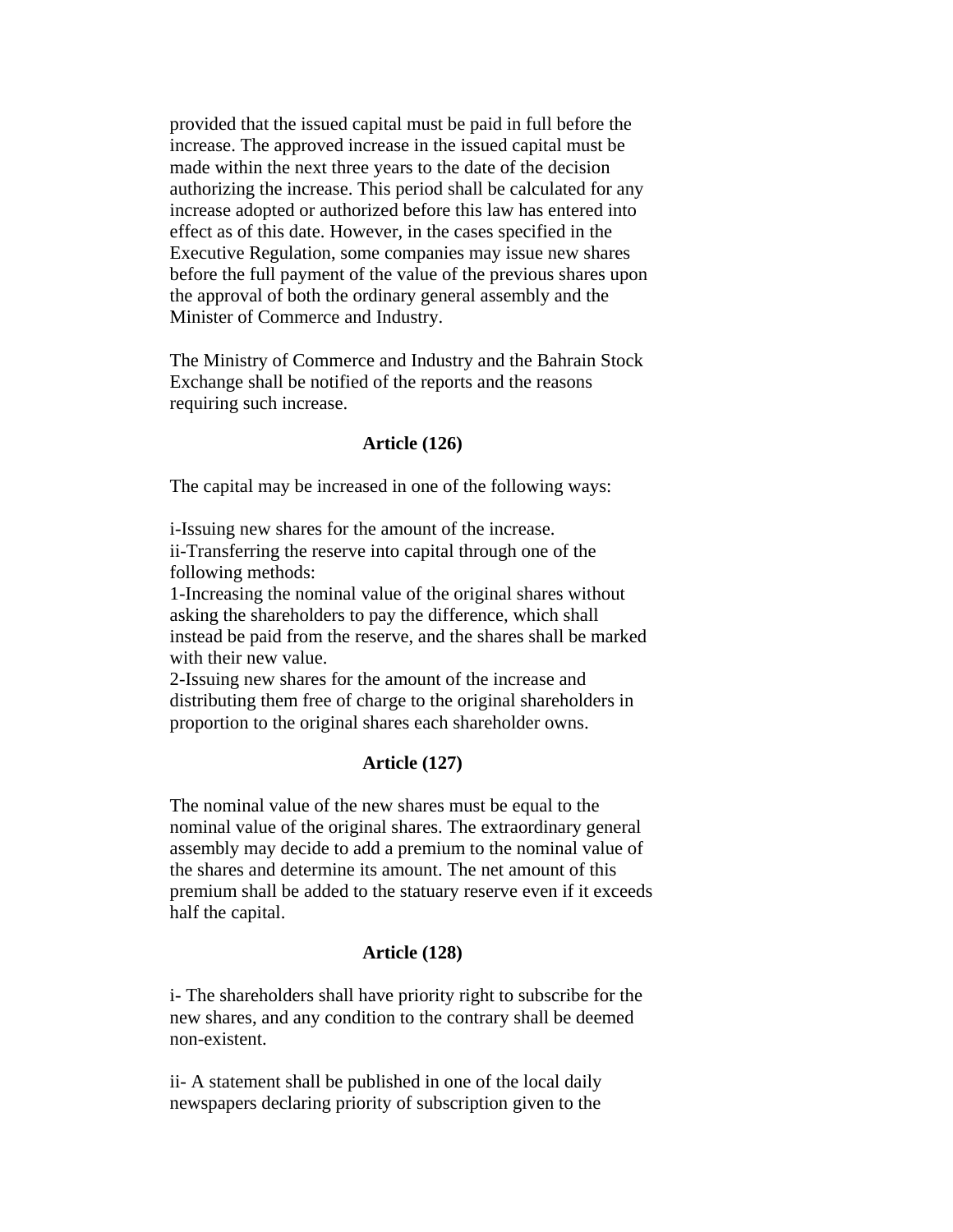shareholders, the starting and closing dates thereof and the value of the new shares. The shareholders may also be notified of this statement by registered mail.

iii- Each shareholder shall express his willingness to exercise his priority right in subscribing for the new shares within fifteen days from the date of publication of the statement referred to in the foregoing paragraph.

iv- The priority right may be assigned to a third party against a quid pro quo, to be agreed upon by the shareholder and the assignee.

# **Article (129)**

i- The new shares shall be distributed among the shareholders who have applied for subscription in proportion to the shares they own in the company, provided that this proportion shall not exceed the new shares they have applied for.

ii- The remaining new shares shall be distributed among the shareholders who have applied for more than they own in accordance with the provisions of the foregoing paragraph.

iii- Any remaining new shares shall be offered for public subscription, and the same provisions relating to public subscription on the company's incorporation shall apply.

# **Article (130)**

i- In the case of offering new shares for public subscription, a prospectus shall be issued containing, in particular, the following details:

1- The reasons of the capital increase.

2- The resolution of the extraordinary or the ordinary general assembly, as the case may be, authorizing the capital increase. 3- The capital of the company at the time of issuing the new shares, the amount of the proposed increase, the number of the new shares and the issue premium, if any.

4- A statement on the in-kind shares, if any.

5- A statement on the average profits distributed by the company during the three years preceding the capital increase. 6- A declaration from the auditor certifying the details

mentioned in the prospectus.

ii- The chairman of the board of directors and the auditor shall sign the prospectus and shall be jointly liable for the accuracy of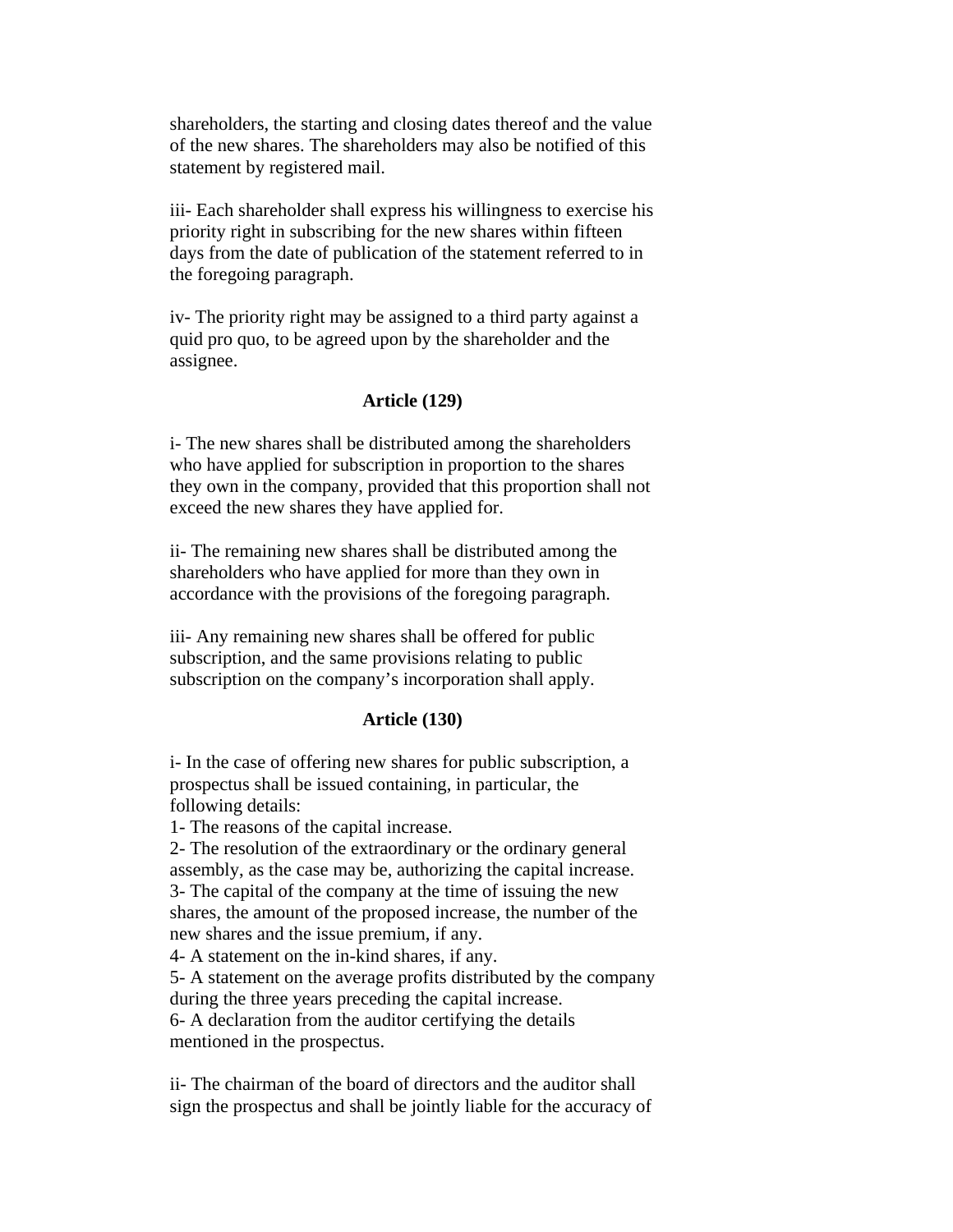the details contained therein.

### **Article (131)**

The board of directors shall publish the resolution of increasing the capital in the Official Gazette and in one of the local daily newspapers, and the resolution shall be entered in the Commercial Registry within one month from the date of increasing the capital.

2- Reducing The Capital

### **Article (132)**

The company may, by a resolution of the extraordinary general assembly, reduce its capital if it is more than the company needs or if the company has sustained a loss and decides to reduce the capital to the actual value that exists.

The resolution reducing the capital shall be issued only after reading the reports of the board of directors and the auditor on the reasons of the reduction, the obligations of the company and the effect of such reduction on these obligations.

A copy each of the reports of the board of directors and the auditor shall be forwarded to the Ministry of Commerce and Industry.

### **Article (133)**

Capital shall be reduced by one of the following means: i- Reducing the nominal value of the share. ii- Canceling a number of shares equal to the amount of the decided reduction.

### **Article (134)**

Capital reduction shall be made, if it is more than the company needs, by reducing the nominal value of the shares, either by giving back a part of it to the shareholders equal to the decided percentage of reduction or by discharging them of the unpaid installments of shares' value in proportion to the decided reduction. If the reduction is due to the company's losses, a number of shares equal to the decided amount of reduction shall be cancelled. In all cases the nominal value of the shares must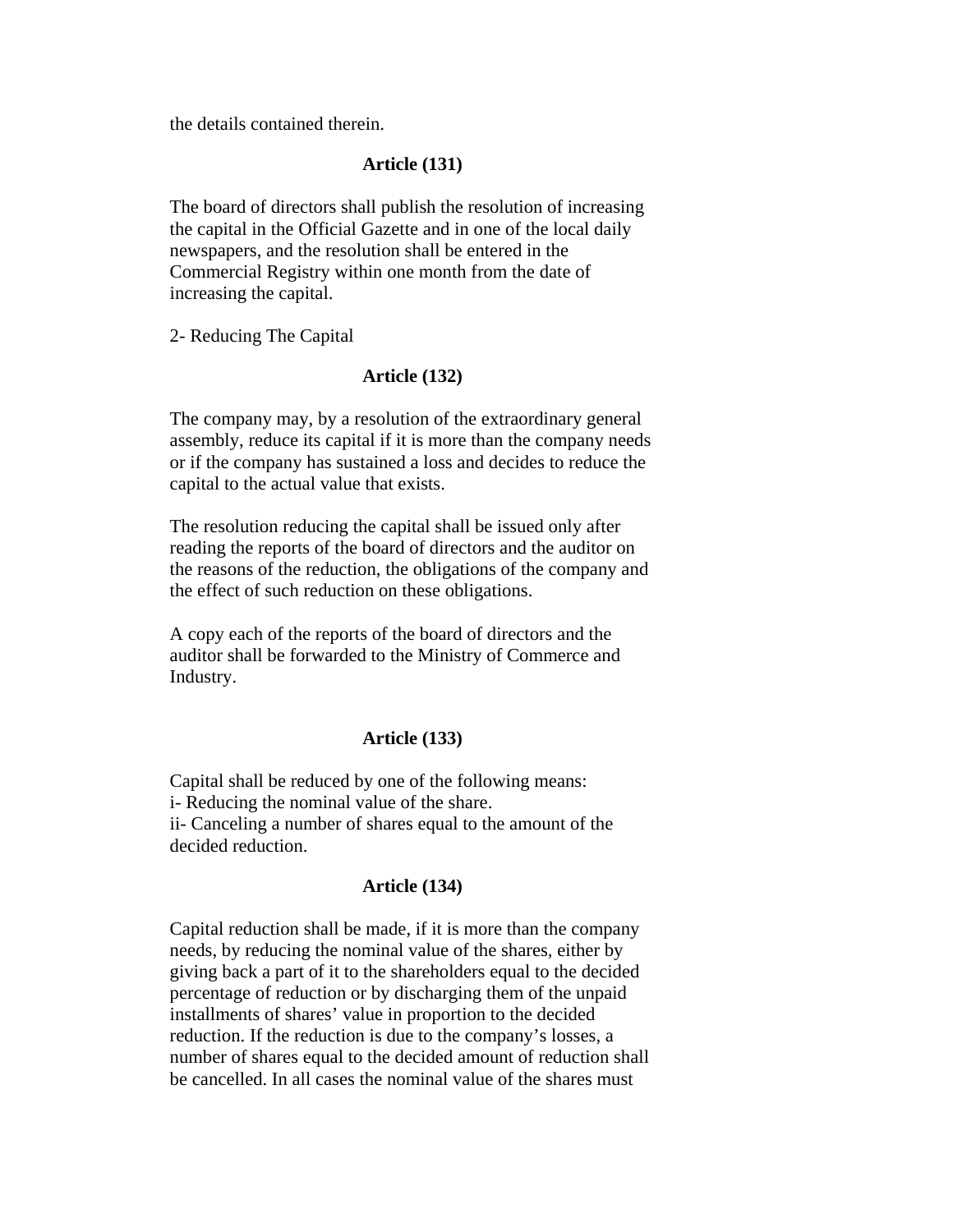not be less than the minimum value stipulated by law.

## **Article (135)**

If the capital reduction is made by way of canceling a number of the company's shares, a number of shares owned by each shareholder shall be cancelled in proportion to the percentage of capital reduction, provided that the shareholder shall not be deprived of sharing in the company. The company shall, within one month from the date of cancellation, redeem the cancelled share certificates from the shareholders and destroy them and enter the same in the shareholders' register and notify the Ministry of Commerce and Industry and the Bahrain Stock Exchange accordingly.

### **Article (136)**

Any resolution reducing the company's capital shall be entered in the Commercial Registry in accordance with the provisions of the registry law and be published in the Official Gazette and in one of the local daily newspapers.

# **Article (137)**

Reduction shall not be effective against the creditors who make an objection thereto and submit their documents within sixty days from the publication date in the Official Gazette unless they are paid their due debts or have been provided with adequate guarantees for the payment of their deferred debts.

## **Chapter Five Loans**

### **Article (138)**

The ordinary general assembly of both the public and closed joint stock companies, in which the government or any other public entity owns at least 30% of capital, may decide, by a resolution, to borrow by issuing loan bonds upon a recommendation by the board of directors showing the extent to which the company needs to borrow and the conditions of issuing these bonds. The company shall obtain the approval of the Bahrain Monetary Agency if the loan bonds are denominated in foreign currency or denominated in local currency but shall be offered for subscription in international markets.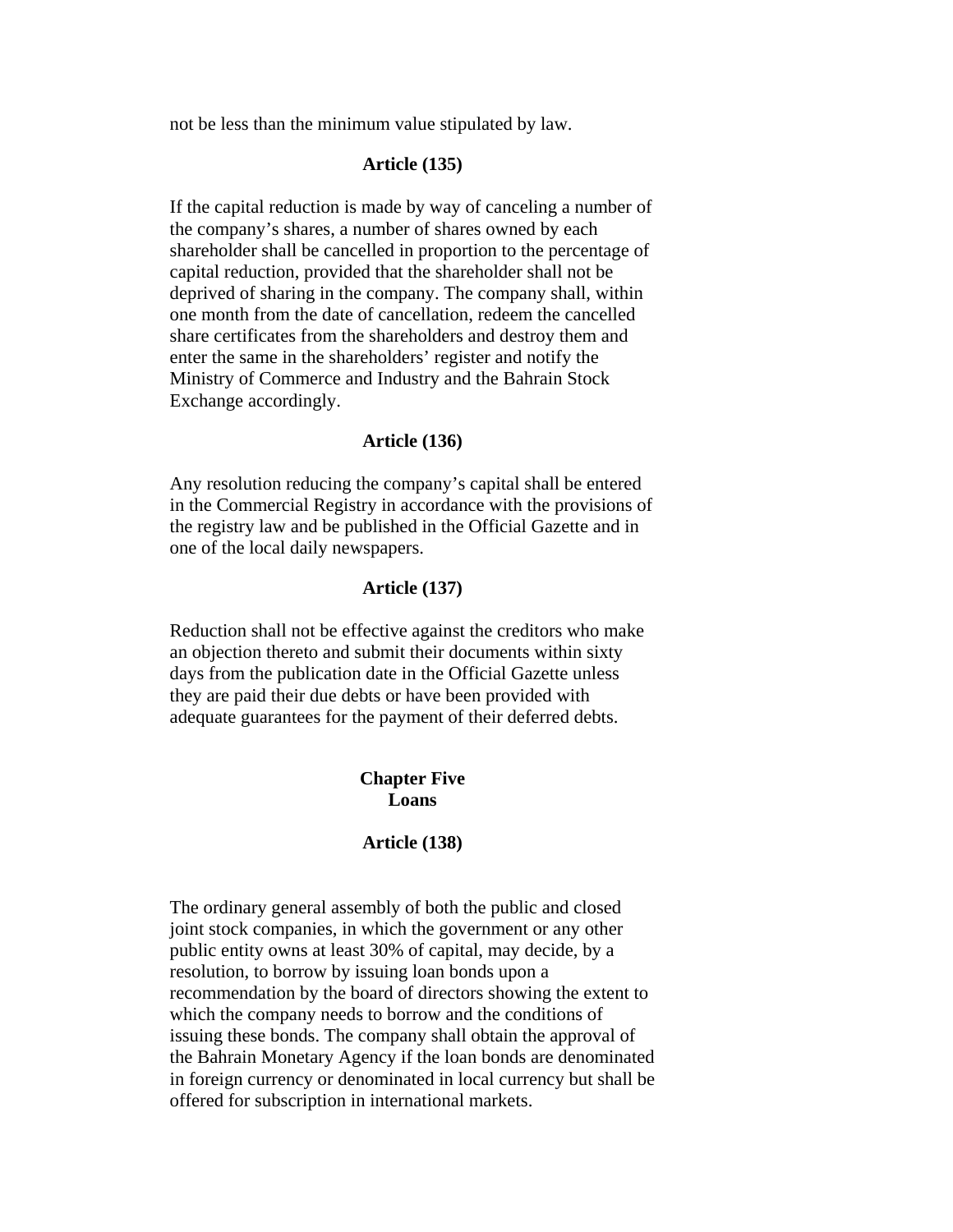The general assembly may authorize the board of directors to select the issue date, provided that the issue shall be made within the two years following the date of the resolution. The Ministry of Finance and National Economy must approve the company's borrowing by issuing loan bonds. However, the Bahrain Monetary Agency shall be the competent authority if the company is one of those subject to its supervision.

## Article (139)

Bonds shall be nominal or for its bearer, negotiable, with equal values and categories and the maturity date shall not be less than two years. The bonds of the same issue shall entail equal rights to their holders towards the company, and any provision to the contrary shall be void.

### Article (140)

The company shall not issue bonds except after the issued capital is fully paid up and after the balance sheet and the profits and losses account for at least two financial years have been published unless the state or one of the public entities guarantees such bonds.

## Article (141)

The total value of the existing bonds issued by the company shall not exceed the issued and fully paid up capital and the undistributed reserves according to the latest balance sheet approved by the general assembly.

Excluded from this are the bonds guaranteed by the state or by one of the public entities and the bonds issued by banks and companies that are subject to the supervision of the Bahrain Monetary Agency and upon its approval.

### Article (142)

The company shall cover the value of the bonds by one of the following means:

i- Offering the bonds for public subscription. In this case the rules and provisions applicable to the subscription for shares shall apply without prejudice to the nature of the bonds.

ii- Selling the bonds through banks, investment companies and subscription underwriters. In this case, the rules and practices commonly used in this regard shall be followed in a manner that does not conflict with the provisions of the law.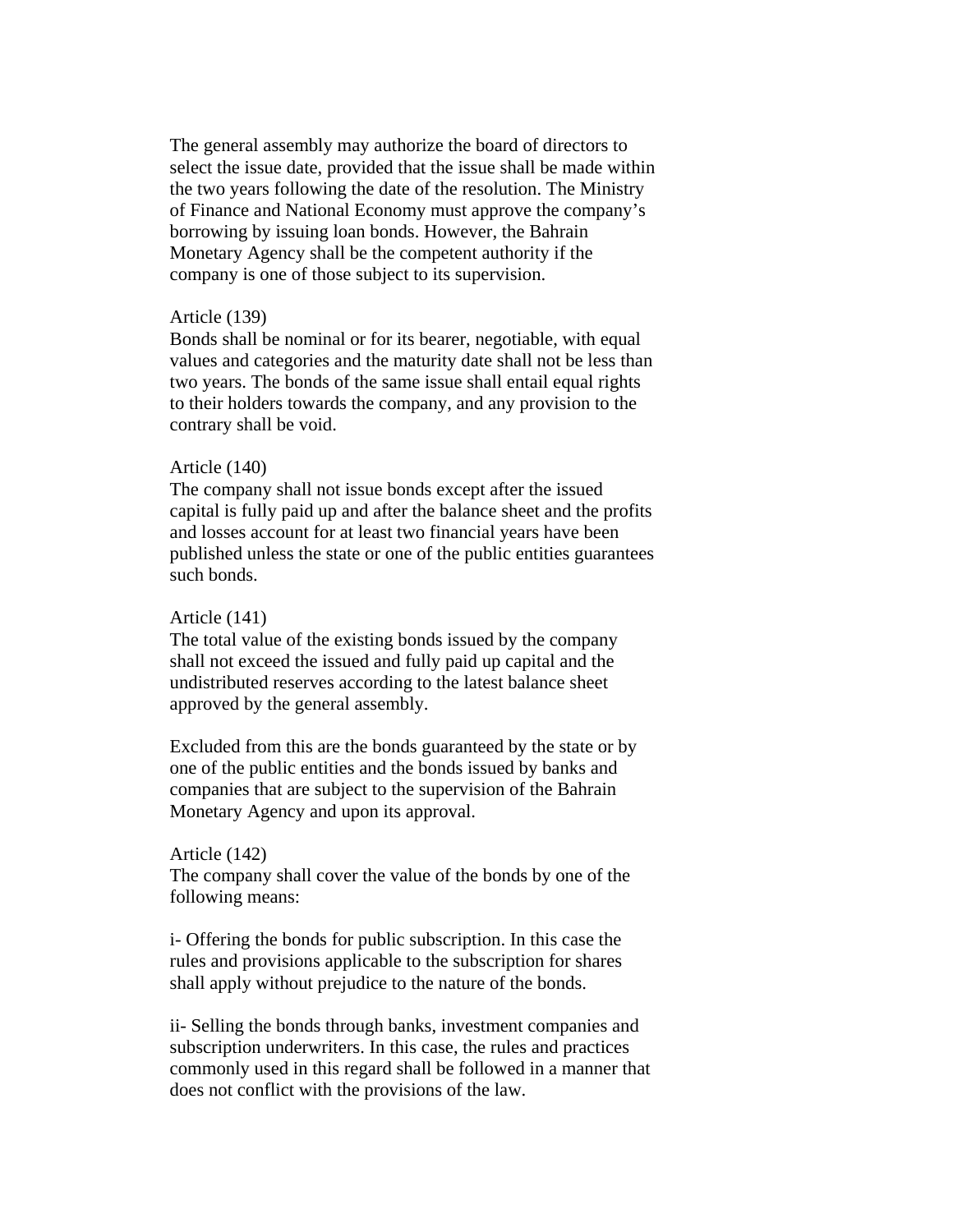# Article (143)

The call for public subscription for the loan bonds shall be made by way of a prospectus approved by the competent governmental authority and published in one of the local daily newspapers. The prospectus shall contain the following details: i- The resolution of the general assembly authorizing the issue, its date and the approval of the competent governmental authority.

ii- The total amount of the loan.

iii- The essential details to be included in the bond certificates as provided for in this law.

iv- A summary of the balance sheet and the profits and losses account for the two financial years preceding the issue of bonds. v- The value of the previous bonds issued by the company before and the outstanding unpaid value at the time of issuing the new bonds.

vi- The entity conducting the subscription in bonds.

vii- The amount to be paid for each bond in the case of payment in installments.

viii- The period specified for subscription.

ix- The period in which the owners of the convertible bonds may express their desire to convert them into shares, provided that such period shall not exceed the fixed term of bond amortization.

x- The extent to which the shareholder may subscribe for the convertible bonds.

xi- The extent to which the company may amortize the bond and the conditions thereof.

xii- A list of the names of the board members.

Such details shall be included in all advertisements and bulletins relating to the loan, and the prospectus shall be signed by the chairman of the board of directors and the auditor, who shall be jointly liable for the accuracy thereof.

# Article (144)

Subscription shall be deemed complete if 50% or more of the bonds offered for subscription is covered during the specified period or any other extension thereto, otherwise, the general assembly shall have either to retract from concluding the loan and refund the money to the subscribers or to consider the portion of bonds subscribed enough and accordingly cancel the remaining bonds.

Article (145)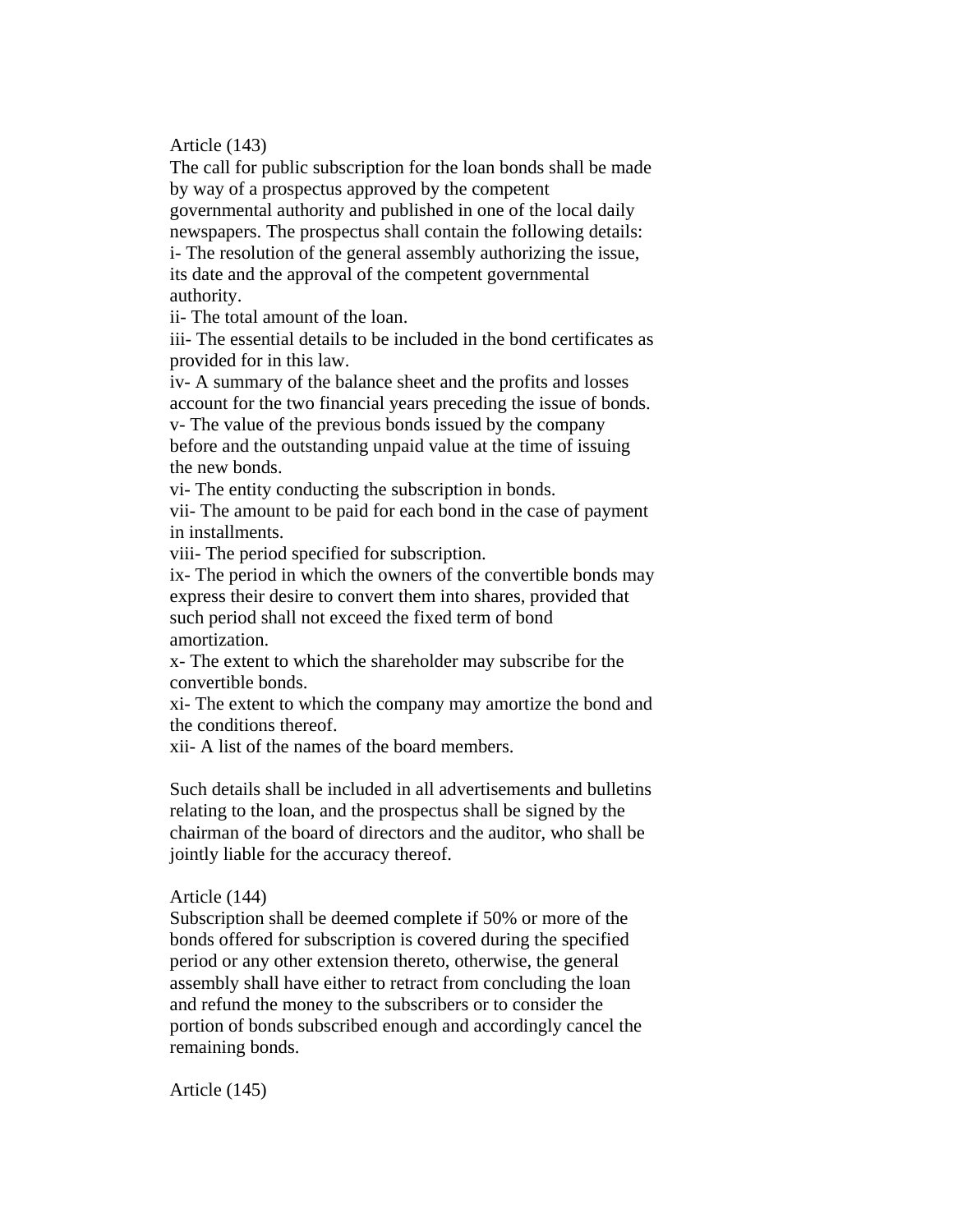The following details shall be contained in the bond certificates: i- The name of the issuing company, its entry number in the

Commercial Registry and the address of its head office.

ii- The capital of the issuing company.

iii- The total amount of the loan.

iv- The name of the bond's owner if the bond is issued in the owner's name.

v- The nominal value and the serial number of the bond.

vi- The interest rate or the return and its due dates, or the annual share determined for the bond from the company's profits. vii- The bond collateral, if any.

viii- The conditions and dates of bond amortization.

ix- If the bonds are convertible into shares, the dates specified for the bond owner to use his right to convert and the conditions thereof shall be mentioned.

### Article (146)

If the conditions and procedures provided for in this law for the issue of and subscription for bonds are violated, any interested party may initiate legal proceedings to nullify the subscription and to compel the company to refund the value of the bonds and to pay compensation for sustained damages.

### Article (147)

The bond owner shall have the right to get fixed interest or return in specific times and the right to redeem the nominal value of the bond at its maturity date. The company may issue bonds against a part of the company's annual profits.

## Article (148)

The company may issue bonds for which subscription is effected for less than its nominal value, and undertake to pay the nominal value of the bond and to calculate the interests on the basis of such value.

### Article (149)

The company, whose shares are negotiable on the Bahrain Stock Exchange, may issue convertible bonds by a resolution of the extraordinary general assembly upon a justified recommendation by the board of directors in accordance with the following provisions:

i- Specifying the rules of converting bonds into shares, especially the value of the share on the basis of which the conversion shall be made.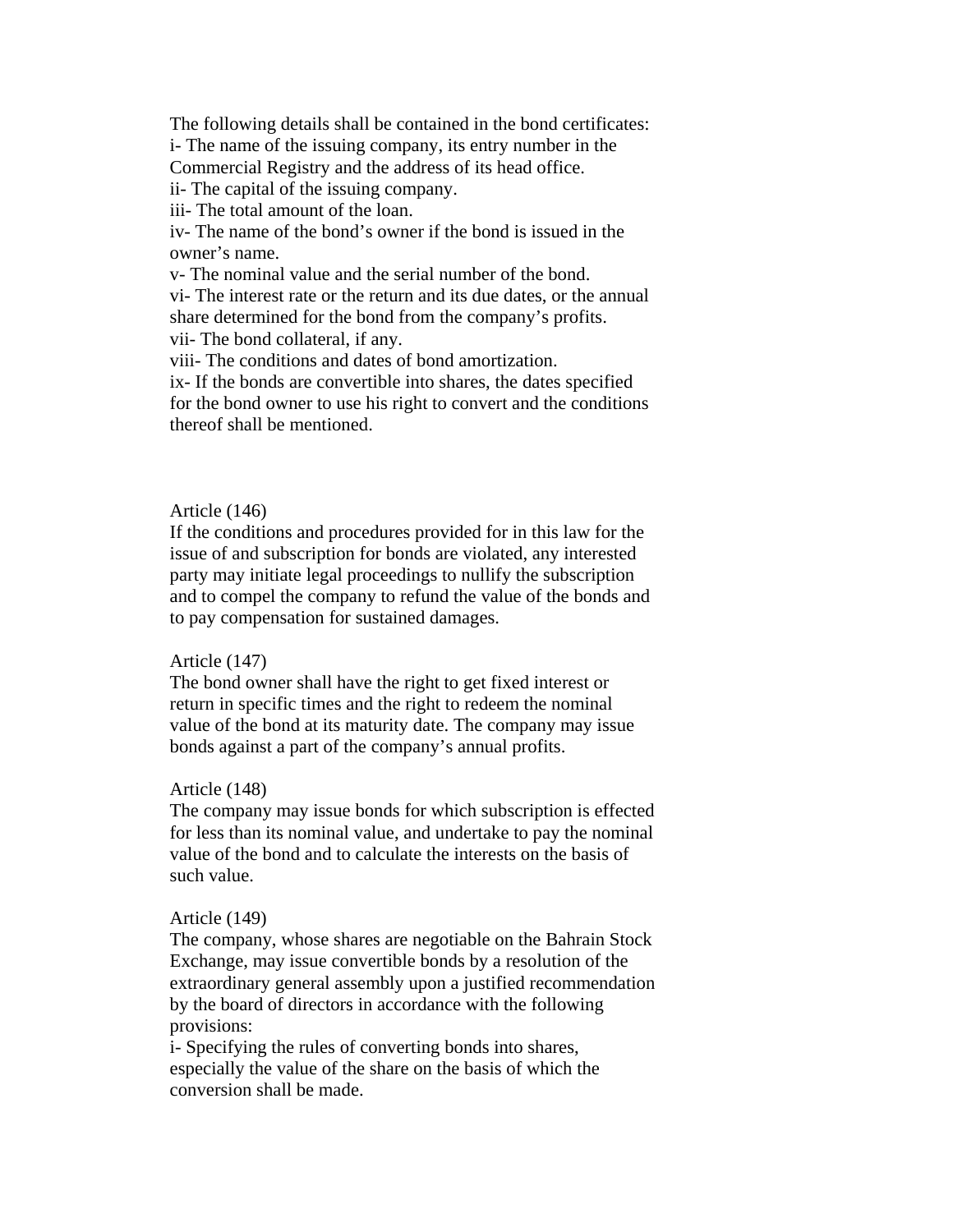ii- The bond's issue value shall not be less than the nominal value of the share.

iii- The value of the convertible bonds in addition to the value of the company's shares must not exceed the authorized capital. iv- The period during which conversion of the bonds into shares

may be requested.

v- The right of the bond owner to refund its value if he does not want to convert them into shares.

## Article (150)

The company's shareholders shall have the priority right to subscribe for the convertible bonds if they express their desire to do so within a period not exceeding fifteen days from the date of calling them to use such right. The shareholder may use his priority right to subscribe for bonds in excess of his share in the company's capital if the offered bonds allow this.

## Article (151)

The bond owners who desire to convert their bonds into shares shall express their desire to do so within the period provided for in the resolution of bond issue and specified in the subscription prospectus. Bonds shall be converted into shares in accordance with the procedures and conditions specified in the resolution of the extraordinary general assembly and published in the subscription prospectus. The company shall honor the value of the bonds whose owners do not want to convert them into shares at the maturity date.

## Article (152)

After passing a resolution by the extraordinary general assembly to issue convertible bonds and until the date of conversion or paying their value, the company shall not distribute bonus shares or profits from the reserve or issue new convertible bonds except after taking the necessary measures to safeguard the rights of the holders of the convertible bonds who elect to convert them into shares by granting them bonus shares or profits from the reserve or some of these bonds as if they were shareholders. Subject to the provisions of article (150) of this law, if the resolution of the general assembly to issue new convertible bonds, referred to in the foregoing paragraph, provides for the cancellation of the preference right of the shareholders to subscribe, the approval of the body representing the holders of the convertible bonds shall be obtained.

# Article (153)

After passing the resolution of the extraordinary general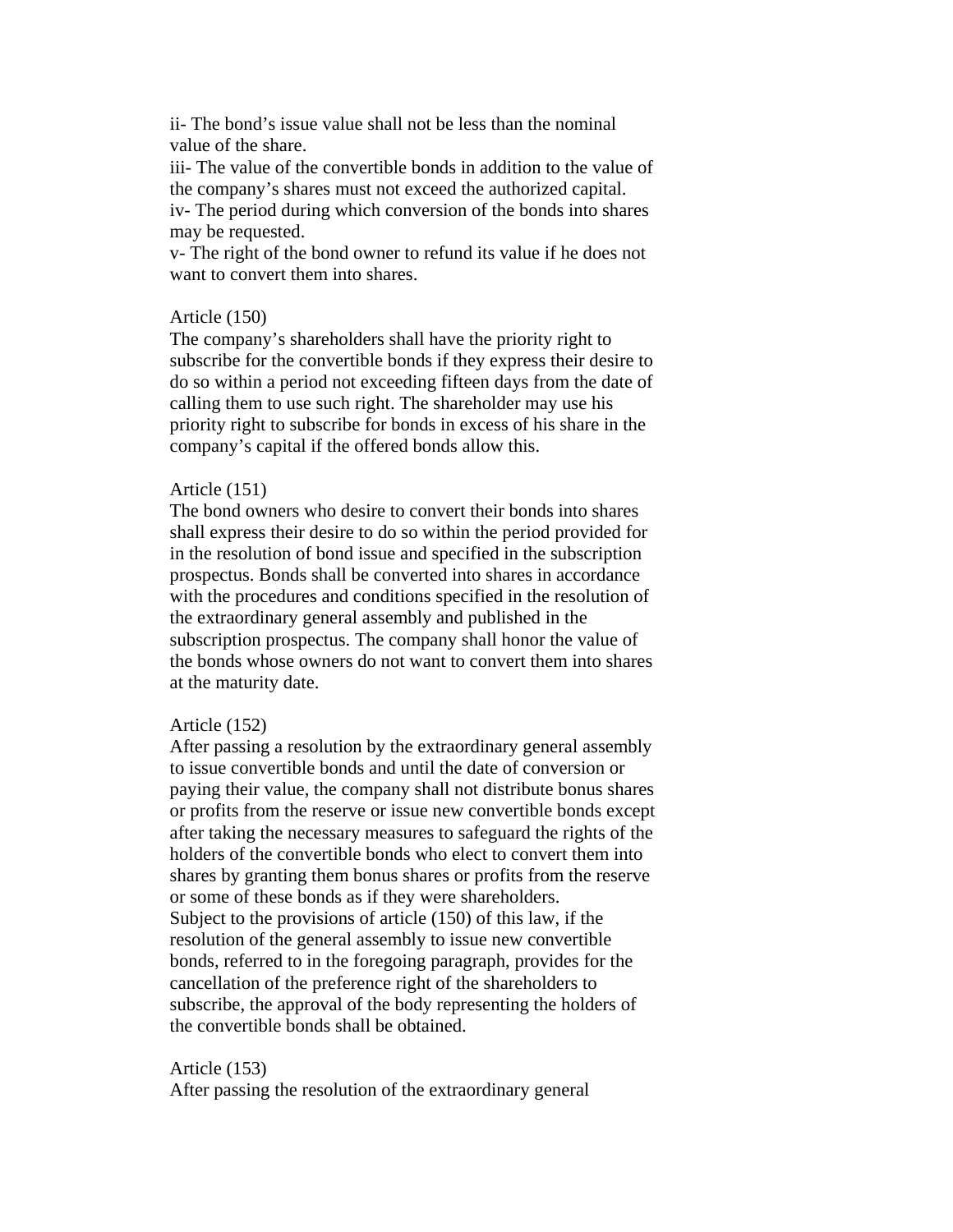assembly for issuing convertible bonds and until the date of conversion or paying their value, the company shall not reduce its capital or increase the percentage to be distributed as minimum profits on shareholders. In the case of reducing the capital due to losses by way of canceling a number of shares or by reducing the share's nominal value, the rights of the bondholders wishing to convert them into shares shall be reduced by the same percentage of capital reduction as if they were shareholders without the need to obtain the approval of the body representing the bondholders.

## Article (154)

The converted shares shall have a dividend in the company's distributable profits for the financial year in which conversion has been effected as from the date of conversion until the end of the financial year.

### Article (155)

The company may issue bonds that entitle their holders to priority in subscribing for any capital increase, just as the shareholders, and this shall be undertaken for whoever wishes to do so within a period not exceeding fifteen days from the date of notifying him. The priority right shall be limited to subscription for shares the nominal value of which does not exceed the value of bonds owned by whoever uses such right.

#### Article (156)

If the company issues bonds guaranteed by mortgages on its property or any other collaterals, the legal procedures for mortgage shall be undertaken in favor of the bondholders or a trustee representing them before offering the bonds for subscription. The company itself shall undertake such procedures or they may be undertaken by the party presenting the guarantee, if it is presented by a party other than the company. The company shall, within a period not exceeding one month from the closing date of subscription, take the necessary measures to enter the loan value together with all related details in the register in which the mortgage has been entered.

### Article (157)

The company shall not put forward or put back the date of honoring the bonds unless otherwise provided for in the issue resolution and the subscription prospectus. However, in case the company is wound up for reasons other than merging, the bondholders may request to recover the value of their bonds before the maturity date, and the company may also offer to do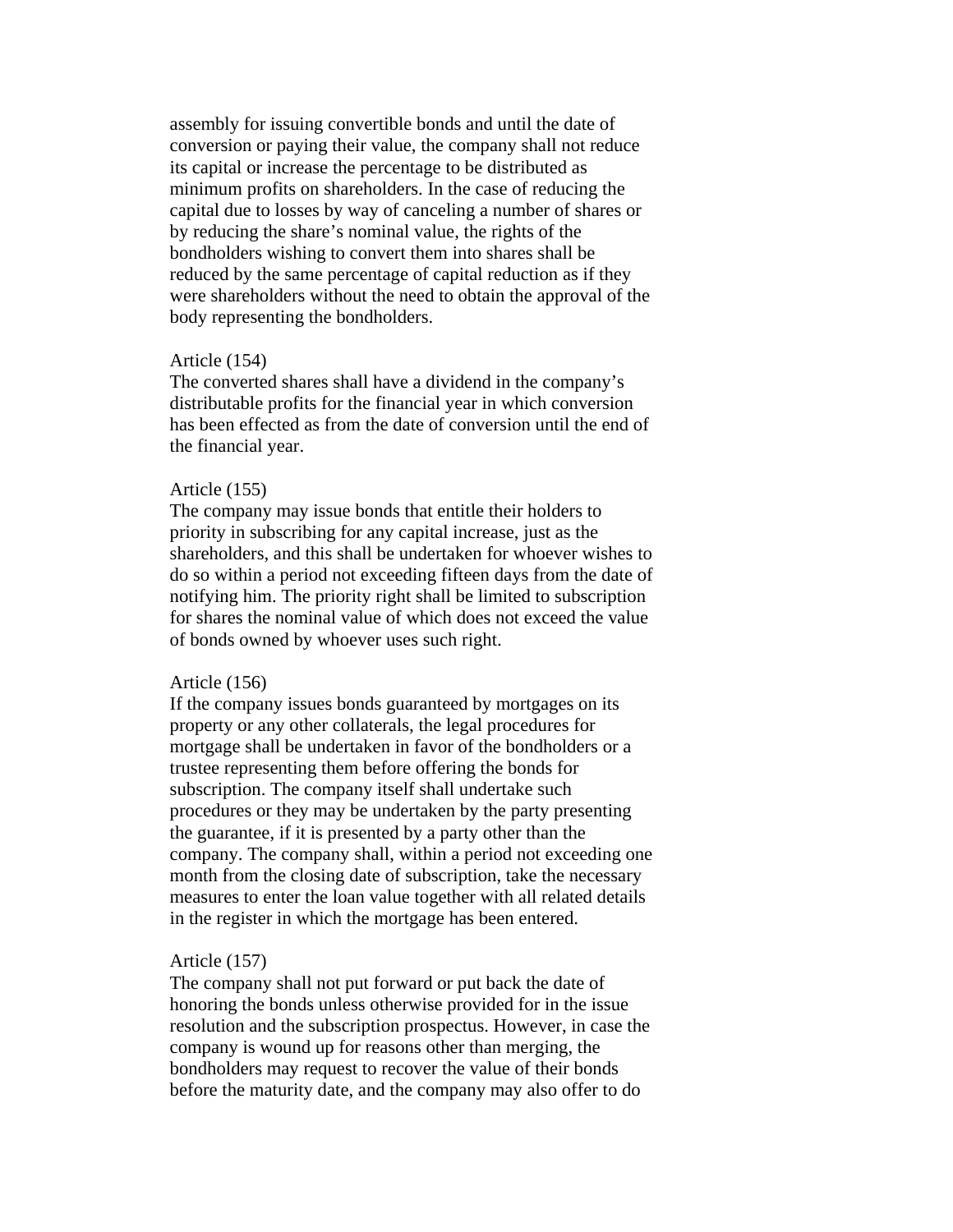so. In both cases the interests shall not be counted for the remaining period of the loan term.

# Article (158)

If the payment of the bond value is made in installments and the bondholder fails to pay any installment at the due date, the company may sell the bond and recover its entitlements in accordance with the procedures provided for in article (116) of this law.

### Article (159)

The company shall maintain a special register to register the bonds of each issue and the names of their owners if the bonds are issued in the name of their owners, and all acts carried out in relation to these bonds shall be recorded in the register.

### Article (160)

The bonds issued in the names of their owners shall be traded in compliance with the procedures provided for in this law regarding dealing in shares, and bearer bonds shall be traded by way of transferring its title from the seller to the buyer. The company shall honor the value of the bond on maturity. The procedures and provisions included in the by-laws of the Bahrain Stock Exchange of dealing on the bonds quoted on the stock exchange shall be observed.

#### Article (161)

The company may accept its loan bonds as a way of recovering its debts even before maturity. The company shall have the right to resell such bonds unless there is a ban on such sale in the company's articles of association or by a resolution by the general assembly.

#### Article (162)

A body representing the holders of the bonds of the same issue shall be formed to defend their joint interests, and shall have a legal representative either from among its members or to be elected from non-members, provided that the representative shall not have any direct or indirect interest with the company. The company shall, within one month from the date of the completion of subscription, invite the bondholder's body to approve its statutes and to elect or appoint its representative, and such invitation shall be made by way of publication in a daily newspaper.

If the company does not invite the body to convene within the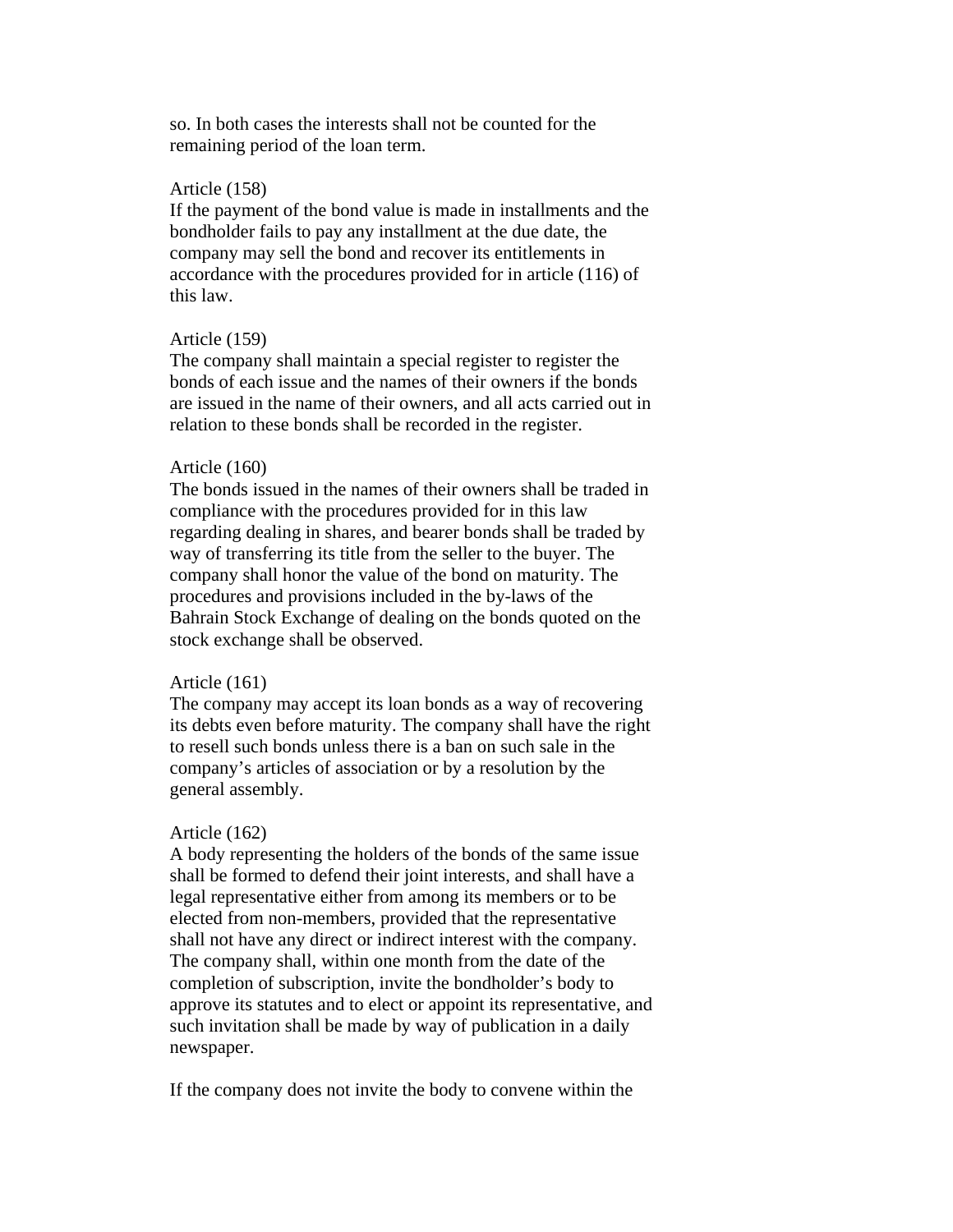period specified in the foregoing paragraph, any interested person may request the Ministry of Commerce and Industry to invite the body to convene within a period not exceeding fifteen days from the date of the application.

## Article (163)

The body shall convene whenever it is necessary at a request by its representative, by the company or by a number of bondholders owning 10% of its value. The invitation shall be made in the same manner referred to in the foregoing paragraph including the agenda. The resolutions passed by the body shall not be valid unless the meeting is attended by a number of bondholders representing two thirds of the issued bonds. If the quorum is not available, the body shall be invited to convene a second meeting for the same agenda, and such meeting shall be valid if it is attended by bondholders representing one third of the bonds. The resolutions shall be issued by the majority of the bondholders attending the meeting. If the resolution has to do with the extension of the maturity of bonds, reduction of the return or the loan amount or if it has to do with the guarantees or if it prejudices in any way whatsoever the rights of the bondholders, it shall be valid only if it is approved by bondholders representing two thirds of the loan bonds. In all cases, the body shall not issue any resolution that might result in increasing the obligations of its members or prejudicing the principle of equality among them.

### Article (164)

The representative of the body shall have the right to attend the company's general assembly meetings, and the company shall invite him exactly as it does the shareholders. He shall have the right to take part in the deliberations without voting on the resolutions. The representative shall also have the right to take the necessary measures, whenever required, to protect the rights of the bondholders.

## Article (165)

If a bond issued to its owner or bearer is lost or damaged, the owner whose name is registered in the company's register or its bearer may request a new bond instead of the lost or the damaged one. The owner shall publish the serial numbers of the lost or damaged bonds and its quantity and numbers in a local newspaper. If no objection is raised to the company within fifteen days from the date of publication, the company shall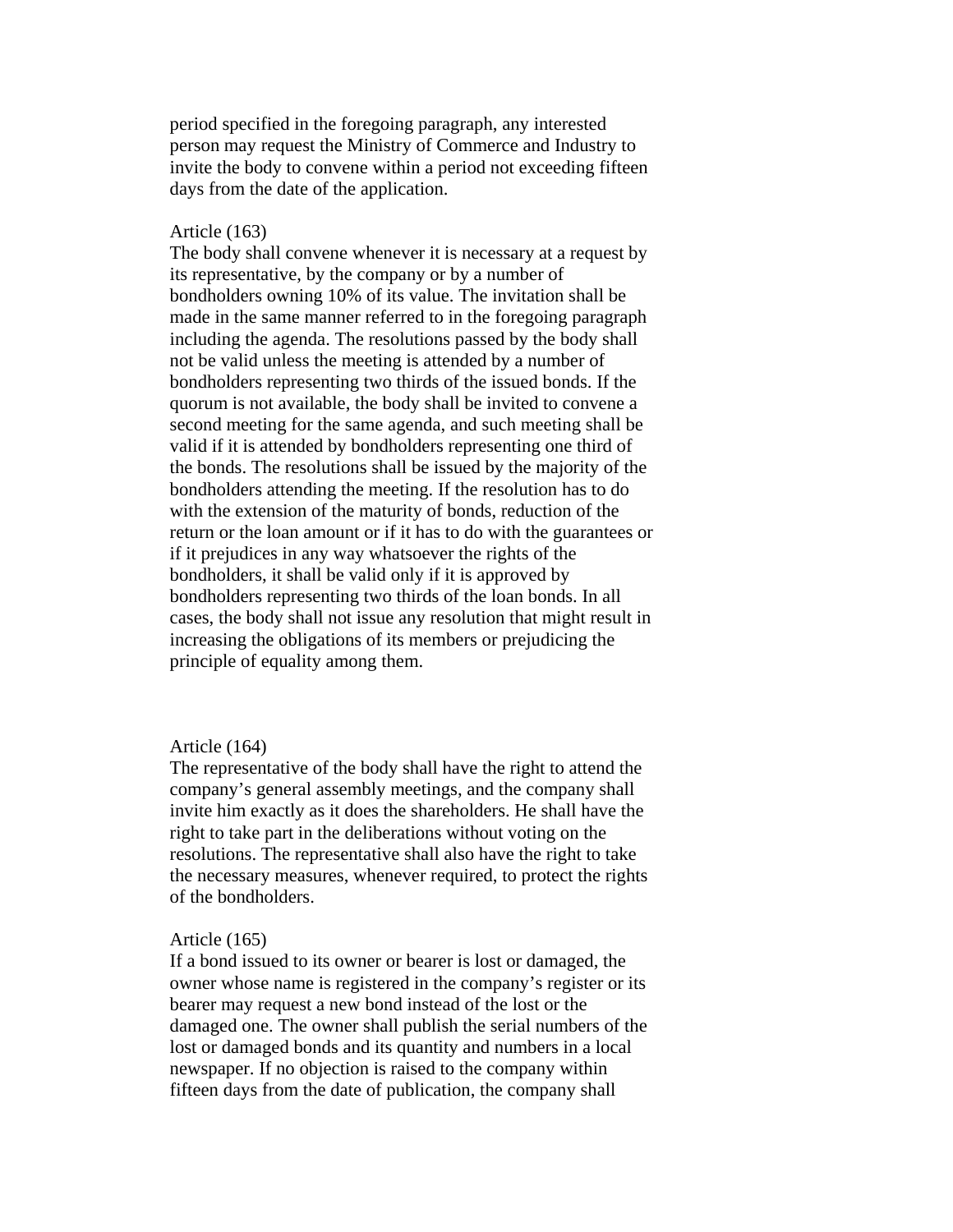provide the owner with a new bond indicating that it is instead of the lost or the damaged bond. The new bond shall confer upon its holder the same rights and shall entail the same obligations related to the lost or damaged bonds.

## Article (166)

Whoever objects to the issue of a bond instead of the lost or the damaged one referred to in the foregoing article shall initiate his lawsuit before the competent court within fifteen days from the date of submitting his objection to the company, otherwise, his objection shall be deemed as non-existent. The court shall decide on the objection as quickly as possible.

# Chapter Six Membership of the Company

### Article (167)

Subject to the provisions of the law, the founders signing the company's memorandum of association and the shareholders subscribing for its shares shall be members of the company. They shall be entitled to equal rights and liable for the same obligations.

### Article (168)

The shares shall confer equal rights and obligations. The member shall in particular have the following rights: i- Receiving profit dividends decided for the shareholders. ii- Receiving a share of the company's total property on liquidation. The company shall, when distributing dividends to the shareholders, distribute such dividends to the shareholder whose name is registered as the last owner of the share in the company's register when the general assembly approves the financial statements and profit distribution. As regards the company's assets, the last owner of the shares registered in the company's register is the only one entitled to receive the money due for his share in such assets.

iii- Participating in the company's management, whether through the general assemblies and as a member of the board of directors, according to the company's articles of association. iv- Obtaining a printed booklet comprising the company's balance sheet for the past financial year, the profit and loss account and the reports of the board of directors and the auditor. v- Filing lawsuits to invalidate any resolution issued by the general assembly or by the board of directors in contravention of the law, the public order or the memorandum or the articles of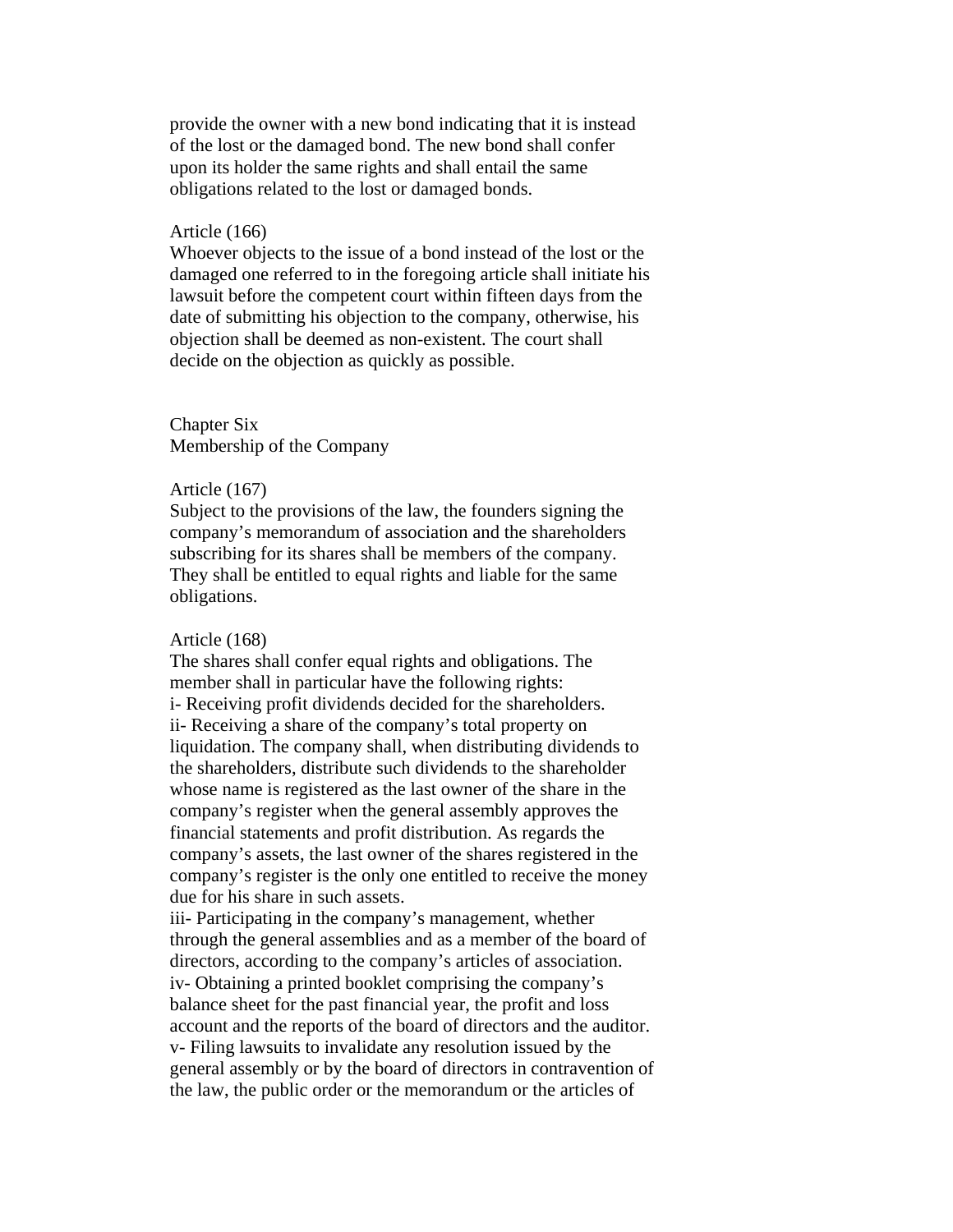## association.

vi- Disposing of the shares he owns and having a priority in subscribing for new shares in accordance with the provisions of the law.

vii- The right to examine the company's records and to obtain copies thereof according to the conditions and procedures defined in the articles of association, provided that the use thereof shall not prejudice the company's interests or financial position or third parties.

## Article (169)

The member shall in particular have the following obligations: i- Payment of due installments and delay interests following the expiration of the date thereof without the need to serve him a notice.

ii- Payment of expenses incurred by the company in the process of collecting the unpaid installment and sale of shares.

iii- To refrain from doing any act that might harm the company. iv- Execution of any resolution adopted by the general assembly in a legal manner.

### Article (170)

The shareholders' general assembly shall not:

i- Increase the financial obligations of the shareholder or increase the share value except as provided for by law. ii- Reduce the distributable percentages of the net profits specified in the company's articles of association. iii- Add new conditions other than those prescribed in the company's articles of association regarding the right of the shareholder to attend and to vote in the general assembly

meetings.

iv- Restrict the right of the shareholders to file legal actions against all or some of the board members to claim compensation for whatever damage he has sustained in accordance with the provisions of the law.

## Article (171)

The company shall maintain a register for shareholders to enter therein the members names, addresses, number of shares each one owns, the amount paid for each share, entry date of each member in the register and the date of his separation from the company and the manner of dissociation.

The register shall be kept at the company's head office, and each member shall have the right of access thereto free of charge. Likewise, any other person shall also have the right of access to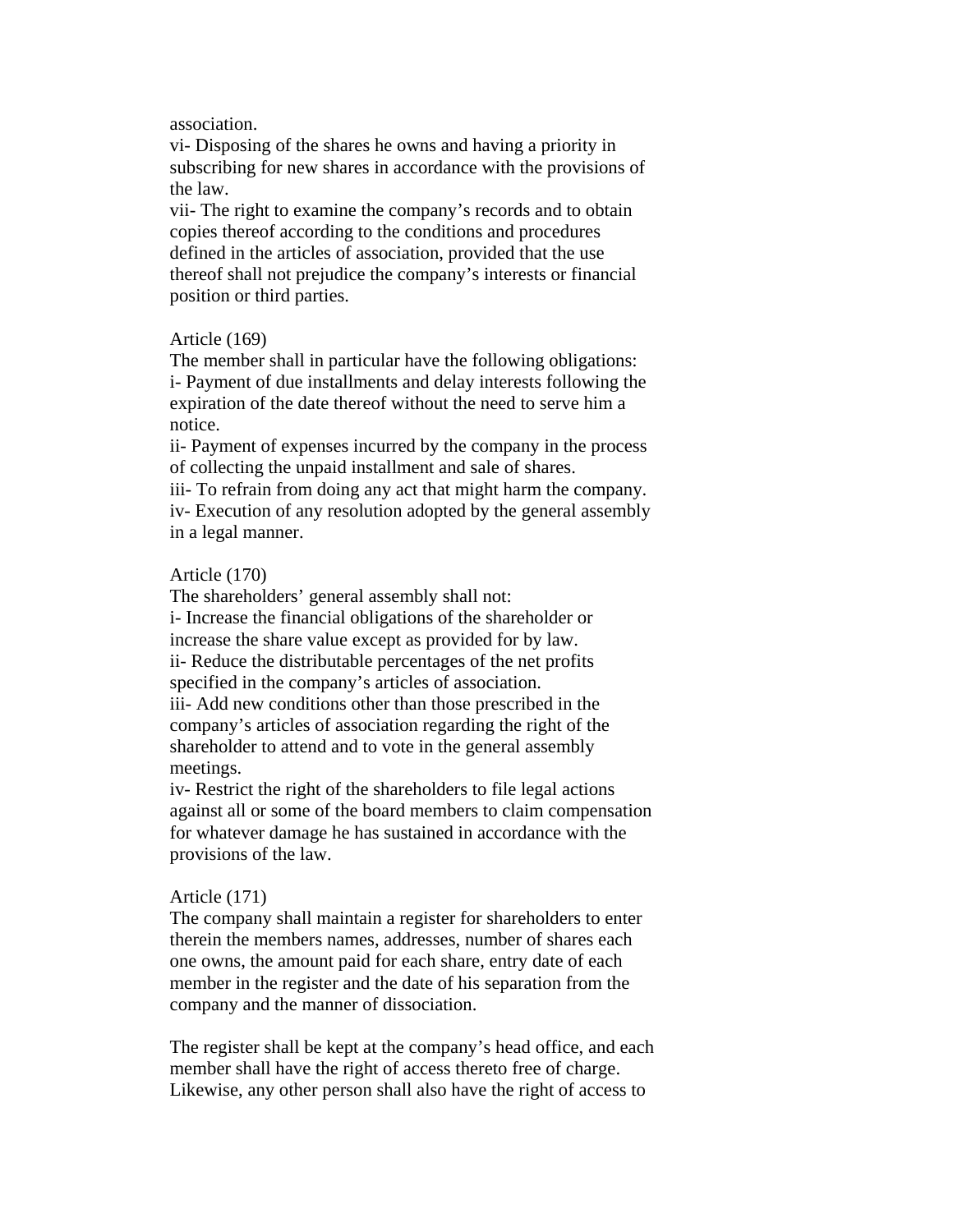it against the payment of reasonable fees except in the cases forbidden by law. Any interested party shall have the right to request for the necessary correction if a person is recorded in or removed from the register without justification.

Chapter Seven Joint-stock Company's Management

1- Board of Directors

Article (172)

The company shall be managed by a board of directors the formation and term of which shall be specified in the company's articles of association. The number of the board members shall be at least five members appointed for a period of three years renewable.

At a request by the board of directors, the Minister of Commerce and Industry may extend the membership term for no more than six months.

### Article (173)

The member of the board shall fulfill the following conditions: i- He must be fully qualified to act,

ii- He must not have been convicted in a crime involving negligent or fraudulent bankruptcy or a crime affecting his honor or involving a breach of trust or in a crime on account of his breach of the provisions of this law, unless he was reinstated. iii- He must personally own a number of shares the nominal value of which shall be at least ten thousand Bahraini dinars or the person he represents must own a number of shares representing not less than 1% of the company's capital whichever is higher, unless the company's articles of association provide for a higher amount.

If the member forfeits any of the above conditions, he shall no longer become member from the date of forfeiture of that condition subject to the provisions of the next article.

## Article (174)

The aforesaid quorum shares referred to in the foregoing article shall be set aside to guarantee the good conduct of the member, and shall be deposited within thirty days from the date of his election or appointment with one of the banks. The member shall not dispose of these shares in any manner whatsoever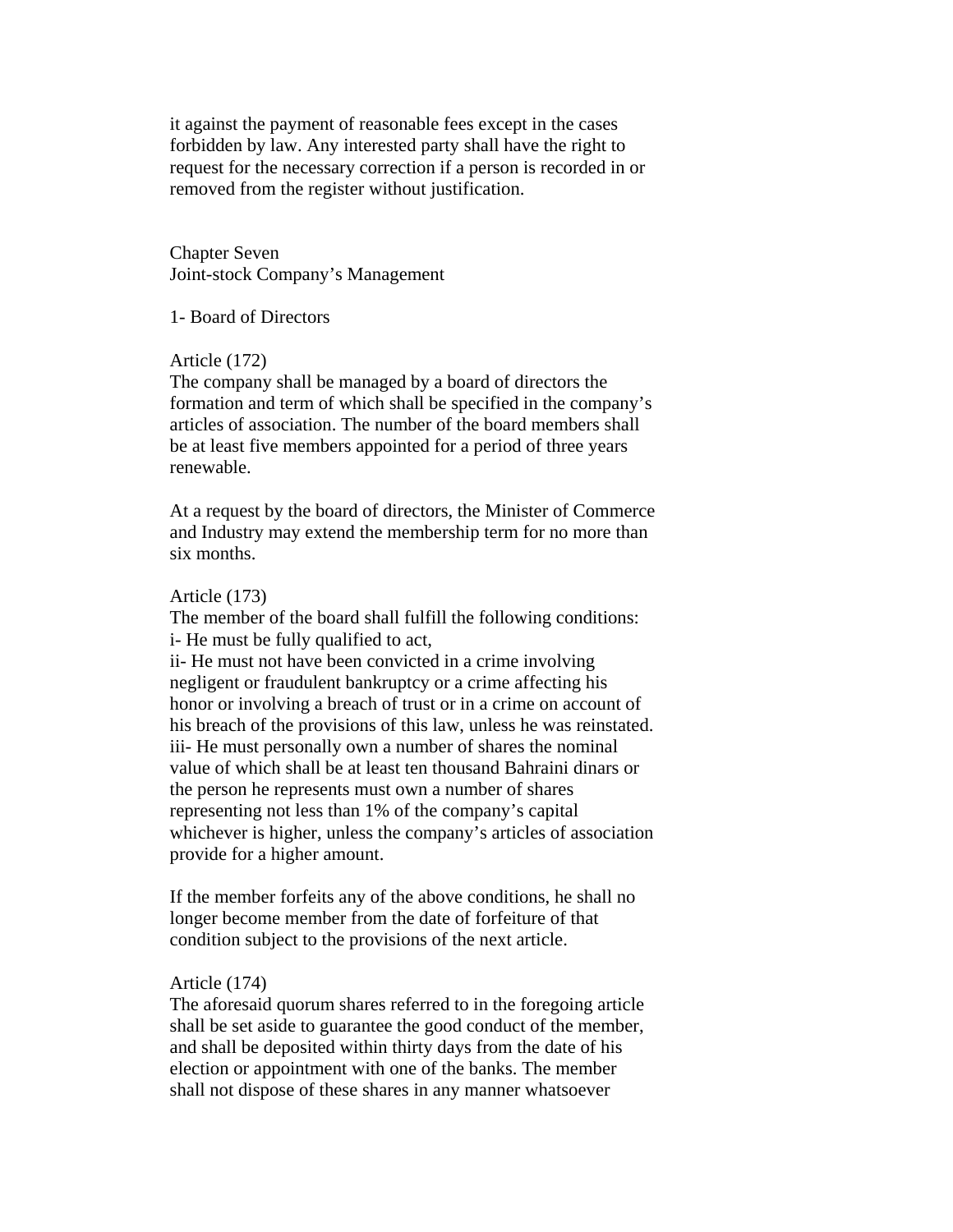throughout his term until the balance sheet of the last financial year in which he was holding office is approved.

If the quorum shares are not deposited within the period specified in the foregoing paragraph, his membership shall be null. Membership shall also be null if such shares are reduced for any reason whatsoever during his term and are not completed within thirty days from the date of the reduction occurring.

## Article (175)

Any one who owns 10% or more of the capital shall appoint a person to represent him on the board of directors for the same percentage of the number of the board members. If he exercises this right, he shall loose his right to voting for the percentage for which he appointed a proxy. If the remaining percentage is not enough to appoint another member, he may use this percentage in voting.

In all cases the number of board members shall be subject to the company's articles of association and the rules and procedures decreed by the Minister of Commerce and Industry.

### Article (176)

The general assembly shall elect the board members by secret ballot and they shall be selected by relative majority of the valid votes. As for the members of the first board, the company's articles of association may stipulate the election of not more than half the members from among the company's founders.

# Article (177)

The general assembly may appoint a number of experts on the board of directors other than the founders or the shareholders. The Minister of Commerce and Industry shall decree the necessary conditions thereof.

### Article (178)

i- The company's articles of association shall specify the cases in which board membership is terminated.

ii- The general assembly may dismiss all or some of the board members even if the company's articles of association provide otherwise. A request shall be submitted by a number of shareholders representing ten percent (10%) at least of the company's capital. The board of directors shall refer the request to the general assembly within one month at most from the date it is submitted, otherwise the Ministry of Commerce and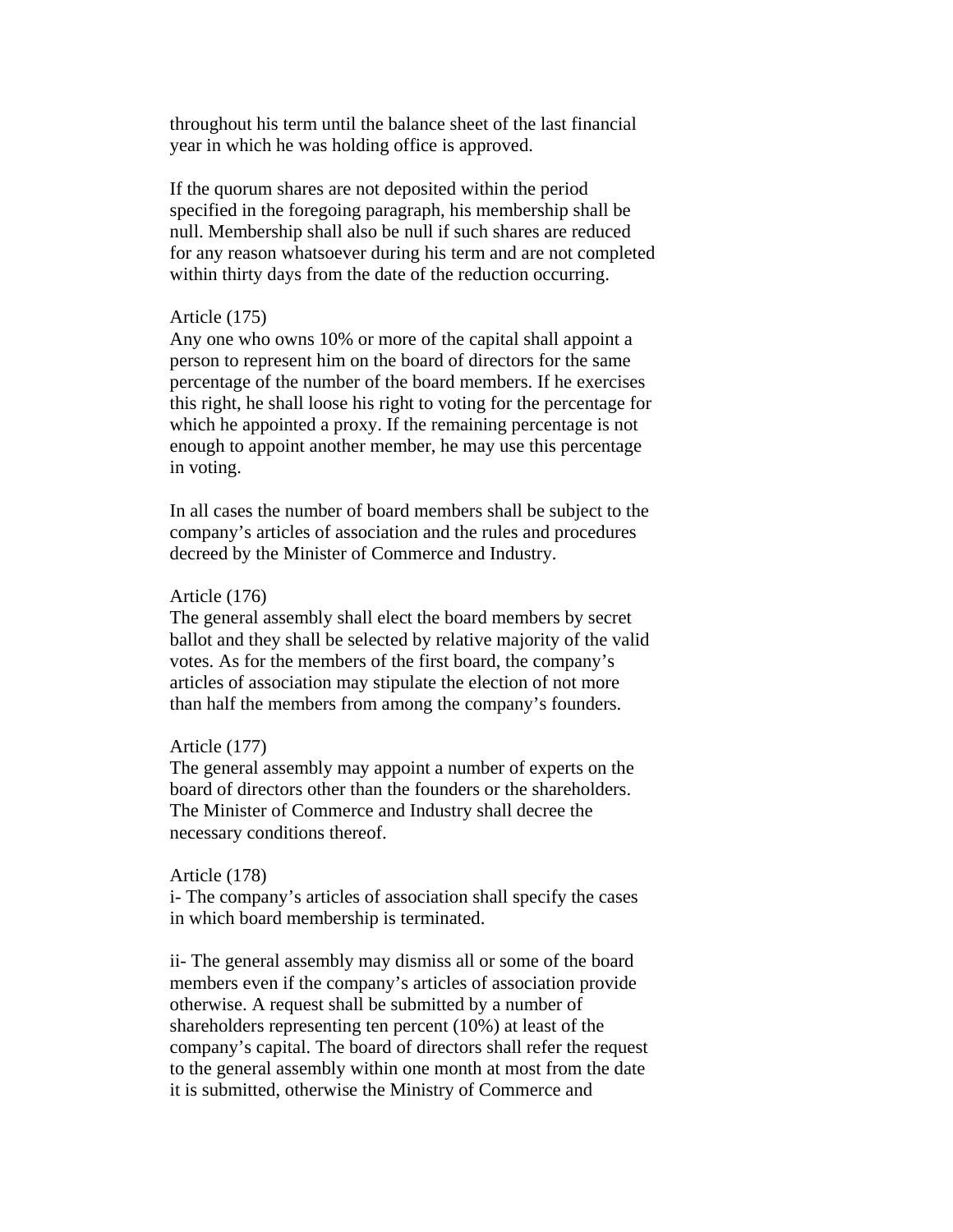Industry shall make the invitation. The general assembly shall not consider the request if it is not listed on its agenda, unless there appear in the meeting serious matters that require such dismissal. The dismissed member may claim compensation from the company if the dismissal has not been justified or made in an inconvenient time.

iii- The board member may resign his office provided that he resigns in a convenient time otherwise he shall be liable to pay compensation.

## Article (179)

i- If the office of one of the board members becomes vacant, he shall be replaced by the member next to him in the number of votes in the latest elections of the board. The new member shall complete the unexpired term of his predecessor. In other than this case, the board shall elect by secret ballot a member to replace him from among the candidates nominated by two of the board members at least until the next meeting of the general assembly.

ii- If the vacant offices are equal to one-fourth of the original offices, the board of directors shall invite the ordinary general assembly to convene within two months from the date of the last office becoming vacant to fill them.

iii- If the vacant offices exceed more than half the number of the board members, the board shall be deemed dissolved, and new elections shall be called for to elect a new board of directors for the company.

### Article (180)

The board of directors shall convene at an invitation by the chairman or by two members at least. The meeting shall be valid only if attended by half the members, provided that three members thereof at least are present, unless the company's articles of association provide for a higher number or percentage.

The board member may not delegate any other person to attend on his behalf unless otherwise stipulated by the company's articles of association. In such case, he shall be one of the board members or the representative of the public entity whom the original member represents. However, proxy may not also be given to more than two members, provided that the present number of members in person shall not be less than half the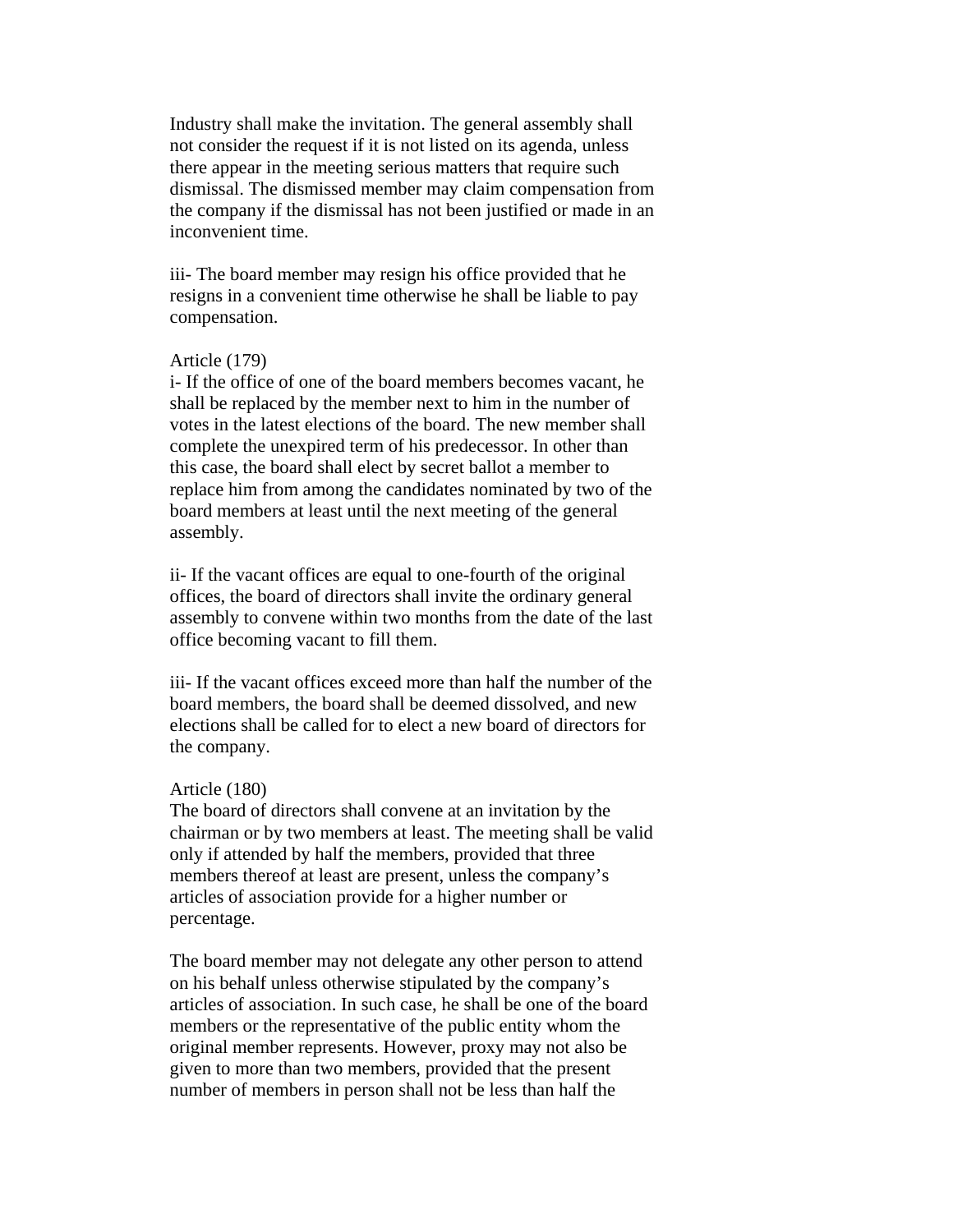board members including the chairman. Proxy shall be personal and in writing and shall be sent to the board of directors three days at least before the meeting. The resolutions of the board of directors shall be passed by the majority of the present members. In case of equal vote, the chairman shall have the casting vote, and any objecting member shall put his objection on the minutes of the meeting.

The board of directors shall meet at least four times in the financial year unless the company's articles of association provide for more times.

### Article (181)

The board of directors shall elect by secret ballot a chairman and a deputy for one year unless the company's articles of association provide for another period.

The board of directors may elect by secret ballot a managing director or more who shall have the right to sign on behalf of the company either severally or jointly as decided by the board of directors.

The Ministry of Commerce and Industry shall be given a copy of the decisions of electing the chairman, his deputy and the managing directors.

### Article (182)

The board of directors shall undertake the powers and the acts necessary for the company's management in accordance with its objectives except for those banned by the law, the company's articles of association or the general assembly resolutions.

The company's articles of association shall specify the extent to which the board of directors can borrow for more than three years or sell company's property or business or mortgage such property or provide guarantees for third parties or discharge the company's debtors of their liabilities or reach a compromise with them or donate the company's property. If such matters are not provided for in the company's articles of association, the board shall refrain from carrying out such acts without the approval of the general assembly, unless such acts are falling within the ambit of the company's objectives.

### Article (183)

The chairman of the board is the company's chairman, and represents it before third parties, and his signature is considered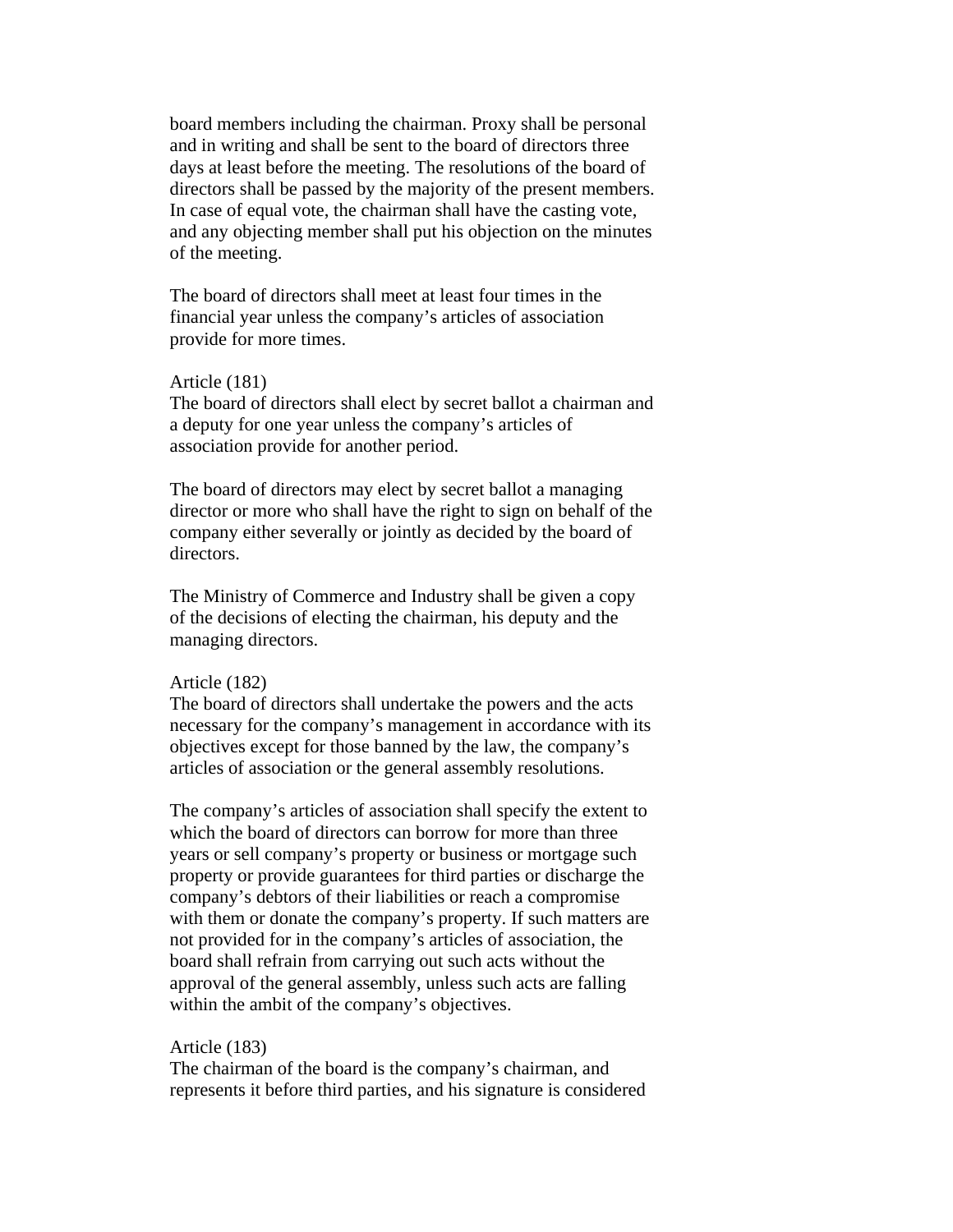as a signature of the board of directors before third parties, unless the company's articles of association provide for including another member or another person authorized by the board of directors to co-sign with the chairman. He shall implement the board decisions and abide by its recommendations. The vice-chairman shall act for the chairman in his absence.

### Article (184)

The board of directors may allocate its duties among its members in accordance with the nature of the company business, and the board shall exclusively have to do the following:

i- Delegate any of its members or a committee from among its members to carry out a specific assignment or more or to supervise one of the company's activities or to exercise some of the powers or authorities granted to the board.

ii- Delegate a member or more to perform actual management, and the board shall specify the powers of the member so delegated.

### Article (185)

The chairman and the members of the board shall be jointly liable before the company, the shareholders and third parties for all acts of fraud and misuse of powers and any violation of the law or the company's articles of association and for mismanagement. Any condition to the contrary shall be null and void.

A decision by the general assembly absolving the board of directors of liability shall not preclude instituting action of liability against it.

## Article (186)

The liability referred to in the foregoing paragraph shall be either personal relating to a specific member or joint for all board members. In the last case the members shall be jointly liable for paying compensation unless some of them has objected to the decision causing the liability and put their objection on the minutes of the meeting. The absence of a member from the meeting in which the resolution was passed, shall not be a reason for exemption from liability unless he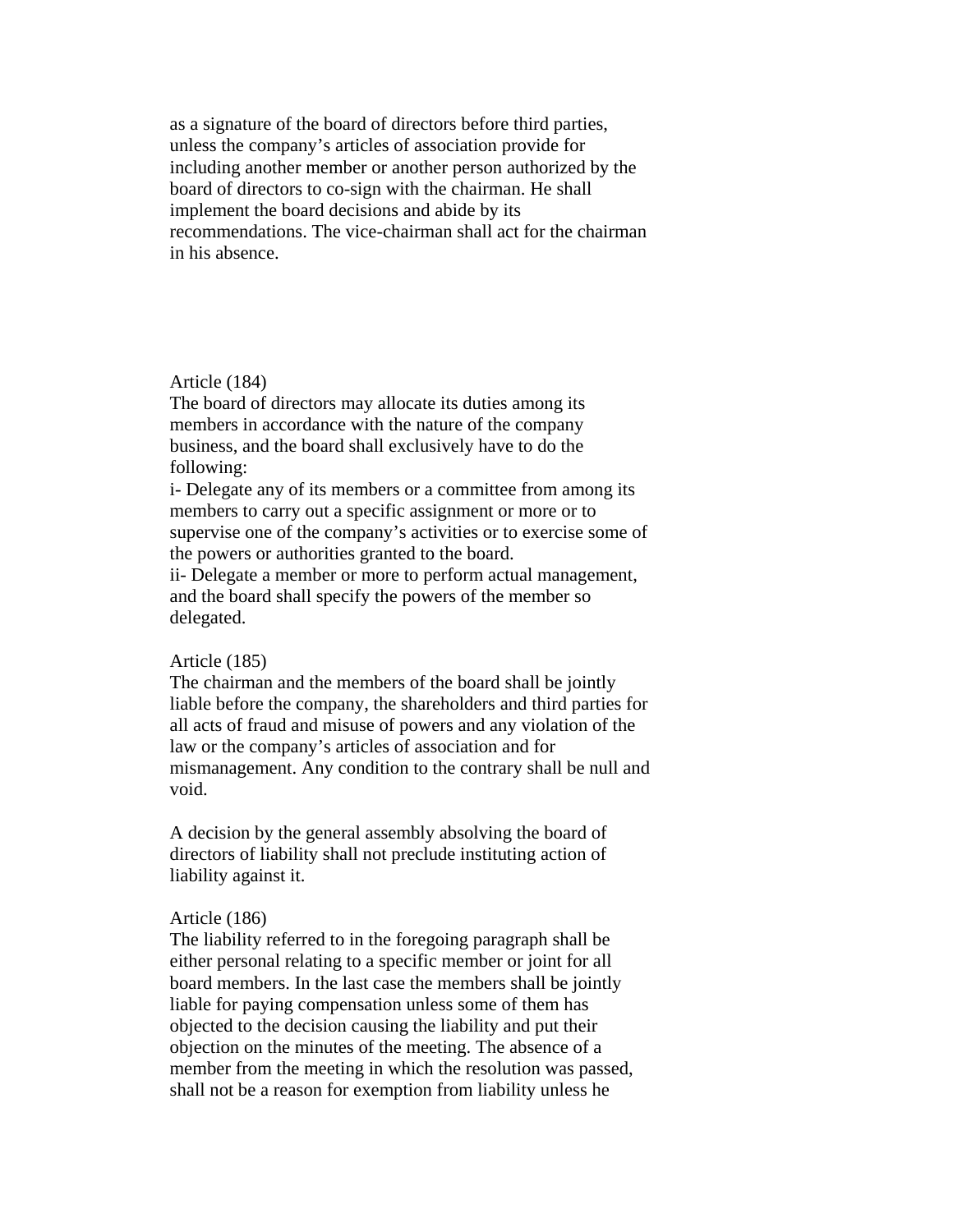proves that he was unaware of the resolution or that he was aware of it but was unable to object to it. If more than one member commit the wrongdoing, they shall be jointly liable towards the company. The liability actions shall be time-barred after the elapse of five years from the date of the general assembly meeting at which the board of directors reported on its management.

#### Article (187)

i- The company shall have the right to file an action of liability against the board members whose wrongdoing has caused damages to the shareholders. The general assembly shall pass a resolution to file the action which shall be carried out by the chairman of the board. If the chairman of the board is among those litigated by the company, the general assembly shall appoint another board member to file the action. However, if the action was against all board members, the general assembly shall appoint a non-member to file the action.

ii- In case of the company's bankruptcy, the bankruptcy trustee shall file the action, and if the company is in the process of liquidation, the liquidator shall file the action following a resolution by the general assembly.

#### Article (188)

The company's articles of association shall specify the manner of determining the remuneration of the chairman and members of the board, the total of which shall not exceed 10% of the net profits after deducting the legal reserves and distributing a profit of not less than 5% of the company's paid-up capital. The general assembly may decide to pay an annual remuneration to the chairman and members of the board in the years in which the company has not achieved profits or the years in which no dividends are paid to the shareholders, provided that the Minister of Commerce and Industry approves such payment. The board of directors' report to the general assembly shall include a comprehensive account of all payments to the board members during the financial year, including salaries, profit shares, representation allowances, attendance allowances and expenses and the like. The report shall also include an account of the amounts paid to the members of the board in their capacities as employees and administrators, and what they have received for technical, administrative or consulting services or any other business.

Article (189)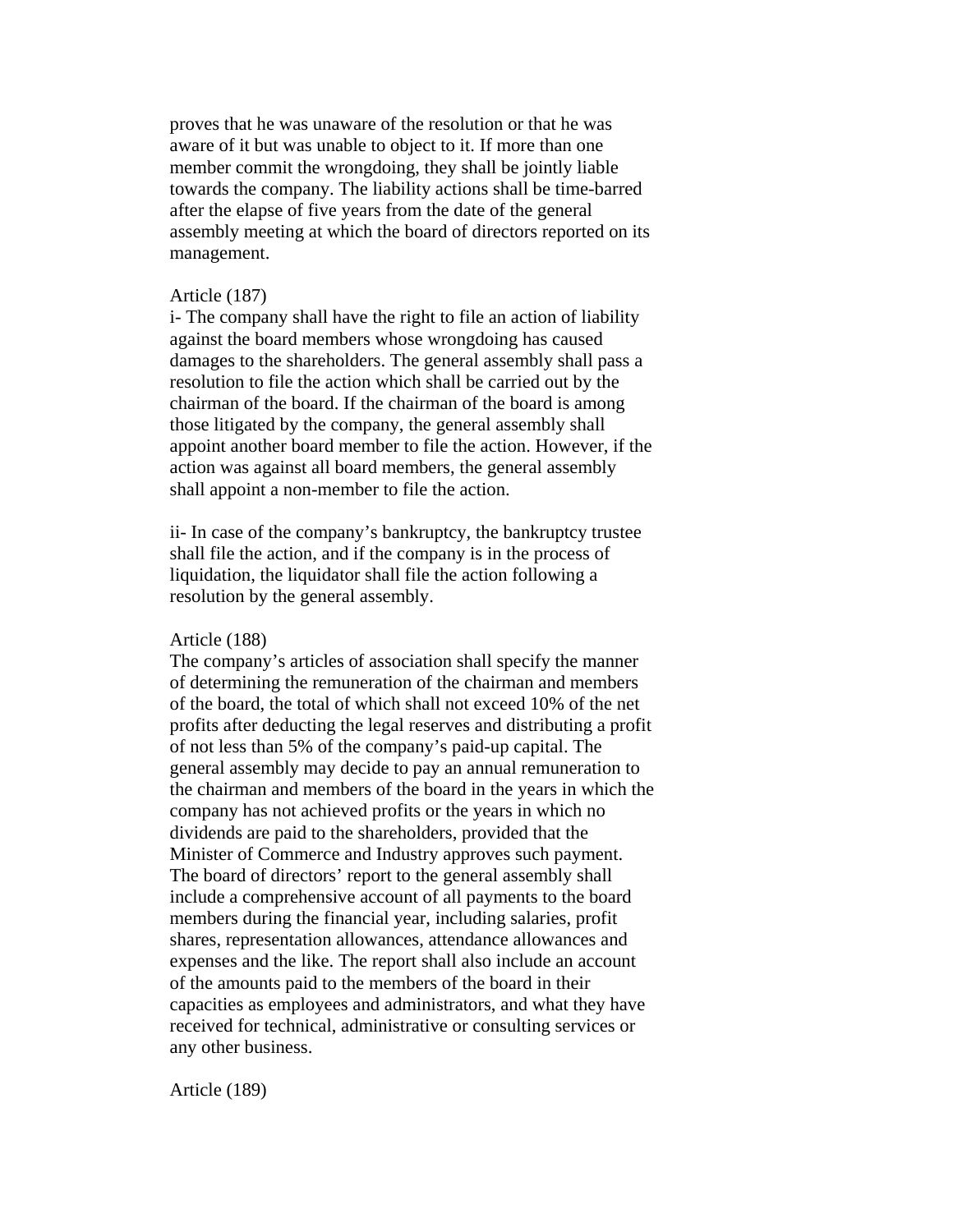i- Any one of the company's board members or managers shall have no direct or indirect personal interest in the business and contracts concluded on behave of the company unless allowed by the general assembly. Any contract or business concluded in contravention of this provision shall be null and void.

ii- Any member of the board shall notify the board of his direct or indirect personal interest in the matters presented to the board. Such member shall not participate in deliberations or voting on these issues and his declaration shall be recorded in the minutes of the meeting.

iii- The chairman of the board shall notify the general assembly of the results of the permitted works and contracts at the first meeting following the termination of the work or the implementation of the contracts. The notification shall be accompanied by a special report from the auditor. The company shall disclose such dealings and contracts in its financial statements.

iv- Any member who violates this ban shall be liable to pay compensation to the company for any damages it has sustained. However, this provision shall apply neither to the ordinary dealings which the company concludes with its customers nor to those awarded in public tenders if the offer presented by the board member is the best.

# Article (190)

The public entity shall receive all the amounts due for its representative in the company's board of directors in any manner, and the chairman of the board shall pay these amounts to the public entity within one week from the date they become due. The public entity may determine the remunerations and salaries of those representatives.

### Article (191)

Subject to the provisions of article (215) of this law, any board member or manager of a joint-stock company shall not exercise any business in competition with the company's activities without special and justified authorization by the general assembly, to be renewed annually, otherwise the company may claim compensation from him, or consider the operations he exercises as conducted for the company.

The chairman and members of the board of directors and the company's managers shall not disclose any of the company's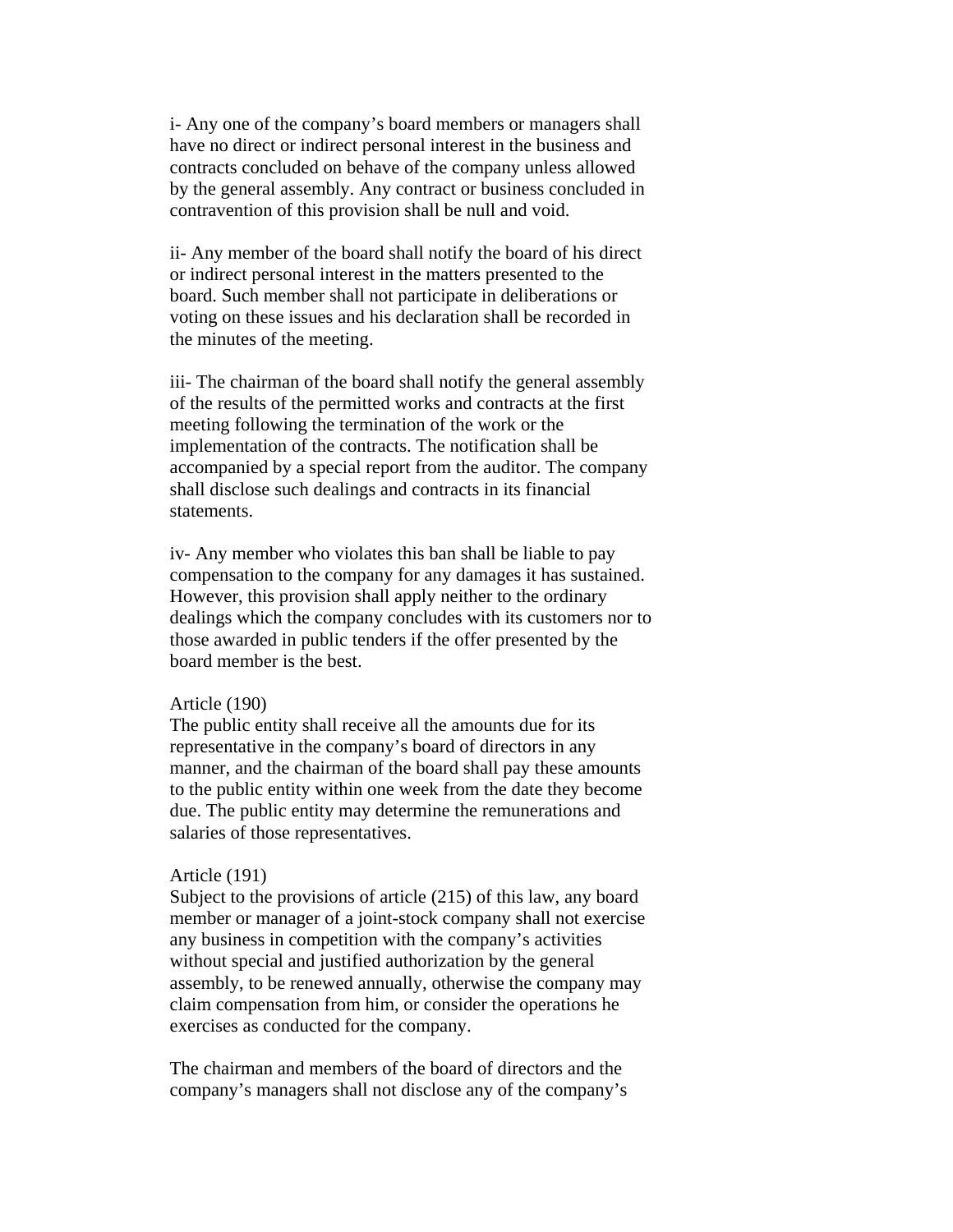confidential matters they come to know.

Without prejudice to the provisions of the Penal Code and this law, whoever violate the ban provided for in this article shall forfeit his membership of the board of directors and be liable to pay compensation.

## Article (192)

The company shall not give cash loans whatsoever to any member of its board or guarantee any loan contracted by any of them with third parties.

Excluded from this ban are banks and other credit companies. In exercising activities falling within the ambit of their objectives under the supervision of the Bahrain Monetary Agency and on the same terms and conditions applied to their clients, they are allowed to lend any board member or to open a credit for him or to guarantee loans he contracts with third parties.

A statement by the auditors shall be placed at the disposal of the shareholders, for their personal information, at the date specified in article (195) of this law declaring that the loans, credits or guarantees mentioned above have been concluded without breach of the provisions of the foregoing paragraph.

Any contract concluded in contravention of the provisions of this article shall be void without prejudice to the shareholders' right to claim compensation from the violator if necessary.

## Article (193)

i- No person shall be appointed or elected member of the board of directors unless he declares in writing his acceptance. The declaration shall also disclose any business he conducts that competes directly or indirectly with that of the company and the names of the companies and the entities in which he is engaged in such business.

ii- In case the board member has been appointed or elected in breach of the provisions of this law or has misused his membership by conducting works in competition with those of the company thereby causing damages to the company, the general assembly of the company shall convene to consider dropping his membership within forty-five days from the date of discovering the violation.

Article (194)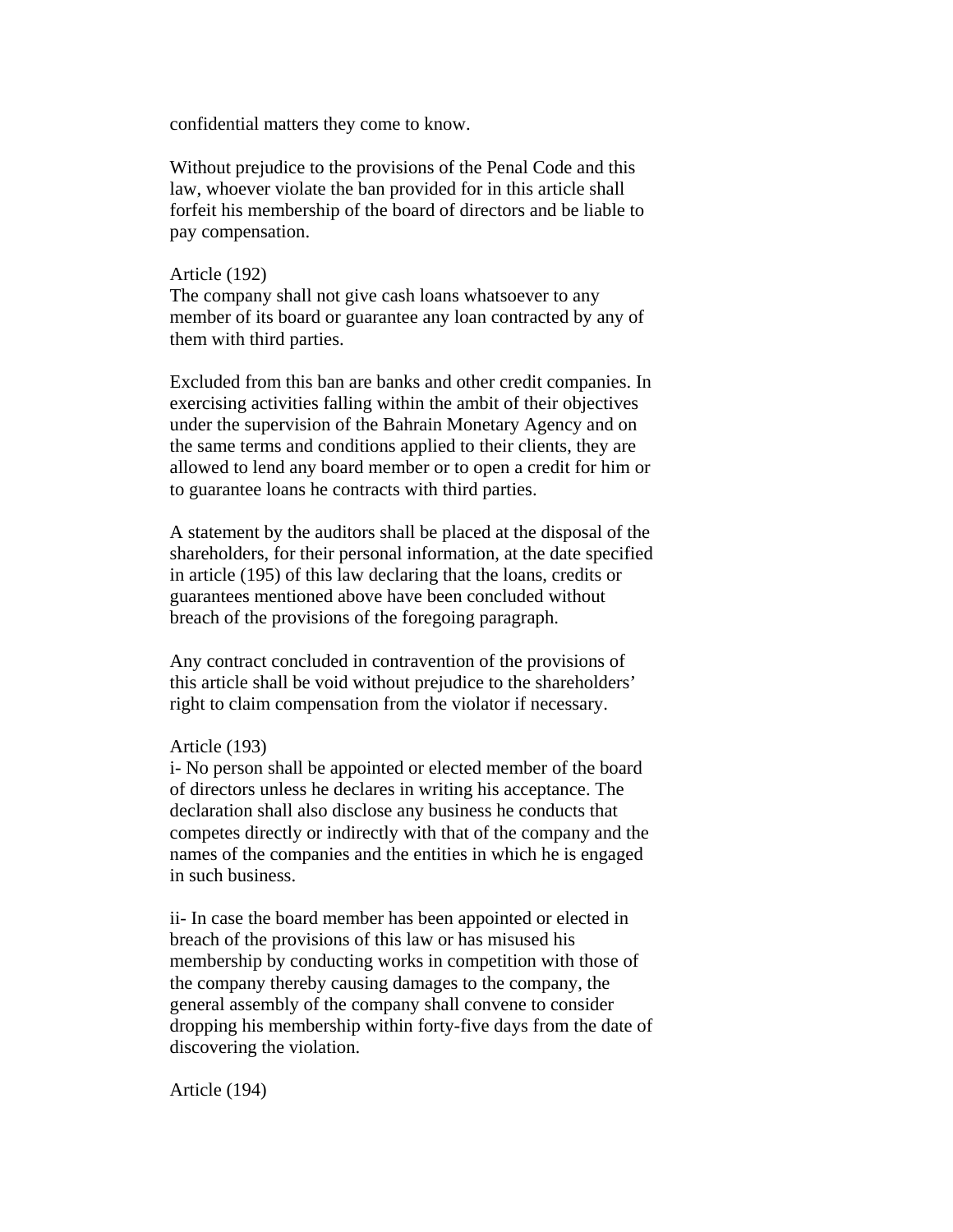The minutes of the meetings of the board of directors shall be entered in a special register and signed by the members present at the meeting and the secretary of the board.

The member who objects to any of the board's resolutions shall put his objection on the minutes of the meeting, and those who sign the minutes of the meetings shall be liable for the accuracy of the information included in the register.

# Article (195)

Each company shall prepare, for each year, a detailed list approved by the chairman of the board and the managing director – if any – of the names of the chairman and members of the board and their designation and the names of the company's managers. The company shall maintain a copy of this list and send the original to the Ministry of Commerce and Industry attached with the annual report prepared by the board of directors and the company's balance sheet and the profits and losses account. The company shall notify the said ministry of any changes that may take place in the list during the year.

The board of directors shall prepare for each financial year, within a period not exceeding three months from the end thereof, a report on the company's activities and financial position during the ended year and the company's balance sheet and the profit and loss account. The chairman and another member of the board shall sign the report, the balance sheet and the profit and loss account. The board members shall be responsible for the implementation thereof.

### Article (196)

The board of directors shall publish the balance sheet, the profit and loss account and an adequate summary of the annual report and the full text of the auditors' report in one of the local daily Arabic language newspapers at least fifteen days before the general assembly meeting.

## Article (197)

The Minister of Commerce and Industry may dissolve the company's board of directors if the company has encountered severe financial or administrative difficulties, or if it has sustained heavy losses prejudicing the rights of the shareholders or its creditors, or if the provisions of this law have been violated. All such incidents shall be evidenced by whoever the Minister of Commerce and Industry appoints, either from the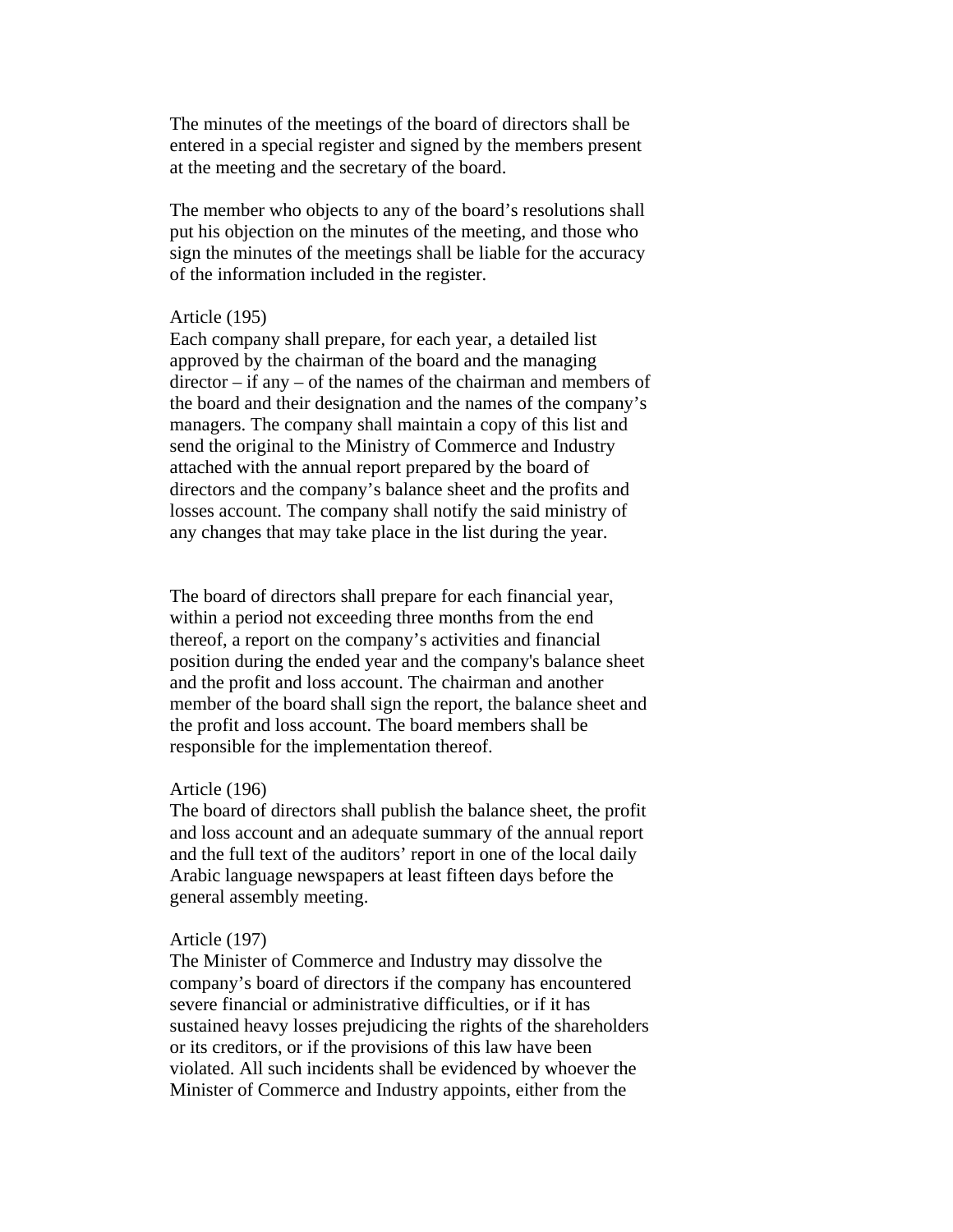staff of the ministry or from amongst others, to inspect the works and accounts of the company. The minister may also dissolve the company if the chairman and board members have resigned their offices, or if the board of directors has lost its quorum so that it becomes unable to convene, or if the general assembly has not been able to elect a new board of directors.

In case of board dissolution, the Minister of Commerce and Industry shall appoint an interim committee composed of specialized experts to manage the company for a six months term renewable only once until the general assembly elects a new board at an invitation by the Minister of Commerce and Industry.

Any interested person shall have the right to appeal against the decision of dissolving the company within fifteen days from the date it is issued before the High Civil Court, and the court shall decide on the case on an urgent basis.

## 2- General Assembly

## A- Ordinary general assembly

### Article (198)

The ordinary general assembly of the shareholders shall convene at an invitation by the chairman of the board of directors at the time and place designated in the company's articles of association. The general assembly shall convene at least once a year during the six months following the end of the company's financial year.

The board of directors may invite the ordinary general assembly to convene upon a justified request by the auditor or by a number of shareholders representing at least 10% of the company's capital. The auditor may invite the ordinary general assembly to convene in the cases specified in article (218) of this law.

The Ministry of Commerce and Industry may invite the general assembly to convene if a period of one month has lapsed from the date appointed for its meeting without it convening, or if the number of the board members becomes less than the minimum number required for the meeting to be valid, or if a number of shareholders representing at least (10%) of the company's capital so requests for serious reasons.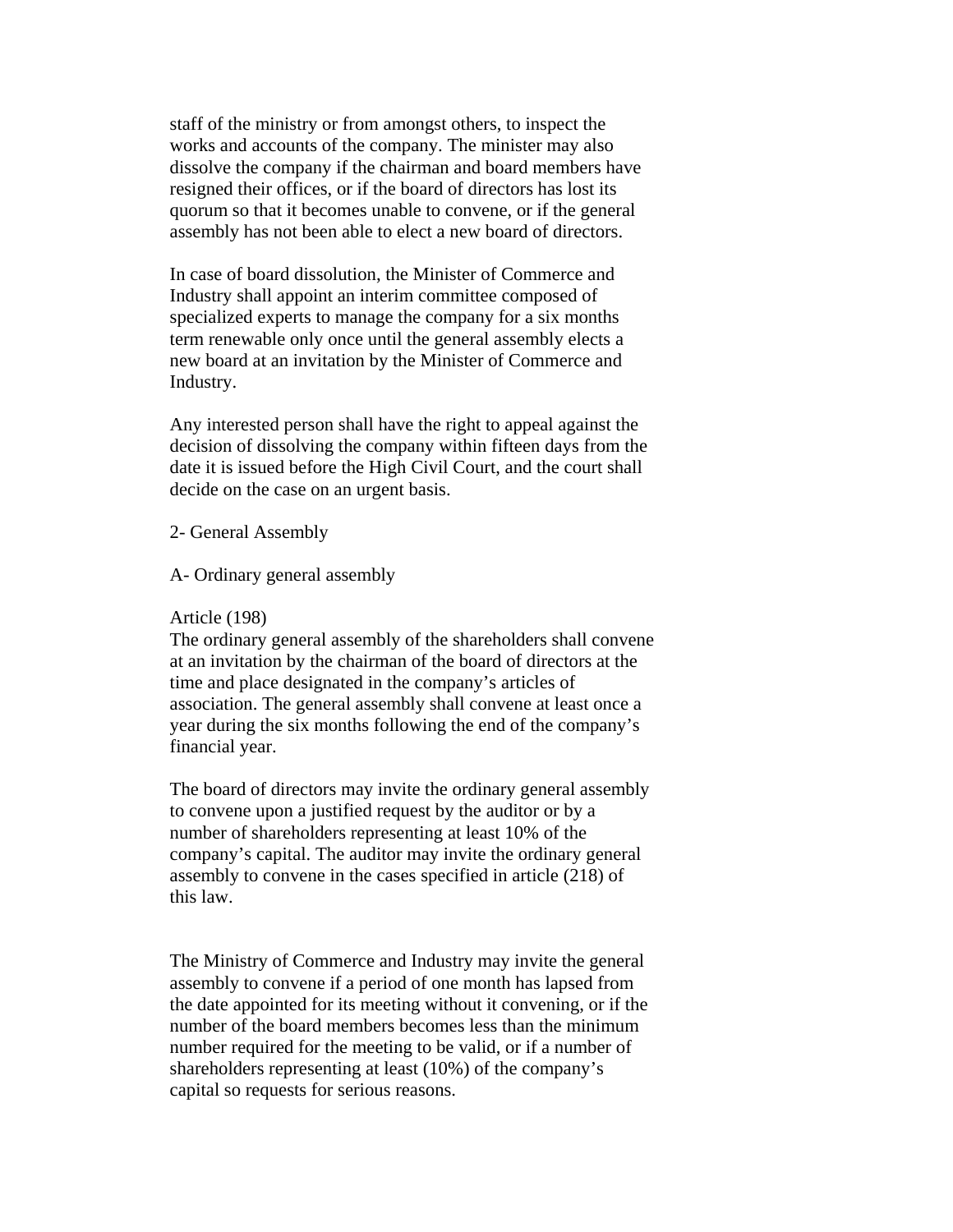The Minister of Commerce and Industry may invite the general assembly to convene if he deems the meeting necessary.

### Article (199)

i- The invitation to the shareholders shall be published in at least two daily Arabic newspapers; one of them at least must be local. The publication shall be made at least 15 days before the meeting and shall include the agenda of the meeting.

ii- Copies of the invitation documents shall be sent to the Ministry of Commerce and Industry at least (10) days before the general assembly meeting.

### Article (200)

The founders shall prepare the agenda for the constituent general assembly, and the board of directors shall prepare the agenda for the ordinary or extraordinary general assembly.

If the general assembly convenes at an invitation by the shareholders, the auditors or the Ministry of Commerce and Industry, the agenda shall be prepared by whoever requests the meeting. The general assembly shall not consider any matters not listed on the agenda.

#### Article (201)

The chairman of the board of directors or his deputy or whoever is delegated by the board of directors or by the general assembly shall preside over the general assembly meeting.

The meeting shall not be valid unless it is attended by a number of shareholders representing more than half the capital. If this quorum is not available, an invitation shall be sent for a second meeting to be held for the same agenda within 7 to 15 days from the date fixed for the first meeting. The second meeting shall not be valid unless it is attended by a number of shareholders representing more than 30% of the capital at least. The third meeting shall be valid regardless of the number of attendees. Sending a new invitation for the last two meetings may not be necessary if the dates thereof has been fixed in the invitation for the first meeting, provided that publication shall be made in at least two daily Arabic newspapers, at least one of them shall be local, that none of these two meetings has been held.

## Article (202)

The Ministry of Commerce and Industry may appoint a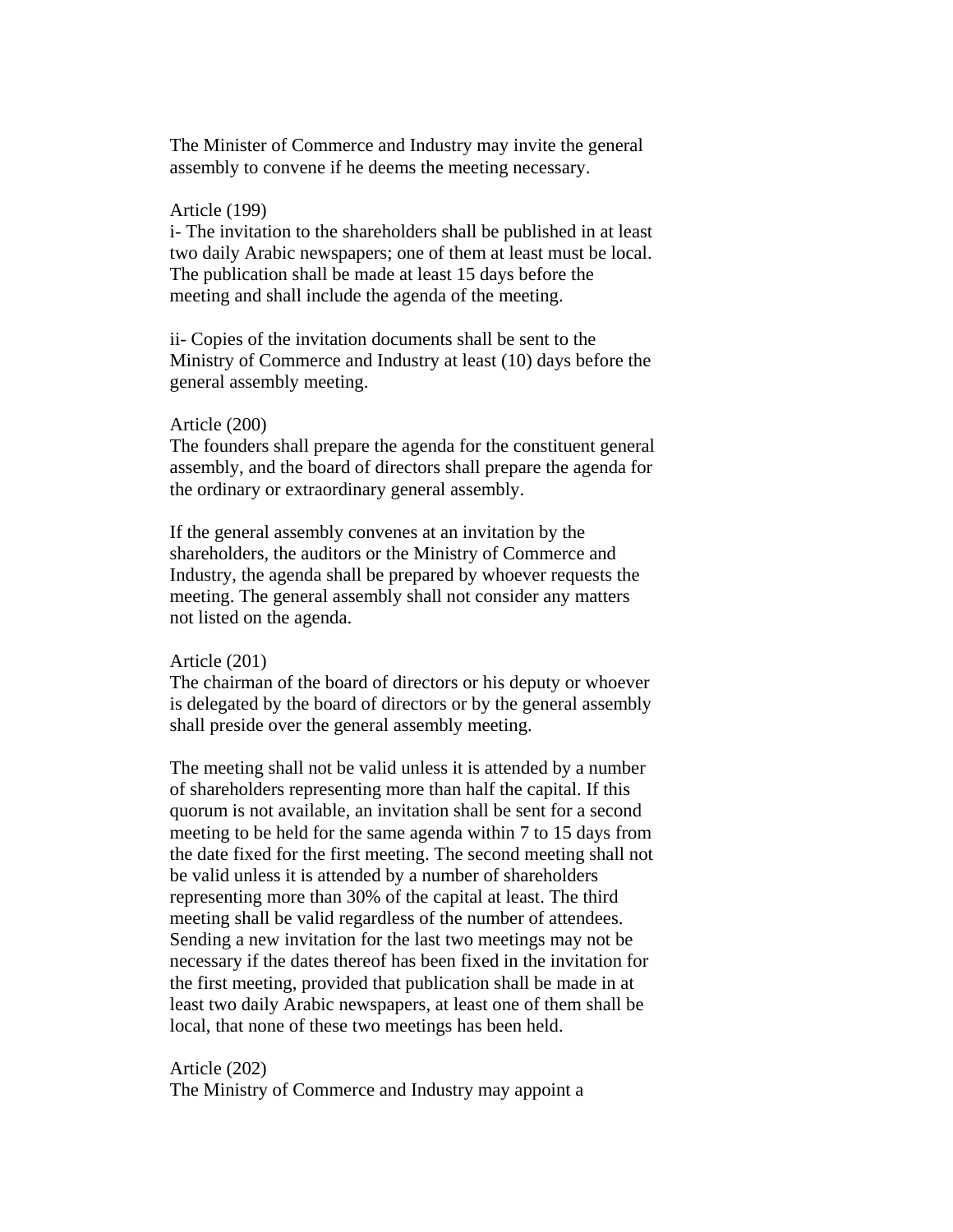representative to attend the general assembly meetings. The representative shall not have the right to vote on the deliberations and shall submit a report thereon to the Ministry.

### Article (203)

Each shareholder, regardless of the number of the shares he owns, shall have the right to attend the general assembly, and shall have a number of votes equal to the number of shares he owns in the company. Any provision or decision to the contrary shall be null and void. Any shareholder may delegate a person, from among the shareholders or from among non-shareholders to attend the general assembly on his behalf, provided that this person shall not be the chairman of the board or from among the members of the board of directors or from among the members of the company's staff. However, this shall not prejudice the right to delegate a first-degree relative. The company shall prepare a special written form for this purpose. The delegate shall not represent in this capacity a number of votes exceeding 5% of the issued capital in the general assembly meetings. Legal representatives of the members lacking capacity or under legal incapacity shall represent them in the meetings. The company shall prepare special cards for the shares owned by the shareholder and for the shares he represents on behalf of other shareholders. Delegation shall be made, and delegation capacity shall be shown to the company, twenty-four hours at least before the general assembly meeting. No member shall vote for himself or for whomsoever he represents in matters in which he has a direct interest or on an unsettled dispute between him and the company.

### Article (204)

Voting at the general assembly shall be conducted in the manner specified in the company's articles of association. Voting must be conducted by secret ballot if the resolution is related to the election or dismissal of the members of the board of directors or to filing liability action against them or if the chairman of the board or a number of members representing at least one-tenth of the present votes at the meeting so requests.

### Article (205)

The members of the board of directors shall not vote on the general assembly's resolutions relating to the determination of their salaries and remuneration or to discharging them or exempting them from liability for their management.

Article (206)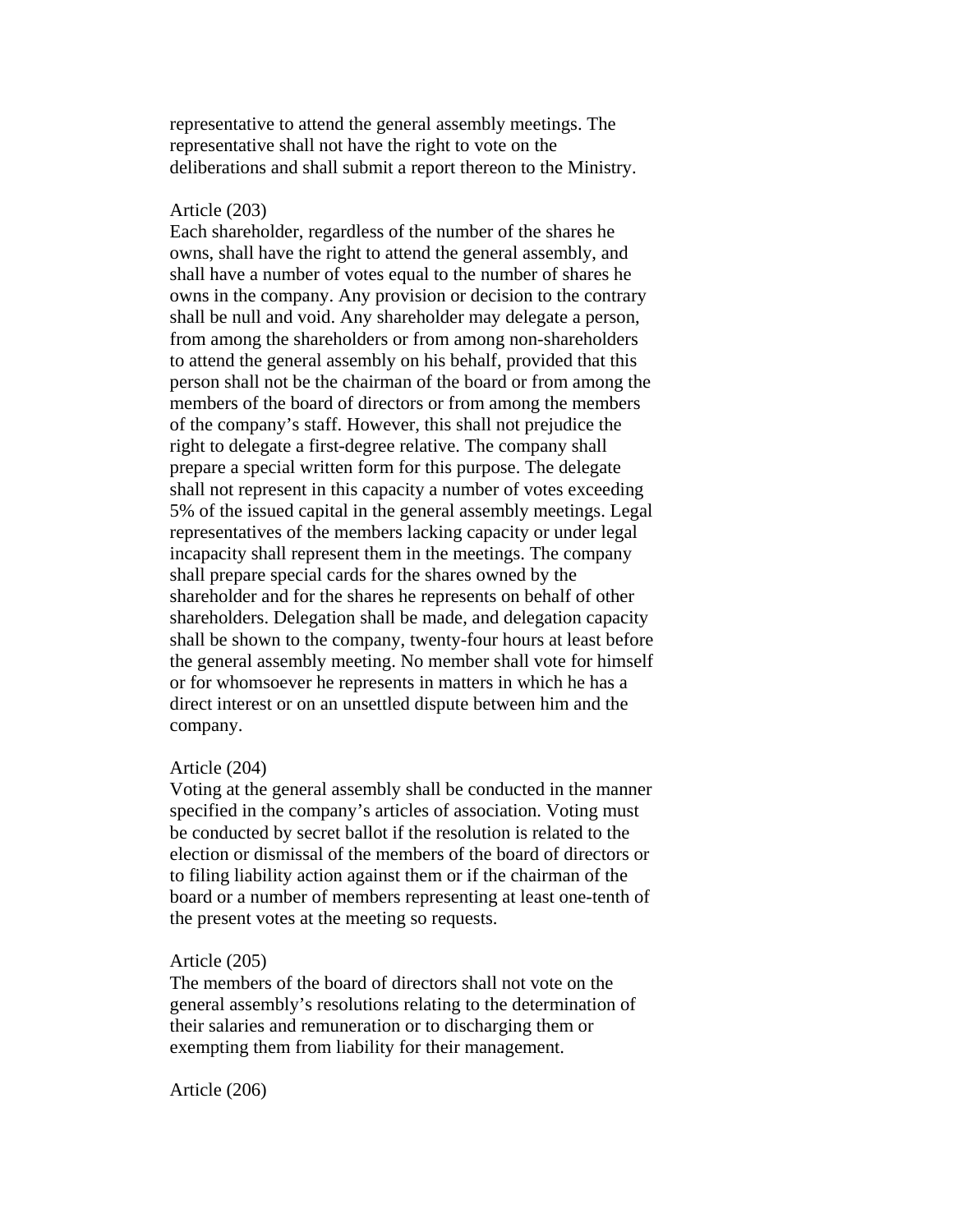Except for what the law has reserved for the extraordinary general assembly, the ordinary general assembly shall be competent to consider all matters relating to the company and pass the appropriate resolutions thereon. In particular, it shall consider the following:

i- Election and dismissal of members of the board of directors. ii- Determination of the board members' remunerations.

iii- Consideration and approval of the board's report on the company's activities and financial position during the ended financial year.

iv- Discharging or refusing to discharge the members of the board from any liability.

v- Appointment of an auditor or more for the following financial year and determination of his/their fees or authorizing the board to do the same.

vi- Consideration of the auditor's report on the financial statements of the company for the ended financial year. vii- Approval of the profit and loss account and the balance sheet and the statement allocating the net profits and determining dividends.

viii- Consideration of recommendations relating to bond issue, borrowing, mortgaging and issuing guarantees and deciding thereon.

## Article (207)

The general assembly shall not consider matters not listed on the agenda, unless they are urgent and have occurred after the agenda has been prepared or during the meeting. If the competent government body or a shareholding public entity or a number of shareholders representing at least 10% of the company's capital requests the board of directors to include a certain subject in the agenda but the board did not do so, the general assembly shall have the right to consider this subject at the request of the interested party. If, in the course of the discussion, it becomes clear that the information relating to some agenda items is not adequate, the meeting shall be adjourned for no more that ten days if so requested by a number of shareholders representing one-fourth of the shares present in the meeting.

The resolutions adopted by the general assembly on the urgent matters, shall be submitted for approval by the Ministry of Commerce and Industry, otherwise they shall be null and void.

## Article (208)

Adequate minutes of the meeting shall be prepared, reporting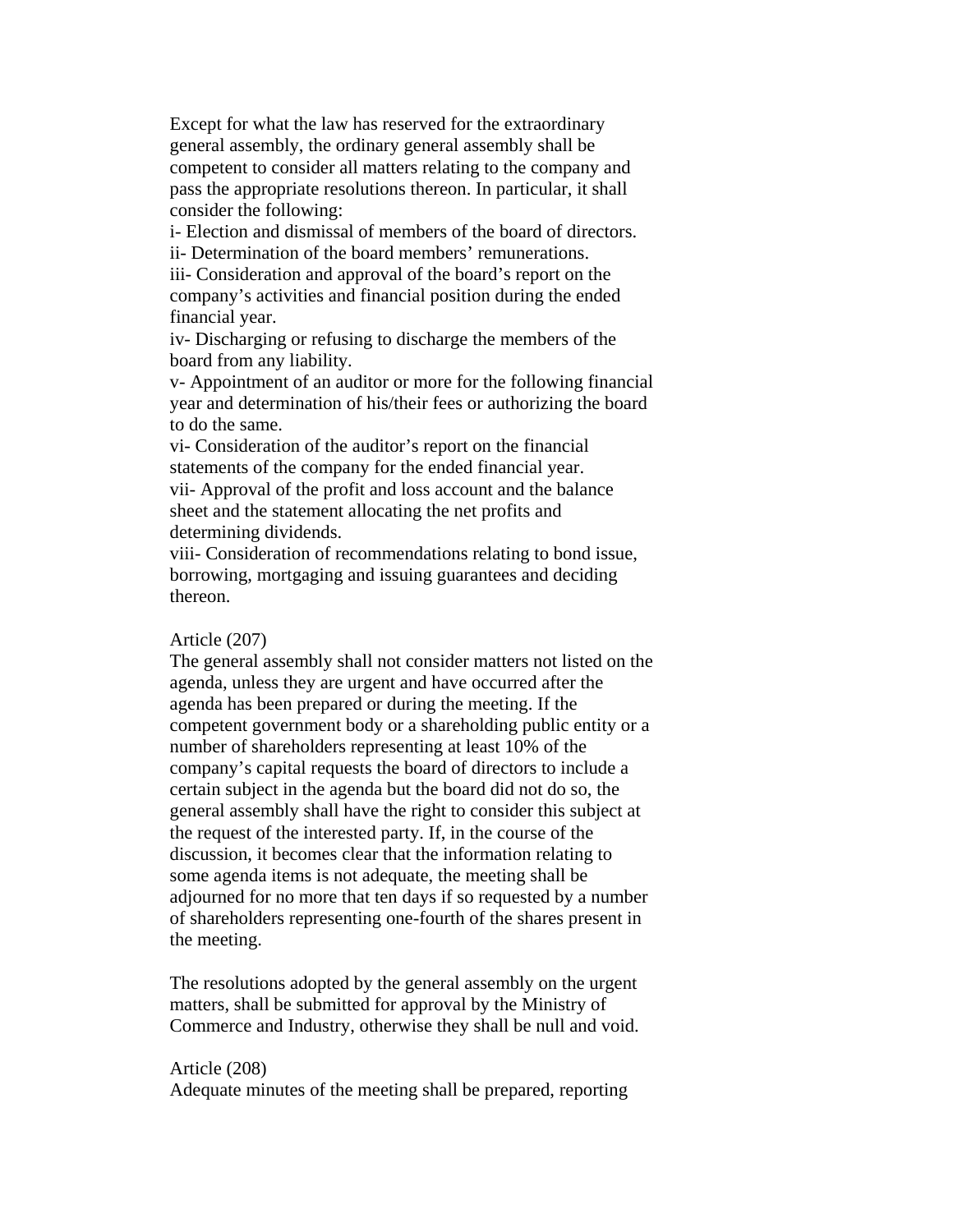deliberations, proceedings, the quorum, the resolutions adopted, the number of "Yes" and "No" votes and all such matters as the shareholders may request to enter into the minutes.

The names of the attendees, whether for self or by proxy, shall be entered in a special register, to be signed before the meeting by the auditor, the vote counter and the chairman of the meeting. The company shall maintain all documents and instruments evidencing the contents of the minutes and send a copy of the minutes to the competent government authority within fifteen days from the date of the meeting. Each interested shareholder may have a copy of the minutes.

B- Extraordinary General Assembly:

## Article (209)

The provisions applicable to the ordinary general assembly shall apply to the extraordinary general assembly, subject to the provisions of the following articles.

### Article (210)

The following matters shall be reserved for the extraordinary general assembly:

i- Amending the company's memorandum or articles of association and extending the company's term.

ii- Increasing or reducing the company's capital.

iii- Selling the entire project carried out by the company or disposing of it in any other manner.

iv- Winding up the company or merging it with another company.

The company's nationality shall not be changed, nor its Head Office be transferred outside Bahrain, nor the obligations of the shareholders be increased, and any provision to the contrary shall be null and void.

## Article (211)

The extraordinary general assembly shall convene at an invitation by the board of directors or a written request to the board of directors by a number of shareholders representing 10% at least of the company's shares.

In these cases the board of directors shall invite the general assembly to convene an extraordinary meeting within a month from the date of the request. Otherwise, the Ministry of commerce and Industry shall send the invitation within fifteen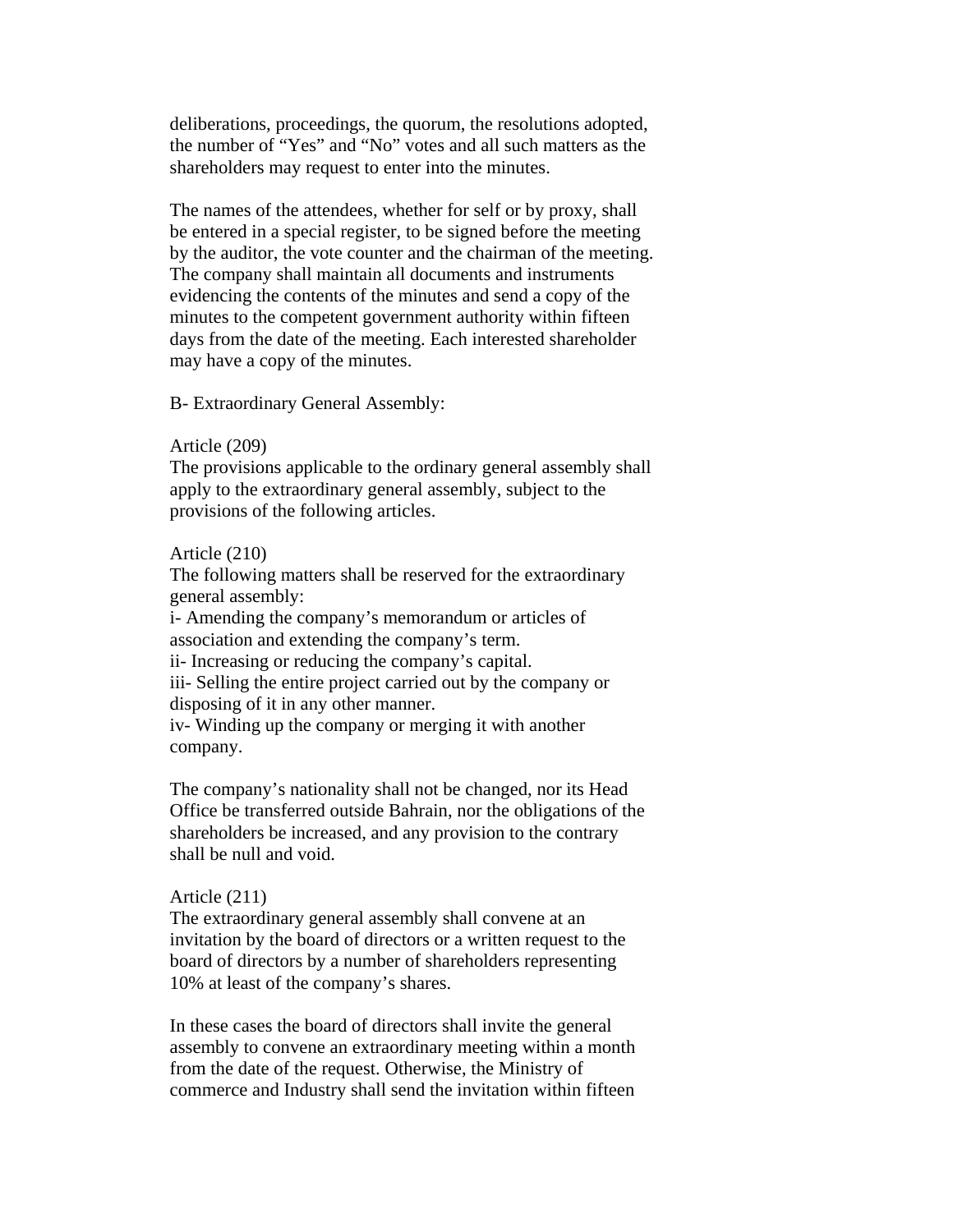days from the date of expiry of that period, subject to the provisions of article 199 of this law.

## Article (212)

The extraordinary meeting of the general assembly shall not be valid unless it is attended by shareholders representing at least two thirds of the company's capital. If this quorum is not available, an invitation shall be sent for another meeting to be held within fifteen days from the date of the first meeting. The second meeting shall be valid if attended by shareholders representing more than one-third of the capital. If the quorum is not available for the second meeting, an invitation shall be sent for a third meeting to be held within fifteen days from the date of the second meeting. The third meeting shall be valid if attended by one-fourth of the shareholders.

A new invitation for the last two meetings may not be sent if the dates thereof have appeared in the invitation for the first meeting, provided that publication shall be made in at least two daily Arabic newspapers, one of them is local, that none of these meetings has been held.

The extraordinary general assembly's resolutions shall be passed by a two-thirds-majority vote of the shareholders represented in the meeting. However, if the resolution relates to increasing or reducing the company's capital, extending the company's term, winding it up, converting or merging it with another company, the resolution shall not be valid unless adopted by a threefourths majority of the shares present at the meeting and with whose attendance the meeting is considered valid. The extraordinary general assembly's resolutions shall not become effective except after they are approved by the Ministry of Commerce and Industry.

## Article (213)

The extraordinary general assembly may pass a resolution falling within the powers of the ordinary general assembly provided that the quorum and majority required for the ordinary general assembly meeting are available and that the matters subject of the resolution are included in the agenda.

C- Common Provisions:

Article (214)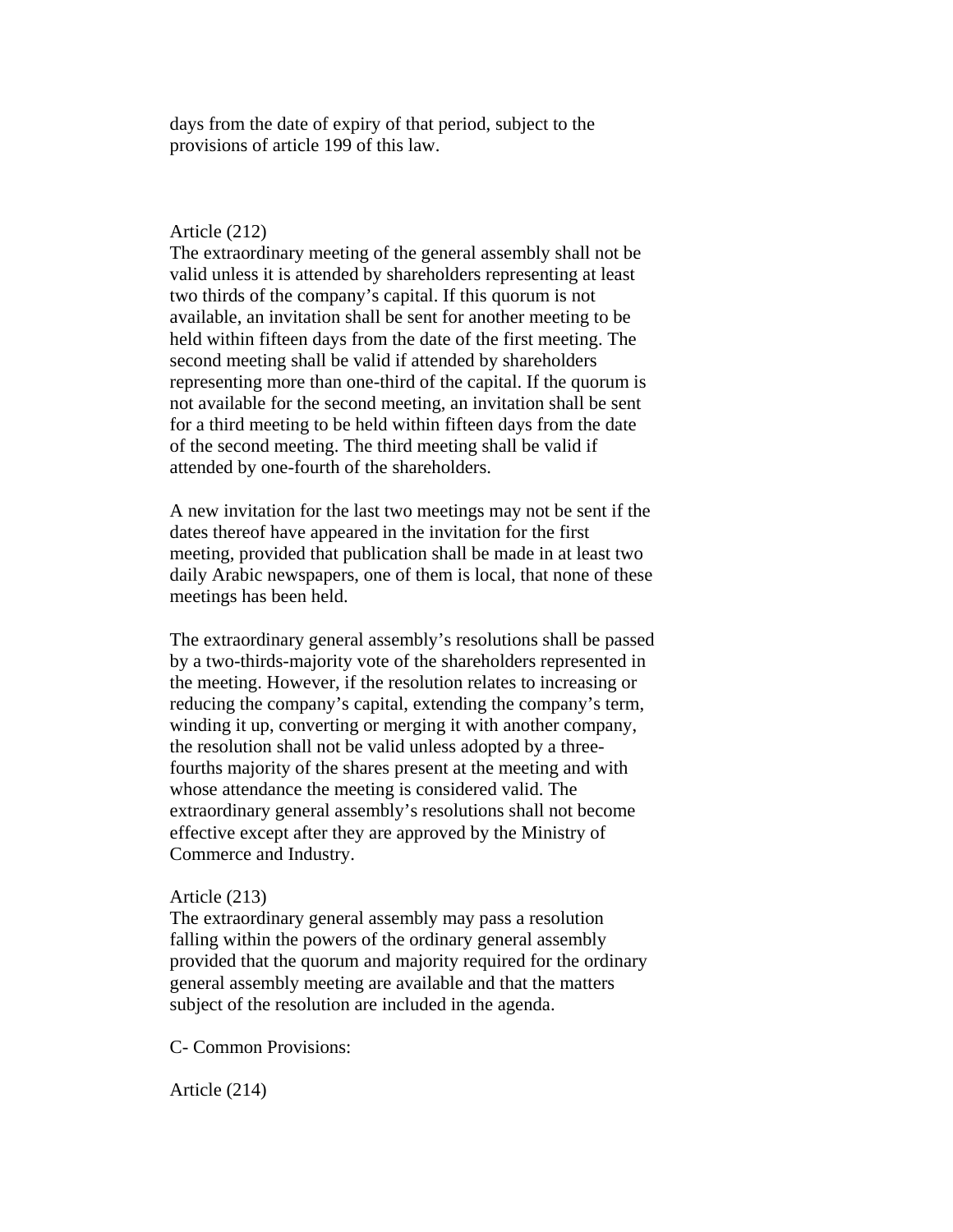i- The resolutions passed by the general assembly in accordance with the provisions of the law and the company's articles of association shall bind all the shareholders whether they attended the meetings at which the resolutions are passed or not and whether they voted for or against them.

ii- The board of directors shall implement the general assembly's resolutions.

## Article (215)

Without prejudice to the rights of bona fide third parties, any resolution passed by the general assembly in contravention of the provisions of the law, the company's memorandum of association or articles of association shall be null and void. The court may overrule any resolution passed to the advantage or disadvantage of a certain class of shareholders or to the benefit of the members of the board of directors or others without taking the company's interests into account. In this case, only those shareholders whose objection to the resolution has been put in the meeting's minutes or failed to attend the meeting for acceptable reasons may file the nullity action. The Ministry of commerce and Industry may act on behalf of the said shareholders in filing the nullity action if serious reasons are given.

A resolution adjudged by the court as null and void shall be deemed inexistent for all the shareholders, and the board of directors shall publish the judgment in a daily local newspaper. Filing the nullity action shall not entail suspension of the implementation of the resolution unless otherwise ordered by the court. A nullity action shall be barred after the lapse of one year from the date of the resolution.

### Article (216)

The names of the shareholders shall be entered in a special register to be prepared for this purpose at the company's head office at least twenty-four hours before the meeting. This register shall include the names of the shareholders, the number of shares they own, the number of shares they represent and the names of their owners together with letters of attorney. The shareholder shall be given an attendance card in which the number of votes he is entitled to either in person or by proxy is written.

### 3- Auditors

Article (217)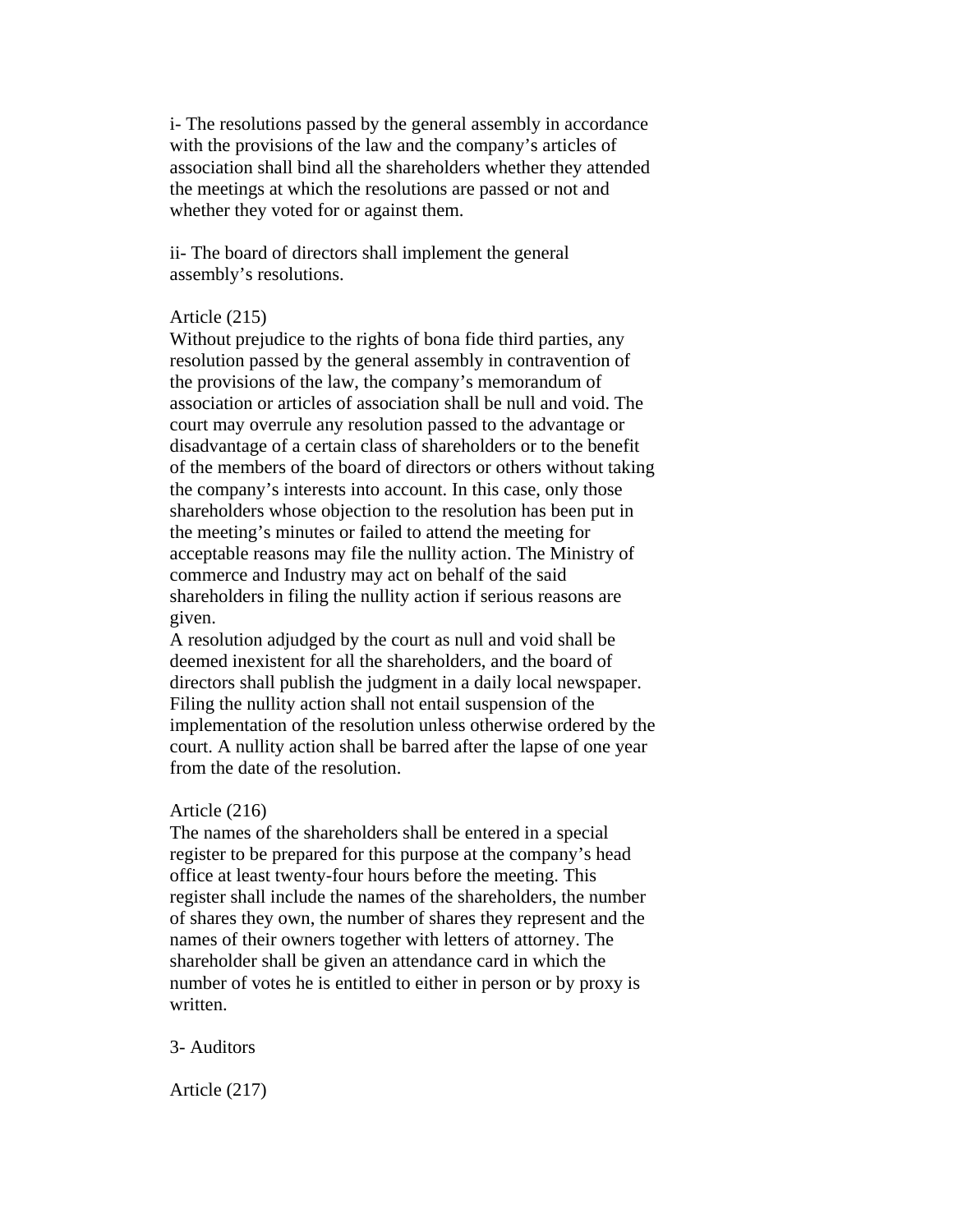a- The company shall have an auditor or more to be appointed from those licensed to practice auditing by the ordinary general assembly, which shall determine their remuneration and term of appointment. The founders of the company may appoint an auditor to carry out auditing until the constituent general assembly is held. If more than one auditor is appointed, each of them shall exercise auditing separately. If the auditor appointed by the general assembly has not assumed his duties for any reason, the board of directors may, if necessary, appoint another auditor to replace him, provided that the matter shall be presented to the general assembly at its next meeting to resolve it.

b- If there is more than one auditor, they shall be jointly liable for auditing.

c- The auditor shall not be the chairman or a member of the board of directors of the company the accounts of which he is auditing, nor a managing director nor a person assuming any administrative work or supervising its accounts; nor a seconddegree relative of a person supervising the company's management or accounts. He shall not also buy or sell shares in the companies the accounts of which he is auditing during his term.

In all cases the company's auditor shall not become a member of the company's board of directors or staff before the lapse of two years from the date of discharging him of his liability.

## Article (218)

a- The auditor shall have at any time the right of access to the company's books, registers and documents, and of requesting any details he deems necessary. He shall also have the right to verify the company's assets and liabilities.

b- The board of directors shall enable the auditor to carry out his duties specified in the foregoing paragraph. If the auditor is unable to exercise such rights, he shall report this in writing to the board of directors, and if the board does not facilitate his task, the board shall invite the ordinary general assembly to consider the matter.

c- In all cases the auditor shall provide the Ministry of Commerce and Industry with copies of his reports and remarks whatsoever, whether they are financial or administrative and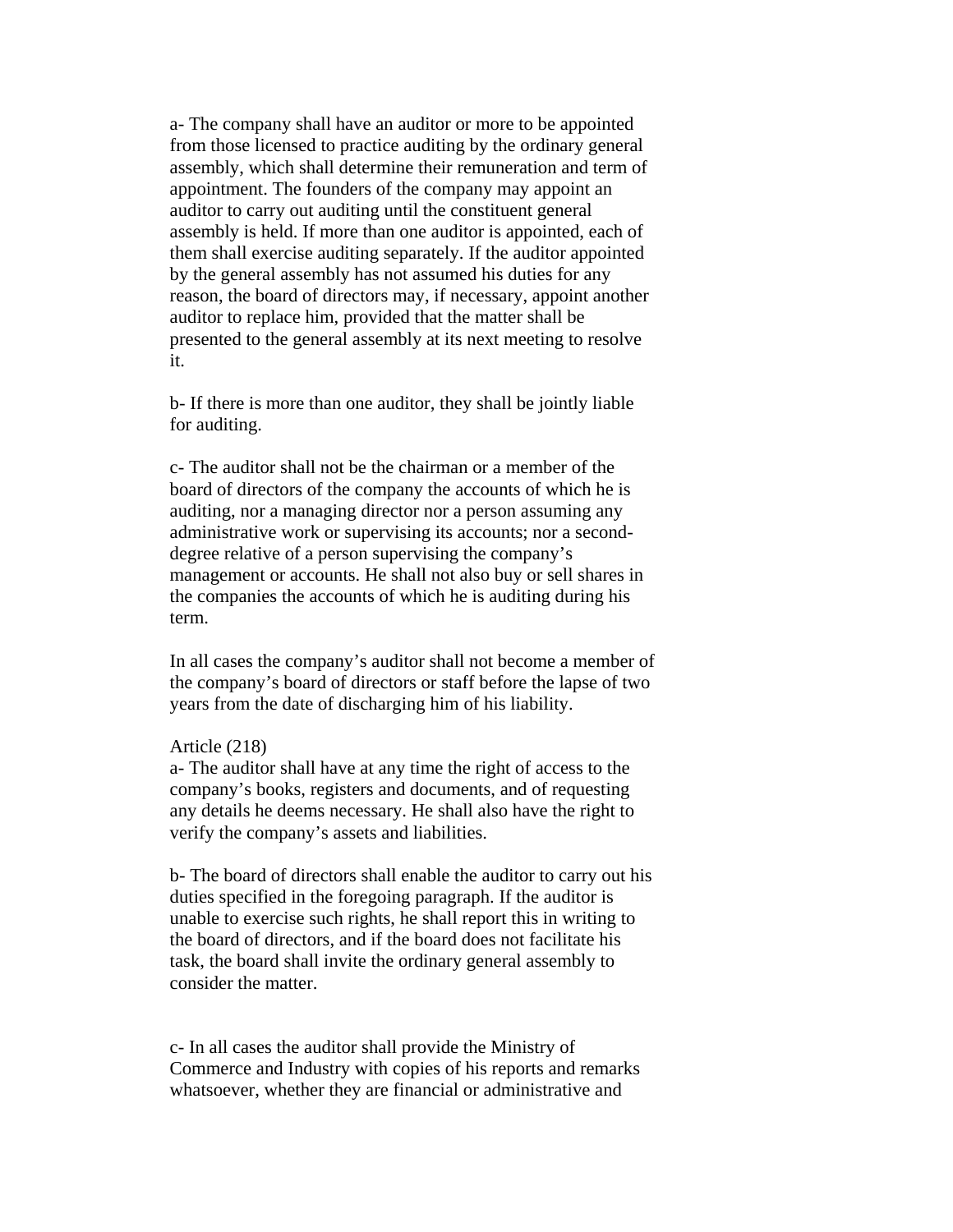whether they are presented to the company's general assembly or to the board of directors.

# Article (219)

The Auditor shall attend the general assembly and express his opinion in all matters pertinent to his work, and in particular, the company's balance sheet. He shall read his report to the general assembly. The report shall be prepared in accordance with the international auditing principles and standards or the standards approved by the competent authority; and shall include in particular the following details:

a- Whether the auditor obtained the information he deemed necessary for doing his work satisfactorily.

b- Whether the balance sheet and the profit and loss account are conforming to the facts, and are prepared according to the international accounting standards or to the standards approved by the competent authority; and whether they include all what is provided for in the law and in the company's articles of association and honestly and clearly reflect the actual financial position of the company.

c- Whether the company maintains regular accounts.

d- Whether the stock taking undertaken by the company has been carried out in accordance with the accepted practices. e- Whether the data included in the report of the board of directors are in conformity with what is stated in the company's books.

f- Whether there have been violations of the provisions of the law or the company's articles of association during the financial year in a way that affects the activity of the company or its financial position, and whether these violations are still existing to the extent of the information made available to him.

If the company has more than one auditor and they do not submit a joint report, each of them shall prepare an independent report.

The auditor's report shall be read at the general assembly, and each shareholder shall have the right to discuss the report and request clarifications on its contents.

## Article (220)

The auditor shall be responsible for the accuracy of the details included in his report in his capacity as the representative of all the shareholders, and each shareholder shall have the right to discuss, at the meeting of the general assembly, the report of the auditor and seek clarifications on its contents. The auditor shall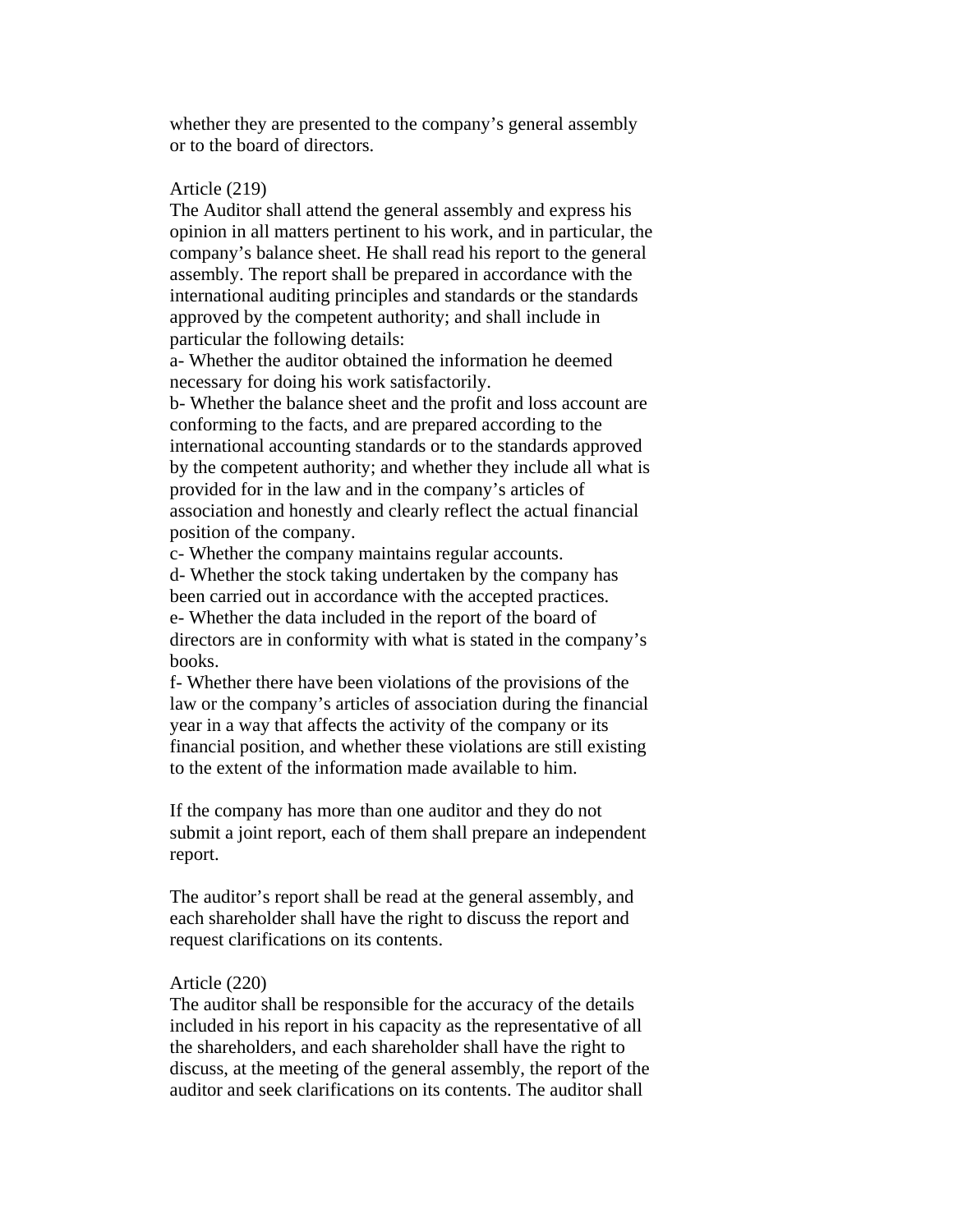be liable towards the company for any damages sustained by the company as a result of his mistakes. If the company has more than one auditor and they were involved in the mistake they shall become jointly liable towards the company.

The civil liability action referred to in the foregoing paragraph shall be barred after the lapse of one year from the date of the general assembly meeting at which the auditor's report was read. If the act attributed to the auditor constitutes a crime, the civil liability action shall not lapse except with the lapse of the general action.

The auditor shall also be liable to pay compensation for any damage that may be sustained by any bona fide shareholder or third parties as a result of his professional error or of not complying with the accounting principles and standards.

## Article (221)

The board of directors or a number of shareholders representing at least 25% of the capital may request the replacement of the auditor during the financial year. The board of directors shall invite the ordinary general assembly to convene to consider the request after the lapse of fifteen days from the date it is submitted. The request shall be sent during this period to the auditor to prepare his reply thereto in writing, and such reply shall be sent to the company at least five days before the general assembly meeting. The chairman of the board of directors or the board member representing him shall read the request and the reasons thereof and the auditor's reply thereto before the general assembly in order to pass a resolution thereon. Any resolution passed for replacing the auditor in breach of these procedures shall be null and void.

### Article (222)

The auditor may resign, at a suitable time, during the term of his appointment by submitting a written application to the board of directors. If there are matters he must bring to the notice of the company's shareholders and creditors, he shall submit a report thereon to the general assembly. The board of directors shall invite the ordinary general assembly to convene to consider the report within a period not exceeding thirty days from date of its submission. The auditor shall be liable for any damages sustained by the company as a result thereof.

## 4- Financial System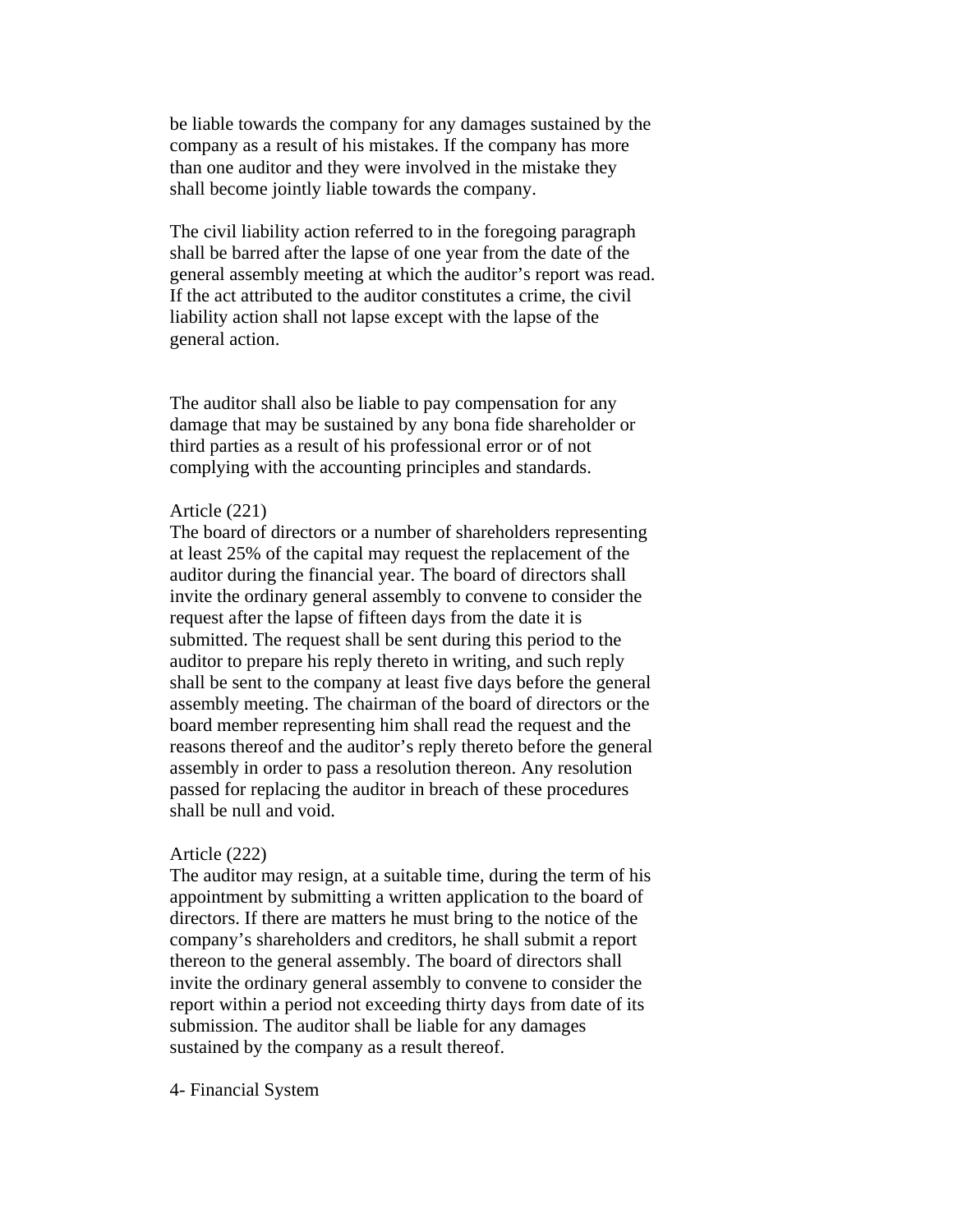## Article (223)

The company shall have a financial year that starts on the first of January and ends on the 31st of December of each year, unless otherwise provided for in the company's articles of association.

The first financial year shall be an exception. It shall begin at the date of the final incorporation of the company and end with the end of the financial year.

### Article (224)

A 10% of the net profits shall be deducted every year and set aside for the statutory (legal) reserve, unless the articles of association specify a higher percentage.

Such deduction may be suspended if the reserve amounts to 50% of the paid-up capital, unless the articles of association provide for a higher percentage. Yet, if the statutory reserve falls below the said percentage, deduction shall be resumed until the reserve reaches the said percentage.

The statutory reserve shall not be distributed to the shareholders, but may be used to ensure the distribution of dividends to the shareholders not exceeding 5% of the paid-up capital in the years in which the company's profits do not allow to ensure such limit.

Subject to the approval of the general assembly, a percentage of the company's net profits that results from the sale of fixed assets or any compensation in lieu thereof may be distributed, provided that this shall not lead to the company's inability to restore the original condition of its assets or to buy new ones.

### Article (225)

The general assembly may, upon a recommendation by the board of directors, decide every year to deduct a part of the net profits for the voluntary reserve.

The voluntary reserve shall be used for the depreciation of the company's assets or for compensation of the fall in its value or for such purposes as may be decided by the general assembly.

Closed Joint-stock Company

Article (226)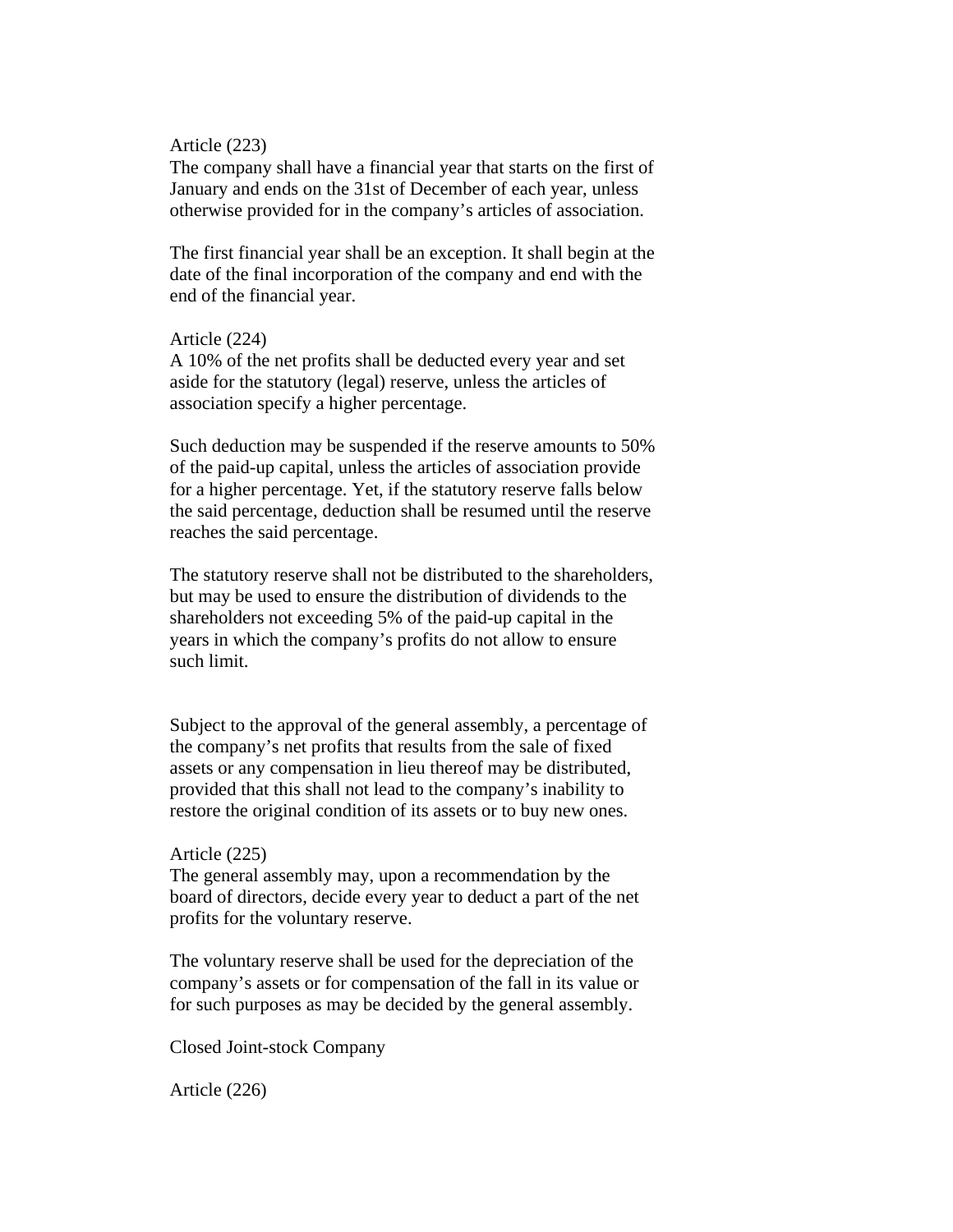A closed joint-stock company consists of a number of persons – not less than two – who subscribe for negotiable shares that are not offered to the public for subscription.

### Article (227)

All provisions contained in this law in respect of public jointstock companies, which do not conflict with the provisions of this part, shall apply to the closed joint-stock company.

## Article (228)

The capital of the company shall be adequate to realize its objectives. The Executive Regulation shall determine the minimum limit of capital.

### Article (229)

a- The founders shall subscribe for all the capital shares.

b- The founders shall deposit with one of the accredited banks the full value of the shares or at least 50% thereof, provided that they shall pay the remaining amount within a period not exceeding three years.

## Article (230)

A closed joint-stock company shall not acquire a corporate entity and shall not commence its operations before it being registered in the Commercial Registry and the publication of its incorporation decision in the Official Gazette at the company's expense.

## Article (231)

a- The founders shall call for a constituent assembly to be convened within seven days from the date of the incorporation approval by the Ministry of Commerce and Industry, and the provisions provided for in article (199) of this law apply to the procedures of invitation.

b- The meeting shall be presided over by whoever is elected by the numerical majority of the present members.

## Article (232)

The constituent assembly shall, in particular, consider the report prepared on the company's incorporation process, the incurred expenses and the evaluation of the in-kind shares. It shall also elect a board of directors and appoint the auditors and announce the company's final incorporation.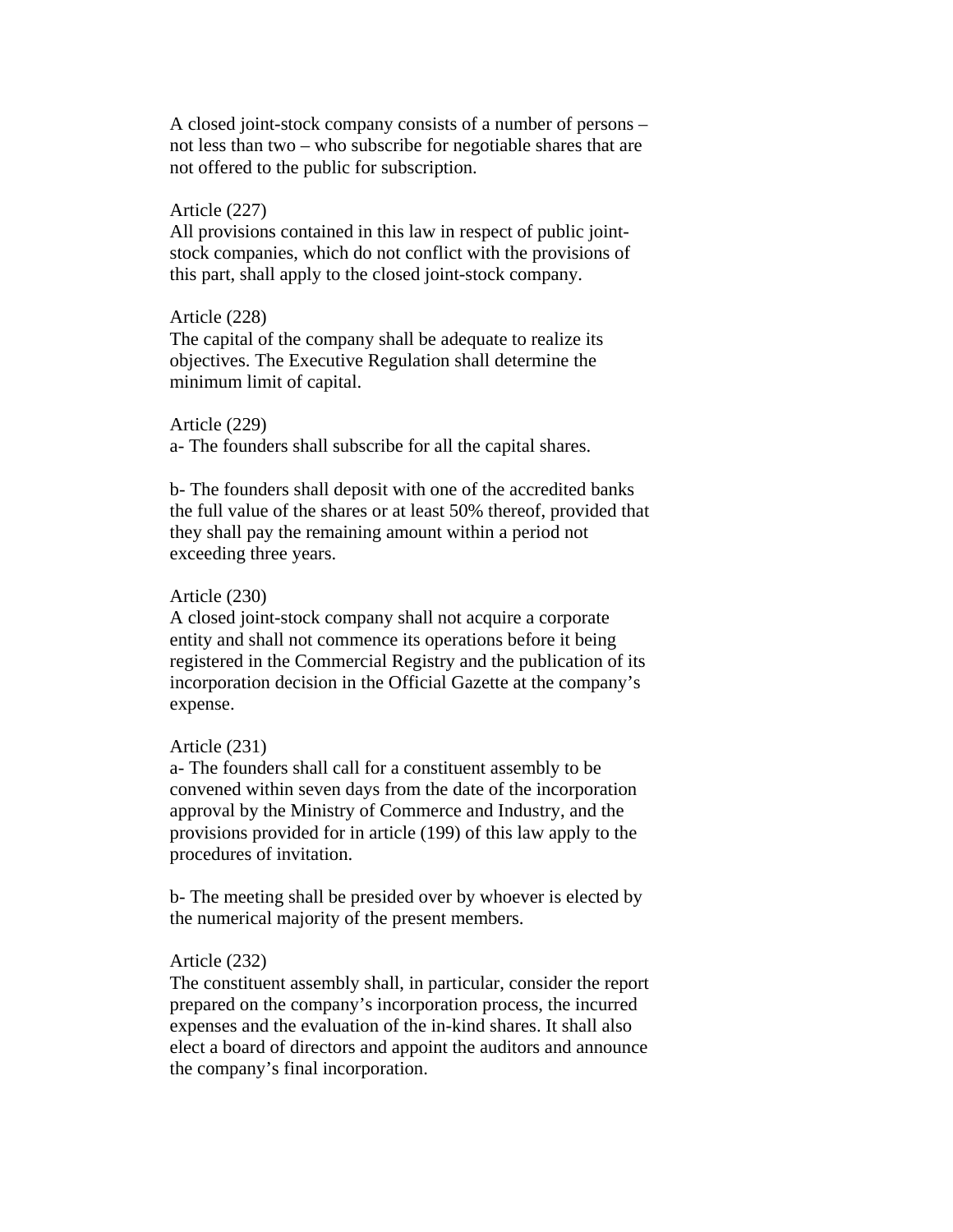## Article (233)

The provisions of article (116) of this law shall apply to the due installments of shares, and in case shares are sold, priority of purchase shall be given to the shareholders of the company in accordance with the provisions of this Part.

## Article (234)

The shares of closed joint-stock companies shall not become tradable before the lapse of three years from the date of registering the company in the Commercial Registry and the payment of the full value of the shares. Excluded from this shall be trading in shares among the founders during this period. Article (235)

Except for the companies listed on the Bahrain Stock Exchange, the articles of association of a closed joint-stock company shall not restrict the shareholder's right to dispose of his shares by containing one or all of the following restrictions:

a- The stipulation that preference shall be given to the company's shareholders to purchase the shares the owner of which wish to sell.

b- The stipulation that the board of directors shall approve the buyer of the shares.

Excluded from these two restrictions shall be the disposal of shares among shareholders, spouses, ascendants and descendents.

If the company's articles of association include any of these two restrictions, the company shall not be listed on the Bahrain Stock Exchange.

## Article (236)

If the articles of association of a closed joint-stock company provide for preference to shareholders to buy the shares, the shareholder shall, before the disposal thereof, notify the company of the sale conditions. The disposal of the shares shall not become effective before the lapse of fifteen days from the date of notification without any shareholder requesting to buy the shares.

If any shareholder so requests this shall be for the declared price, and in case of disagreement, the price shall be determined in accordance with the rules of the Bahrain Stock Exchange.

### Article (237)

If the articles of association of a closed joint-stock company provide that the board of directors must approve the shares'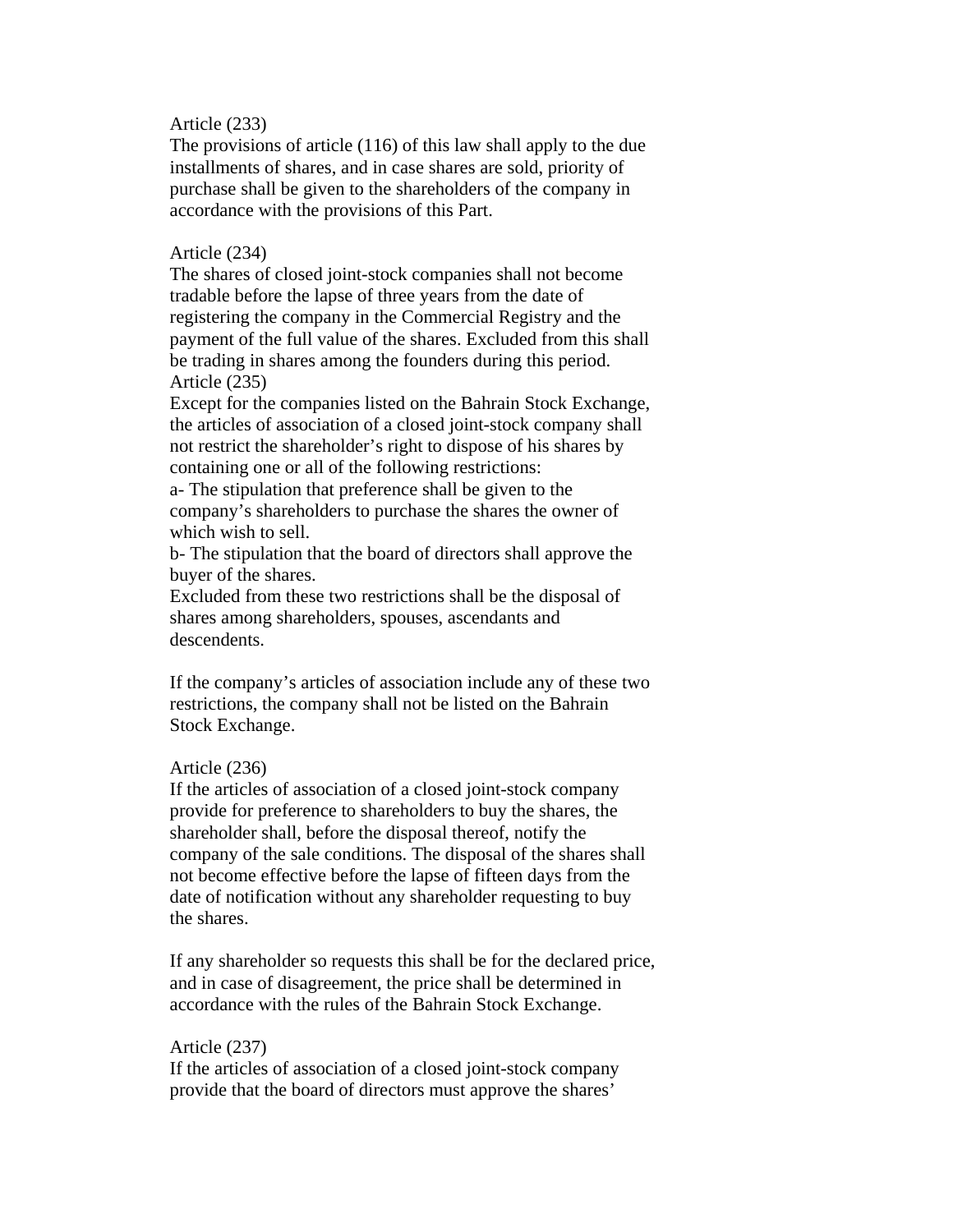purchaser, the board shall, in case of rejecting the purchaser, purchase the shares for the company's account within fifteen days from the date of notifying the board of the request for approval. In this case, the purchase shall be concluded for the declared price without prejudice to the provisions regulating the purchase of a company of its shares.

### Article (238)

a- In case the company's capital is to be increased, the shareholders shall have priority right to subscribe for the new shares, and any provision to the contrary shall be null and void.

b- The shareholders shall be notified by registered mail of their priority to subscribe for the new shares of the date of opening subscription and the date of closing thereof and of the price of the new shares.

c- Each shareholder shall express his wish to exercise his right of priority to subscribe for the new shares within fifteen days from the date of sending the registered letter referred to in the foregoing paragraph.

d- The priority right may be assigned to third parties against money to be agreed upon between the shareholder and the assignee if the company's articles of association so provide or if the general assembly so decides.

## Article (239)

a- The new shares shall be distributed on the shareholders who requested to subscribe for them in proportion to the shares they own, provided that this proportion shall not exceed the new shares they have requested to subscribe for.

b- The remaining new shares shall be distributed on the shareholders who requested more than they were allocated in proportion to the shares they own. If all the new shares are not distributed to the shareholders the board of directors may allocate them to new shareholders, provided that its value shall be paid in cash. The unallocated shares shall be considered as cancelled if three months lapse from the date of opening subscription without them being subscribed for.

## Article (240)

a- The company shall be managed by a board of directors, the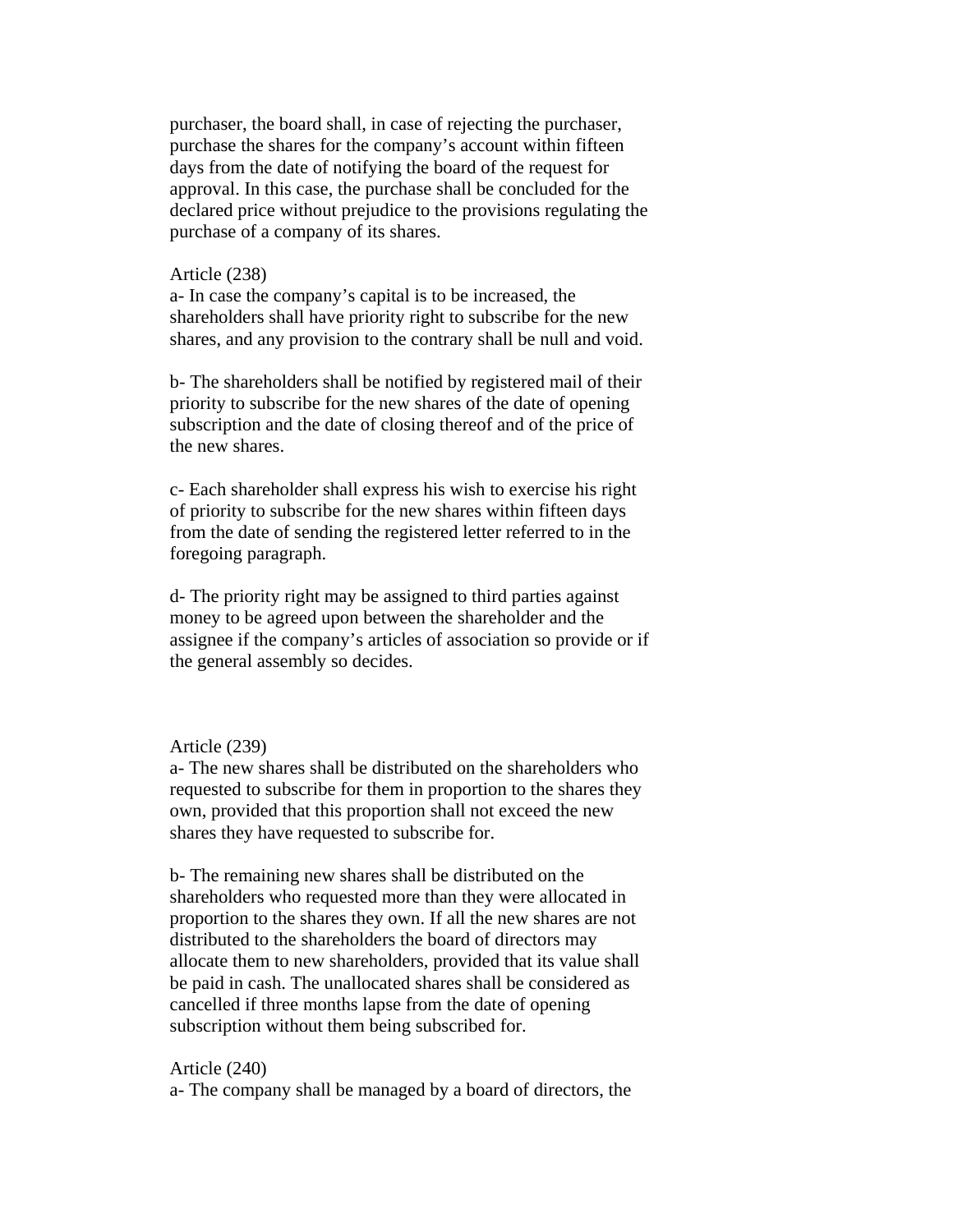composition and membership term of which shall be specified in the company's articles of association. The number of the board members shall not be less than three and membership term shall not exceed three years renewable.

b- The members of the board of directors shall not be subject to the quorum conditions and the restrictions of multiple memberships provided for in this law.

## Article (241)

The board of directors shall meet at an invitation by its chairman or by any of its members, and the quorum shall be available with the presence of half the members, provided that the number of those present shall not be less than two.

#### Article (242)

The invitation for the general assembly meeting shall be sent by registered mail at least fifteen days before the meeting. However, the invitation may be conveyed by taking the signature of the shareholders indicating their knowledge of the time, venue and the agenda of the meeting.

## Article (243)

The meeting of the ordinary general assembly shall not be valid unless attended by a number of shareholders representing more than half the shares. If such quorum is not available, the meeting shall be valid with those present after half an hour from the time fixed for the first meeting.

#### Article (244)

The meeting of the extraordinary general assembly shall not be valid unless attended by shareholders representing two-thirds of company's shares. If such quorum is not available, an invitation shall be sent for a second meeting to be held within ten days from the date of the first meeting, and this meeting shall be valid if attended by the representatives of more than one-third of the capital.

If this quorum is not available an invitation shall be sent for a third meeting to be held within ten days from the date of the second meeting. The third meeting shall be valid if attended by the representatives of a quarter of the capital.

A new invitation may not be sent for the last two meetings if their dates were determined in the invitation for the first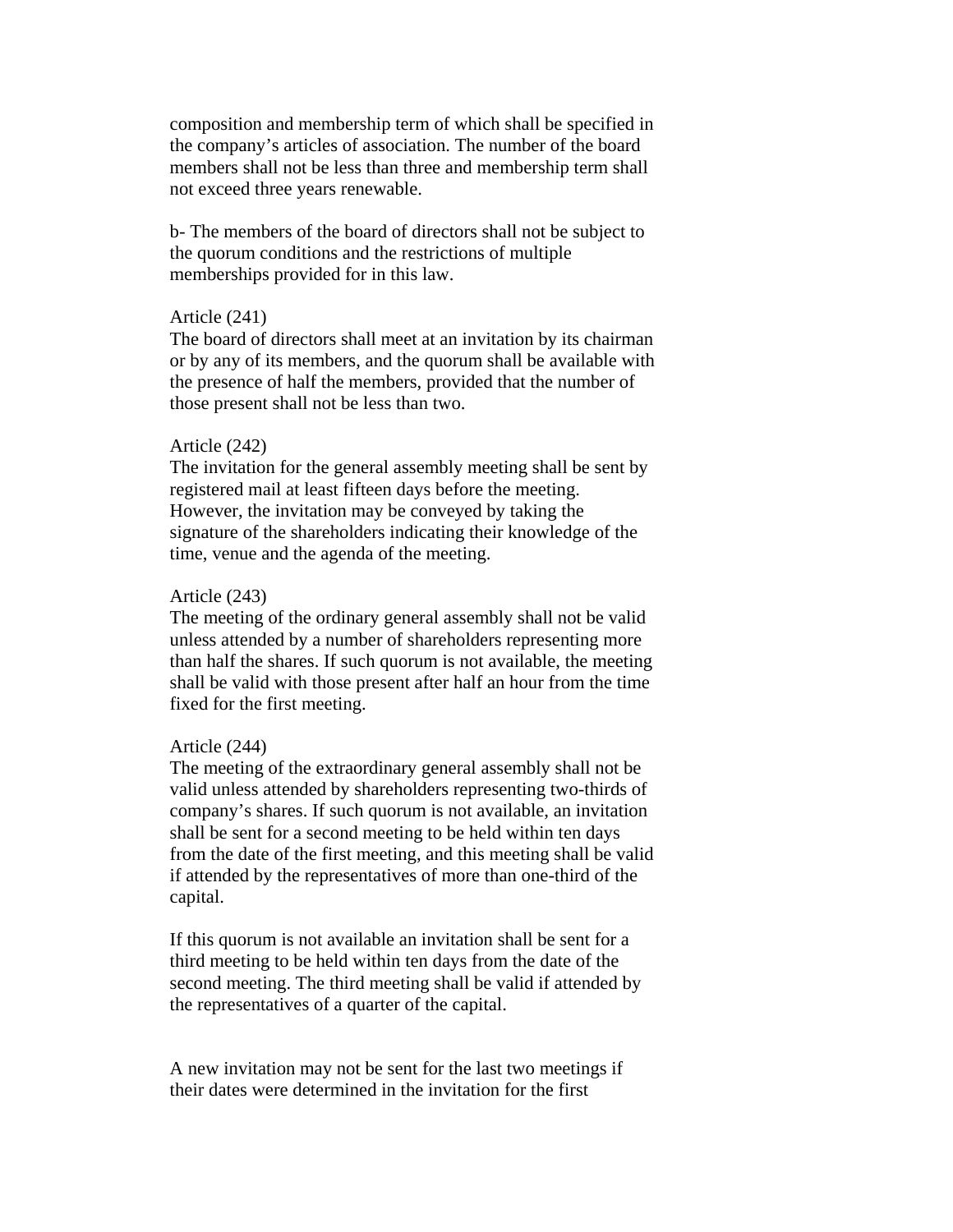meeting, provided that the shareholders are notified that the first meeting has not been held. Resolutions shall be passed by a majority of two-thirds of the shares represented in the meeting.

#### Article (245)

A closed joint-stock company may turn into a Public joint-stock company if it has fulfilled the following provisions: a- The nominal value of issued shares have been fully paid. b- At least two financial years must have already elapsed. c- The company must have realized, through exercising the activities for which it was established, distributable net profits of not less than 10% of the capital on average during the two financial years preceding the application for conversion. d- The conversion resolution shall be issued by the extraordinary general assembly of the company by a majority of three-quarters of the shares of those present.

e- The issue of a decision by the Ministry of Commerce and Industry declaring the conversion of the company into a public joint-stock company, and this decision shall be published together with the company's Memorandum and Articles of Association at the expense of the company.

The Minister of Commerce and Industry may, in some cases, stipulate on the incorporation of the closed joint-stock company the conversion thereof into a public joint-stock company if the public good so requires.

Part VI Limited Partnership By Shares

## Article (246)

A limited partnership by shares is a company that consists of two categories of partners, one of which is that of joint partners who are jointly liable to the extent of all their property for the company's obligations, and the other category is that of sleeping partners who are not liable for the company's obligations except to the extent of their shares in the capital.

### Article (247)

The capital of a limited partnership by shares shall be divided into negotiable and indivisible equal value shares. The sleeping partner shall be subject to the same rules that apply to the shareholder in the joint-stock company to the extent that these rules do not conflict with the provisions of a limited partnership by shares.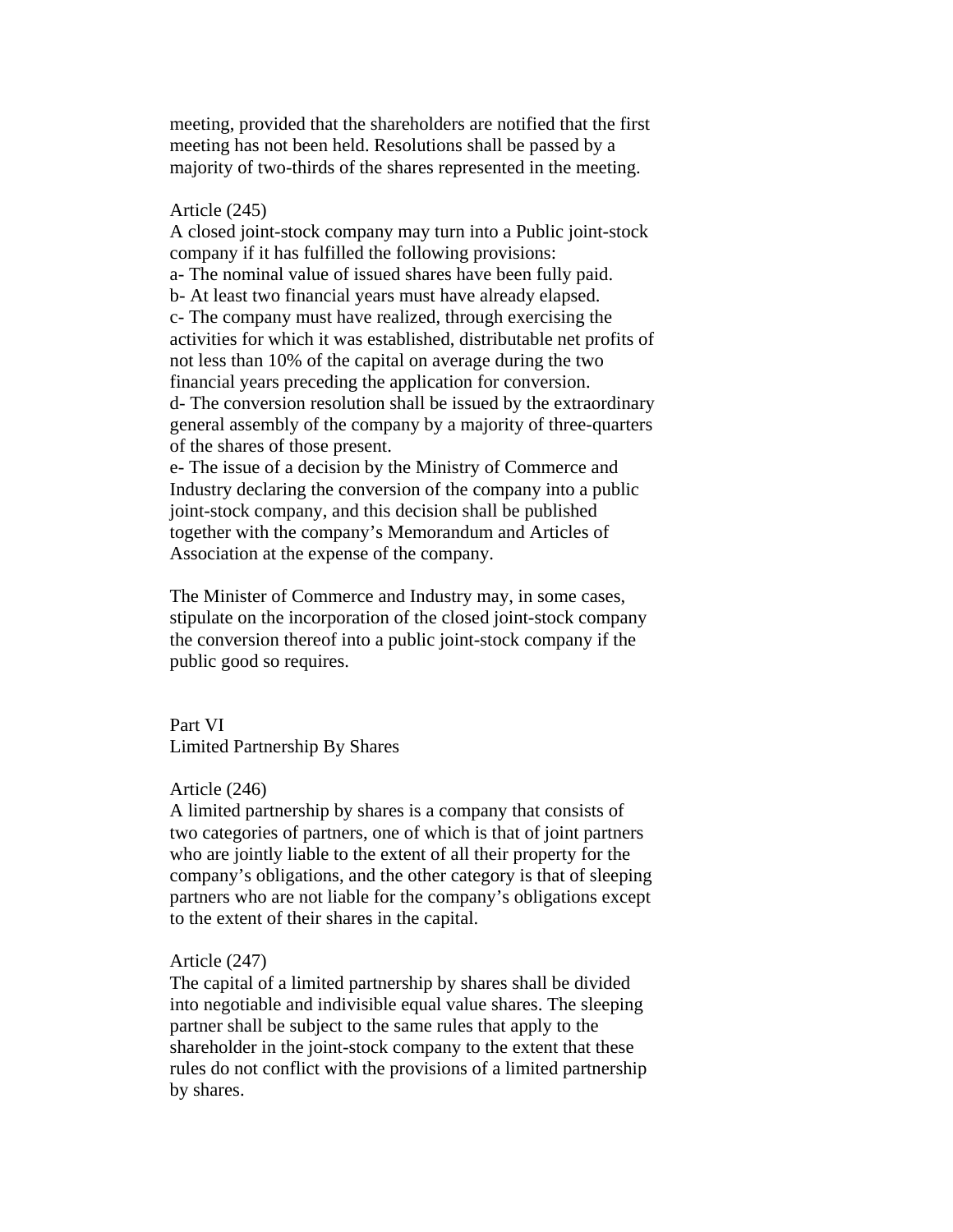The shares of the joint partners shall not be negotiable, but may be assigned in accordance with the provisions regulating the assignment of shares in the general partnership company.

## Article (248)

The name of the limited partnership by shares shall consist of the name of a joint partner or more. However, an innovative name or a name derived from the company's objective may by added to the name of the company.

The name of the shareholding partner shall not be mentioned in the company's name. If it is mentioned with his knowledge he shall be considered a joint partner towards bona fide third parties.

#### Article (249)

The provisions of Articles (86) to (107) of this law shall apply to the limited partner by shares with due consideration to the following:

a- The license provided for in these articles shall not be needed for the company's incorporation.

b- The number of the founders shall not be less than four. c- All the joint partners and other founders shall sign the company's articles of association, and their responsibility shall be the same as that of the founders of joint-stock companies. d- The names of the joint partners, their titles, nationalities and residences shall be mentioned in the company's articles of association.

e- The company's capital shall not be less than that determined by the Executive Regulation of this law.

f- The director of the company shall publish its articles of association and he shall be liable for any damages resulting from failure to comply with this provision.

## Article (250)

The Share warrants issued by limited partnership by shares shall be subject to the provisions applicable to the share certificates issued by joint-stock companies.

## Article (251)

A joint partner or more shall manage the limited partnership by shares, and their names shall be mentioned in the company's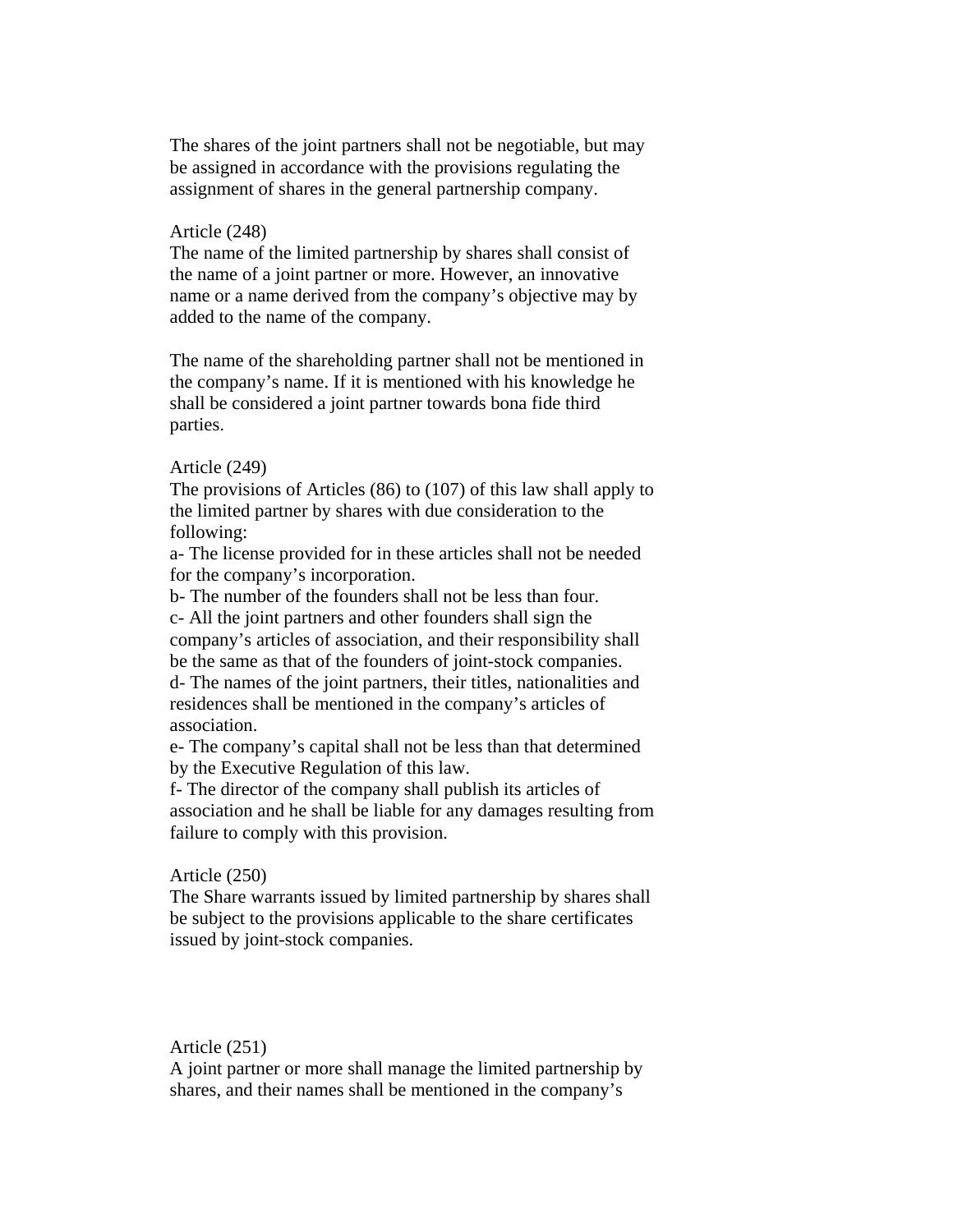articles of association, and they shall be liable in their capacity as founders of the company.

The provisions applicable to the dismissal of managers of general partnership companies and their authorities and responsibilities shall apply to those in the limited partnership by shares.

#### Article (252)

The shareholding partner shall not interfere in the management of the company's business related to third parties, even with an authorization.

However, he may participate in the internal management within the limits specified in the company's memorandum of association.

If a shareholder violates the ban provided for in the first paragraph he shall be liable to the extent of all his property for any obligations arising from his management.

The shareholding partner may be liable for all the obligations of the company if the acts he has undertaken make the others believe that he is one of the joint partners. In this case the provisions relating to the joint partners shall apply to the shareholding partner.

If the shareholding partner exercises the banned management with an explicit or implicit authorization from the joint partners, those partners shall be jointly liable with him for the obligations arising from this management.

#### Article (253)

The company's articles of association shall specify the way mangers are remunerated. If this remuneration is a percentage of the company's profits it shall not exceed 10% of the net profits after deducting the amount mentioned in article (244) of this law.

### Article (254)

a. Every limited partnership by shares shall have a control board consisting at least of three members to be elected by the constituent general assembly from among the shareholding partners if the number of the sleeping partners exceeds ten (10).

b. The control board shall make sure that the procedures of the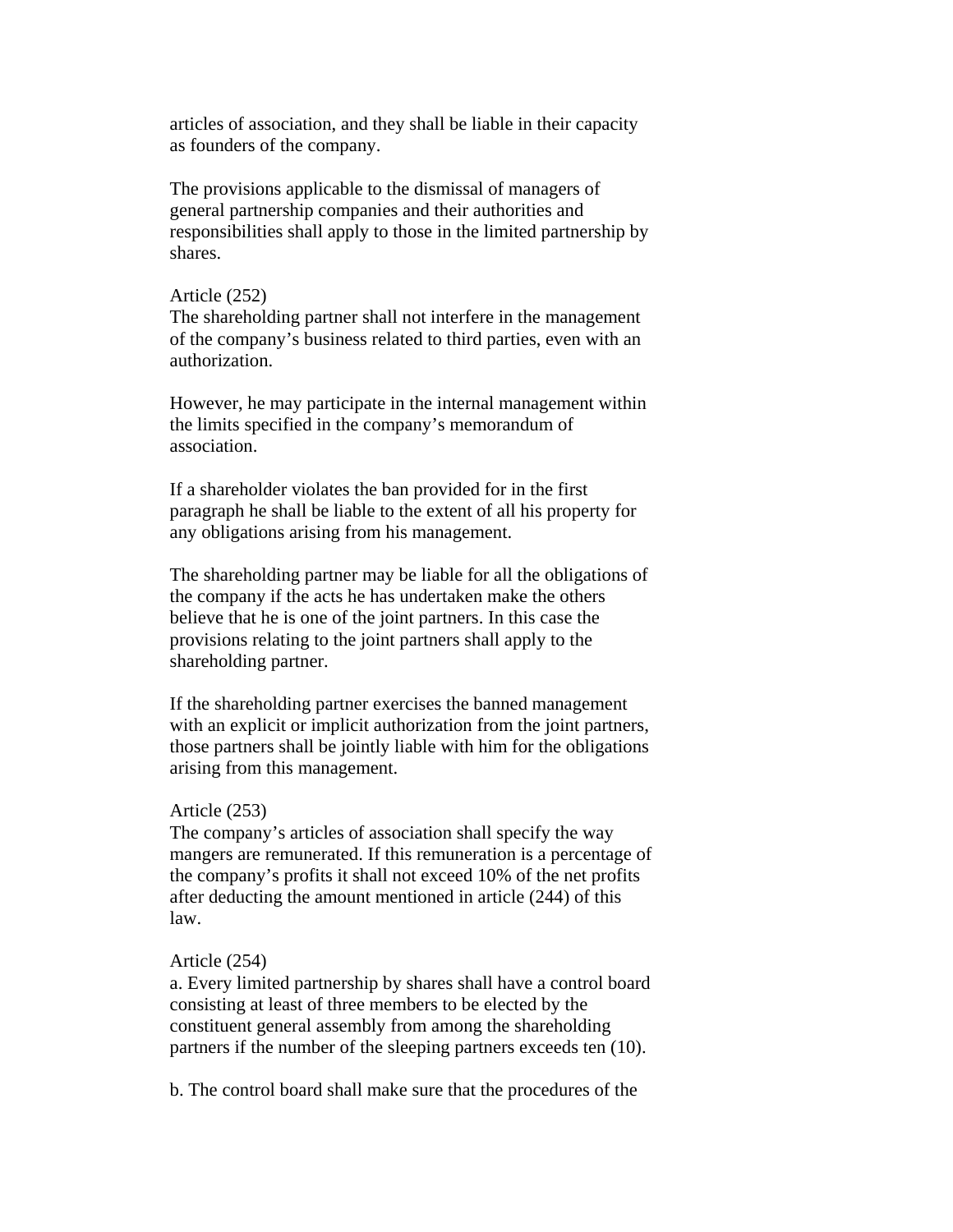company's incorporation have been undertaken in accordance with the provisions of the law, and its members shall be jointly liable for this.

c. The term of the first control board shall terminate with the ordinary meeting of the ordinary general assembly. The election of the control board shall thereafter be the responsibility of this assembly in accordance with the provisions of the company's articles of association.

d. The joint partners shall have no vote in the election of the control board.

## Article (255)

a. The control board shall supervise the company's activities, and have the right – to this end – to request the managers to submit an account of their management, to examine the company's books and documents, and to request for a stocktaking of its assets. The board shall have also to advise on the issues referred to it by the company's manager and to authorize the manager to perform the acts for which the company's articles of association stipulate the authorization of the board. The board shall have the right to invite the general assembly to convene if it discovers severe wrongdoings in the company's management.

b. The board shall submit to the shareholders' general assembly a report on the results of its supervision of the company's activities at the end of each financial year.

c. The members of the control board shall receive no remuneration for their jobs.

d. The control board shall not be liable for the managers' acts or the results thereof except if members knew of the managers' wrongdoing and did not inform the general assembly thereof.

## Article (256)

A limited partnership by shares shall have an auditor or more. The auditor shall be subject to the provisions set out in articles (217) to (222) of this law.

Article (257) A limited partnership by shares shall have a general assembly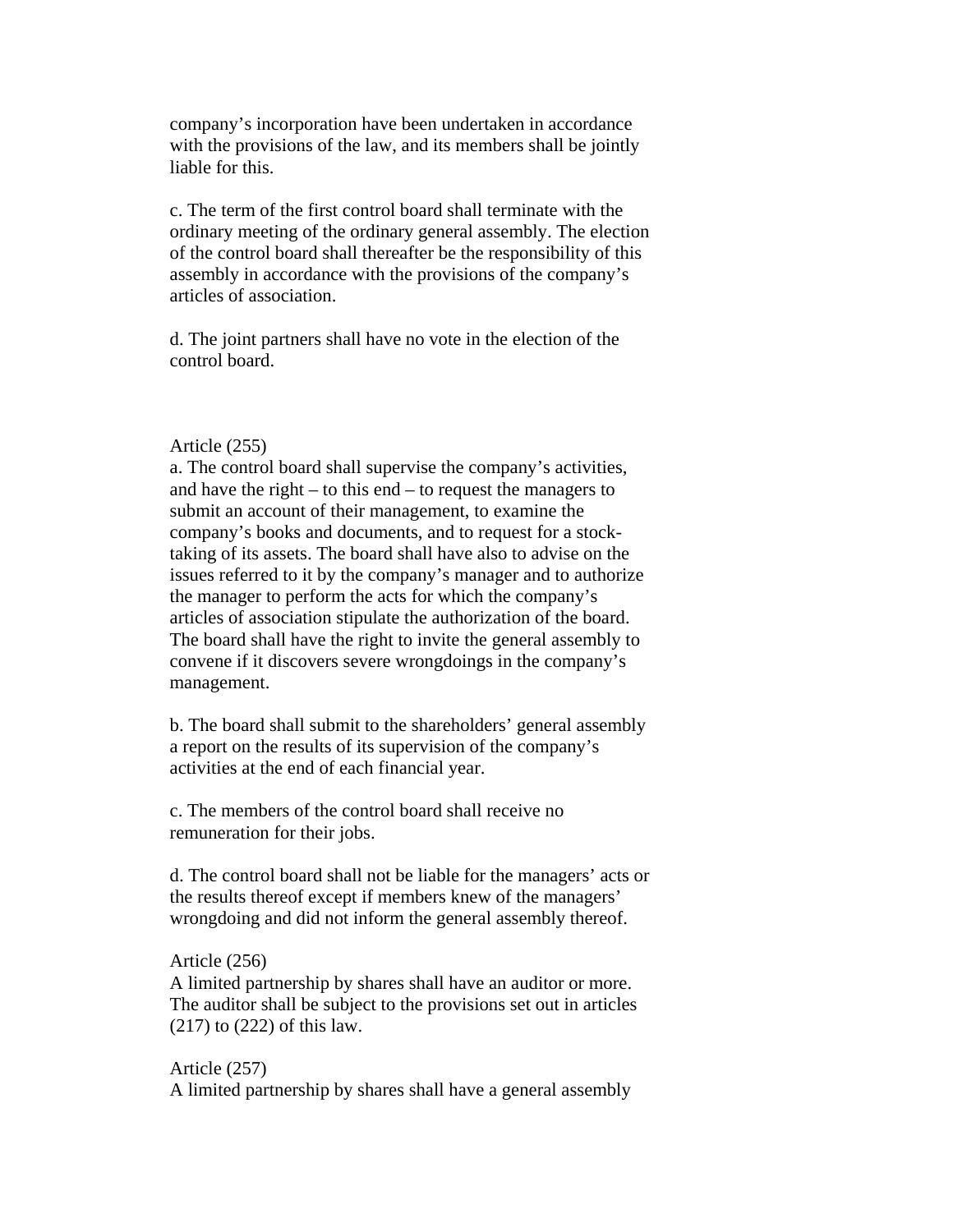consisting of all the joint and shareholding partners. The provisions regulating the general assembly in the closed jointstock companies shall apply to the general assembly of the limited partnership by shares. The company's manager shall replace the chairman of the board of directors in calling the general assembly to convene. The general assembly shall not perform any acts relating to the company's relationship with third parties or approve them without the managers' approval.

## Article (258)

The extraordinary general assembly shall not introduce amendments to the articles of association of a limited partnership by shares without the approval of all the joint partners and without the quorum and majority provided for in article (212) of this law being available.

#### Article (259)

A limited partnership by shares shall be subject to the provisions of article (64) and articles (125) to (166) and articles (214) to (225) of this law.

#### Article (260)

If the position of manager of a limited partnership by shares becomes vacant the control board shall appoint an acting manager to carry out urgent matters until the general assembly convenes. The acting manager shall invite the general assembly to convene within fifteen days from the date of his appointment in accordance with the procedures set out in the company's articles of association. If this period elapses without inviting the general assembly to convene, the control board shall send the invitation immediately. The acting manager shall only be liable for his mandate.

Part VII Limited Liability Company General Provisions

## Article (261)

A Limited Liability Company is a company in which the number of partners does not exceed fifty partners, and each of them shall only be liable to the extent of his share in the capital. If the number of the partners falls below two, the company shall turn, by force of law, into a single person company unless the company completes the number within thirty days from the date of pooling the company's shares into the hands of one partner.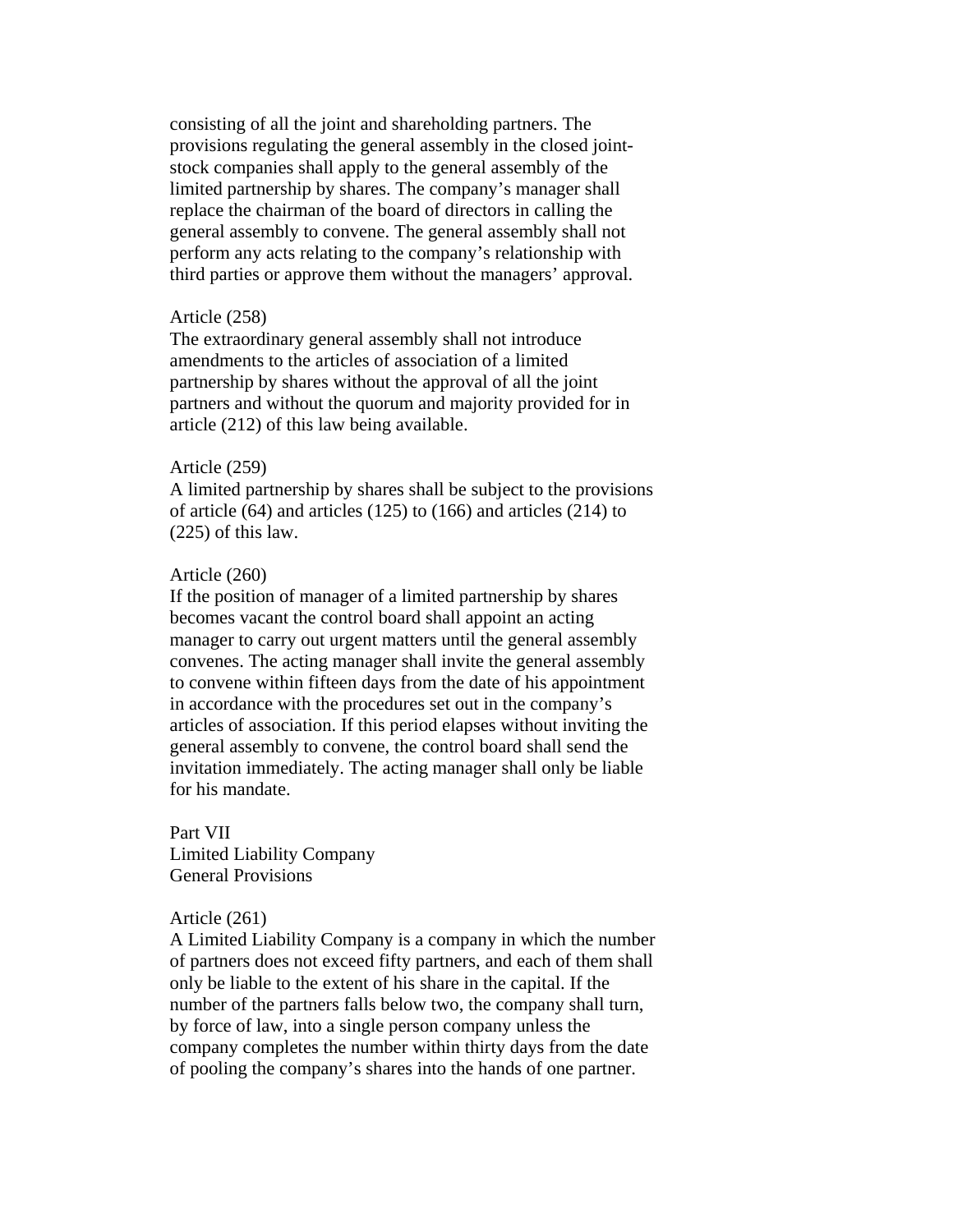The company shall not be incorporated nor its capital be increased nor any borrowing be made through public subscription. It shall not issue negotiable shares or bonds, and the transfer of partners' shares in it shall be subject to their right of retrieval and to the special terms and conditions included in the company's memorandum of association as well as to the provisions of this law.

#### Article (262)

A Limited Liability Company shall not undertake insurance or banking activities or fund investment for the account of third parties in general.

### Article (263)

A Limited Liability Company may have a special name, and such name may be derived from its purposes, and it may include the name of a partner or more. The name of the company shall be followed by the phrase (with Limited liability).

Such particulars shall be mentioned in all the company's contracts, invoices, advertisements, papers and publications, or else the company's managers shall be jointly liable to the extent of their private property towards third parties.

#### Article (264)

The company's capital must be adequate for realizing its objectives. It shall not be less than what is determined in the Executive Regulation of this law. In all cases the minimum capital must not be less than twenty thousands Bahraini Dinars.

## Chapter One

Incorporation of the Limited Liability Company

## Article (265)

a- The memorandum of association of a Limited liability company shall include the following details:

1- The names, titles and nationalities of partners.

2- The company's headquarters.

3- The company's name and address, with the addition of the phrase (a limited liability Company).

4- The company's objectives.

5- The company's capital, and the cash and in-kind shares provided by each partner with a detailed description of the in kind shares and its value.

6- The conditions of shares assignment.

7- The term of the company, if any.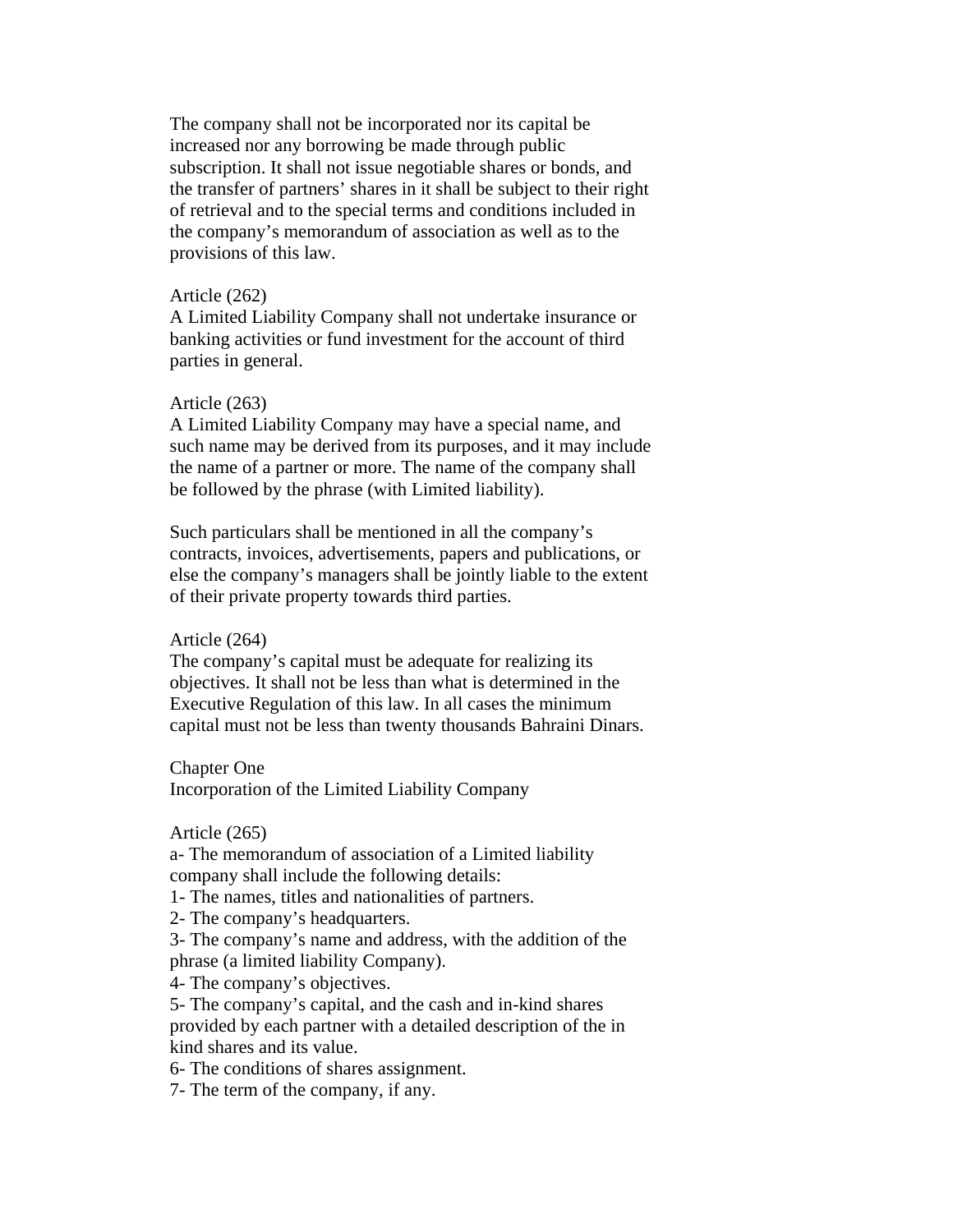8- The names of those entrusted with the company's management from among the partners or from others, and the names of the members of the control board in the cases in which law stipulates the existence of such board. 9- Distribution methods of profits and losses.

b- The partners may include in the company's memorandum of Association special provisions regulating the right of retrieval of partners' shares and the evaluation methods thereof when this right is exercised, and the formation of reserves other than the statuary reserve and the organization of the company's finance and accounts and the reasons of the dissolution thereof.

c- The Minister of Commerce and Industry may decree the inclusion of other details than those included in paragraph (A) of this Article.

## Article (266)

A limited liability company shall not be incorporated unless all the cash shares are distributed among partners and the value thereof are fully paid and the in-kind shares are delivered to the company.

The cash shares shall be deposited with one of the licensed banks in Bahrain and shall only be withdrawn by the company's managers upon the submission of a certificate proving its registration in the Commercial Registry.

#### Article (267)

If the share presented by a partner is an in-kind share, the company's memorandum of association shall specify its type, value, agreed upon price by the other partners, and the name of the partner and the amount of his share in the capital against what he has paid.

The provider of the in-kind share shall be liable towards third parties for the estimated value thereof in the company's memorandum of association. If it is overestimated, he shall pay the difference to the company, and the other partners shall be jointly liable for such difference unless they prove that they were not aware of it.

The liability action provided for in the foregoing paragraph shall be barred after the lapse of five years from the date of entering the company in the Commercial Registry.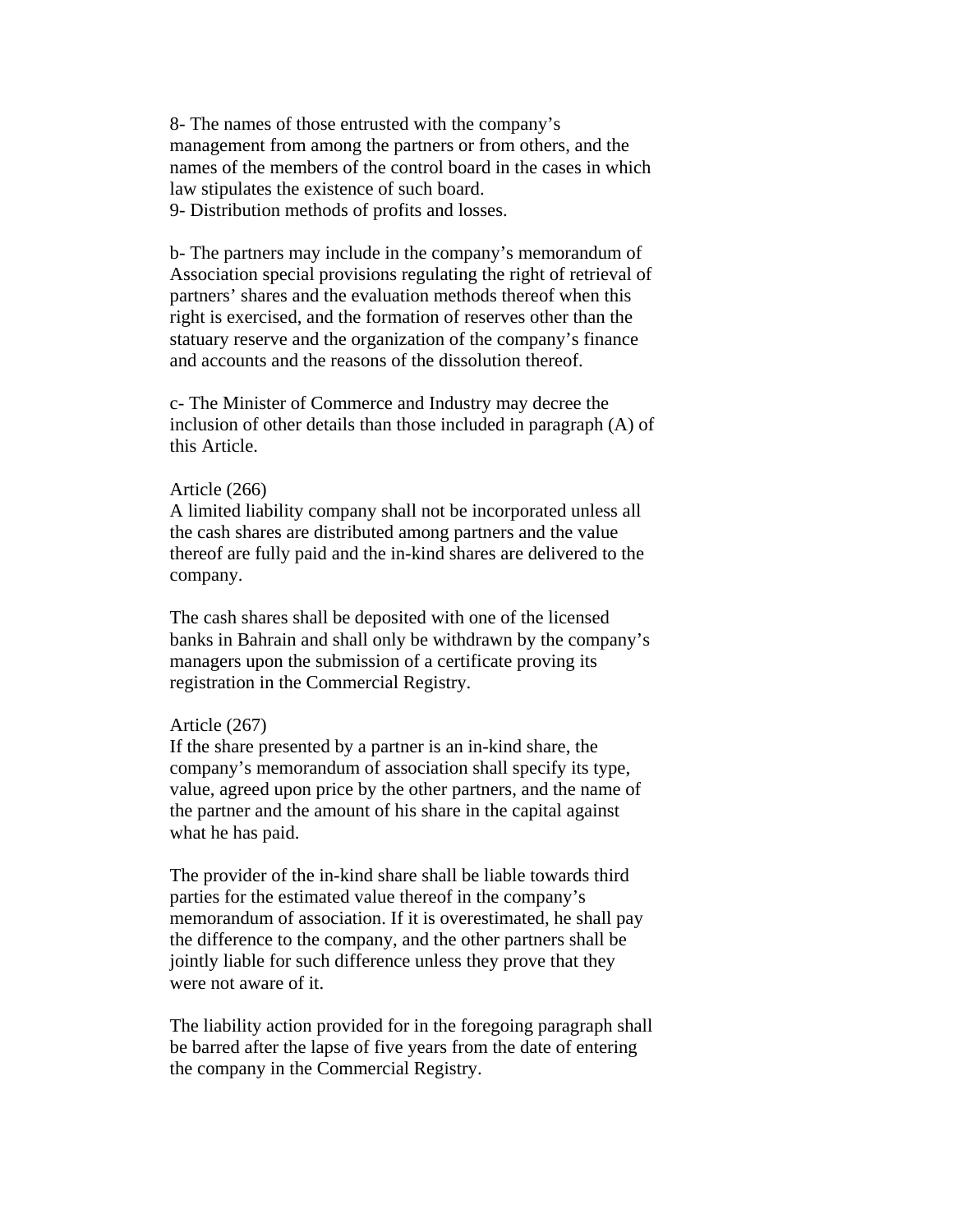# Article (268)

The company's manager, or whomever the partners delegate, shall register the company in the Commercial Registry and shall publish it in the Official Gazette and in one of the local daily newspapers at the company's expense. The company shall not acquire a corporate entity before registering it, and it shall not undertake its activities before registration. Any act undertaken for the company before registration shall only bind the person who undertakes it, and he shall be liable for it to the extent of all his property. If more than one person undertakes the act, they shall be jointly liable for it.

## Article (269)

The capital of a limited liability company shall be divided into equal shares the value of which shall not be less than fifty Bahraini dinars. The share shall be indivisible. However, two persons or more may jointly own one share, provided that one person shall represent them towards the company. The partners in the same share shall be jointly liable for the obligations resulting therefrom.

## Article (270)

The capital shares of a limited liability company shall be nontradable. However, shares may be sold by a written instrument the signatures on which are certified unless otherwise provided for in the company's memorandum of association. Whoever intends to sell his share, or a part of it, shall notify the other partners of the offer he has received and its conditions – in particular the price and the name of the buyer – otherwise the act shall be ineffective. After the lapse of two weeks from the date of notification the partner may sell his share to third parties for the offered price at least if none of the partners requests to buy it. If more than one partner requests to buy the share, it shall be divided among them in proportion to their respective shares in the company's capital. If the assignment of the shares is free of charge, the assigned shares shall not be transferred without the approval of the majority of the partners owning shares of no less than seventy five percent (75%) of the capital after excluding the shares under assignment.

## Article (271)

The assignment of a share shall be effective towards the partners and third parties as of the date of the registration thereof in the Commercial Registry and the publication thereof in the Official Gazette.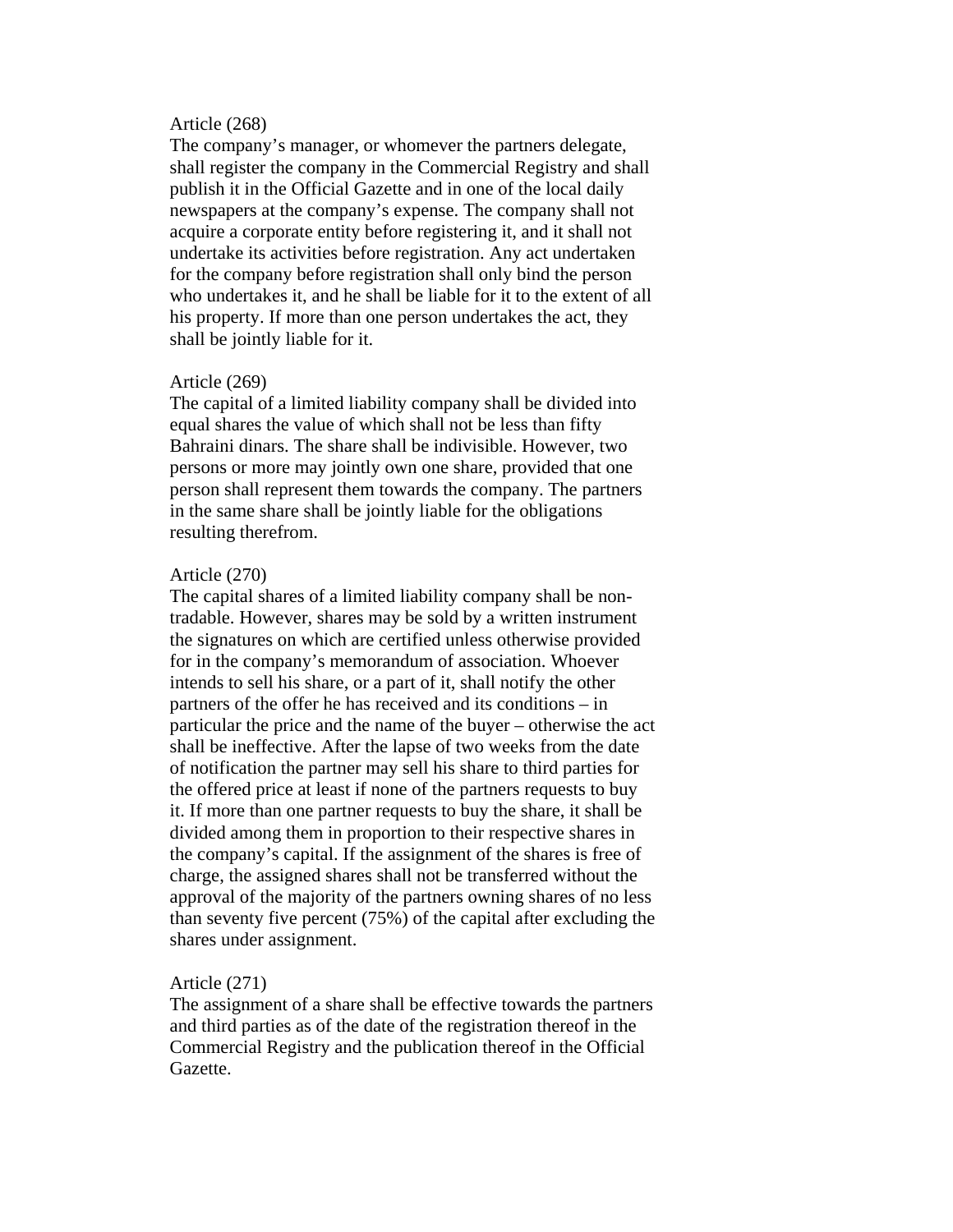## Article (272)

The share of a partner shall devolve to his heirs or beneficiaries in a will. If the share devolves by way of inheritance or will to more than one person, which increases the number of the partners than fifty, the shares of the heirs or beneficiaries shall be considered one share towards the company unless the heirs or the beneficiaries agree to transfer the share to a number of them falling within the maximum number of the partners. If all the company's shares are concentrated in the hands of one person, the company shall turn into a single person company unless it is dissolved.

## Article (273)

If a personal creditor of a partner institutes execution proceedings against the share of his debtor, the share shall be offered for sale in a public auction unless the creditor agrees with the debtor and the company on the way and terms of the sale. In the case of sale by public auction, the creditor shall notify the company of the terms and conditions of the sale and the date of the session to be held for considering the objections thereto.

The company may, within ten days from the date of the decision approving the highest bid offered, find a buyer other than the successful bidder to buy the share on the same terms and conditions.

These provisions shall apply in the case of the partner's bankruptcy.

#### Article (274)

The company shall prepare a special register for the partners at its head office including their names, domiciles, professions, nationalities and the number of shares each one of them owns. It shall also show the assignment of the shares and the date thereof.

Each partner and any interested person shall have the right of access to this register. The details contained in the register and any changes therein shall be forwarded to the ministry of Commerce and Industry.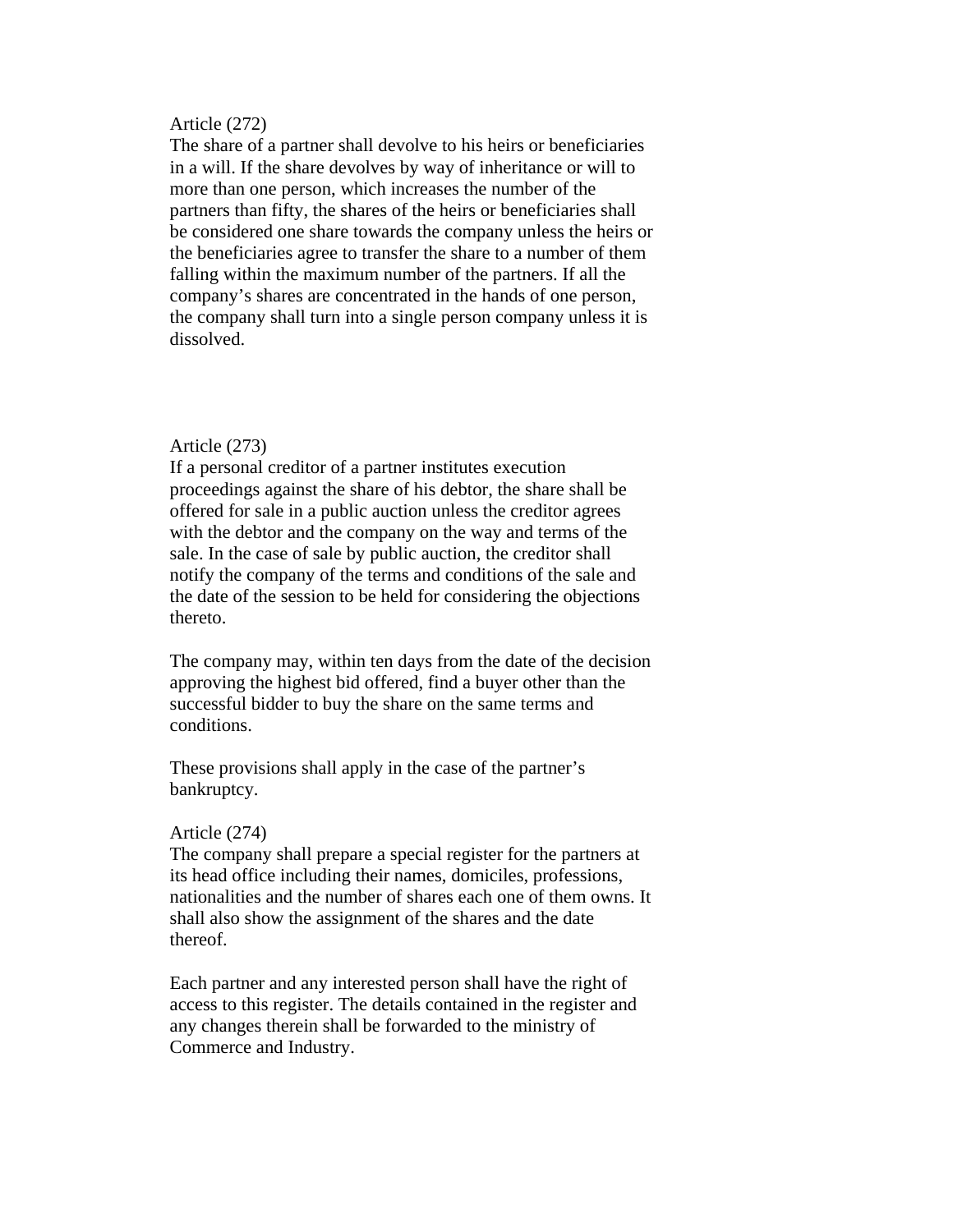Chapter Two Management Of The Company

## Article (275)

One manager or more, to be appointed from among the partners or non-partners by the founders for the first time and by the general assembly thereafter, shall manage the company.

In all cases the manager(s) may be dismissed with the approval of the partners who own the majority of the capital.

The duties, obligations and responsibilities of the manager(s) shall be the same as those of the members of the board of directors in a joint-stock company.

## Article (276)

The company's managers shall have full powers to represent it unless otherwise stipulated in the company's memorandum of association. Any decision issued by the company restricting the powers of the managers or changing them after it has been registered in the Commercial Registry shall not take effect towards third parties before the lapse of five days from the date of it being registered in this registry.

#### Article (277)

The company's memorandum of association may provide for the constitution of a board for the managers and specify the manner in which the board shall operate and the majority by which its resolutions shall be passed.

## Article (278)

The managers shall be jointly liable towards the company, the partners and third parties for their breach of the provisions of the law or of the company's memorandum or articles of association and for any mismanagement in accordance with the rules regulating the joint-stock company. Any condition to the contrary shall be deemed non-existent.

### Article (279)

The manager shall not, without the consent of the partners' general assembly, assume the management of a company competing with or having similar objectives to those of the company, nor may he conduct, for his own account or for the account of third parties, any transactions that are competitive or similar to the company's activities.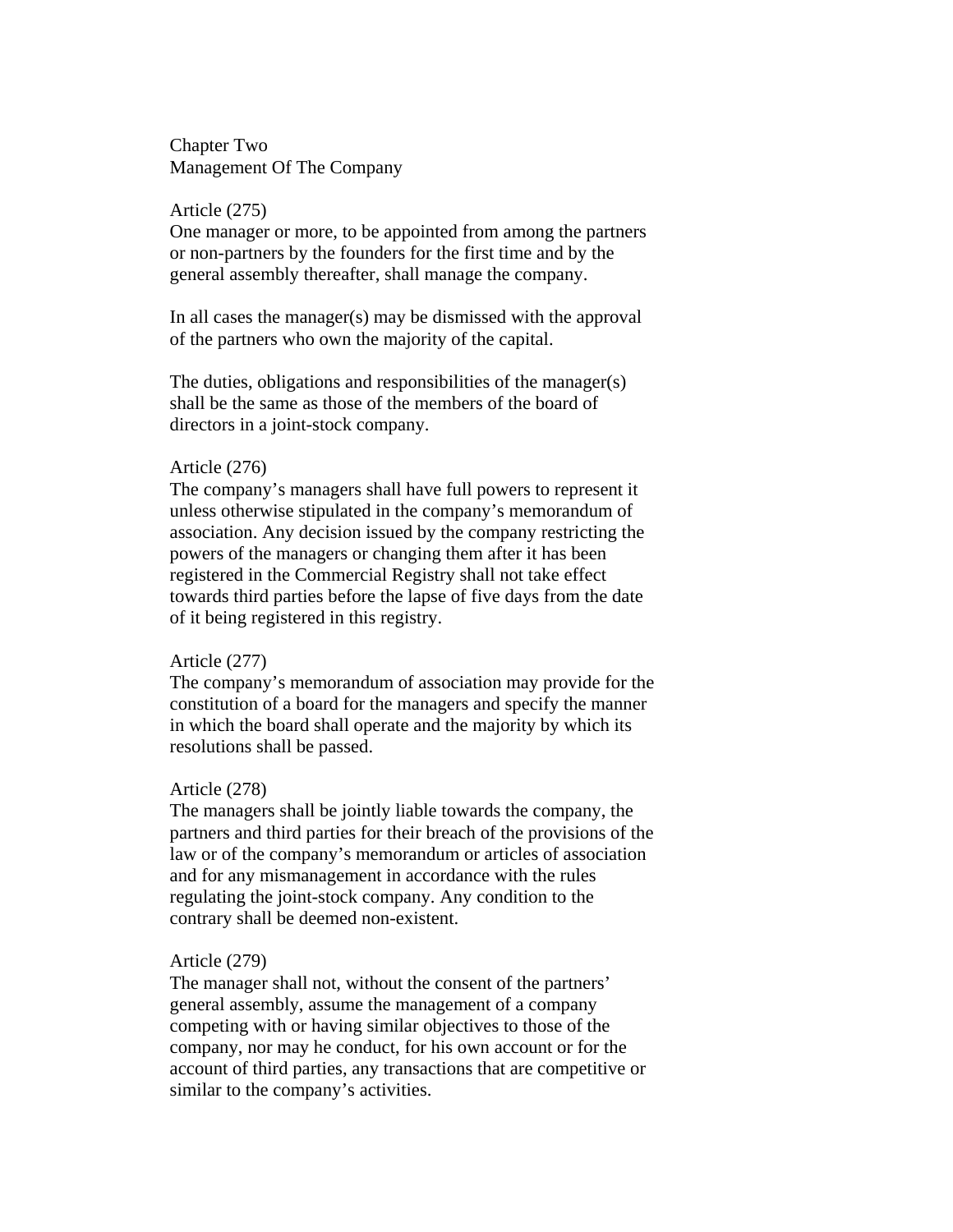Violation of this may lead to the removal of the manager and to obliging him to pay compensation.

#### Article (280)

If the number of the partners is more than ten, and the company does not have a board of managers, a control board, consisting of at least three partners, shall be appointed for a specific period in the company's memorandum of association. The partners' general assembly may reappoint them or appoint others from among the partners after the expiration of this period. The managers shall not have the right to vote on the election or dismissal of the members of the control board.

The control board shall have the right to examine the company's books and documents, to make an inventory of the cash money, the stock, securities and documents establishing the company's rights and to request the managers at any time to submit reports on their management.

The board shall also oversee the balance sheet, the profit distribution and the annual report, and shall submit its report in this regard to the partners' general assembly at least fifteen days before its meeting.

The board shall authorize the acts which the company's memorandum of association requires its authorization to undertake them.

## Article (281)

The members of the control board shall not be liable for the actions of the managers or the results thereof, unless they knew about the wrongdoings and did not mention them in their report to the partners' general assembly.

## Article (282)

If the number of the partners does not exceed ten and the memorandum of association does not provide for the establishment of a control board, the non-manager partners shall have the right to control the managers' acts. They may also examine the company's books and documents in accordance with the rules laid down in article (46) of this law. Any condition to the contrary shall be void.

Article (283) a- A limited liability company shall have a general assembly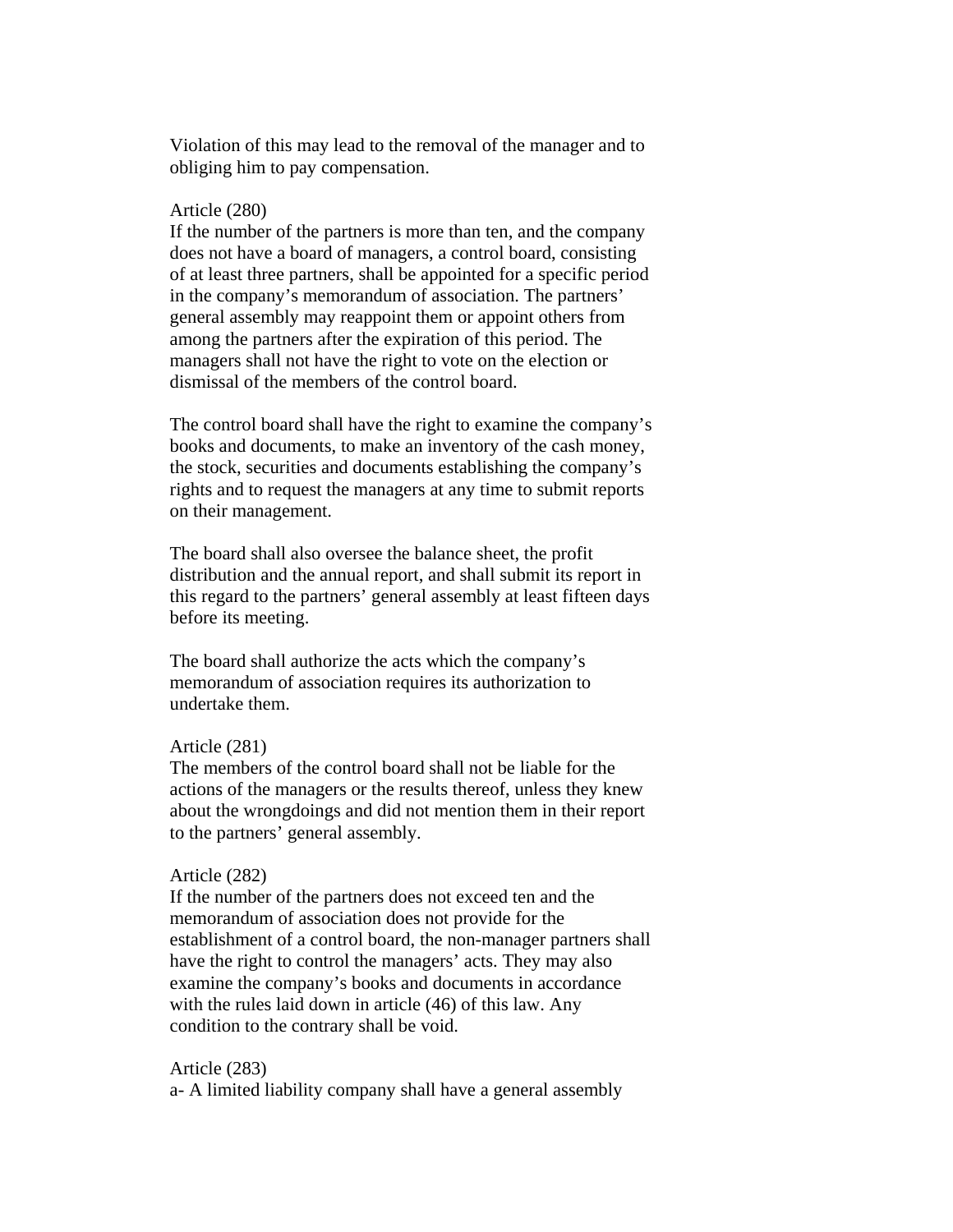consisting of all partners.

b- The general assembly shall convene at a call by the managers at least once a year within the four months following the end of the company's financial year.

c- The general assembly may convene at any time at an invitation by the managers, the control board, the auditor, the Ministry of Commerce and Industry or a number of partners representing one-fourth of the capital.

d- The call for the general assembly to convene shall be made by registered mail with a delivery note or by any way proving the knowledge of partners of it at least one week before the date of the meeting.

e- The call for the general assembly to convene shall specify the date, the venue and the agenda of the meeting. The agenda shall particularly include the reports of the managers, of the auditor and of the control board, if any, the approval of the balance sheet and the profit and loss account, and consideration of the managers' recommendations with respect to profit distribution.

Each partner may request the managers to include any issue on the agenda, and if such request is rejected, the partner may take the matter to the general assembly.

The general assembly meeting shall not debate any matters other than those listed on the agenda; unless serious matters arise during the meeting that require debate.

## Article (284)

i- Each partner shall have the right to attend the meetings of the general assembly either in person or by his proxy, provided that the proxy shall not be the company's manager or from among the members of the control board. The proxy shall represent no more than one partner, and each partner shall have a number of votes equal to the shares he owns in the company.

ii- The general assembly meeting shall not be valid unless attended by a number of partners owning more than half the capital, and the resolutions thereof shall be valid if passed by the majority of the shares represented in the meeting unless the company's memorandum of association provides for a bigger majority. If the quorum is not available, the general assembly shall be invited to hold a second meeting within the ten days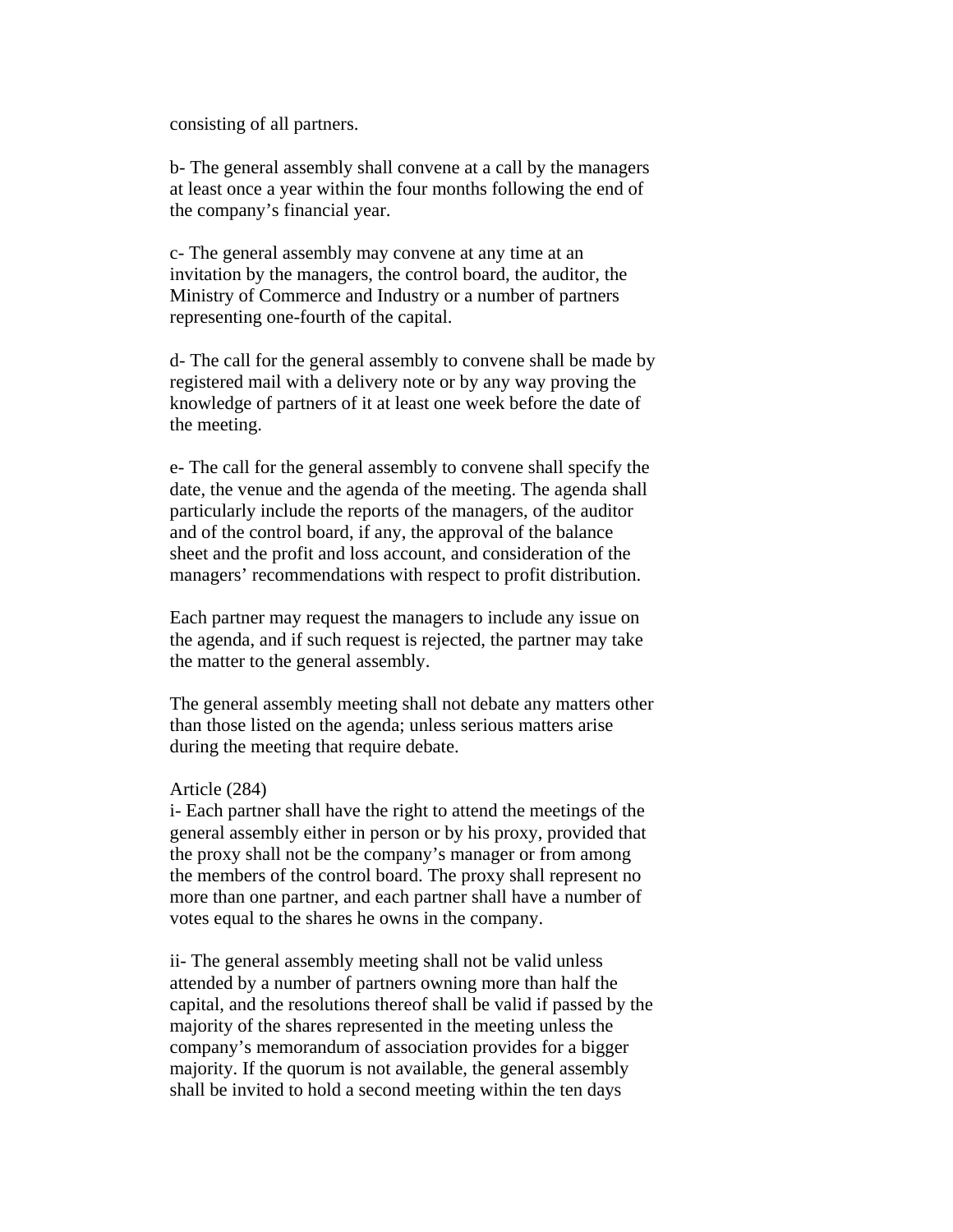following the first meeting for the same agenda. This meeting shall be valid regardless of the number of the shares represented thereat. In this case, resolutions shall be passed by the majority of the shares represented in the meeting unless otherwise provided for in the memorandum of association. The company's manager, the auditor and at least one member of the control board, if any, may attend the meeting, however, none of them shall have the right to vote on the resolutions discharging them of responsibility. The competent government authority may send its representative to attend the general assembly meeting.

iii- Minutes shall be drafted for each meeting including an adequate summary of the deliberations and resolutions of the general assembly, and shall be signed by the meeting chairman. Such minutes shall be entered in a special register to be kept at the company's headquarters. The provisions regulating the commercial books shall apply to this register, and the company's manager shall be liable for the accuracy of the data contained therein.

#### Article (285)

The company's memorandum of association shall not be amended, nor its capital be increased or reduced without a resolution by the company's general assembly to be passed by the numerical majority of the partners who own three fourths of the capital unless the company's memorandum of association provides for a higher percentage. However, the partners' obligations shall not be increased without their unanimous approval.

Chapter Three Company's Accounts

#### Article (286)

i- The managers shall prepare, for each financial year and within at least three months from the end thereof, the company's balance sheet, profit and loss account and a report on the company's activities and financial position together with their recommendations as regards profit distribution. The managers' report, the balance sheet, the profit and loss account and the other reports shall reflect the company's true financial position.

ii- The managers shall sign the report, the balance sheet and the profit and loss account.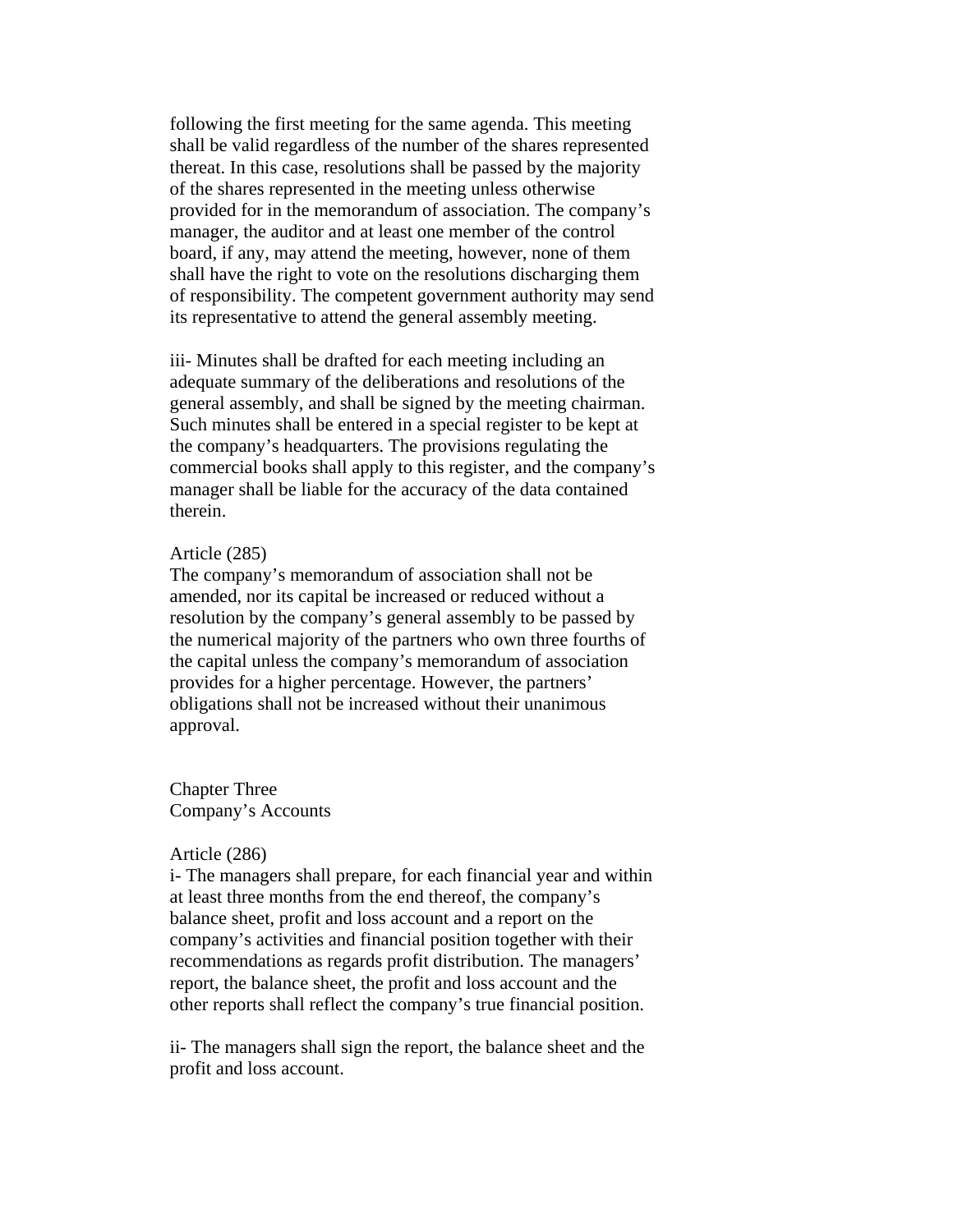iii- The managers shall forward to the ministry of commerce and industry a copy each of the balance sheet, the profit and loss account, the annual report and the auditor's report within ten days from the date of preparing such documents.

iv- The managers shall not vote on the resolutions discharging them of responsibility for their management.

#### Article (287)

The company's memorandum of association must provide for the appointment of an auditor or more by the ordinary general assembly every year.

In respect of their powers, responsibilities and terms of reference, the auditors shall be subject to the provisions of articles (217) to (222) of this law.

## Article (288)

The company shall maintain a statuary reserve in accordance with the provisions of article (224) of this law applicable to joint-stock companies.

# PART VIII Single Person Company

## Article (289)

A single person company means, for the purposes of applying the provisions of this law, every economic activity the capital of which is fully owned by one natural or corporate person.

#### Article (290)

A single person company shall have articles of association specifying its provisions, particulars and procedures of incorporation and publication. Such articles of association shall be issued by a decree by the Minister of Commerce and Industry. The company shall have a corporate entity after the lapse of thirty days from the date of its publication.

## Article (291)

The company shall have a special commercial name, which may be derived from its objectives. The name of the company shall be associated with the name of its owner followed by the phrase (A single Person Company) (SPC). The company shall have its head office in the State of Bahrain and shall undertake its main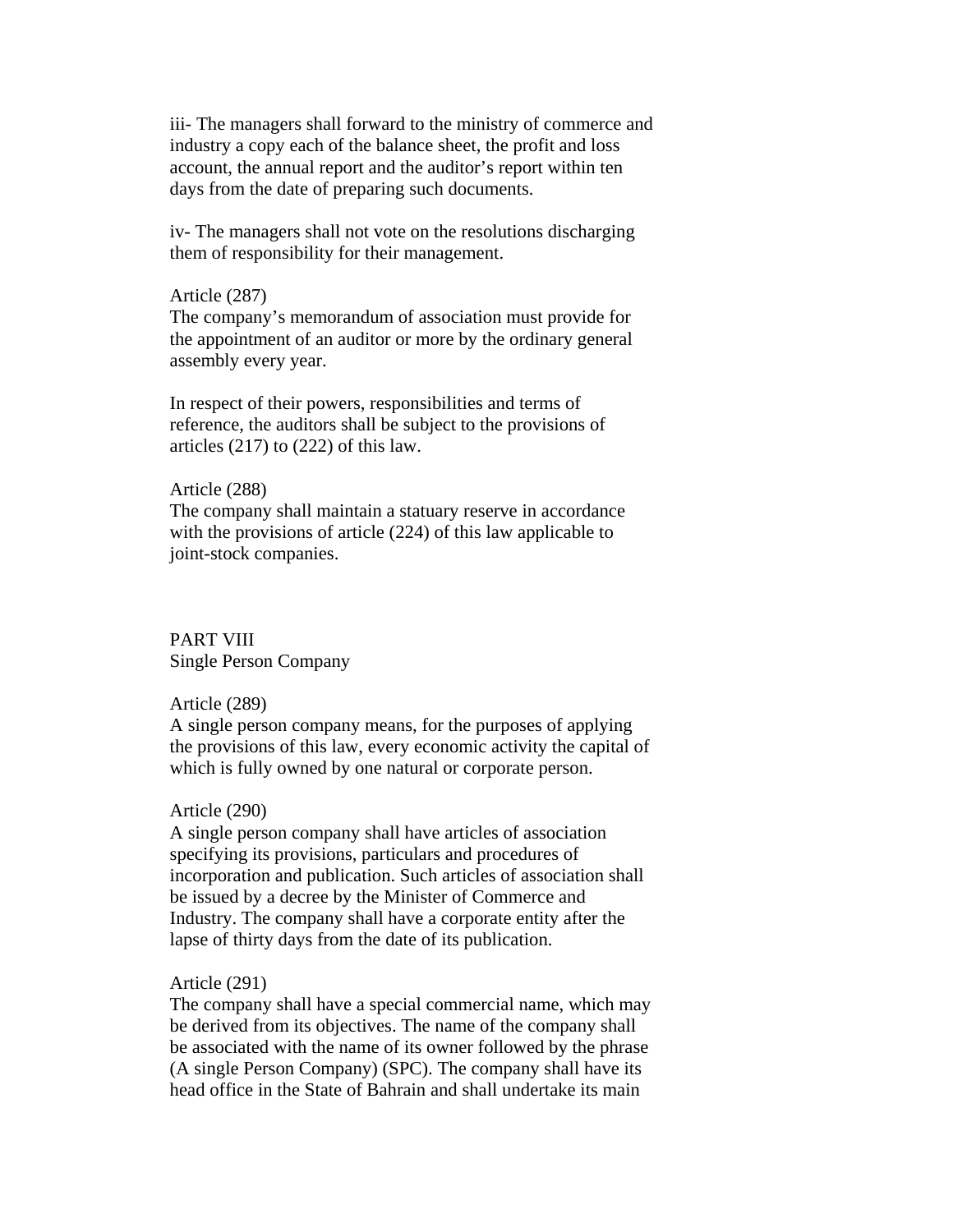## activities therein.

### Article (292)

The owner of the company's capital shall be liable for its obligations only to the extent of its capital.

## Article (293)

The company's capital shall not be less than that specified in the Executive Regulation of this law, and shall be fully paid. The capital may comprise in-kind shares to be evaluated by a specialized expert. In all cases the minimum capital shall not be less than twenty thousand Bahraini dinars.

## Article (294)

The capital owner shall manage the company, and he may appoint a manager or more to represent the company before the courts and third parties, and he/they shall be responsible for its management before the owner.

## Article (295)

The company shall terminate on the death of its owner unless the shares of the heirs are gathered in one person or if the heirs choose to continue the company in any other legal form within six months at most from the death of the owner. The company shall also terminate on the termination of the corporate person owning its capital.

## Article (296)

If the capital owner liquidates the company or suspends its activities, in a mala fide manner, before the expiry of its term or before the realization of its objectives he shall be liable for its obligations to the extent of his personal property.

He shall also be liable to the extent of his personal property if he does not separate his personal interests from the interests of the company.

#### Article (297)

Apart from the provisions of the foregoing articles, the provisions regulating the limited liability company shall apply to the single person company to the extent they do not conflict with its nature.

PART IX Holding Company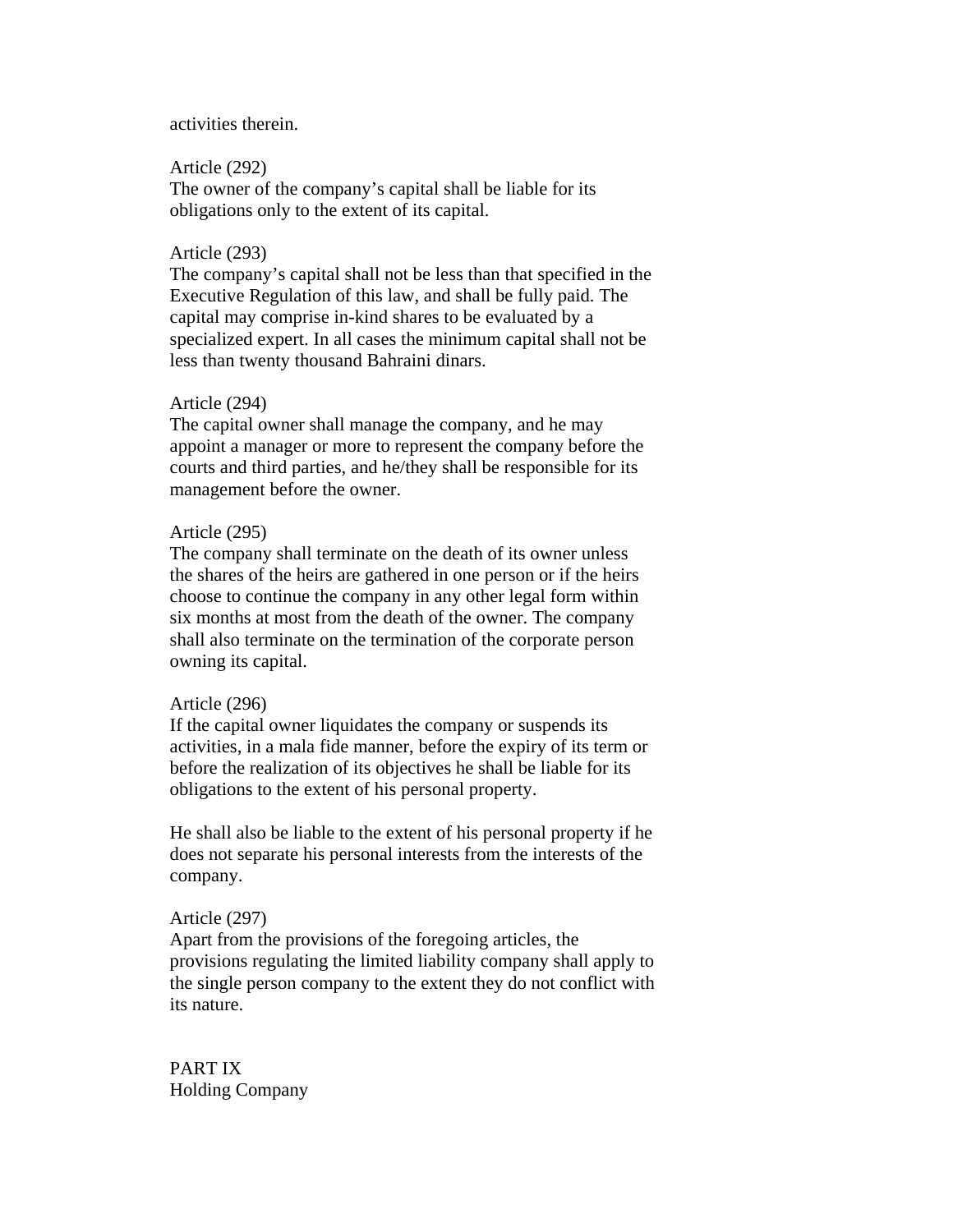## Article (298)

A holding company is a company, the purpose of which is to own shares in Bahraini or foreign joint stock companies and to own shares or stakes in Bahraini or foreign limited liability companies, or to participate in the establishment of such companies and to manage them and provide loans thereto and guarantees them before third parties.

## Article (299)

A holding company must own more than half the capital of the affiliated company. It may take one of the following forms:

i- A joint-stock company

ii- A limited liability company

iii- A single person company

The phrase (Holding Company) shall appear in all documents, notices, correspondence and other documents issued by the company besides its commercial name.

#### Article (300)

The affiliated company shall not own shares or stakes in the holding company, and the holding company shall appoint its representatives on the boards of directors of the affiliated companies in proportion to its holdings or as agreed upon with other shareholders or partners in the affiliated companies.

## Article (301)

The purposes of a holding company shall be:

i- To manage its affiliated companies or to participate in the management of other companies in which it has shares, and to provide the necessary support for such companies. ii- To invest its funds in shares, bonds and other securities.

iii- To own real estates and other assets necessary for undertaking its activities within the limits permitted by law. iv- To offer loans, guarantees and financing to its affiliated companies.

v- To own industrial property rights including patents, trade and industrial marks, concession and other intellectual rights, and to use and lease them to its affiliated companies or to other companies.

# Article (302)

A holding company shall be established in one of the following methods: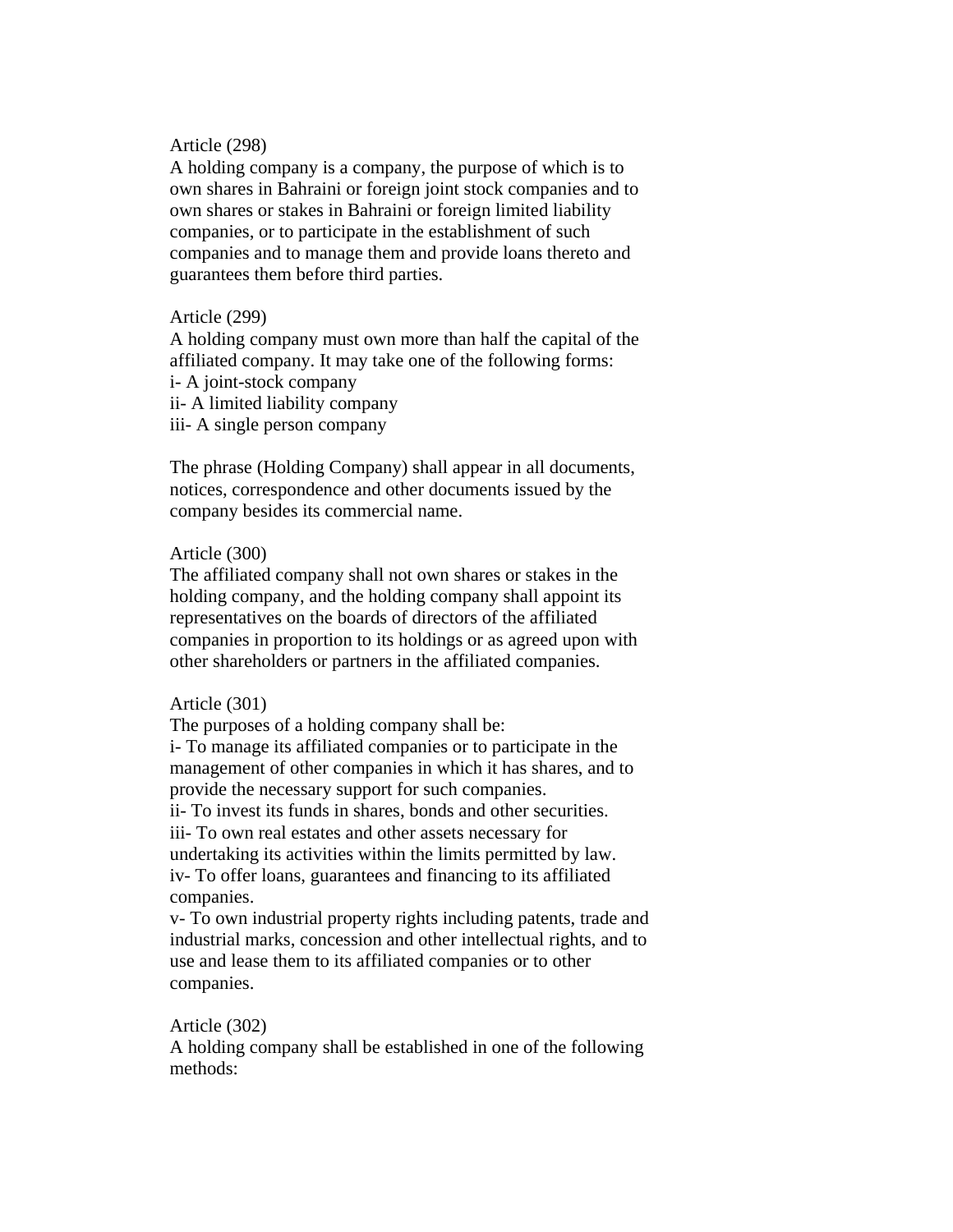i- The establishment of a company the objectives of which shall be confined to one or all of the activities provided for in the foregoing article or by the establishment of affiliated companies or by owning shares in joint-stock companies or stakes in limited liability companies to undertake these objects.

ii- The amendment of the purposes of an existing company to become a holding company in accordance with the provisions of this law.

#### Article (303)

A holding company shall prepare at the end of each financial year an aggregated balance sheet and profit and loss accounts for it and all its affiliated companies together with the notes and statements thereon in accordance with the international accounting principles.

### Article (304)

The holding company shall be subject to the provisions regulating the company which it has taken its form as well as its provisions set out in this law to the extent that they do not conflict with the provisions of this Part.

#### PART X

Conversion of Companies

#### Article (305)

Any company may convert from one legal form to another. If conversion is to a joint-stock company, at least two financial years must have lapsed since the company was registered with the Commercial Registry. The conversion decision shall not issue before the company's managers prepare a report on the company's assets and liabilities and the results of the balance sheet for the preceding two financial years, to be signed by the auditor and ratified by the Ministry of Commerce and Industry.

#### Article (306)

Conversion shall be effected by a resolution passed in accordance with the provisions and procedures governing the amendment of the company's Memorandum and Articles of Association. Such resolution shall not be effective before the lapse of sixty days from the date of its publication in the Official Gazette and in at least one of the local daily newspapers and after the completion of the incorporation procedures of the form into which the company is to convert and after the annotation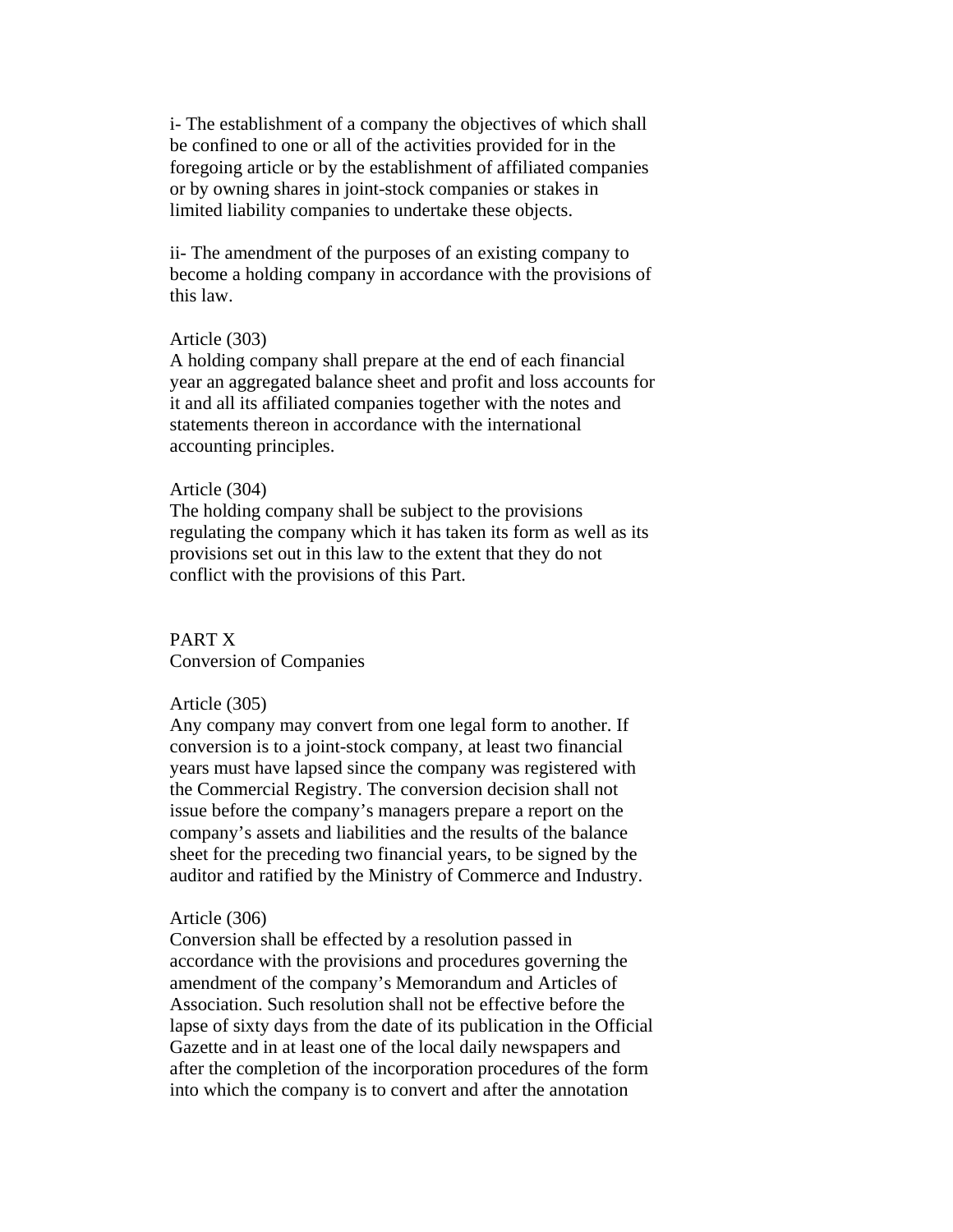## thereof in the Commercial Registry.

### Article (307)

The partner who objects to the resolution of conversion may withdraw from the company and recover the value of his share or stake by submitting a written application to the company within sixty days from the date of the publication of the conversion resolution in accordance with the foregoing article. The value of the share or stake to be paid shall be either the actual or the market value at the conversion date whichever is higher.

#### Article (308)

For companies to convert, they must repay their loans and banking facilities before conversion or obtain the creditors' approval of such conversion before the competent authorities approve it.

#### Article (309)

A converted company shall not acquire a new corporate entity, but shall maintain its rights and obligations established before conversion. Conversion shall discharge the joint partners from the company's obligations before conversion unless the creditors object to the conversion within sixty days from the date of notifying each of them, by a registered letter with a delivery note, of this decision. The objection shall be submitted by using the normal procedures of filing legal actions, and shall be heard by the High Civil Court. The joint partners shall continue to be liable towards the objecting creditors until the objection is finally decided on.

#### Article (310)

Every partner, in the case of conversion, shall have a number of shares or stakes in the converted company equal to the value of the share or stake he owned before conversion. If the conversion was to a limited liability company and the value of the share or stake of a partner is less than the minimum limit for the nominal value of the share in the limited liability company, the partner shall complete the value in cash.

Article (311)

For a joint-stock company that has issued loan bonds to convert it must repay the value of the bonds before the Ministry of Commerce and Industry approves such conversion.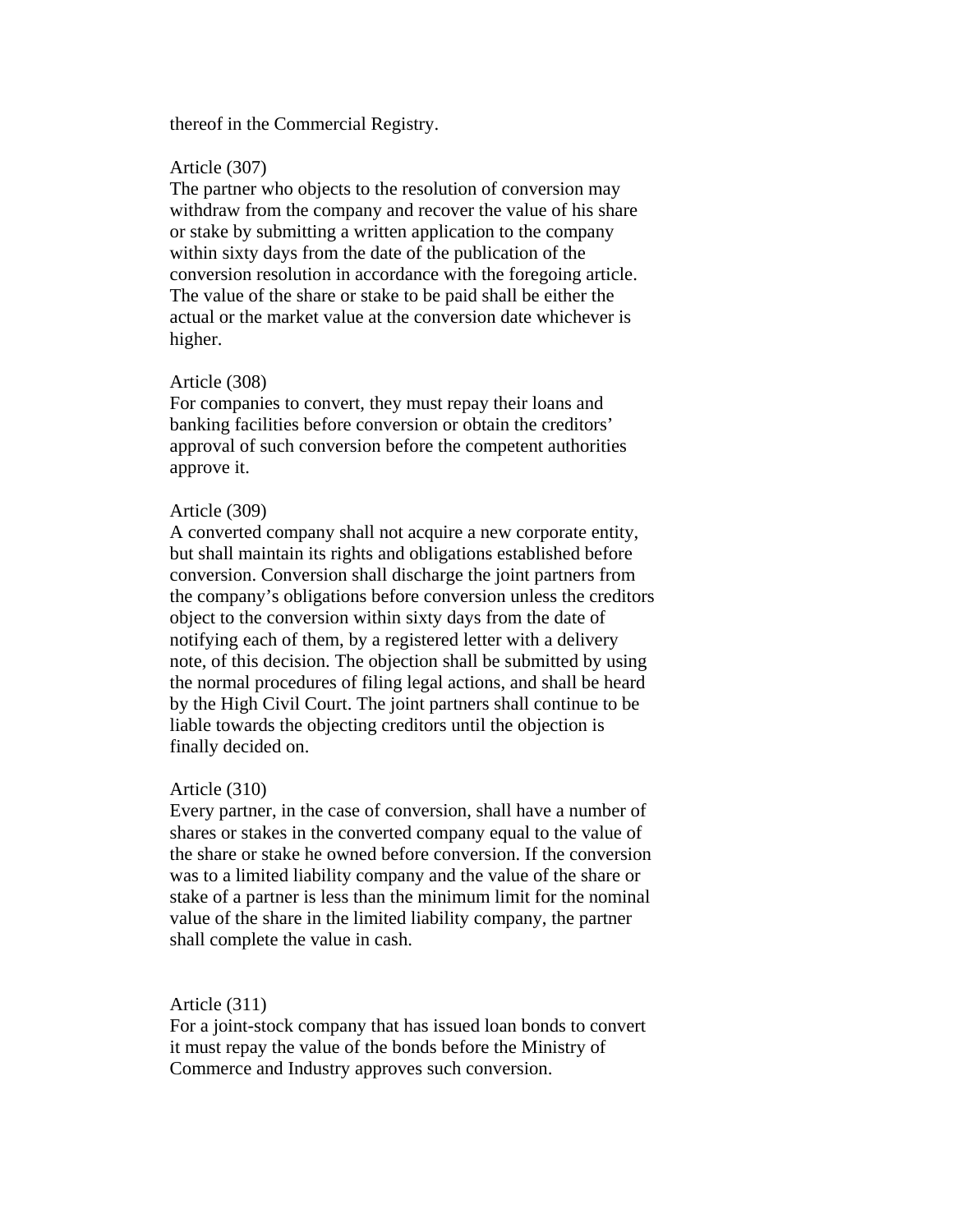Part XI Merger of Companies

Article (312)

i- Merger shall be effected in one of the following two methods:

1- Acquisition, which is winding up a company or more and transferring its patrimony to an existing company.

2- Consolidation, which is winding up two or more companies and incorporating a new one to which the patrimony of the merged companies shall be transferred.

ii- Each company shall pass a resolution of merging in accordance with the amendment procedures of its Memorandum and Articles of Association.

In all cases, merger shall not result in monopolizing an economic activity, a commodity or a certain product.

Article (313)

The following provisions shall apply to merger by way of acquisition:

i- The merged company shall pass a resolution to dissolve itself. ii- The merged company shall be evaluated in accordance with the provisions of this law governing the evaluation of in-kind shares.

iii- The merging, or emerging, company shall pass a resolution to amend its capital in accordance with the evaluation results of the merged company.

iv- The capital increase shall be distributed among the partners in the merged company in proportion to their respective shares therein.

v- If the stakes are represented in shares, they may be traded upon their issue if one year has lapsed since the incorporation of the merging or emerging company.

Article (314)

The following provisions shall apply to merger by way of consolidation:

i- Each merged company shall pass a resolution dissolving itself. ii- A new company shall be incorporated in accordance with the provisions of this law. However, if the new company is a jointstock company, the experts' report on the evaluation of the inkind shares shall be relied upon according to article (99) of this law.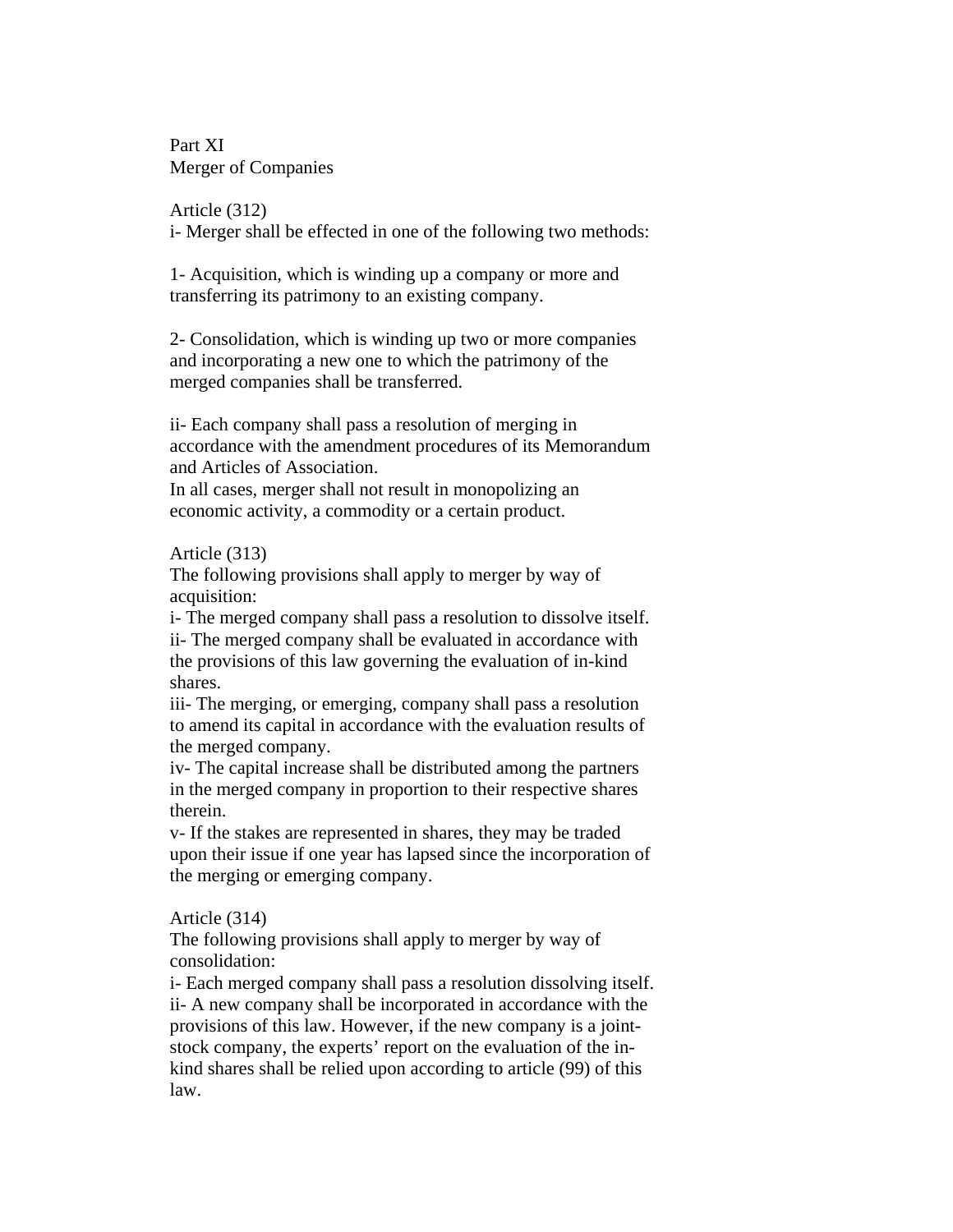iii- Each merged company shall be allotted a number of shares or stakes equal to its shareholding in the new company's capital. These shares shall be distributed among partners in each merged company in proportion to their respective shares therein.

## Article (315)

Merger shall be published in the Official Gazette and in one of the local daily newspapers, and shall be recorded in the Commercial Registry.

Holders of rights established before the publication of merger may object thereto within sixty days from the publication date by a registered letter with a delivery note. In this case, the merger results shall not be binding them unless the creditor gives up his objection, or the court, upon filing an action by the company, rejects it, or the company pay the debt if it is due or provide adequate guarantees for its settlement if it is not due.

If no objection is made within the period referred to in the preceding paragraph, the merger shall be effective towards the creditors, and the merging or emerging company shall subrogate the merged companies in all their rights and obligations.

## Article (316)

In the case of merger by way of acquisition, the capital shares of the merged company, if it is one of those companies whose shares are tradable, may be traded upon their issue if one year has lapsed since the incorporation thereof.

In case of merger by way of consolidation, the shares of the new company may be traded upon its issue if one year has lapsed since the incorporation of each of the merged companies.

## Article (317)

For a joint-stock company, which has borrowed by issuing bonds, to merge, the board of bondholders shall approve the merger resolution by the majority of those representing twothirds of the loan bonds, otherwise the company shall settle the debt in a way the board accepts by the majority referred to above.

If the board does not approve the merger or the settlement, or if it is impossible for the board to convene, the representative of the board must object to the merger resolution in accordance with the provisions of article (315) of this law.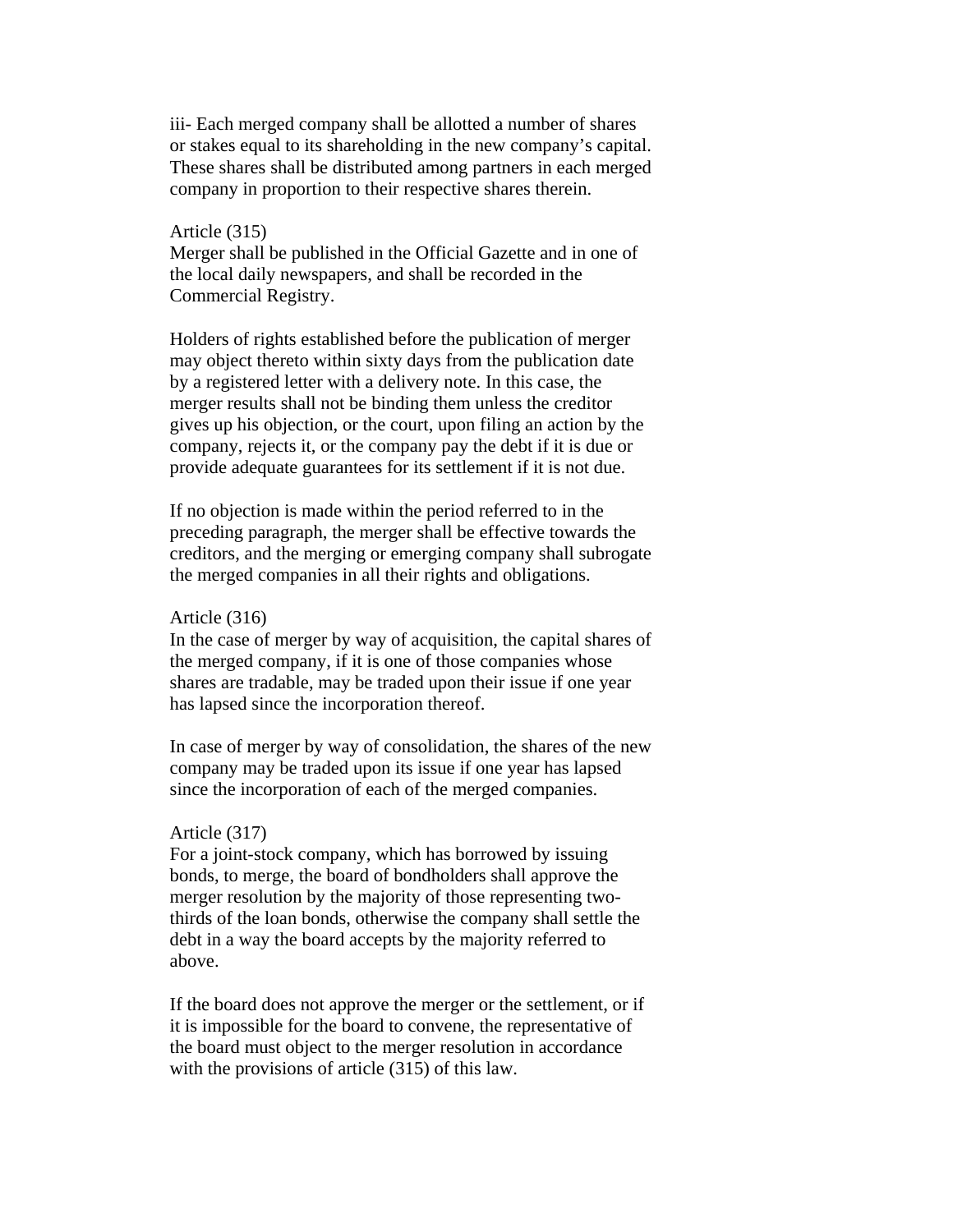## Article (318)

If the joint-stock company under merger has issued bonds convertible into shares, the bondholders shall have the right to request for converting their bonds into shares in the merging company or the new company as the case may be within the time limit specified in the bond issue. The conversion principles shall be set by determining the exchange rate mentioned in the issue system in light of the percentage specified in the merger agreement for the replacement of the shares in the merged or emerging company with shares in the company issuing the bonds.

## Article (319)

The merging company or the new company shall replace the company issuing the bonds convertible into shares in all its obligations arising from these bonds. The merging company or the new company shall also comply with the provisions of articles (160) and (161) of this law.

# Part XII Termination of Company

1- Company dissolution

Article (320)

The company shall be dissolved for any of the following reasons:

a- Expiry of its specified term unless the company's memorandum or articles of association provides for its renewal. b- Achieving the objectives for which the company was incorporated.

c- Destruction of all or most of its assets to the extent that it becomes useless for it to continue.

d- A unanimous resolution by all partners to dissolve it before the expiry of its term, unless the company's memorandum or articles of association provides for certain majority. e- Merging the company with another company.

The registration of the company shall be struck off by an explained decree by the Ministry of Commerce and Industry if the company does not undertake its activities for one year from the date of the completion of its incorporation procedures or if it suspends its activities for a continued period exceeding one year without acceptable justification.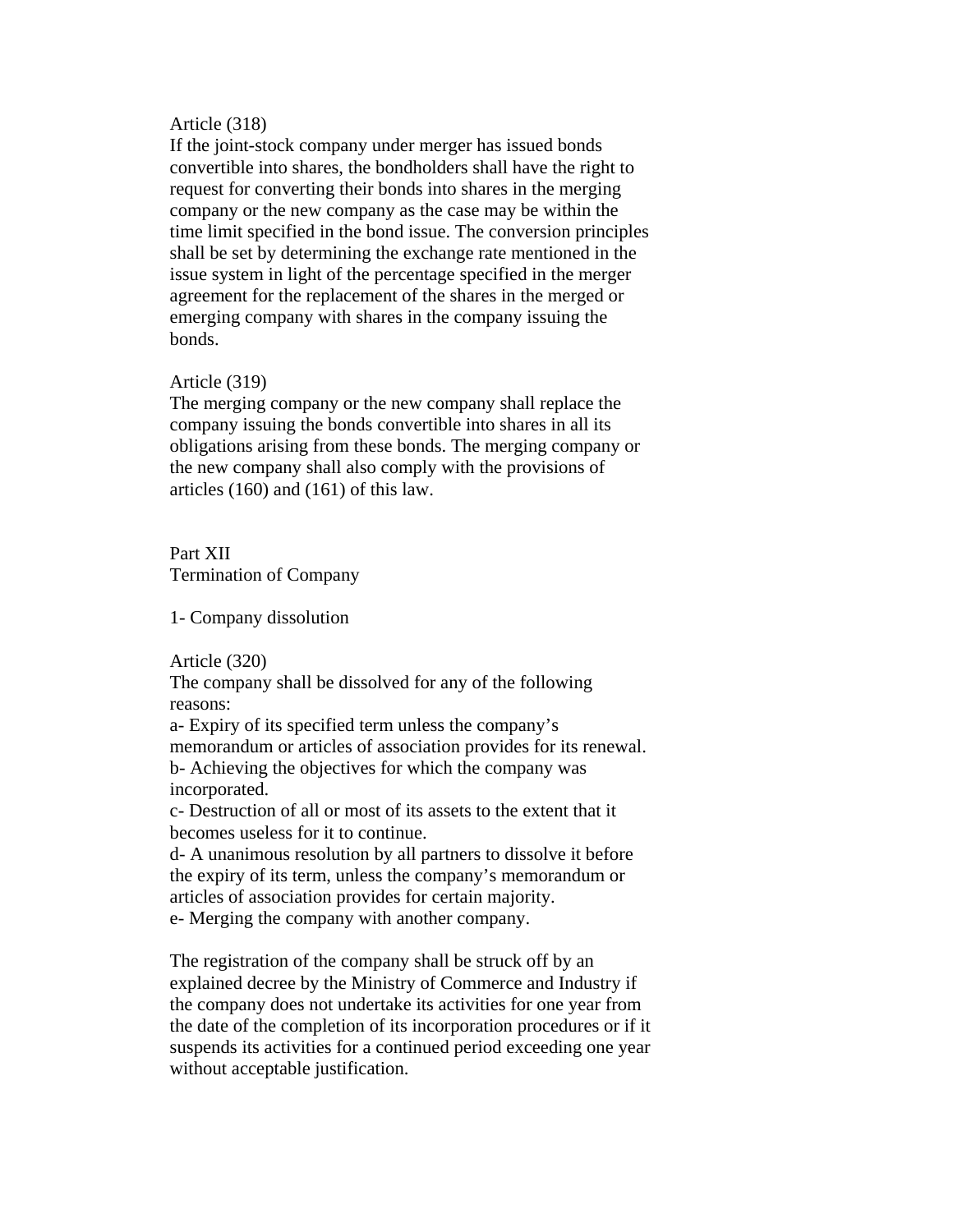The Ministry of Commerce and Industry shall notify the company the registration of which is to be struck off in accordance with the procedures decreed by the Minister of Commerce and Industry.

Any interested party shall have the right to appeal against the decree to the Minister of Commerce and Industry within a period of no more than thirty days from the date of publication of the decree in the Official Gazette or from the date of notification of the concerned person of that action.

Such appeal shall be decided on within thirty days from the date of its submission, and the lapse of such period without taking a decision shall be deemed rejection thereof.

The appealing party may object to the rejection of his appeal before the High Civil Court within forty-five days from the date of his knowledge of the rejection or from the date of deeming it as rejected.

Striking off the registration shall not terminate the responsibility of the members of the board of directors, the managers, the partners and the shareholders. This responsibility shall remain as if the company is still going.

#### Article (321)

a- Except for public joint-stock companies, the court may decide, at a request by a partner, to dissolve any company if it finds serious reasons justifying such dissolution, and any provision depriving partners from using this right shall be deemed null and void. If such reasons have to do with the acts of any partner, the court may decide to discontinue his membership and to evaluate his share according to the latest inventory, unless the company's memorandum of association provides for another method of evaluation. In this case the company shall continue among the other partners.

b- The court may also decide to dissolve the company at a request by a partner if a partner has not honored his obligations.

## Article (322)

a- General partnership companies, limited partnership companies and associations in participation shall be dissolved for any of the following reasons:

1- Withdrawal of a partner from the company if its term is indefinite. However, the partner shall withdraw in good faith and notify the other partners of his withdrawal in a suitable time,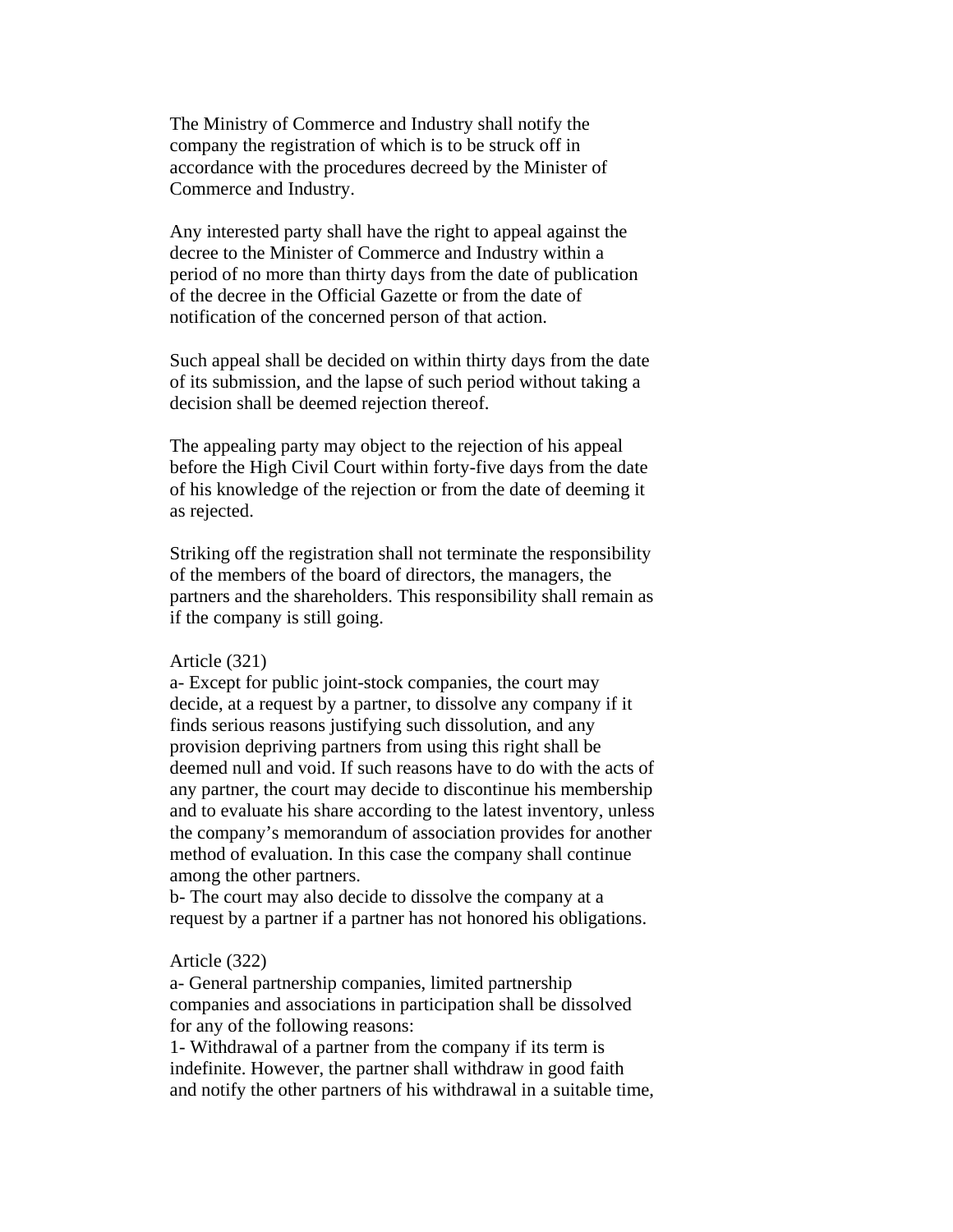failing which a court order may be obtained obliging the partner to continue in the company and to pay compensation if necessary. If the company's term is definite the partner shall not withdraw from the company without a court order. 2- Death of a partner or if a court passes a distraint order against him or if he adjudged bankrupt or insolvent.

b- The company's memorandum of association may provide for its continuation with the heirs of a deceased partner even if all or some of them are minors. If the deceased partner was a joint partner and the heir is a minor, the minor shall be considered a sleeping partner to the extent of his share in that of his legator. In this case the continuation of the company shall not require a court order to keep the minor's money in the company.

c- The company's memorandum of association may provide for its continuation with the remaining partners in case of withdrawal or death of a partner or if an order of distraint is passed against him or if he adjudged bankrupt or insolvent. If the company's memorandum of association does not contain such a provision, the partners may, within sixty days from the date of withdrawal, death or the order of distraint or adjudication of bankruptcy or insolvency unanimously agree to continue the company among them. Such agreement shall not be binding third parties before the date of entering it in the Commercial Registry.

d- In all cases of continuation of the company among the remaining partners, the share of the withdrawing partner shall be evaluated by an accredited auditor unless the company's memorandum of association provides for another method of evaluation. Such partner or his heirs shall not have a share in subsequent rights except for those resulting from operations performed before his withdrawal from the company.

## Article (323)

A limited partnership by shares shall be dissolved if a joint partner withdraws therefrom or deceased or if a distraint order is passed against him or if he adjudged bankrupt or insolvent, unless otherwise provided for in the company's memorandum of association.

If the company's memorandum of association does not contain a provision in this respect, the extraordinary general assembly may decide to continue the company, and the procedures governing amendments to the company's memorandum of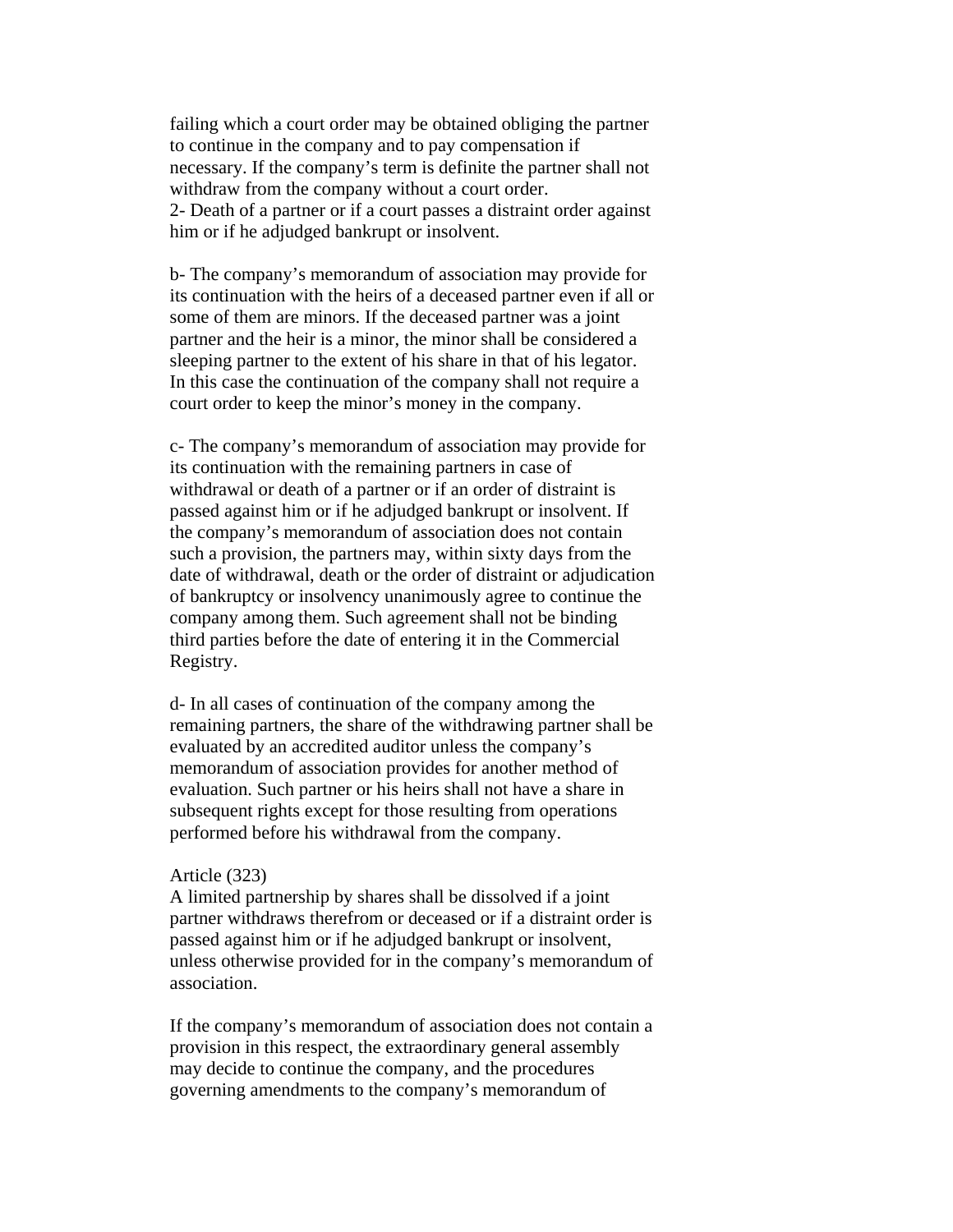association shall apply.

If all joint partners in a limited partnership by shares withdraw or deceased or if distraint orders are passed against all of them or if they are adjudged bankrupt or insolvent, the company shall be dissolved unless its memorandum of association provides for the conversion thereof into another form of company.

## Article (324)

A limited liability company shall not be dissolved if a partner or more withdraws or deceased or if a distraint order is passed against him or if he is adjudged bankrupt or insolvent, unless otherwise provided for in the memorandum of association.

2- Liquidation of the Company and Division of its Assets

Article (325) a. Every company shall be in a state of liquidation upon dissolution.

b. The powers of the managers or the board of directors shall terminate upon the dissolution of the company. However, the managers shall continue to manage the company, and shall be considered towards third parties as liquidators until a liquidator is appointed and they give him their accounts and all the company's assets, books and documents.

#### Article (326)

a. The company shall maintain its corporate entity during the liquidation period to the extent necessary for liquidation.

b. The phrase (under liquidation) shall be added to the name of the company during the period of liquidation.

c. The company's bodies shall remain during the period of liquidation, but their powers shall be confined to the liquidation measures falling outside the liquidators' competence.

## Article (327)

Relevant provisions in the company's memorandum or articles of association shall apply to liquidation. If they do not contain such provisions, the provisions of the following articles shall apply.

Articles (328)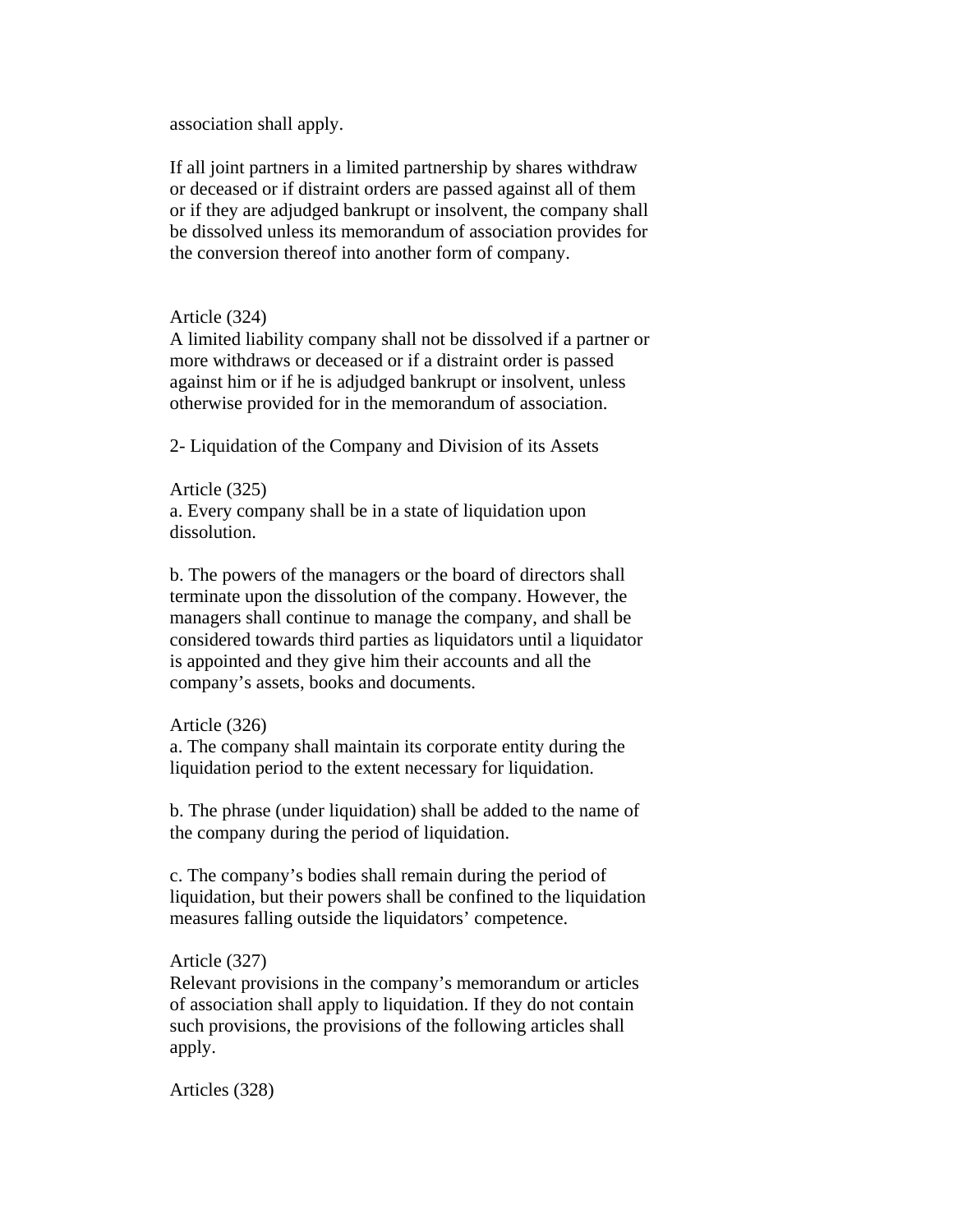a. The partners or the extraordinary general assembly shall appoint, from among the partners or non-partners, a liquidator or more to undertake the company's liquidation, and determine his remuneration. The liquidator shall be appointed by the simple majority by which the company's resolutions are passed.

b. If the company's dissolution or nullity is decided by the court, the court shall specify the manner of liquidation and appoint the liquidator and determine his remuneration. The liquidator's job shall not terminate upon the partners' death or if they are adjudged bankrupt or insolvent or if a distraint order is passed against them even if he was appointed by them.

## Article (329)

a. The liquidator's name and the partners' agreement on the liquidation manner or the court decision thereon shall be marked in the Commercial Registry and shall be published in one of the local daily newspapers. The liquidator shall follow up the entry procedures.

b. The liquidator appointment or the manner of liquidation shall not be effective towards third parties before the day following the date of publication.

#### Article (330)

a. The liquidator shall be dismissed in the same way he was appointed.

b. In all cases, the court may, at a request by a partner and for acceptable reasons, decide to dismiss the liquidator.

c. Any decision dismissing the liquidator shall appoint whoever replaces him.

d. The dismissal of the liquidator shall be entered in the Commercial Registry and shall be published in one of the local daily newspapers, and it shall not be effective towards third parties before the day following the date of publication.

## Article (331)

a- The liquidator shall, on his appointment and in agreement with the board of directors or the managers, carry out an inventory of the company's rights, assets and liabilities. A detailed list thereof and a balance sheet shall be prepared and signed by the liquidator, the board of directors and the managers.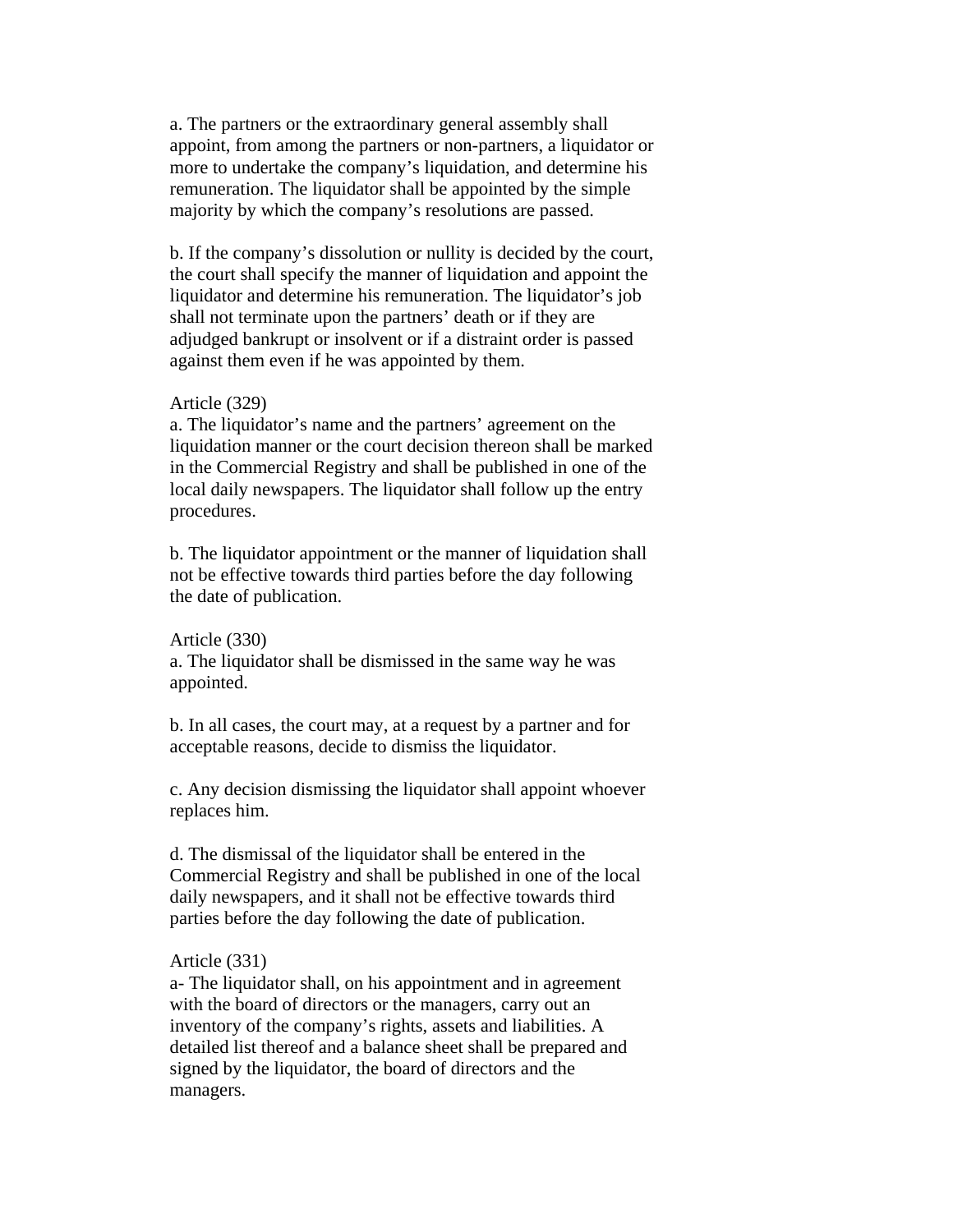b- The board of directors or the managers shall submit their accounts to the liquidator and hand him over the company's property, books and documents.

c- The liquidator shall maintain a register to enter therein the liquidation acts, and such register shall be subject to the provisions of the Commerce Code regulating the commercial books.

#### Article (332)

a- The liquidator shall take the necessary actions to safeguard the company's property and rights.

b- He shall recover the company's rights with third parties; however, he shall not request the partners to pay the unpaid part of their shares unless liquidation so requires and provided that all partners shall be equally treated.

c- The liquidator shall immediately deposit the amounts he receives in the account of the company under liquidation with any of the banks.

#### Article (333)

The liquidator shall undertake all tasks required for liquidation, and in particular the following:

a- Representing the company towards third parties before the courts of law and accepting reconciliation and arbitration. b- Selling the company's movable and immovable property by public auction or by any other method unless the liquidator's appointment document provides for other methods of sale. c- Paying the company's due debts and setting aside the deferred or disputed debts.

## Article (334)

a- The liquidator shall not initiate new activities unless they are necessary for the completion of previous activities. If he initiates new activities that are not necessary for liquidation he shall be liable to the extent of all his property for such activities. If there is more than one liquidator they shall be jointly liable.

b- The liquidator shall not sell the assets of the company as a whole without permission from the partners or the ordinary general assembly.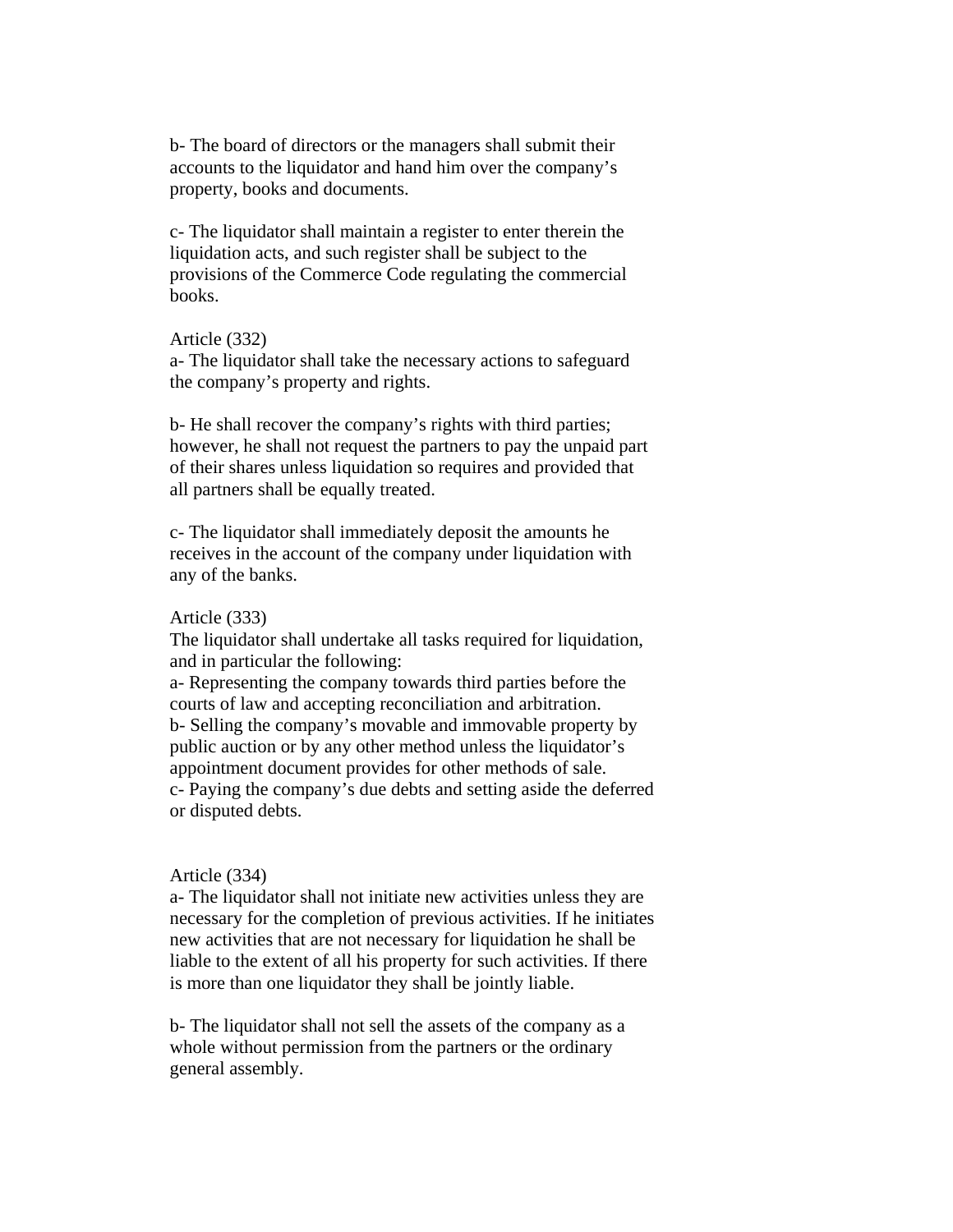## Article (335)

a- The liquidator shall notify all the creditors of the commencement of liquidation and invite them to submit their claims. The notification shall be made by a registered letter with a delivery note or by publishing it in a local daily newspaper if the creditors are not known or if their domiciles are not known.

b- Without prejudice to the rights of the privileged creditors, the liquidator shall pay the company's debts in proportion thereto.

c- If some creditors fail to submit their claims, their debts shall be deposited with the court's treasury.

d- Funds adequate enough to pay the disputed debts shall be deposited with the court's treasury, unless the owners of these debts obtain adequate guarantees or unless the distribution of the company's funds is deferred until the dispute on the said debts is resolved.

## Article (336)

If there is more than one liquidator, their acts shall not be valid unless they unanimously agree thereon in case the document of their appointment does not provide otherwise. This provision shall not be effective towards third parties before the date of its publication in one of the local daily newspapers.

#### Article (337)

The company shall be bound by the liquidator's acts undertaken in its name if such acts are necessary for liquidation purposes, even if he uses the company's signature for his own account unless the person he contracted with is mala fide.

#### Article (338)

Debts arising from liquidation shall have priority in payment from the company's funds over other debts.

## Article (339)

a- The liquidator shall complete liquidation within the period specified in his appointment document. If such period is not specified, each partner may take the matter to the competent court to specify the period within which liquidation shall be completed.

b- However, the period specified for liquidation may be extended by a resolution by the partners or by the general assembly after considering the liquidator's report in which he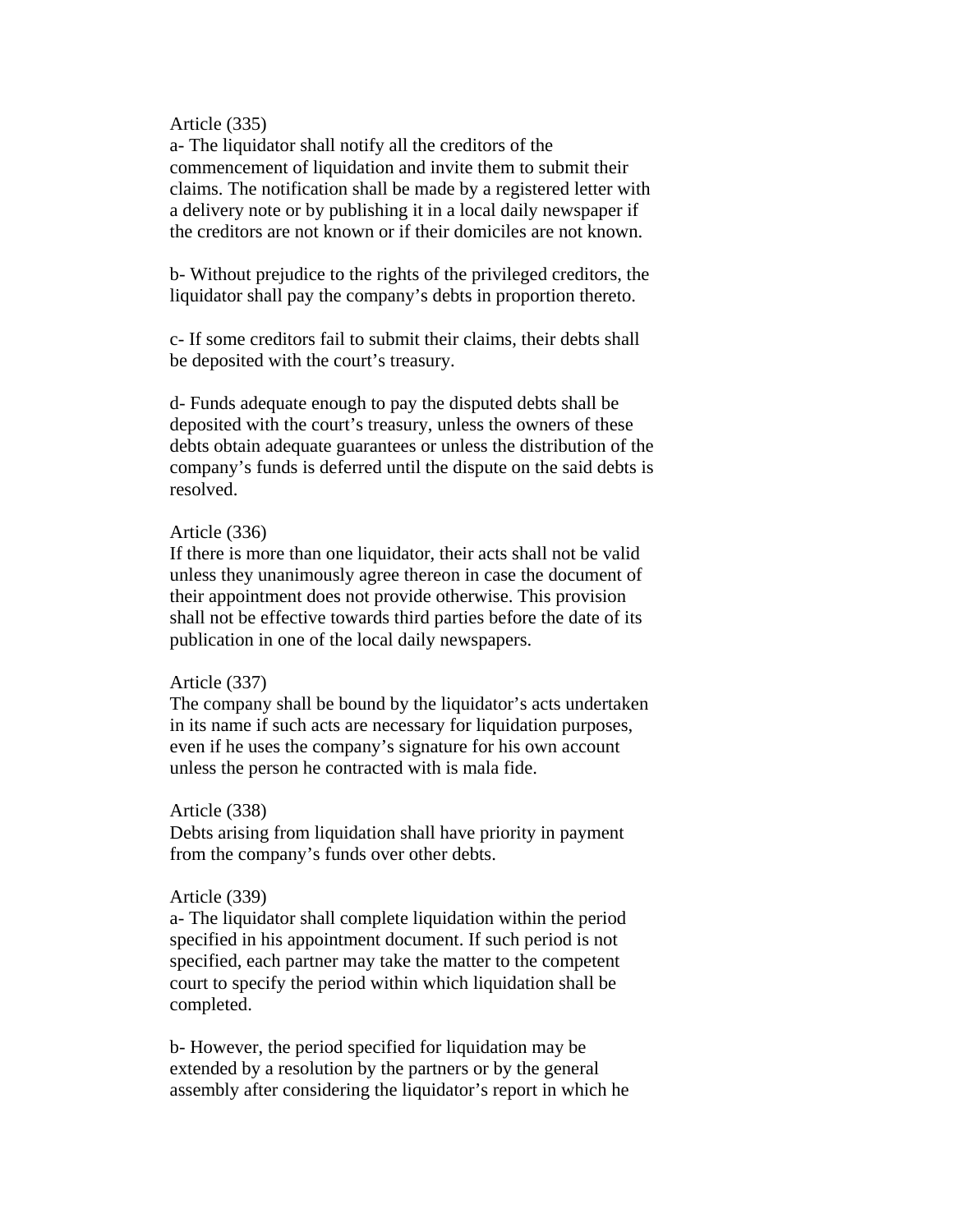states the reasons justifying the incompletion of liquidation in the specified period. If the liquidation period is specified by the court, it shall not be extended without the permission thereof. Article (340)

a- The liquidator shall submit every six months to the partners or to the general assembly an interim account on liquidation.

b- He shall furnish the partners with the details and information they request to the extent that does not cause any harm to the company's interests or delay liquidation.

## Article (341)

a- The company's funds shall be distributed on all partners after the payment of the debts referred to in article (338) of this law and after honoring the rights of the company's creditors.

b- Each partner shall receive an amount equivalent to the value of the share he provided in the capital as stated in the memorandum of association or in the resolution of the general assembly approving its evaluation, or equivalent to the value of this share at the time of subscription if the value is not stated in the memorandum of association.

c- If the partner's share is in the form of work or usufruct he shall get nothing.

d- The remaining part of the company's funds shall be distributed among partners in proportion to their respective dividends in profits.

e- If the net value of the company's assets is not sufficient to pay the partners' shares in full, the loss shall be distributed among them with the same percentages specified for loss distribution.

## Article (342)

The relevant provisions in the company's memorandum or articles of association shall apply to the distribution of the company's funds. If the memorandum or articles of association does not include such provisions, the provisions of the Civil Code regulating the distribution of common funds shall apply.

## Article (343)

a- The liquidator shall submit to the partners or to the general assembly a final account on liquidation.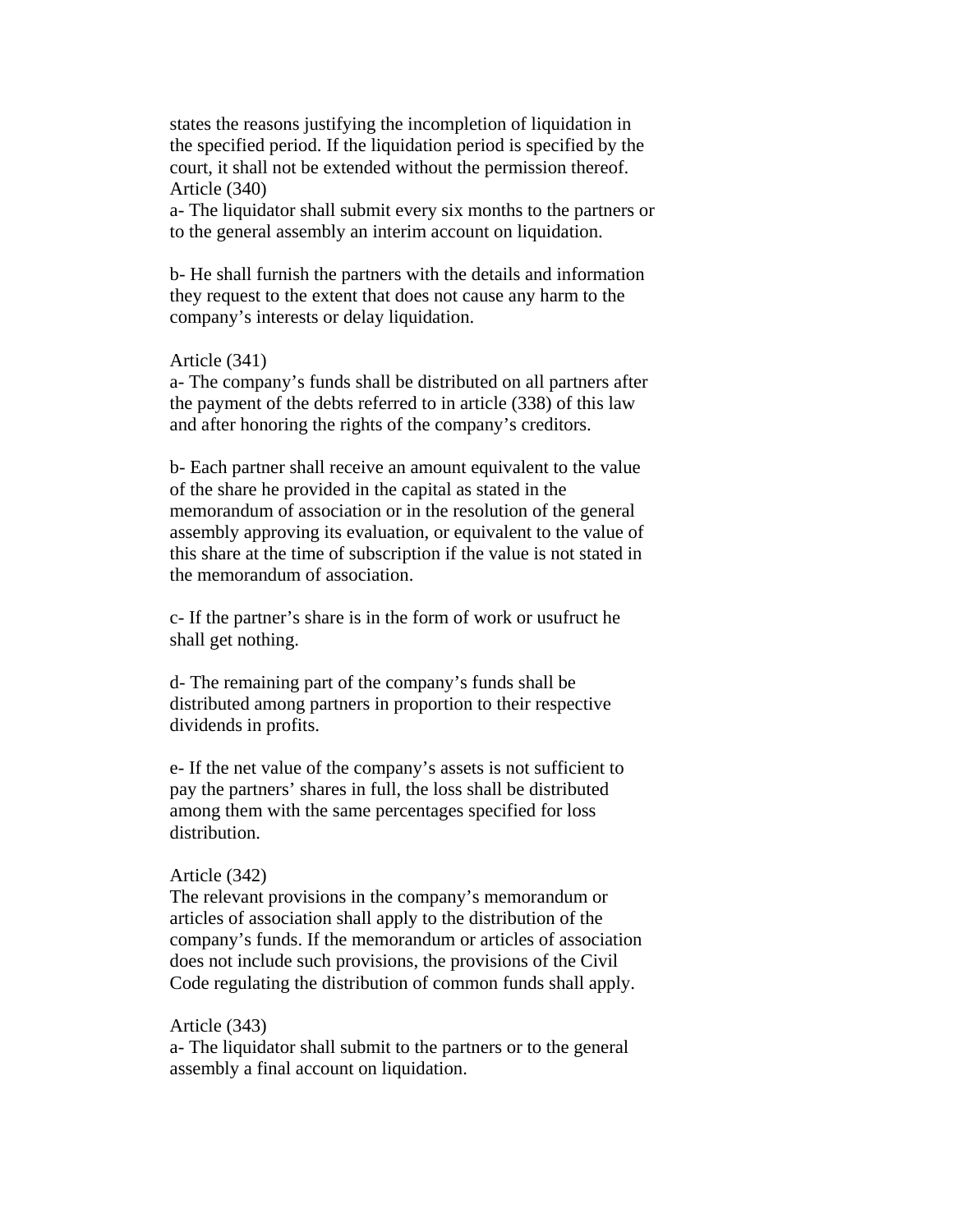b- Liquidation shall be completed on the approval of the final accounts.

c- The liquidator shall enter the completion of liquidation in the Commercial Registry and publish it in one of the local daily newspapers. Completion of liquidation shall not be effective towards third parties before the date of publication.

d- The liquidator shall, on the completion of liquidation, apply for striking off the company from the Commercial Registry.

#### Article (344)

The company's books and documents shall be maintained for ten years from the date of striking off its name from the Commercial Registry at the place specified by the partners or the general assembly.

Part XIII Foreign Capital Companies

#### Article (345)

Notwithstanding the provisions of this law and with due consideration of the competence of the Bahrain Monetary Agency in respect of banking and financial institutions, the Minister of Commerce and Industry, in agreement with the relevant minister, may decide to incorporate companies provided for in this law, to be fully or partially owned to Bahraini or non-Bahraini partners. They may be in non-Bahraini currencies, provided that they shall be denominated in the Bahraini currency. The activities of these companies shall be specified in an order of the Ministry of Commerce and Industry.

The Minister of Commerce and Industry may also exempt the companies provided for in this article from the minimum limit of capital specified in the Executive Regulation of this law. He may authorize the board of directors and the ordinary and extraordinary general assemblies of these companies to convene outside the Sate of Bahrain, provided that such companies shall comply in all their meetings with the provisions of this law.

# Part XIV

Branches, Offices and Agencies of Foreign companies

# Article (346)

Without prejudice to the special agreements concluded by the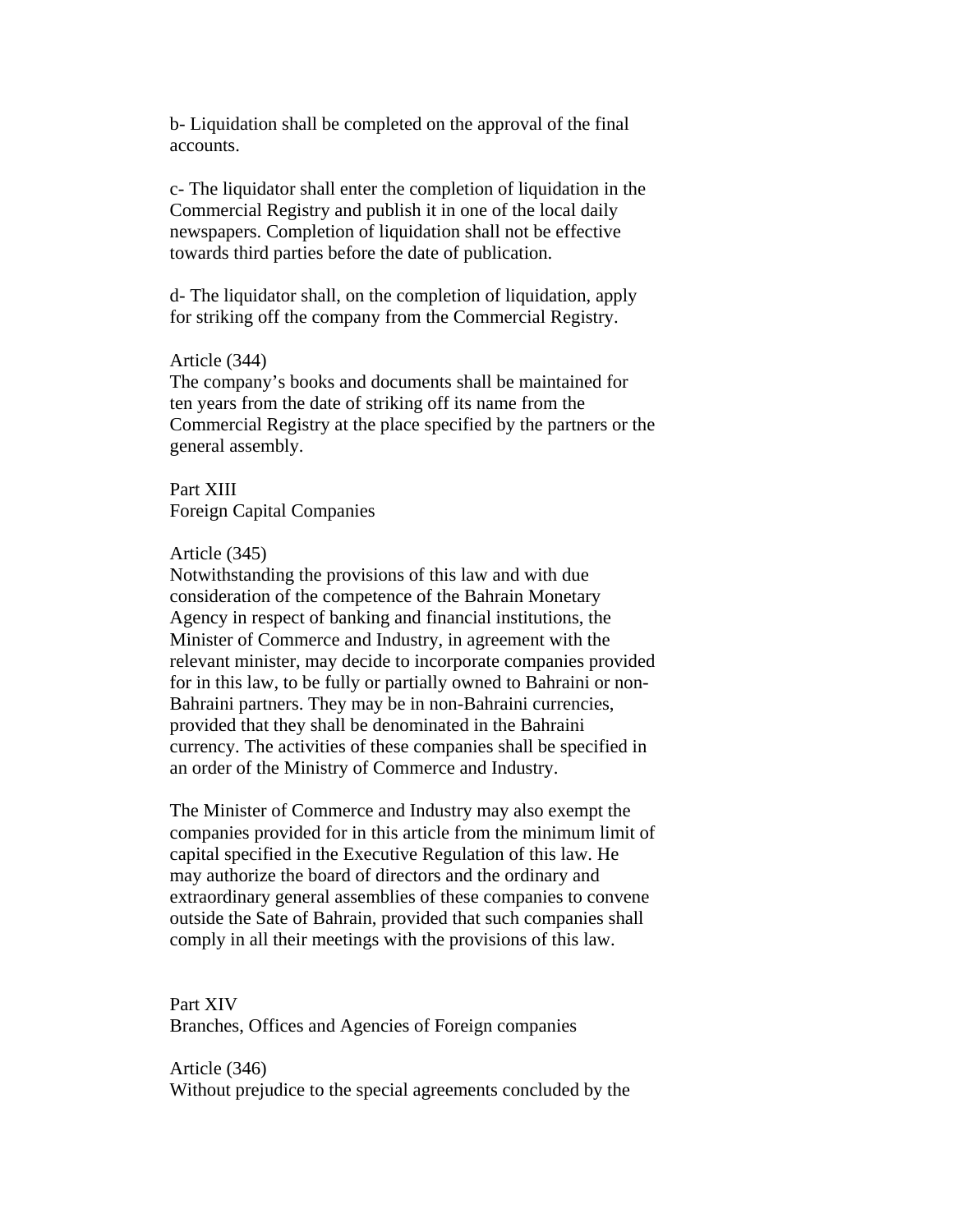government and some companies, the provisions of this law, except for those governing the incorporation of companies, shall apply to the foreign companies incorporated abroad and undertaking its activities in Bahrain.

## Article (347)

a- Subject to other legislations that are not in conflict with this law, the companies incorporated abroad may establish branches, agencies or offices in the State of Bahrain on the following conditions:

1- The foreign company shall obtain a license to establish a branch, an agency or an office from the Minister of Commerce and Industry.

2- The foreign company incorporated abroad shall have a Bahraini sponsor, who may be a businessman or a company. However, the minister of Commerce and Industry may exempt the company from this provision if the company's branch or office shall use Bahrain as a regional center or a representative office for the company's activities.

b- The branch, agency or office shall be registered in the Commercial Registry in accordance with the provisions of law.

c- If the branch, agency or office undertakes its activities before the completion of the procedures provided for in the foregoing paragraph, the persons who have undertaken such activities shall be liable personally and jointly therefor.

#### Article (348)

a- The branch, agency or office must provide a guarantee to ensure performance of its obligations

b- The guarantee shall be either a sponsorship by the Head Office or by the Bahraini sponsor or a bank deposit. The Minister of Commerce and Industry shall define the guarantee required from each branch, agency or office and he shall designate the bank with which the money shall be deposited if the guarantee is a deposit.

c- If the guarantee is a deposit, it shall be in the name of the branch, the agent or the office representative and to the order of the Minister of Commerce and Industry.

d- The depositor shall in all cases complete any reduction in the deposit if an attachment is placed thereon as a result of actions related to its commercial activities.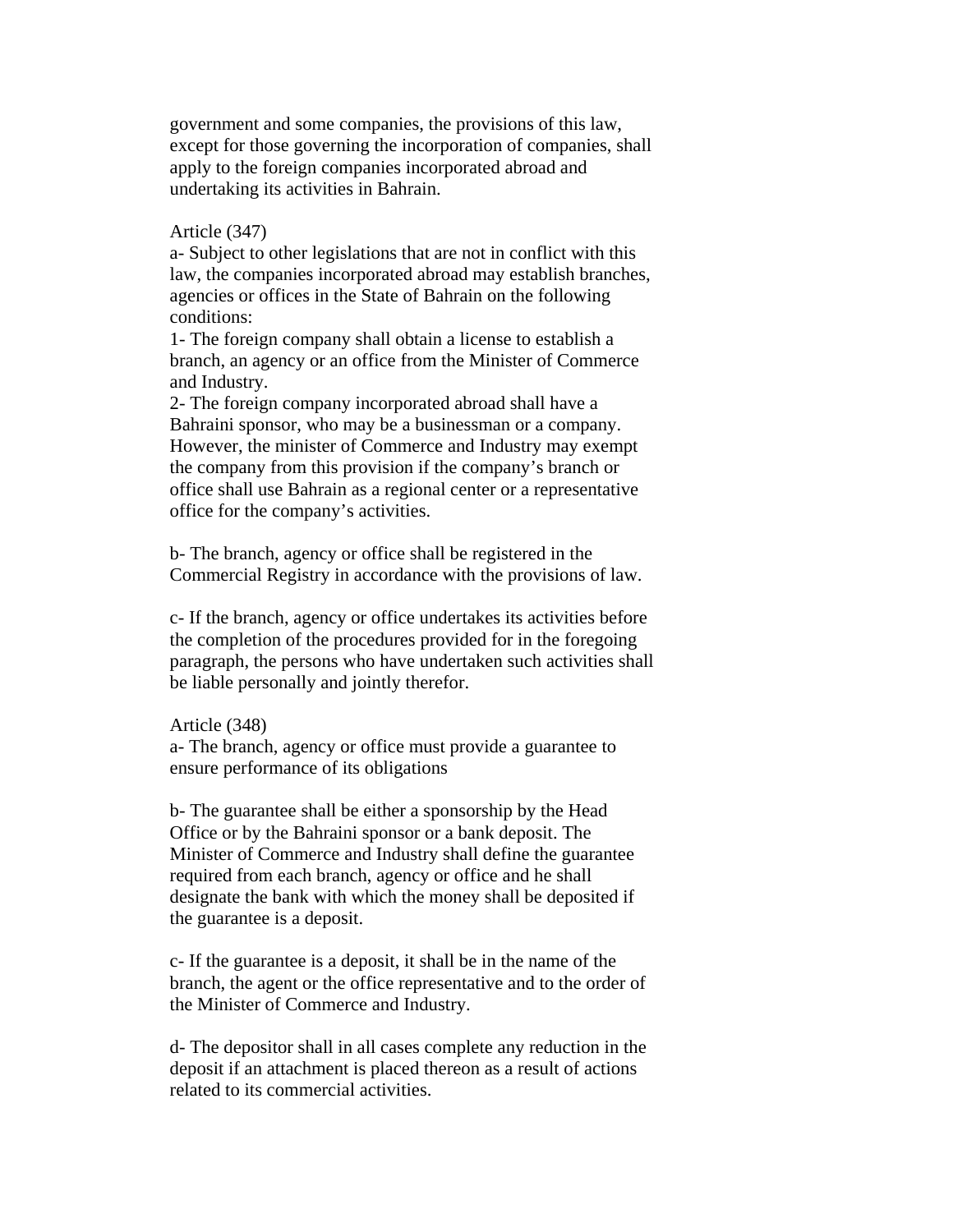Article (349)

Each branch, agency or office of a foreign company must print on all its papers, documents and publications, in a legible Arabic, the full name of the company and its address and head office and the name of the agent.

## Article (350)

The provisions of articles (21) and (68) of this law shall apply to the branches, agencies and offices referred to in the foregoing article.

# Part XV Control and Inspection

# Article (351)

Without prejudice to the companies being subject to the rules and regulations governing supervision and licensing by the authorities concerned with their respective activities, the Ministry of Commerce and Industry shall supervise the companies subject to the provisions of this law in respect of the implementation thereof and the proper enforcement of its provisions and the provisions of the articles of association of these companies.

The duties of supervision, attendance of the general assemblies and drafting reports on violations of the provisions of this law shall be undertaken by whomever the Minister of Commerce and Industry designates for this purpose, who shall have the powers of judicial enforcement. The reports shall be submitted to the general prosecutor upon a decision by the Minister of Commerce and Industry or by whomever the Minister designates.

## Article (352)

The minister of Commerce and Industry may, when necessary or at a request by partners representing one fourth of the company's capital, designate a staff member of the Ministry of Commerce and Industry or any other person to inspect the accounts and all activities of the companies subject to the provisions of this law.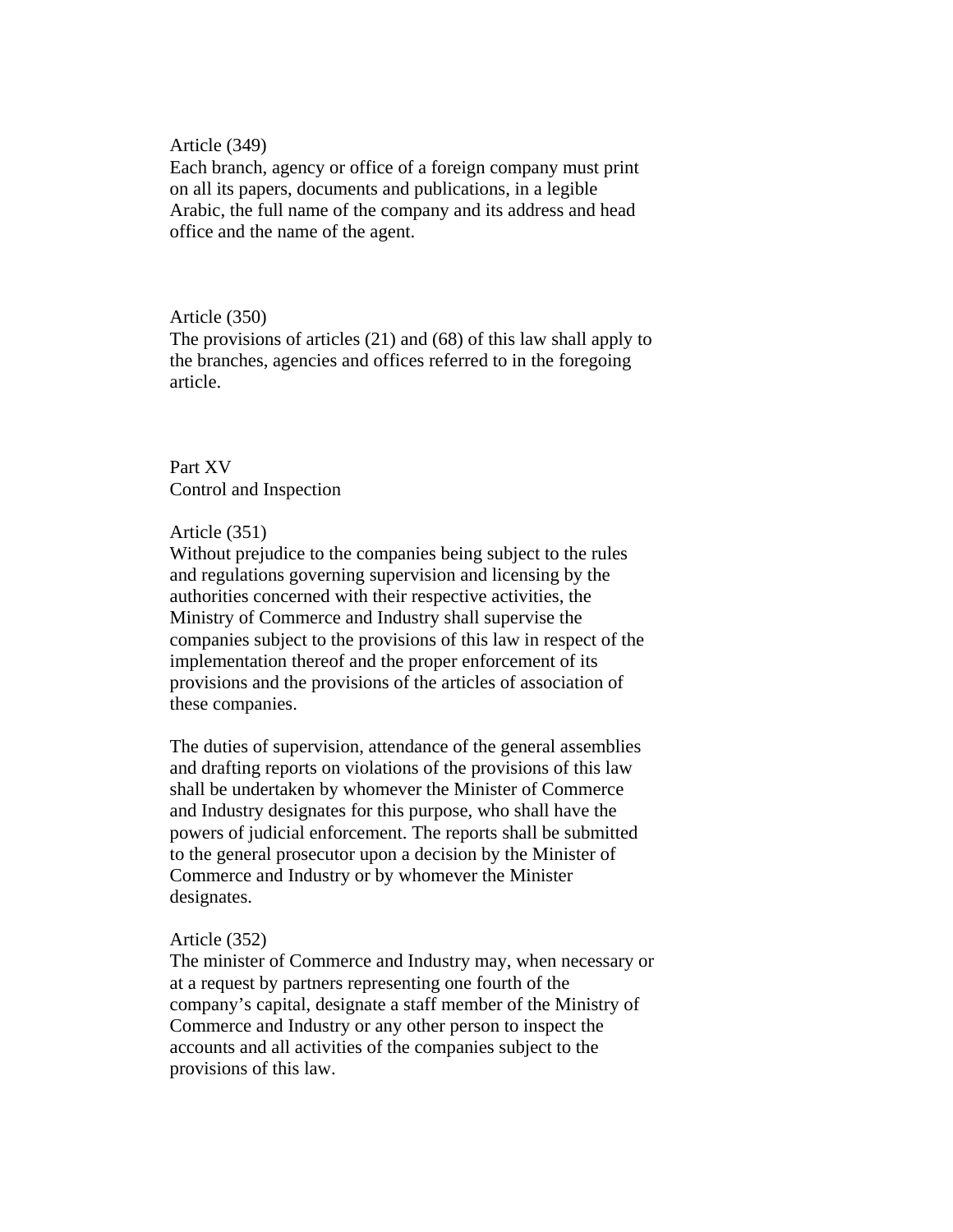# Article (353)

Partners owning at least one fourth of the capital may apply with the Minister of Commerce and Industry to inspect a company in respect of any violations they attribute to the chairman and members of the board of directors and managers or auditors in performing the duties assigned to them by law or in the articles of association, if there are serious reasons justifying their request. After paying the fees defined in an order by the Minister of Commerce and Industry, the Ministry of Commerce and Industry shall, after verifying the reasons included in the request, inspect the company according to the foregoing provisions.

#### Article (354)

If the Ministry of Commerce and Industry responds to the partners' request to inspect the company, it shall designate a person from among its staff or others to inspect the company's activities and accounts to ensure that the company is not in breach of the provisions of law. The person entrusted with inspection shall have the right of access to the company's books, records, documents, and all the data he deems necessary for inspection. He may also request the chairman or the members of the board or any other staff member of the company to provide him with data and information he deems appropriate for inspection. On the completion of inspection, the Ministry of Commerce and Industry shall notify the company and the applying partners of the results thereof.

## Article (355)

If the Ministry of Commerce and Industry rejects the partners' request to inspect the company or if it did not take a decision in this regard within thirty days from the date of submitting the request, the partners may apply with the judge of summary proceedings court to order the requested inspection and to commission an expert to undertake this task and determine his fees, which shall be born by the inspection applicants or by whoever is proved to have committed the violations mentioned in the application. In this case the provisions of this law shall apply to such inspection.

## Article (356)

Any interested party may appeal against the results of inspection before the High Civil Court within thirty days from the notification date.

If the appellant is the inspection applicant, the appeal must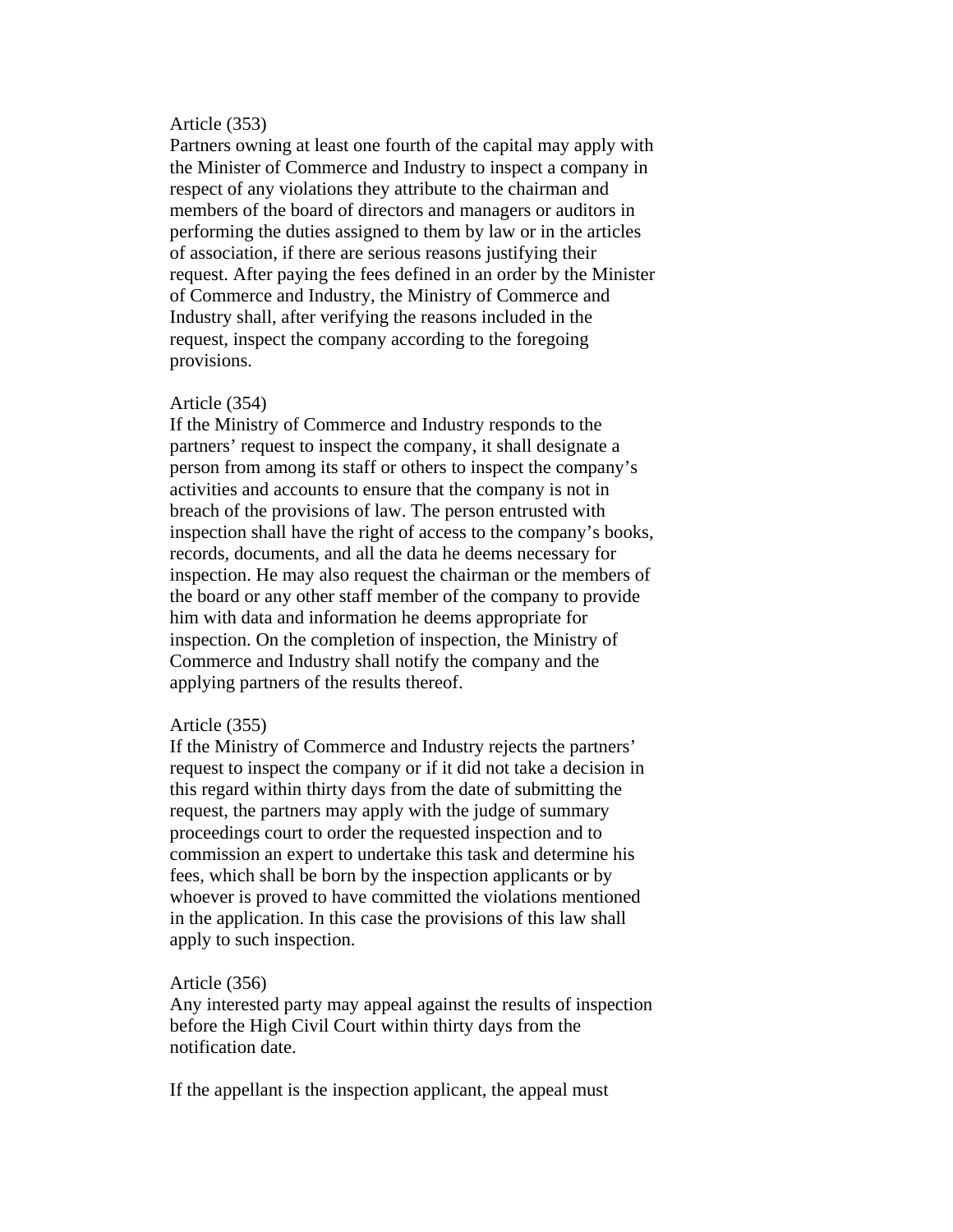contain evidence substantiating the reasons justifying his appeal and that he has not filed his appeal to inflict damage or defamation.

## Article (357)

The members of the board of directors, the managers, the staff members and the auditors of the company shall make available to whoever is charged with the task of inspection in accordance with the provisions of the foregoing articles everything related to the company's activities, including books, documents and papers which they have in their custody or those which they have the right of access thereto.

In all cases, the board of directors, the managers or the auditors shall submit to the Ministry of Commerce and Industry any documents, papers, balance sheets or business results at any time the Ministry may need.

## Article (358)

If the Minister of Commerce and Industry or the competent court finds that what the applicants for inspection have attributed to the members of the board of directors or the auditors is untrue, they may order the publication of all this in the Official Gazette and charging the applicants with the expenses without prejudice to their liability for paying compensation, if necessary. However, if they find that the violations attributed to the chairman and members of the board or the managers or the auditors are true, they shall order taking immediate measures and call the general assembly to meet. The meeting in this case shall be chaired by whoever is delegated by the Minister of Commerce and Industry.

The general assembly may decide to dismiss the chairman and the members of the board or the managers or the auditors, and to file liability action against them. The decision shall be valid if approved by the partners holding half the capital after excluding the shares of the board members or managers who are considered for dismissal.

The dismissed persons shall not be reelected members of the board of directors or appointed managers before the lapse of five years from the date of the decision dismissing them.

#### Article (359)

a- Any concerned party may apply to have access to the data kept at the Ministry of Commerce and Industry in respect of the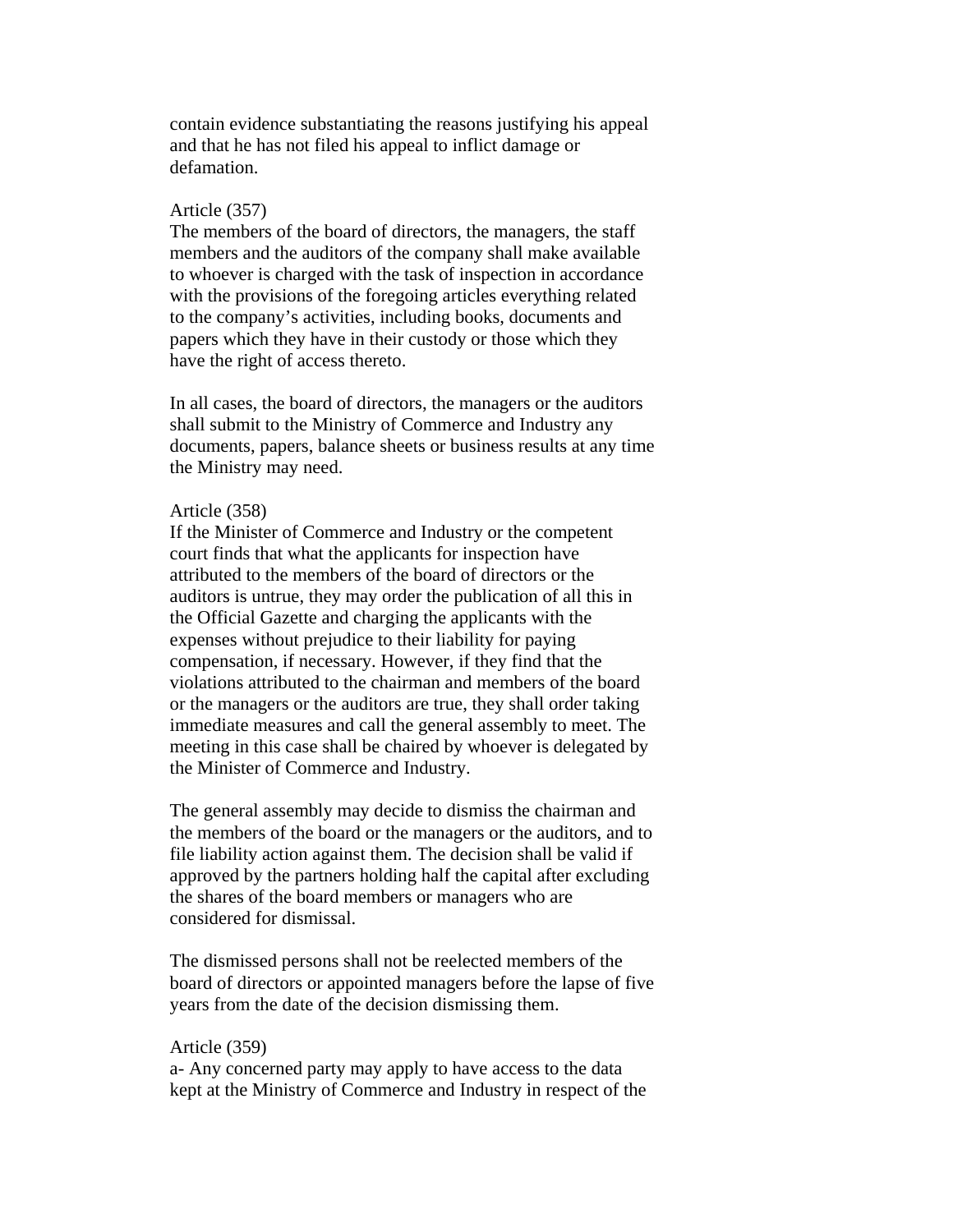companies subject to its supervision and control and may have copies thereof against fees to be determined in a decision by the Minister of Commerce and Industry.

b- The Ministry of Commerce and Industry may reject the request referred to in the foregoing paragraph if disclosing the requested data inflicts damages to the company or to any other party or to the public interest.

#### Article (360)

The Minister of Commerce and Industry shall specify in a decision the party who shall bear the inspection expenses of whoever he delegates from other than the Ministry staff in case the articles (352), (353), and (354) of this law are enforced.

# Part XVI **Penalties**

## Article (361)

Without prejudice to any severer penalty provided for in the Penalties Code or in any other law, imprisonment and a fine not less than five thousands Bahraini Dinars and not exceeding ten thousands Bahraini Dinars or either of these two penalties shall be imposed on:

a- Any person who has stated in the company's memorandum or articles of association or in the subscription prospectus or in any other documents of the company false data or data in violation of the provisions of this law and any person who has willfully signed these documents or distributed them.

b- Any founder, manager or board member who has invited the public to subscribe for shares or bonds in contravention of the provisions of this law and whoever has offered these shares or bonds for subscription for the account of the company with his knowledge of this violation.

c- Any partner or non-partner who has fraudulently evaluated inkind shares at more than their real value.

d- Any board member, manager or auditor who has participated in preparing or approving a balance sheet that does not reflect the true financial position of the company or a profit and loss account that does not properly represent the profits or the losses of the company for the financial year.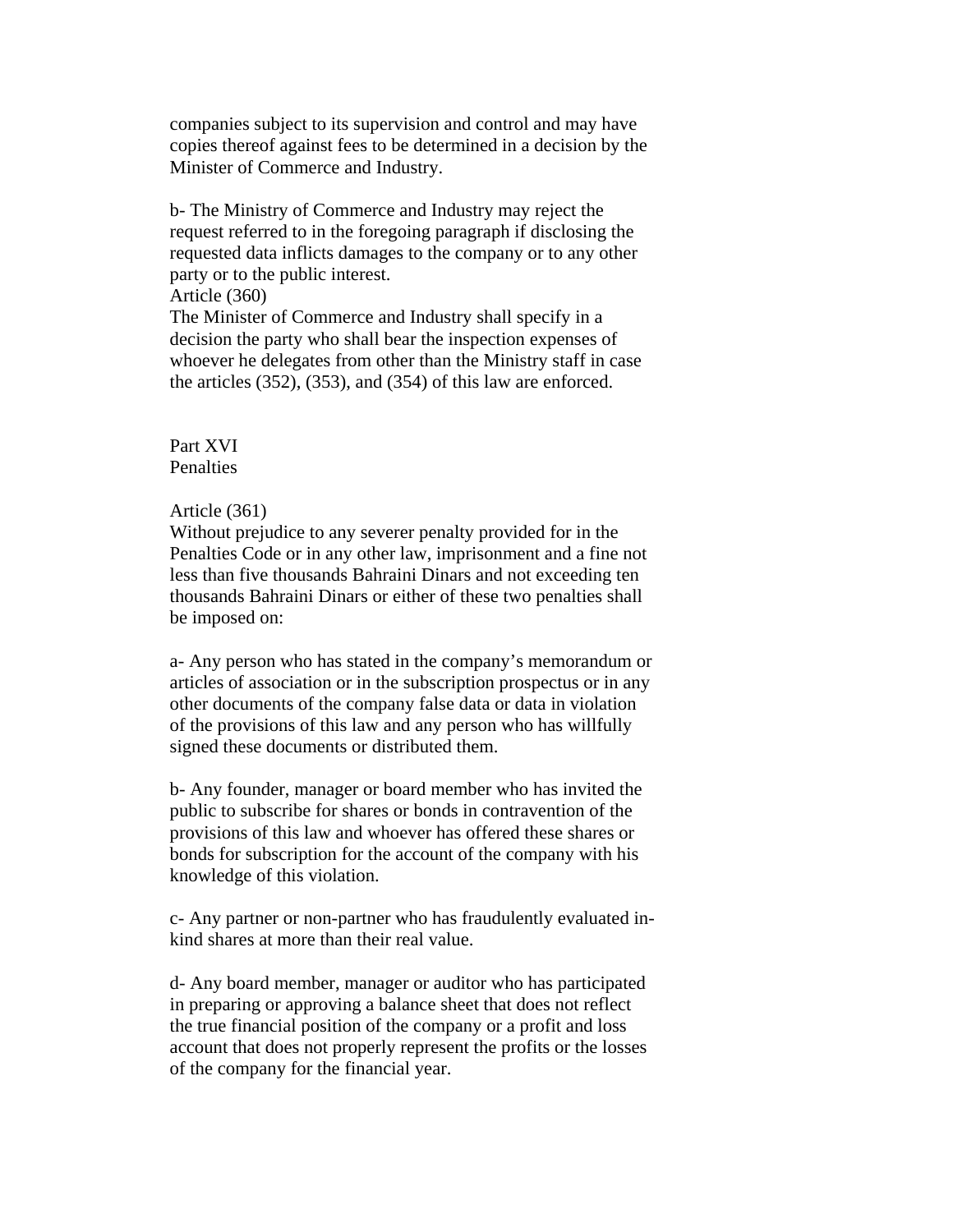e- Any board member, manager or auditor who has distributed profits or interests that are not true or are in contravention of the provisions of this law or the company's articles of association or has approved the distribution thereof.

f- Any manager or board member who has taken remuneration more than that provided for in this law or in the company's memorandum or articles of association.

g- Any manager, board member, liquidator or auditor who has stated false or untrue data in the balance sheet or in the profit and loss account or in the reports he has prepared for the partners or for the general assembly or who has failed to submit these reports or who has willfully ignored essential facts in these statements which renders the company's financial position untrue.

h- Any manager, member of the board of directors, member of the control board, consultant, expert, auditor or any of his assistants or employees, or any government officer or any person entrusted with the task of inspecting the company who has disclosed what he has known ex-officio of the company's secrets or has exploited these secrets to serve his own interest or that of others.

i- Any person appointed by the Ministry of Commerce and Industry to inspect the company and has willfully stated false facts about inspection in his reports or has willfully ignored in these reports essential data, which affects the results of inspection.

### Article (362)

Without prejudice to any severer penalty provided for in the Penalties Code or in any other law, a fine not exceeding five thousands Bahraini Dinars shall be imposed on:

a- Any person who has issued shares, subscription receipts, interim certificates or bonds or has offered them for trading in contravention of the provisions of this law.

b- Any person who has been appointed member of the board of directors or managing director of a joint stock company and has remained in office or has been appointed controller therein, and any person who has held an office in it and who has obtained a guarantee or a loan therefrom in contravention of the provisions of this law.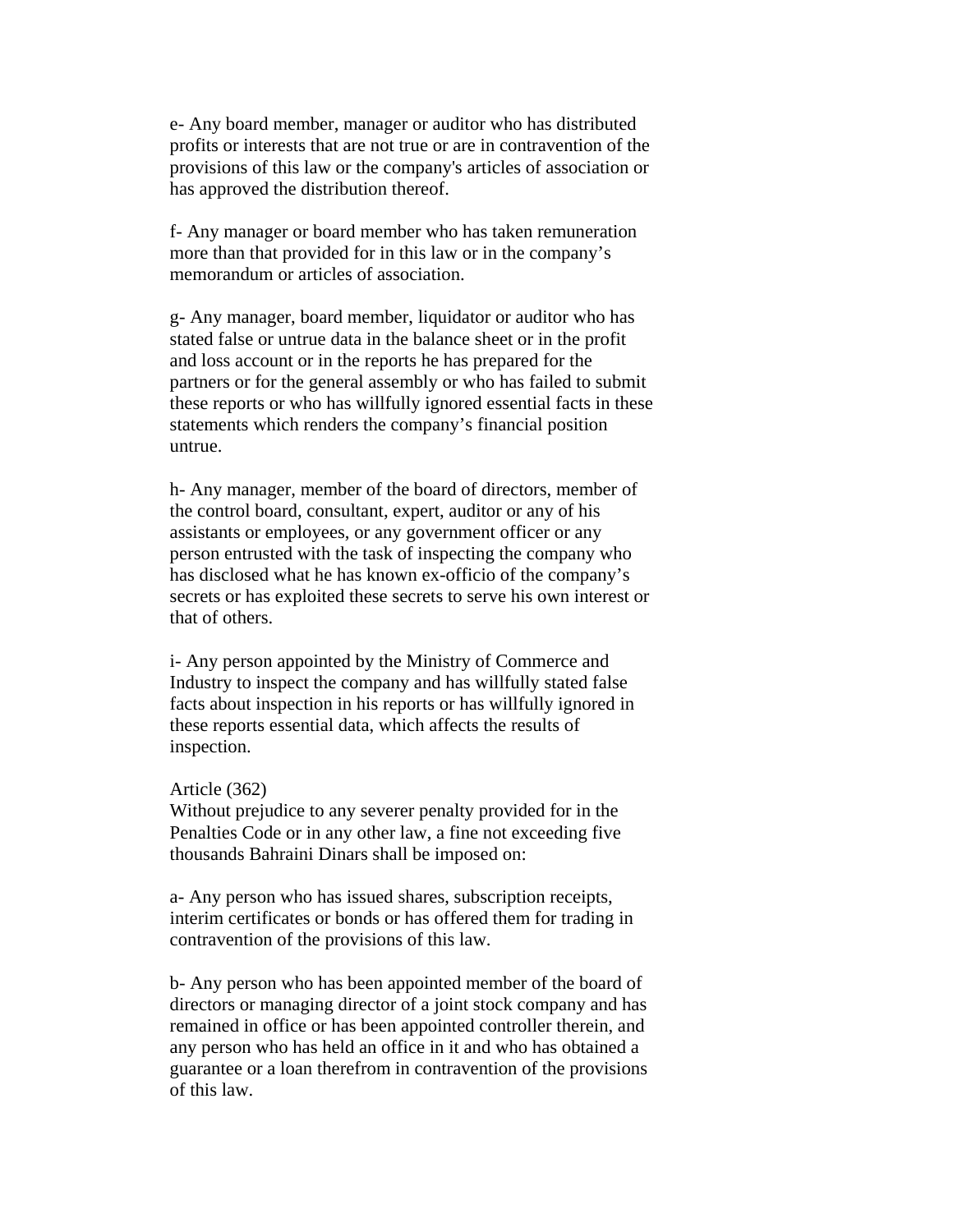c- Any person who has established a company contrary to the provisions of this law governing the percentage requirements for the Bahraini capital.

d- Any manager, board member, auditor or liquidator who has willfully ignored essential facts in the balance sheet or in the profit and loss account that affects the company's financial position.

e- Any person who has willfully ignored to call the general assembly or the partners to convene if the company has sustained losses to the extent provided for in this law or in the company's memorandum of association with his knowledge of such loss.

f- Any person who has refrained from inviting the general assembly to convene or from listing matters on its agenda in the cases in which the law requires the general assembly to convene or the said issues to be included in the agenda.

g- Any board member who has prepared a report or a balance sheet or an account contrary to the decision referred to in article (195) and any auditor who has prepared a report contrary to the data referred to in article (219) of this law.

h- Any board member, manager, or employee of any of the companies subject to the provisions of this law who has issued orders for spending or has spent an amount of the company's funds without supporting documents indicating the reasons of spending and the receiving party.

i- Any person assigned by the Ministry of Commerce and Industry or the court to inspect the company who has ignored essential facts that affect the results of inspection.

j- Any person who has willfully refrained from enabling the partners, the auditors or the staff of the Ministry of Commerce and Industry delegated by the Minister of Commerce and Industry or those who have the powers to undertake inspection to have access to the books and documents which they are permitted to have access thereto in accordance with the provisions of this law.